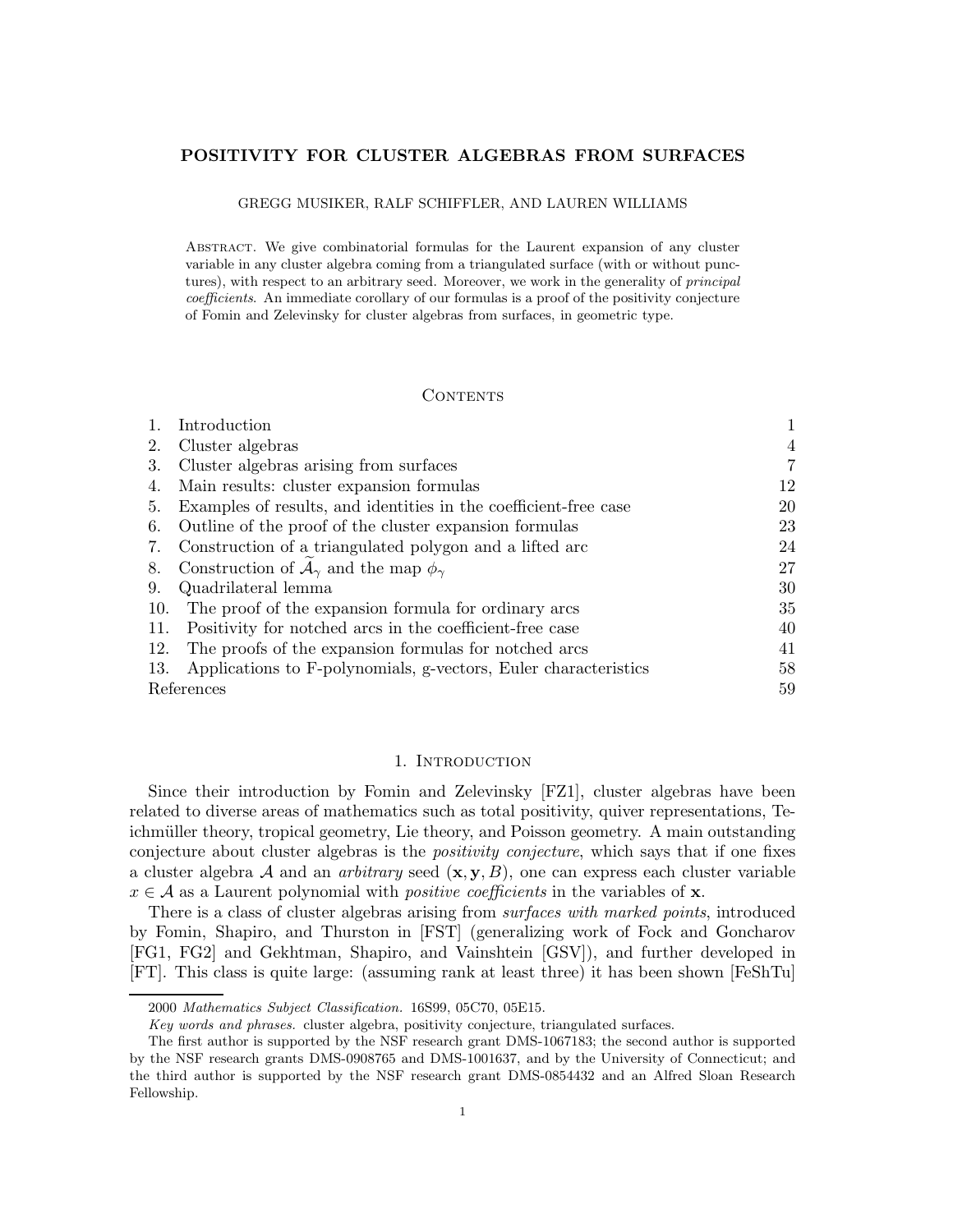that all but finitely many skew-symmetric cluster algebras of finite mutation type come from this construction. Note that the class of cluster algebras of finite mutation type in particular contains those of finite type.

In this paper we give a combinatorial expression for the Laurent polynomial which expresses any cluster variable in terms of any seed, for any cluster algebra arising from a surface. As a corollary we prove the positivity conjecture for all such cluster algebras.

A *cluster algebra* A of rank n is a subalgebra of an *ambient field* F isomorphic to a field of rational functions in  $n$  variables. Each cluster algebra has a distinguished set of generators called *cluster variables*; this set is a union of overlapping algebraically independent nsubsets of  $\mathcal F$  called *clusters*, which together have the structure of a simplicial complex called the cluster complex. See Definition 2.5 for precise details. The clusters are related to each other by birational transformations of the following kind: for every cluster x and every cluster variable  $x \in \mathbf{x}$ , there is another cluster  $\mathbf{x}' = \mathbf{x} - \{x\} \cup \{x'\}$ , with the new cluster variable  $x'$  determined by an *exchange relation* of the form

$$
xx' = y^+M^+ + y^-M^-.
$$

Here  $y^+$  and  $y^-$  lie in a *coefficient semifield*  $\mathbb{P}$ , while  $M^+$  and  $M^-$  are monomials in the elements of  $\mathbf{x}-\{x\}$ . There are two dynamics at play in the exchange relations: that of the monomials, which is encoded in the exchange matrix, and that of the coefficients.

A classification of finite type cluster algebras – those with finitely many clusters – was given by Fomin and Zelevinksy in [FZ2]. They showed that this classification is parallel to the famous Cartan-Killing classification of complex simple Lie algebras, i.e. finite type cluster algebras either fall into one of the infinite families  $A_n$ ,  $B_n$ ,  $C_n$ ,  $D_n$ , or are of one of the exceptional types  $E_6, E_7, E_8, F_4$ , or  $G_2$ . Furthermore, the *type* of a finite type cluster algebra depends only on the dynamics of the corresponding exchange matrices, and not on the coefficients. However, there are many cluster algebras of geometric origin which – despite having the same  $type$  – have totally different systems of coefficients. This motivated Fomin and Zelevinsky's work in [FZ4], which studied the dependence of a cluster algebra structure on the choice of coefficients. One surprising result of [FZ4] was that there is a special choice of coefficients, the principal coefficients, which have the property that computation of explicit expansion formulas for the cluster variables in arbitrary cluster algebras can be reduced to computation of explicit expansion formulas in cluster algebras with principal coefficients. A corollary of this work is that to prove the positivity conjecture in geometric type, it suffices to prove the positivity conjecture using principal coefficients.

This takes us to the topic of the present work. Our main results are combinatorial formulas for cluster expansions of cluster variables with respect to any seed, in any cluster algebra coming from a surface. Our formulas are manifestly positive, so as a consequence we obtain the following result.

**Theorem 1.1.** Let  $A$  be any cluster algebra arising from a surface, where the coefficient system is of geometric type, and let  $\Sigma$  be any initial seed. Then the Laurent expansion of every cluster variable with respect to the seed  $\Sigma$  has non-negative coefficients.

Our results generalize those in [S2], where cluster algebras from the (much more restrictive) case of surfaces without punctures were considered. This work in turn generalized [ST], which treated cluster algebras from unpunctured surfaces with a very limited coefficient system that was associated to the boundary of the surface. The very special case where the surface is a polygon and coefficients arise from the boundary was covered in [S], and also in unpublished work [CP, FZ3]. See also [Pr2]. Recently [MS] gave an alternative formulation of the results of  $[S2]$ , using perfect matchings as opposed to T-paths.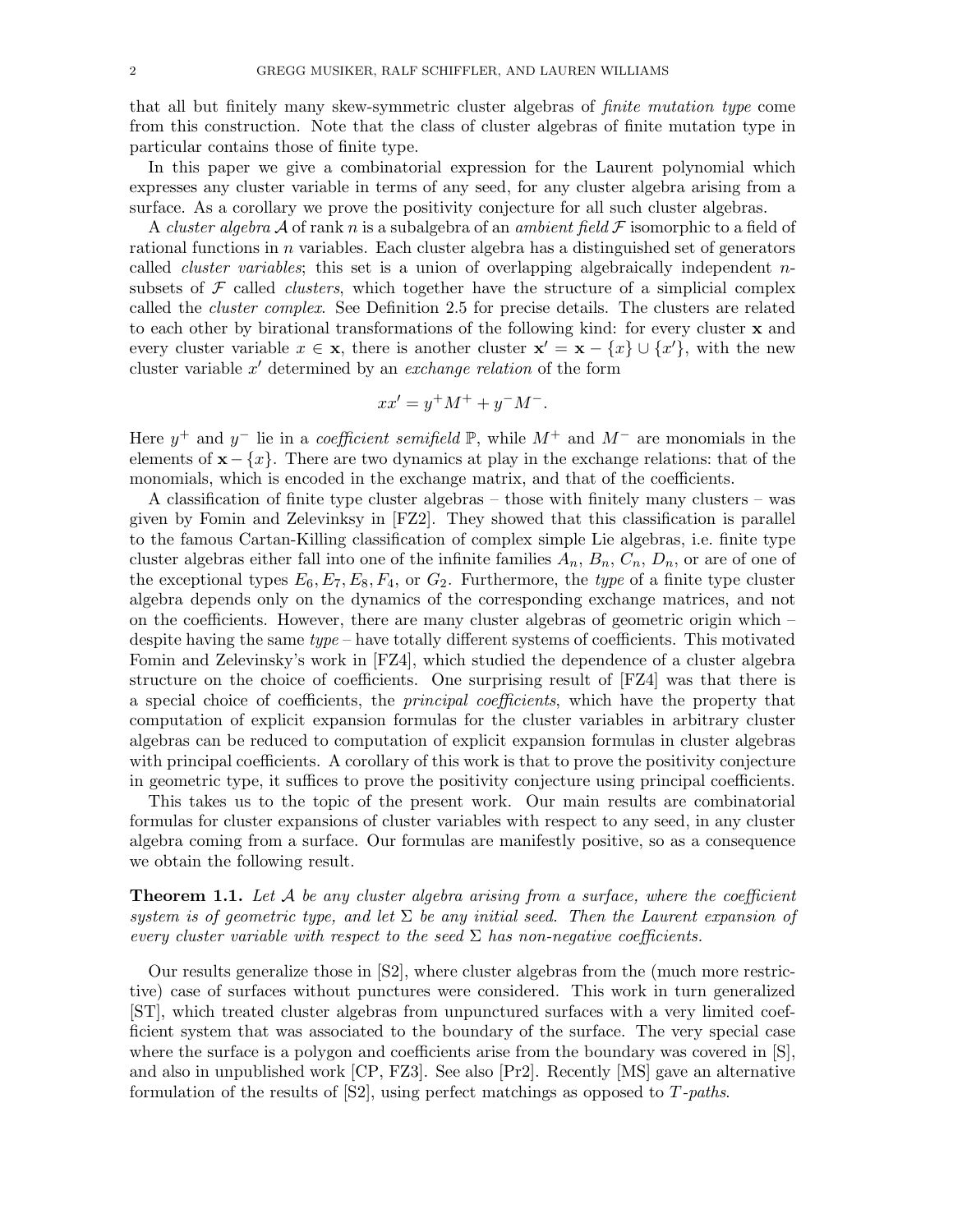Many others have worked on finding Laurent expansions of cluster variables, and on the positivity conjecture. However, most of the results so far obtained have strong restrictions on the cluster algebra, the choice of initial seed or on the system of coefficients.

For rank 2 cluster algebras, the works [SZ, Z, MP] gave cluster expansion formulas in affine types. Positivity in these cases was generalized to the coefficient-free rank 2 case in [Dup], using [CR]. For finite type cluster algebras, the positivity conjecture with respect to a bipartite seed follows from [FZ4, Corollary 11.7]. Other work [M] gave cluster expansions for coefficient-free cluster algebras of finite classical types with respect to a bipartite seed.

A recent tool in understanding Laurent expansions of cluster variables is the connection to quiver representations and the introduction of the cluster category [BMRRT] (see also [CCS1] in type A). More specifically, there is a geometric interpretation (found in [CC] and generalized in  $[CK]$ ) of coefficients in Laurent expansions as Euler-Poincaré characteristics of appropriate Grassmannians of quiver representations. Using this approach, the works [CC, CK, CK2] gave an expansion formula in the case where the cluster algebra is acyclic and the initial cluster lies in an acyclic seed (see also [CZ] in rank 2); this was subsequenty generalized to arbitrary clusters in an acyclic cluster algebra [Pa]. Note that these formulas do not give information about the coefficients. Later, [FK] generalized these results to cluster algebras with principal coefficients that admit a categorification by a 2-Calabi-Yau category [FK]; by [A] and [ABCP, LF], such a categorification exists in the case of cluster algebras associated to surfaces with non-empty boundary. Recently [DWZ] gave expressions for the F-polynomials in any skew-symmetric cluster algebra. However, since all of the above formulas are in terms of Euler-Poincaré characteristics (which can be negative), they do not immediately imply the positivity conjecture.

The work [CR] used the above approach to make progress towards the positivity conjecture for coefficient-free acyclic cluster algebras, with respect to an acyclic seed.<sup>1</sup> Building on [HL] and [CK2], Nakajima recently used quiver varieties to prove the positivity conjecture for cluster algebras that have at least one bipartite seed, with respect to any cluster [N]. This is a very strong result, but it does not overlap very much with our Theorem 1.1. Note that a bipartite seed is in particular acyclic, but not every acyclic type has a bipartite seed; e.g. the affine type  $\tilde{A}_2$  does not. Further, the only surfaces that give rise to acyclic cluster algebras are the polygon with 0, 1, or 2 punctures, and the annulus (corresponding to the finite types A and D, and the affine types D and A, respectively). All other surfaces yield non-acyclic cluster algebras, see [FST, Corollary 12.4].

The paper is organized as follows. We give background on cluster algebras and cluster algebras from surfaces in Sections 2 and 3. In Section 4 we present our formulas for Laurent expansions of cluster variables, and in Section 5 we give examples, as well as identities in the coefficient-free case. As the proofs of our main results are rather involved, we give a detailed outline of the main argument in Section 6, before giving the proofs themselves in Sections 7 to 10 and 12. In Section 13, we give applications of our results to F-polynomials, g-vectors, and Euler-Poincar´e characteristics of quiver Grassmannians.

Recall that cluster variables in cluster algebras from surfaces correspond to *ordinary* arcs as well as arcs with notches at one or two ends. We remark that working in the generality of principal coefficients is much more difficult than working in the coefficientfree case. Indeed, once we have proved positivity for cluster variables corresponding to ordinary arcs, the proof of positivity for cluster variables corresponding to tagged arcs in the coefficient-free case follows easily, see Proposition 5.3 and Section 11. Putting back principal coefficients requires much more elaborate arguments, see Section 12. A crucial tool here is the connection to laminations [FT].

<sup>&</sup>lt;sup>1</sup>See, however, [N, Footnote 5, page 6].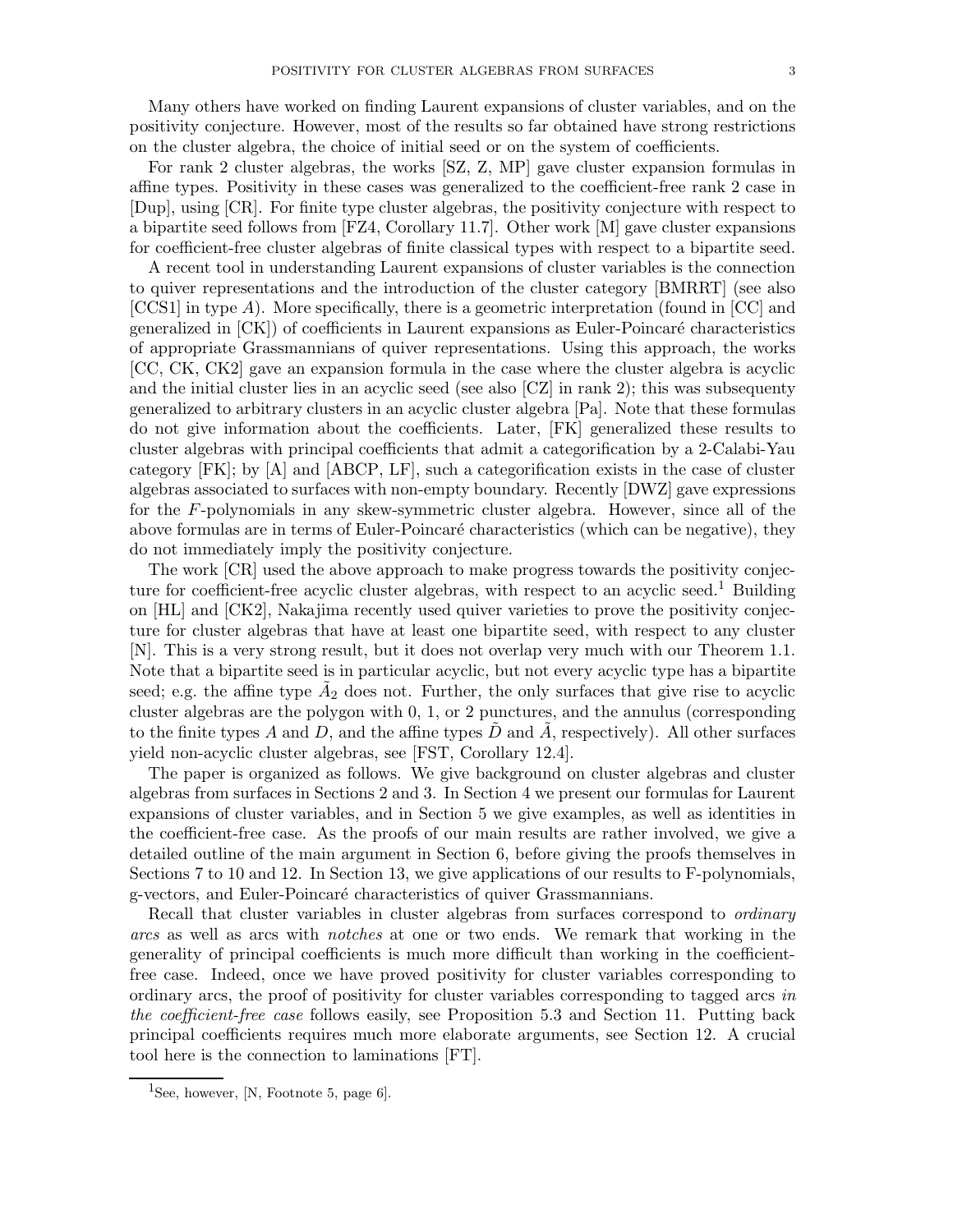Acknowledgements: We are grateful to the organizers of the workshop on cluster algebras in Morelia, Mexico, where we benefited from Dylan Thurston's lectures. We would also like to thank Sergey Fomin and Bernard Leclerc for useful discussions. Finally, we are grateful to the anonymous referees for their insightful comments and simplified exposition for the proof of Theorem 10.1. Most of this work was completed while Gregg Musiker was an NSF postdoc and Instructor in Applied Math at MIT, and Lauren Williams was an NSF postdoc and Benjamin Peirce Instructor at Harvard.

### 2. Cluster algebras

We begin by reviewing the definition of cluster algebra, first introduced by Fomin and Zelevinsky in [FZ1]. Our definition follows the exposition in [FZ4].

2.1. What is a cluster algebra? To define a cluster algebra  $A$  we must first fix its ground ring. Let  $(\mathbb{P}, \oplus, \cdot)$  be a *semifield*, i.e., an abelian multiplicative group endowed with a binary operation of *(auxiliary)* addition  $\oplus$  which is commutative, associative, and distributive with respect to the multiplication in  $\mathbb{P}$ . The group ring  $\mathbb{Z} \mathbb{P}$  will be used as a *ground ring* for A. One important choice for  $\mathbb P$  is the tropical semifield; in this case we say that the corresponding cluster algebra is of geometric type.

**Definition 2.1** (*Tropical semifield*). Let  $\text{Trop}(u_1, \ldots, u_m)$  be an abelian group (written multiplicatively) freely generated by the  $u_j$ . We define  $\oplus$  in  $\text{Trop}(u_1,\ldots,u_m)$  by

(2.1) 
$$
\prod_j u_j^{a_j} \oplus \prod_j u_j^{b_j} = \prod_j u_j^{\min(a_j,b_j)},
$$

and call  $(\text{Trop}(u_1,\ldots,u_m),\oplus,\cdot)$  a tropical semifield. Note that the group ring of  $\text{Trop}(u_1,\ldots,u_m)$ is the ring of Laurent polynomials in the variables  $u_i$ .

As an *ambient field* for  $A$ , we take a field  $\mathcal F$  isomorphic to the field of rational functions in n independent variables (here n is the rank of  $\mathcal{A}$ ), with coefficients in  $\mathbb{QP}$ . Note that the definition of  $\mathcal F$  does not involve the auxiliary addition in  $\mathbb P$ .

**Definition 2.2** (Labeled seeds). A labeled seed in F is a triple  $(x, y, B)$ , where

- $\mathbf{x} = (x_1, \ldots, x_n)$  is an *n*-tuple from F forming a free generating set over  $\mathbb{QP}$ ,
- $\mathbf{y} = (y_1, \dots, y_n)$  is an *n*-tuple from  $\mathbb{P}$ , and
- $B = (b_{ij})$  is an  $n \times n$  integer matrix which is skew-symmetrizable.

That is,  $x_1, \ldots, x_n$  are algebraically independent over  $\mathbb{QP}$ , and  $\mathcal{F} = \mathbb{QP}(x_1, \ldots, x_n)$ . We refer to x as the (labeled) *cluster* of a labeled seed  $(x, y, B)$ , to the tuple y as the *coefficient* tuple, and to the matrix  $B$  as the exchange matrix.

We obtain *(unlabeled)* seeds from labeled seeds by identifying labeled seeds that differ from each other by simultaneous permutations of the components in  $x$  and  $y$ , and of the rows and columns of B.

We use the notation  $[x]_+ = \max(x, 0), [1, n] = \{1, ..., n\}$ , and

$$
sgn(x) = \begin{cases} -1 & \text{if } x < 0; \\ 0 & \text{if } x = 0; \\ 1 & \text{if } x > 0. \end{cases}
$$

**Definition 2.3** (*Seed mutations*). Let  $(x, y, B)$  be a labeled seed in F, and let  $k \in [1, n]$ . The seed mutation  $\mu_k$  in direction k transforms  $(\mathbf{x}, \mathbf{y}, B)$  into the labeled seed  $\mu_k(\mathbf{x}, \mathbf{y}, B)$  =  $(\mathbf{x}', \mathbf{y}', B')$  defined as follows: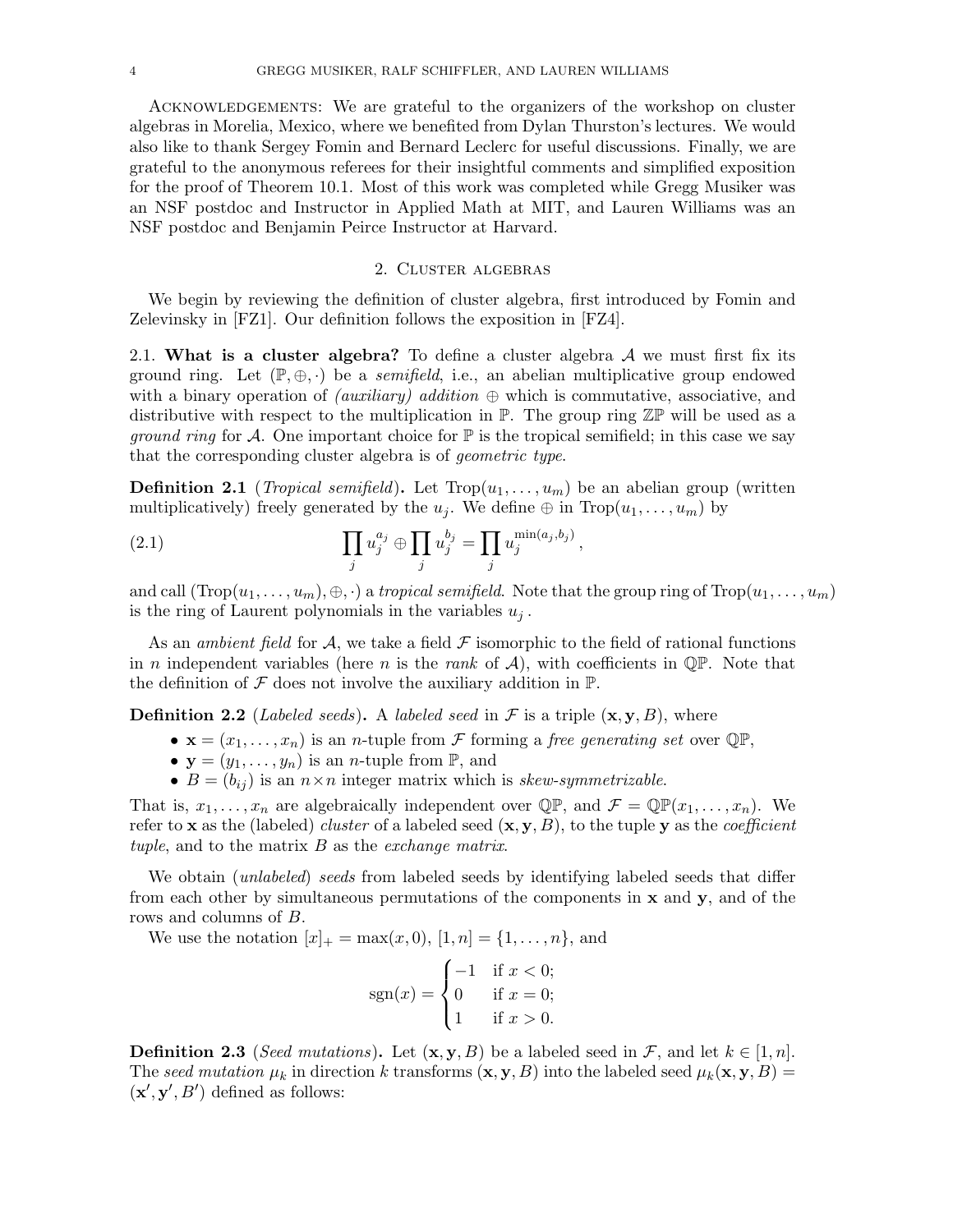• The entries of  $B' = (b'_{ij})$  are given by

(2.2) 
$$
b'_{ij} = \begin{cases} -b_{ij} & \text{if } i = k \text{ or } j = k; \\ b_{ij} + \text{sgn}(b_{ik}) \ [b_{ik}b_{kj}]_+ & \text{otherwise.} \end{cases}
$$

• The coefficient tuple  $\mathbf{y}' = (y'_1, \dots, y'_n)$  is given by

(2.3) 
$$
y'_{j} = \begin{cases} y_{k}^{-1} & \text{if } j = k; \\ y_{j}y_{k}^{[b_{kj}]}+(y_{k} \oplus 1)^{-b_{kj}} & \text{if } j \neq k. \end{cases}
$$

• The cluster  $\mathbf{x}' = (x'_1, \ldots, x'_n)$  is given by  $x'_j = x_j$  for  $j \neq k$ , whereas  $x'_k \in \mathcal{F}$  is determined by the exchange relation

(2.4) 
$$
x'_{k} = \frac{y_{k} \prod x_{i}^{[b_{ik}]_{+}} + \prod x_{i}^{[-b_{ik}]_{+}}}{(y_{k} \oplus 1)x_{k}}.
$$

We say that two exchange matrices  $B$  and  $B'$  are mutation-equivalent if one can get from  $B$  to  $B'$  by a sequence of mutations.

**Definition 2.4** (Patterns). Consider the *n*-regular tree  $\mathbb{T}_n$  whose edges are labeled by the numbers  $1, \ldots, n$ , so that the *n* edges emanating from each vertex receive different labels. A *cluster pattern* is an assignment of a labeled seed  $\Sigma_t = (\mathbf{x}_t, \mathbf{y}_t, B_t)$  to every vertex  $t \in \mathbb{T}_n$ , such that the seeds assigned to the endpoints of any edge  $t \stackrel{k}{\longrightarrow} t'$  are obtained from each other by the seed mutation in direction k. The components of  $\Sigma_t$  are written as:

(2.5) 
$$
\mathbf{x}_t = (x_{1,t}, \dots, x_{n,t}), \quad \mathbf{y}_t = (y_{1,t}, \dots, y_{n,t}), \quad B_t = (b_{ij}^t).
$$

Clearly, a cluster pattern is uniquely determined by an arbitrary seed.

**Definition 2.5** (Cluster algebra). Given a cluster pattern, we denote

(2.6) 
$$
\mathcal{X} = \bigcup_{t \in \mathbb{T}_n} \mathbf{x}_t = \{x_{i,t} : t \in \mathbb{T}_n, 1 \le i \le n\},
$$

the union of clusters of all the seeds in the pattern. The elements  $x_{i,t} \in \mathcal{X}$  are called *cluster variables.* The *cluster algebra*  $\mathcal A$  associated with a given pattern is the  $\mathbb Z\mathbb P$ -subalgebra of the ambient field F generated by all cluster variables:  $\mathcal{A} = \mathbb{Z} \mathbb{P}[\mathcal{X}]$ . We denote  $\mathcal{A} = \mathcal{A}(\mathbf{x}, \mathbf{y}, B)$ , where  $(x, y, B)$  is any seed in the underlying cluster pattern.

The remarkable *Laurent phenomenon* asserts the following.

**Theorem 2.6.** [FZ1, Theorem 3.1] The cluster algebra A associated with a seed  $(x, y, B)$ is contained in the Laurent polynomial ring  $\mathbb{Z}\mathbb{P}[\mathbf{x}^{\pm 1}]$ , i.e. every element of A is a Laurent polynomial over  $\mathbb{Z}\mathbb{P}$  in the cluster variables from  $\mathbf{x} = (x_1, \ldots, x_n)$ .

**Definition 2.7.** Let A be a cluster algebra,  $\Sigma$  be a seed, and x be a cluster variable of A. We denote by  $[x]_{\Sigma}^{\mathcal{A}}$  the Laurent polynomial given by Theorem 2.6 which expresses x in terms of the cluster variables from  $\Sigma$ , and call it the *cluster expansion* of x in terms of  $\Sigma$ .

The longstanding *positivity conjecture* [FZ1] says that even more is true.

Conjecture 2.8. (Positivity Conjecture) For any cluster algebra A, any seed  $\Sigma$ , and any cluster variable x, the Laurent polynomial  $[x]_{\Sigma}^{\mathcal{A}}$  has coefficients which are non-negative integer linear combinations of elements in P.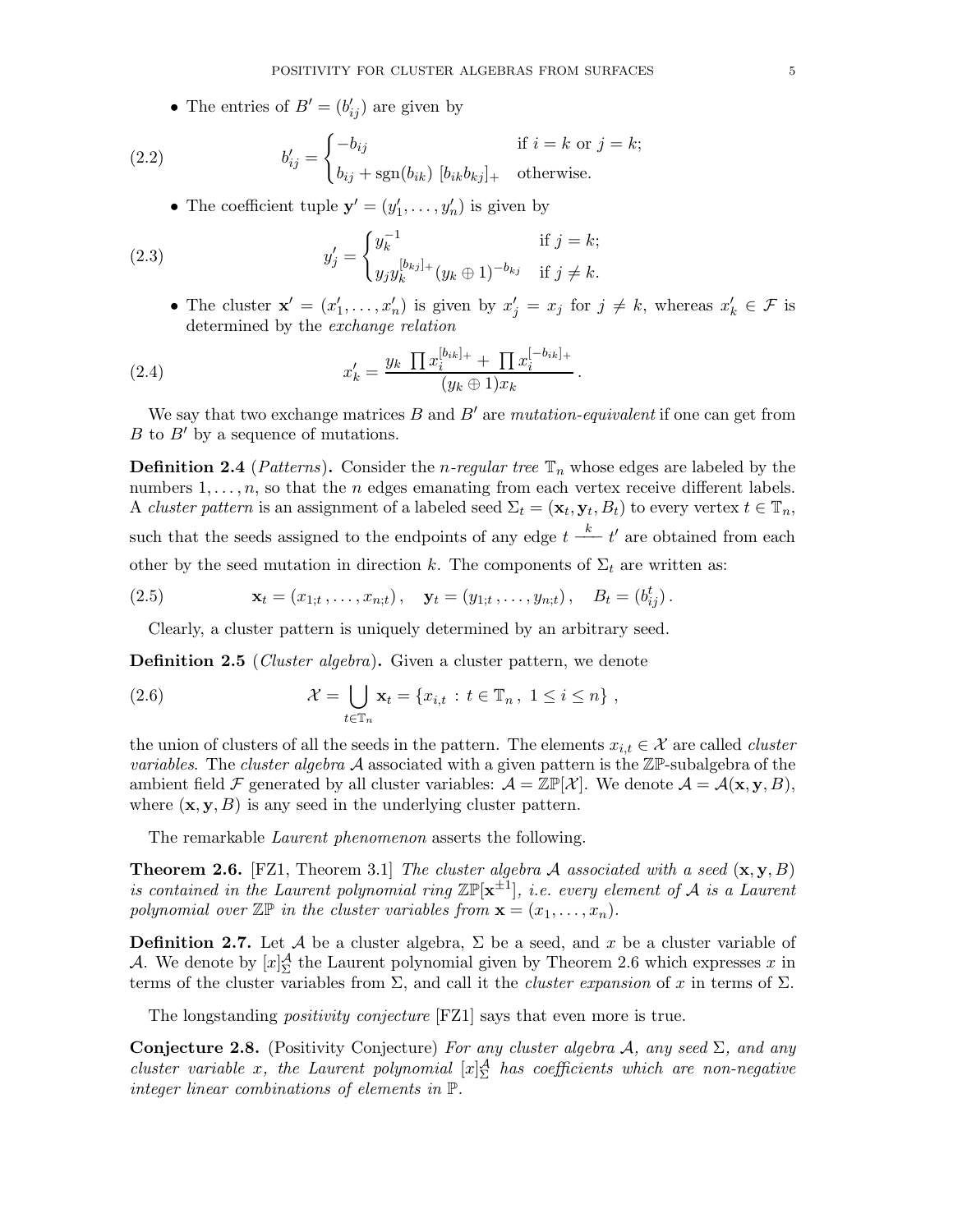Remark 2.9. In cluster algebras whose ground semifield is  $\text{Trop}(u_1, \ldots, u_m)$  (the tropical semifield), it is convenient to replace the matrix B by an  $(n + m) \times n$  matrix  $\tilde{B} = (b_{ij})$ whose upper part is the  $n \times n$  matrix B and whose lower part is an  $m \times n$  matrix that encodes the coefficient tuple via

(2.7) 
$$
y_k = \prod_{i=1}^m u_i^{b_{(n+i)k}}.
$$

Then the mutation of the coefficient tuple in equation (2.3) is determined by the mutation of the matrix  $\tilde{B}$  in equation (2.2) and the formula (2.7); and the exchange relation (2.4) becomes

$$
(2.8) \t x'_k = x_k^{-1} \left( \prod_{i=1}^n x_i^{[b_{ik}]_+} \prod_{i=1}^m u_i^{[b_{(n+i)k}]_+} + \prod_{i=1}^n x_i^{[-b_{ik}]_+} \prod_{i=1}^m u_i^{[-b_{(n+i)k}]_+} \right).
$$

2.2. Finite type and finite mutation type classification. We say that a cluster algebra is of finite type if it has finitely many seeds. It turns out that the classification of finite type cluster algebras is parallel to the Cartan-Killing classification of complex simple Lie algebras [FZ2]. More specifically, define the *diagram*  $\Gamma(B)$  associated to an  $n \times n$  exchange matrix B to be a weighted directed graph on nodes  $v_1, \ldots, v_n$ , with  $v_i$  directed towards  $v_j$  if and only if  $b_{ij} > 0$ . In that case, we label this edge by  $|b_{ij}b_{ji}|$ . Then  $\mathcal{A} = \mathcal{A}(\mathbf{x}, \mathbf{y}, B)$ is of finite type if and only  $\Gamma(B)$  is mutation-equivalent to an orientation of a finite type Dynkin diagram [FZ2]. In this case, we say that B and  $\Gamma(B)$  are of finite type.

We say that a matrix  $B$  (and the corresponding cluster algebra) has *finite mutation type* if its mutation equivalence class is finite, i.e. only finitely many matrices can be obtained from B by repeated matrix mutations. A classification of all cluster algebras of finite mutation type with skew-symmetric exchange matrices was given by Felikson, Shapiro, and Tumarkin [FeShTu]. In particular, all but 11 of them come from either cluster algebras of rank 2 or cluster algebras associated with *triangulations of surfaces* (see Section 3).

2.3. Cluster algebras with principal coefficients. Fomin and Zelevinsky introduced in [FZ4] a special type of coefficients, called principal coefficients.

**Definition 2.10** (*Principal coefficients*). We say that a cluster pattern  $t \mapsto (\mathbf{x}_t, \mathbf{y}_t, B_t)$ on  $\mathbb{T}_n$  (or the corresponding cluster algebra A) has principal coefficients at a vertex  $t_0$  if  $\mathbb{P} = \text{Trop}(y_1, \ldots, y_n)$  and  $\mathbf{y}_{t_0} = (y_1, \ldots, y_n)$ . In this case, we denote  $\mathcal{A} = \mathcal{A}_{\bullet}(B_{t_0})$ .

*Remark* 2.11. Definition 2.10 can be rephrased as follows: a cluster algebra  $A$  has principal coefficients at a vertex  $t_0$  if A is of geometric type, and is associated with the matrix  $\tilde{B}_{t_0}$ of order  $2n \times n$  whose upper part is  $B_{t_0}$ , and whose complementary (i.e., bottom) part is the  $n \times n$  identity matrix (cf. [FZ1, Corollary 5.9]).

**Definition 2.12** (The functions  $X_{\ell,t}$  and  $F_{\ell,t}$ ). Let A be the cluster algebra with principal coefficients at  $t_0$ , defined by the initial seed  $\Sigma_{t_0} = (\mathbf{x}_{t_0}, \mathbf{y}_{t_0}, B_{t_0})$  with

(2.9)  $\mathbf{x}_{t_0} = (x_1, \ldots, x_n), \quad \mathbf{y}_{t_0} = (y_1, \ldots, y_n), \quad B_{t_0} = B^0 = (b_{ij}^0).$ 

By the Laurent phenomenon, we can express every cluster variable  $x_{\ell,t}$  as a (unique) Laurent polynomial in  $x_1, \ldots, x_n, y_1, \ldots, y_n$ ; we denote this by

.

(2.10) 
$$
X_{\ell;t} = X_{\ell;t}^{B^0;t_0}
$$

Let  $F_{\ell;t}=F_{\ell;t}^{B^0;t_0}$  $\mathcal{L}_{\ell;t}^{B^{\infty};t_0}$  denote the Laurent polynomial obtained from  $X_{\ell;t}$  by

(2.11) 
$$
F_{\ell;t}(y_1,\ldots,y_n)=X_{\ell;t}(1,\ldots,1;y_1,\ldots,y_n).
$$

 $F_{\ell,t}(y_1,\ldots,y_n)$  turns out to be a polynomial [FZ4] and is called an F-polynomial.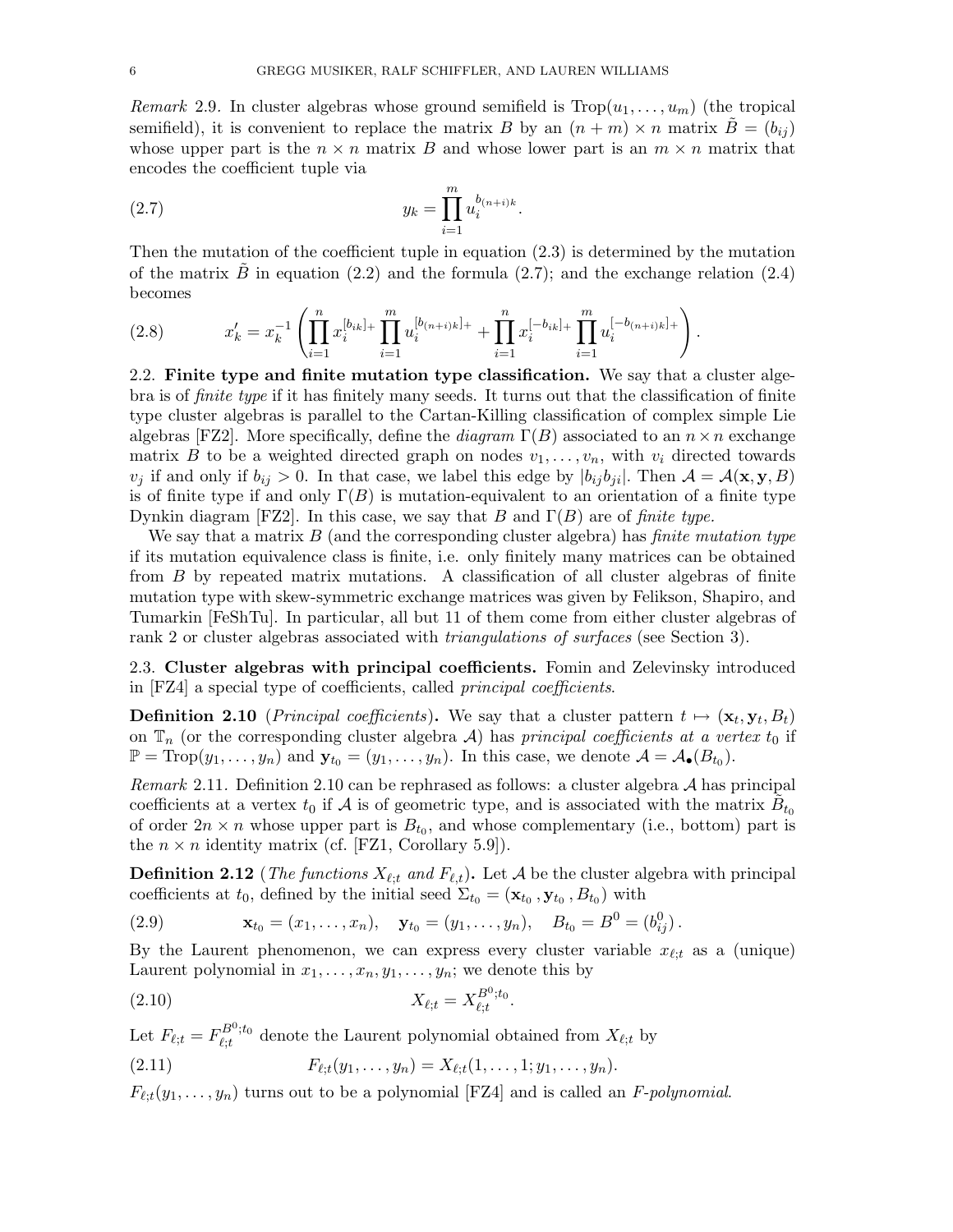Knowing the cluster expansions for a cluster algebra with principal coefficients allows one to compute the cluster expansions for the "same" cluster algebra with an arbitrary coefficient system. To explain this, we need an additional notation. If  $F$  is a subtractionfree rational expression over  $\mathbb Q$  in several variables, R a semifield, and  $u_1,\ldots,u_r$  some elements of R, then we denote by  $F|_R(u_1,\ldots,u_r)$  the evaluation of F at  $u_1,\ldots,u_r$ .

**Theorem 2.13.** [FZ4, Theorem 3.7] Let A be a cluster algebra over an arbitrary semifield  $\mathbb P$  and contained in the ambient field  $\mathcal F$ , with a seed at an initial vertex  $t_0$  given by

$$
((x_1, \ldots, x_n), (y_1^*, \ldots, y_n^*), B^0).
$$

Then the cluster variables in  $A$  can be expressed as follows:

(2.12) 
$$
x_{\ell;t} = \frac{X_{\ell;t}^{B^0;t_0}|_{\mathcal{F}}(x_1,\ldots,x_n;y_1^*,\ldots,y_n^*)}{F_{\ell;t}^{B^0;t_0}|_{\mathbb{P}}(y_1^*,\ldots,y_n^*)}.
$$

When  $\mathbb P$  is a tropical semifield, the denominator of equation (2.12) is a monomial. Therefore if the Laurent polynomial  $X_{\ell;t}$  has positive coefficients, so does  $x_{\ell;t}$ .

**Corollary 2.14.** Let A be the cluster algebra with principal coefficients at a vertex  $t_0$ , defined by the initial seed  $\Sigma_{t_0} = (\mathbf{x}_{t_0}, \mathbf{y}_{t_0}, B_{t_0})$ . Let  $\hat{\mathcal{A}}$  be any cluster algebra of geometric type defined by the same exchange matrix  $B_{t0}$ . If the positivity conjecture holds for  $\mathcal{A}$ , then it also holds for  $A$ .

#### 3. Cluster algebras arising from surfaces

Building on work of Fock and Goncharov [FG1, FG2], and of Gekhtman, Shapiro and Vainshtein [GSV], Fomin, Shapiro and Thurston [FST] associated a cluster algebra to any bordered surface with marked points. In this section we will recall that construction, as well as further results of Fomin and Thurston [FT].

**Definition 3.1** (*Bordered surface with marked points*). Let S be a connected oriented 2-dimensional Riemann surface with (possibly empty) boundary. Fix a nonempty set M of marked points in the closure of  $S$  with at least one marked point on each boundary component. The pair  $(S, M)$  is called a *bordered surface with marked points*. Marked points in the interior of S are called *punctures*.

For technical reasons, we require that  $(S, M)$  is not a sphere with one, two or three punctures; a monogon with zero or one puncture; or a bigon or triangle without punctures.

#### 3.1. Ideal triangulations and tagged triangulations.

**Definition 3.2** (*Ordinary arcs*). An arc  $\gamma$  in  $(S, M)$  is a curve in S, considered up to isotopy, such that: the endpoints of  $\gamma$  are in M;  $\gamma$  does not cross itself, except that its endpoints may coincide; except for the endpoints,  $\gamma$  is disjoint from M and from the boundary of S; and  $\gamma$  does not cut out an unpunctured monogon or an unpunctured bigon.

An arc whose endpoints coincide is called a *loop*. Curves that connect two marked points and lie entirely on the boundary of S without passing through a third marked point are boundary segments. By (c), boundary segments are not ordinary arcs.

Definition 3.3 (Crossing numbers and compatibility of ordinary arcs). For any two arcs  $\gamma, \gamma'$  in S, let  $e(\gamma, \gamma')$  be the minimal number of crossings of arcs  $\alpha$  and  $\alpha'$ , where  $\alpha$  and α' range over all arcs isotopic to  $\gamma$  and  $\gamma'$ , respectively. We say that arcs  $\gamma$  and  $\gamma'$  are compatible if  $e(\gamma, \gamma') = 0$ .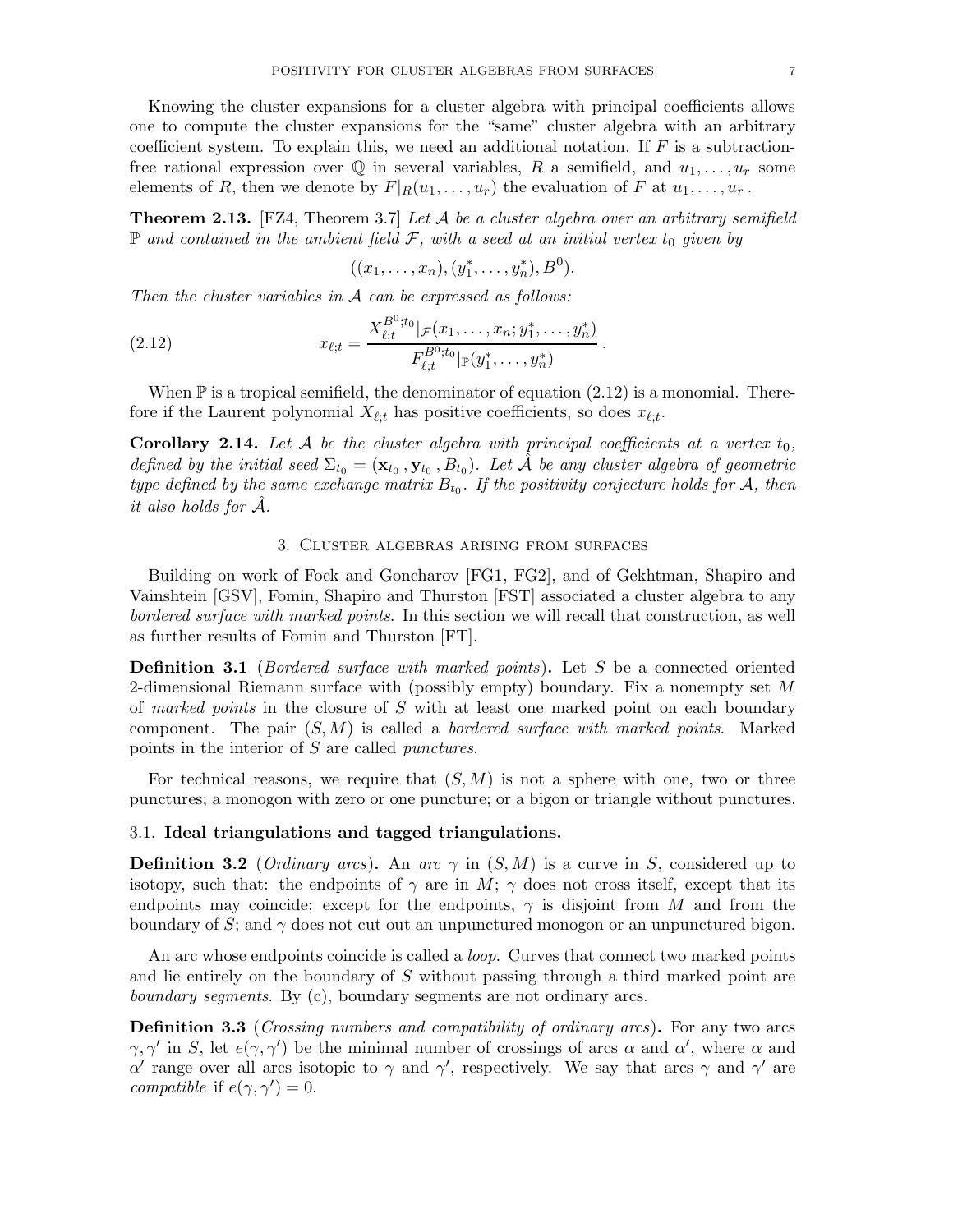**Definition 3.4** (Ideal triangulations). An ideal triangulation is a maximal collection of pairwise compatible arcs (together with all boundary segments). The arcs of a triangulation cut the surface into ideal triangles.

There are two types of ideal triangles: triangles that have three distinct sides and triangles that have only two. The latter are called self-folded triangles. Note that a self-folded triangle consists of a loop  $\ell$ , together with an arc r to an enclosed puncture which we dub a radius, see the left side of Figure 1.

**Definition 3.5** (*Ordinary flips*). Ideal triangulations are connected to each other by sequences of *flips*. Each flip replaces a single arc  $\gamma$  in a triangulation T by a (unique) arc  $\gamma' \neq \gamma$  that, together with the remaining arcs in T, forms a new ideal triangulation.

Note that an arc  $\gamma$  that lies inside a self-folded triangle in T cannot be flipped.

In [FST], the authors associated a cluster algebra to any bordered surface with marked points. Roughly speaking, the cluster variables correspond to arcs, the clusters to triangulations, and the mutations to flips. However, because arcs inside self-folded triangles cannot be flipped, the authors were led to introduce the slightly more general notion of tagged arcs. They showed that ordinary arcs can all be represented by tagged arcs and gave a notion of flip that applies to all tagged arcs.

**Definition 3.6** (*Tagged arcs*). A *tagged arc* is obtained by taking an arc that does not cut out a once-punctured monogon and marking ("tagging") each of its ends in one of two ways, plain or notched, so that the following conditions are satisfied:

- $\bullet$  an endpoint lying on the boundary of S must be tagged plain
- both ends of a loop must be tagged in the same way.

**Definition 3.7** (*Representing ordinary arcs by tagged arcs*). One can represent an ordinary arc  $\beta$  by a tagged arc  $\iota(\beta)$  as follows. If  $\beta$  does not cut out a once-punctured monogon, then  $\iota(\beta)$  is simply  $\beta$  with both ends tagged plain. Otherwise,  $\beta$  is a loop based at some marked point  $a$  and cutting out a punctured monogon with the sole puncture  $b$  inside it. Let  $\alpha$  be the unique arc connecting a and b and compatible with  $\beta$ . Then  $\iota(\beta)$  is obtained by tagging  $\alpha$  plain at a and notched at b.

**Definition 3.8** (*Compatibility of tagged arcs*). Tagged arcs  $\alpha$  and  $\beta$  are called *compatible* if and only if the following properties hold:

- the arcs  $\alpha^0$  and  $\beta^0$  obtained from  $\alpha$  and  $\beta$  by forgetting the taggings are compatible;
- if  $\alpha^0 = \beta^0$  then at least one end of  $\alpha$  must be tagged in the same way as the corresponding end of  $\beta$ ;
- if  $\alpha^0 \neq \beta^0$  but they share an endpoint a, then the ends of  $\alpha$  and  $\beta$  connecting to a must be tagged in the same way.

**Definition 3.9** (*Tagged triangulations*). A maximal (by inclusion) collection of pairwise compatible tagged arcs is called a tagged triangulation.

Figure 1 gives an example of an ideal triangulation  $T$  and the corresponding tagged triangulation  $\iota(T)$ . The notching is indicated by a bow tie.

3.2. From surfaces to cluster algebras. One can associate an exchange matrix and hence a cluster algebra to any bordered surface  $(S, M)$  [FST].

Definition 3.10 (Signed adjacency matrix of an ideal triangulation). Choose any ideal triangulation T, and let  $\tau_1, \tau_2, \ldots, \tau_n$  be the n arcs of T. For any triangle  $\Delta$  in T which is not self-folded, we define a matrix  $B^{\Delta} = (b_{ij}^{\Delta})_{1 \le i \le n, 1 \le j \le n}$  as follows.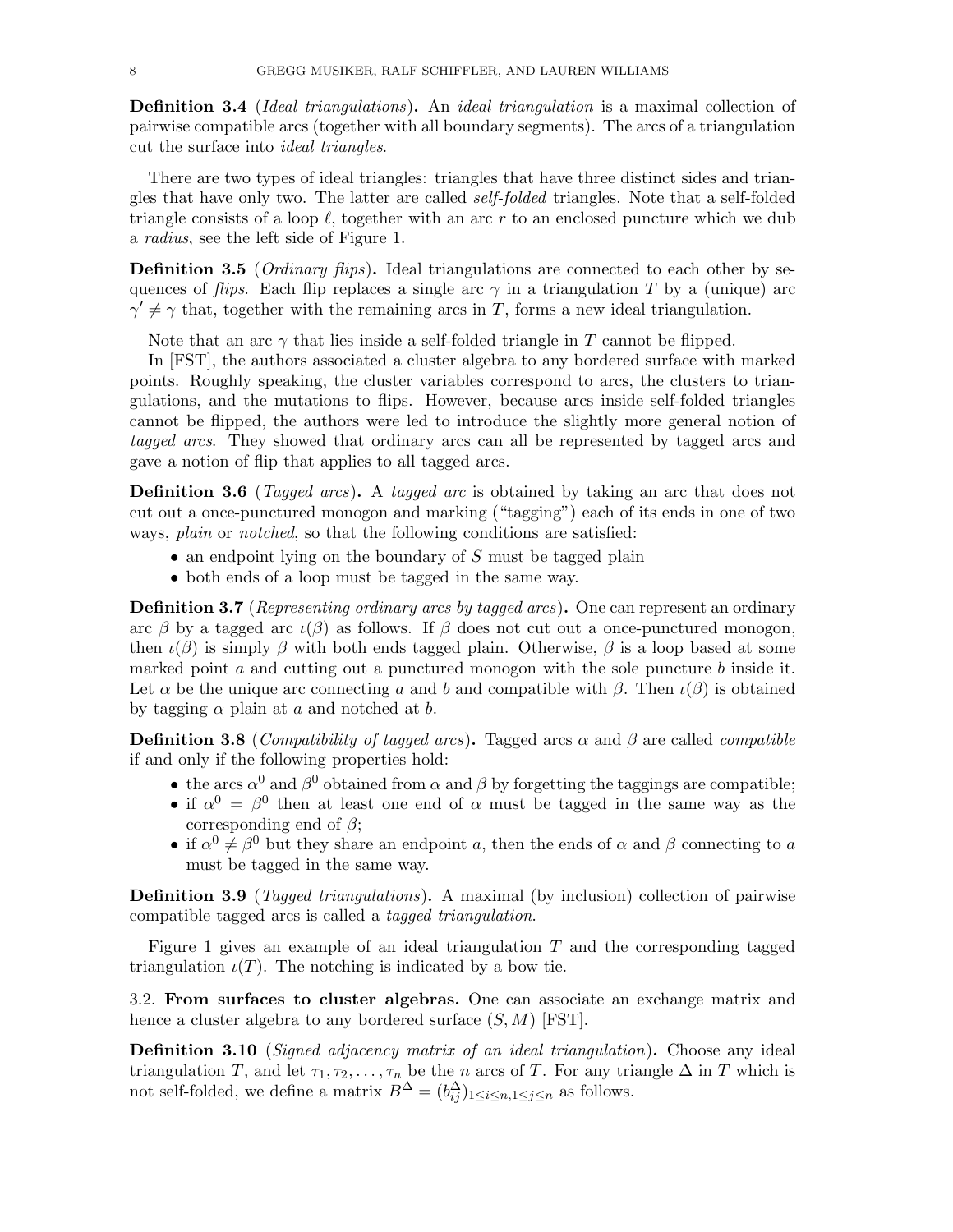

FIGURE 1. Example of an ideal triangulation on the left and the corresponding tagged triangulation on the right

- $b_{ij}^{\Delta} = 1$  and  $b_{ji}^{\Delta} = -1$  in the following cases:
	- (a)  $\tau_i$  and  $\tau_j$  are sides of  $\Delta$  with  $\tau_j$  following  $\tau_i$  in the clockwise order;
	- (b)  $\tau_j$  is a radius in a self-folded triangle enclosed by a loop  $\tau_{\ell}$ , and  $\tau_i$  and  $\tau_{\ell}$  are sides of  $\Delta$  with  $\tau_{\ell}$  following  $\tau_i$  in the clockwise order;
	- (c)  $\tau_i$  is a radius in a self-folded triangle enclosed by a loop  $\tau_{\ell}$ , and  $\tau_{\ell}$  and  $\tau_j$  are sides of  $\Delta$  with  $\tau_j$  following  $\tau_\ell$  in the clockwise order;
- $b_{ij}^{\Delta} = 0$  otherwise.

Then define the matrix  $B_T = (b_{ij})_{1 \le i \le n, 1 \le j \le n}$  by  $b_{ij} = \sum_{\Delta} b_{ij}^{\Delta}$ , where the sum is taken over all triangles in T that are not self-folded.

Note that  $B_T$  is skew-symmetric and each entry  $b_{ij}$  is either  $0, \pm 1$ , or  $\pm 2$ , since every arc  $\tau$  is in at most two triangles.

Remark 3.11. As noted in [FST, Definition 9.2], compatibility of tagged arcs is invariant with respect to a simultaneous change of all tags at a given puncture. So given a tagged triangulation  $T$ , let us perform such changes at every puncture where all ends of T are notched. The resulting tagged triangulation  $\hat{T}$  represents an ideal triangulation  $T^0$ (possibly containing self-folded triangles):  $\hat{T} = \iota(T^0)$ . This is because the only way for a puncture  $p$  to have two incident arcs with two different taggings at  $p$  is for those two arcs to be homotopic, see Definition 3.8. But then for this to lie in some tagged triangulation, it follows that  $p$  must be a puncture in the interior of a bigon. See Figure 1.

**Definition 3.12** (Signed adjacency matrix of a tagged triangulation). The signed adjacency matrix  $B_T$  of a tagged triangulation T is defined to be the signed adjacency matrix  $B_T$ <sup>0</sup>, where  $T^0$  is obtained from T as in Remark 3.11. The index sets of the matrices (which correspond to tagged and ideal arcs, respectively) are identified in the obvious way.

**Theorem 3.13.** [FST, Theorem 7.11] and [FT, Theorem 5.1] Fix a bordered surface  $(S, M)$ and let  $A$  be the cluster algebra associated to the signed adjacency matrix of a tagged triangulation as in Definition 3.12. Then the (unlabeled) seeds  $\Sigma_T$  of A are in bijection with tagged triangulations  $T$  of  $(S, M)$ , and the cluster variables are in bijection with the tagged arcs of  $(S, M)$  (so we can denote each by  $x_{\gamma}$ , where  $\gamma$  is a tagged arc). Moreover, each seed in  $A$  is uniquely determined by its cluster. Furthermore, if a tagged triangulation  $T'$  is obtained from another tagged triangulation T by flipping a tagged arc  $\gamma \in T$  and obtaining  $\gamma'$ , then  $\Sigma_{T'}$  is obtained from  $\Sigma_T$  by the seed mutation replacing  $x_{\gamma}$  by  $x_{\gamma'}$ .

Remark 3.14. By a slight abuse of notation, if  $\gamma$  is an ordinary arc which does not cut out a once-punctured monogon (so that the tagged arc  $\iota(\gamma)$  is obtained from  $\gamma$  by tagging both ends plain), we will often write  $x_{\gamma}$  instead of  $x_{\iota(\gamma)}$ .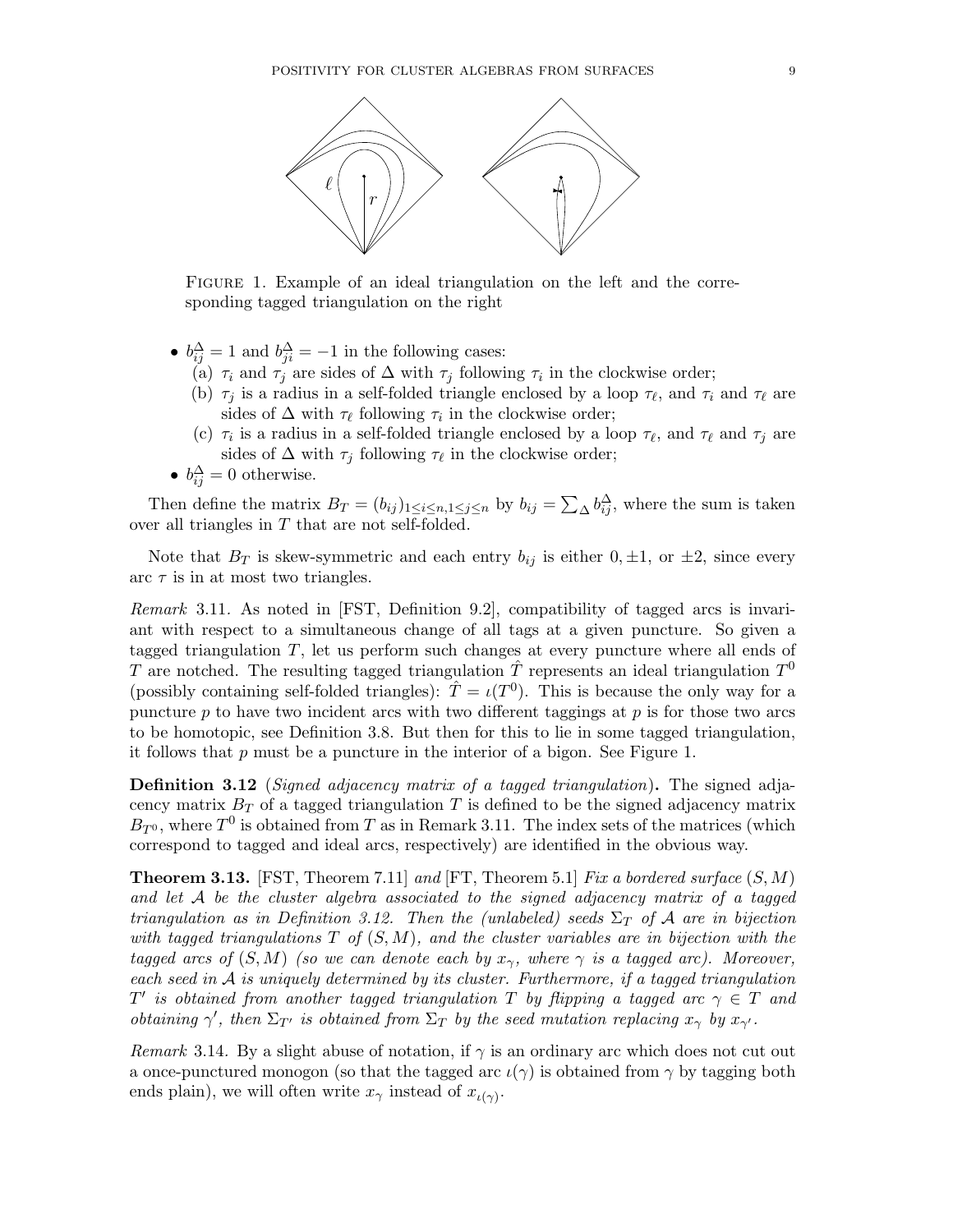Given a surface  $(S, M)$  with a puncture p and a tagged arc  $\gamma$ , we let both  $\gamma^{(p)}$  and  $\gamma^p$ denote the arc obtained from  $\gamma$  by changing its notching at p. (So if  $\gamma$  is not incident to  $p, \gamma^{(p)} = \gamma.$  If p and q are two punctures, we let  $\gamma^{(pq)}$  denote the arc obtained from  $\gamma$ by changing its notching at both p and q. Given a tagged triangulation T of S, we let  $T<sup>p</sup>$ denote the tagged triangulation obtained from T by replacing each  $\gamma \in T$  by  $\gamma^{(p)}$ .

Besides labeling cluster variables of  $\mathcal{A}(B_T)$  by  $x_{\tau}$ , where  $\tau$  is a tagged arc of  $(S, M)$ , we will also make the following conventions:

- If  $\ell$  is an unnotched loop with endpoints at q cutting out a once-punctured monogon containing puncture p and radius r, then we set  $x_{\ell} = x_r x_{r^{(p)}}$ .<sup>2</sup>
- If  $\beta$  is a boundary segment, we set  $x_{\beta} = 1$ .

To prove the positivity conjecture, we must show that the Laurent expansion of each cluster variable with respect to *any cluster* is positive. In the context of surfaces, the next result will allow us to restrict our attention to clusters corresponding to ideal triangulations.

**Proposition 3.15.** Fix  $(S, M)$ , p,  $\gamma$ ,  $T = (\tau_1, \ldots, \tau_n)$ , and  $T^p = (\tau_1^p)$  $\tau_1^p, \ldots, \tau_n^p$  as above. Let  $\mathcal{A} = \mathcal{A}_{\bullet}(B_T)$ , and  $\mathcal{A}^p = \mathcal{A}_{\bullet}(B_{T^p})$  be the cluster algebras with principal coefficients at the seeds  $\Sigma_T = (\mathbf{x}, \mathbf{y}, B_T)$  and  $\Sigma_{T^p} = (\mathbf{x}^p, \mathbf{y}^p, B_{T^p})$ , where  $\mathbf{x} = \{x_{\tau_i}\}, \mathbf{y} = \{y_{\tau_i}\}, \mathbf{x}^p = \{x_{\tau_i^p}\},$ and  $\mathbf{y}^p = \{y_{\tau_i^p}\}$ . Then

$$
[x_{\gamma^p}]_{\Sigma_{T^p}}^{\mathcal{A}^p} = [x_{\gamma}]_{\Sigma_{T}}^{\mathcal{A}} \mid_{x_{\tau_i} \leftarrow x_{\tau_i^p}, y_{\tau_i} \leftarrow y_{\tau_i^p}}.
$$

That is, the cluster expansion of  $x_{\gamma^p}$  with respect to  $x^p$  in  $\mathcal{A}^p$  is obtained from the cluster expansion of  $x_{\gamma}$  with respect to **x** in A by substituting  $x_{\tau_i} = x_{\tau_i^p}$  and  $y_{\tau_i} = y_{\tau_i^p}$ .

*Proof.* By Definition 3.12, the rectangular exchange matrix  $\tilde{B}_T$  is equal to  $\tilde{B}_{T^{(p)}}$ . The columns of  $\tilde{B}_T$  are indexed by  $\{x_{\tau_i}\}$  and the columns of  $\tilde{B}_T^p$  are indexed by  $\{x_{\tau_i^p}\}$ ; the rows of  $\tilde{B}_T$  are indexed by  $\{x_{\tau_i}\}\cup\{y_{\tau_i}\}\$  and the rows of  $\tilde{B}_T^p$  are indexed by  $\{x_{\tau_i^p}\}\cup\{y_{\tau_i^p}\}.$ 

To compute the x-expansion of  $x_{\gamma}$ , we write down a sequence of flips  $(i_1,\ldots,i_r)$  (here  $1 \leq i_j \leq n$ ) which transforms T into a tagged triangulation T' containing  $\gamma$ . Applying the corresponding exchange relations then gives the x-expansion of  $x<sub>\gamma</sub>$  in A. By the description of tagged flips ([FT, Remark 4.13]), performing the same sequence of flips on  $T^p$  transforms  $T^p$  into the tagged triangulation  $T'^p$ , which in particular contains  $\gamma^p$ . Therefore applying the corresponding exchange relations gives the  $\mathbf{x}^p$ -expansion of  $x_{\gamma^p}$  in  $\mathcal{A}^p$ .

Since in both cases we start from the same exchange matrix and apply the same sequence of mutations, the **x**<sup>*p*</sup>-expansion of  $x_{\gamma}$ <sup>*p*</sup> in  $\mathcal{A}^p$  will be equal to the **x**-expansion of  $x_{\gamma}$  in  $\mathcal{A}$ after relabeling variables, i.e. after substituting  $x_{\tau_i} = x_{\tau_i^p}$  and  $y_{\tau_i} = y_{\tau_i^p}$ .

 $\Box$ 

**Corollary 3.16.** Fix a bordered surface  $(S, M)$  and let A be the corresponding cluster algebra. Let  $T$  be an arbitrary tagged triangulation. To prove the positivity conjecture for A with respect to  $\mathbf{x}_T$ , it suffices to prove positivity with respect to clusters of the form  $\mathbf{x}_{\iota(T^0)}$ , where  $T^0$  is an ideal triangulation.

Proof. As in Remark 3.11, we can perform simultaneous tag-changes at punctures to pass from an arbitrary tagged triangulation T to a tagged triangulation  $\overline{T}$  representing an ideal triangulation. By a repeated application of Proposition 3.15 – which preserves positivity because it just involves a substitution of variables – we can then express cluster expansions with respect to  $\mathbf{x}_T$  in terms of cluster expansions with respect to  $\mathbf{x}_{\hat{T}}$ .

<sup>&</sup>lt;sup>2</sup>There is a corresponding statement on the level of *lambda lengths* of these three arcs, see [FT, Lemma 7.2]; these conventions are compatible with both the Ptolemy relations and the exchange relations among cluster variables [FT, Theorem 7.5].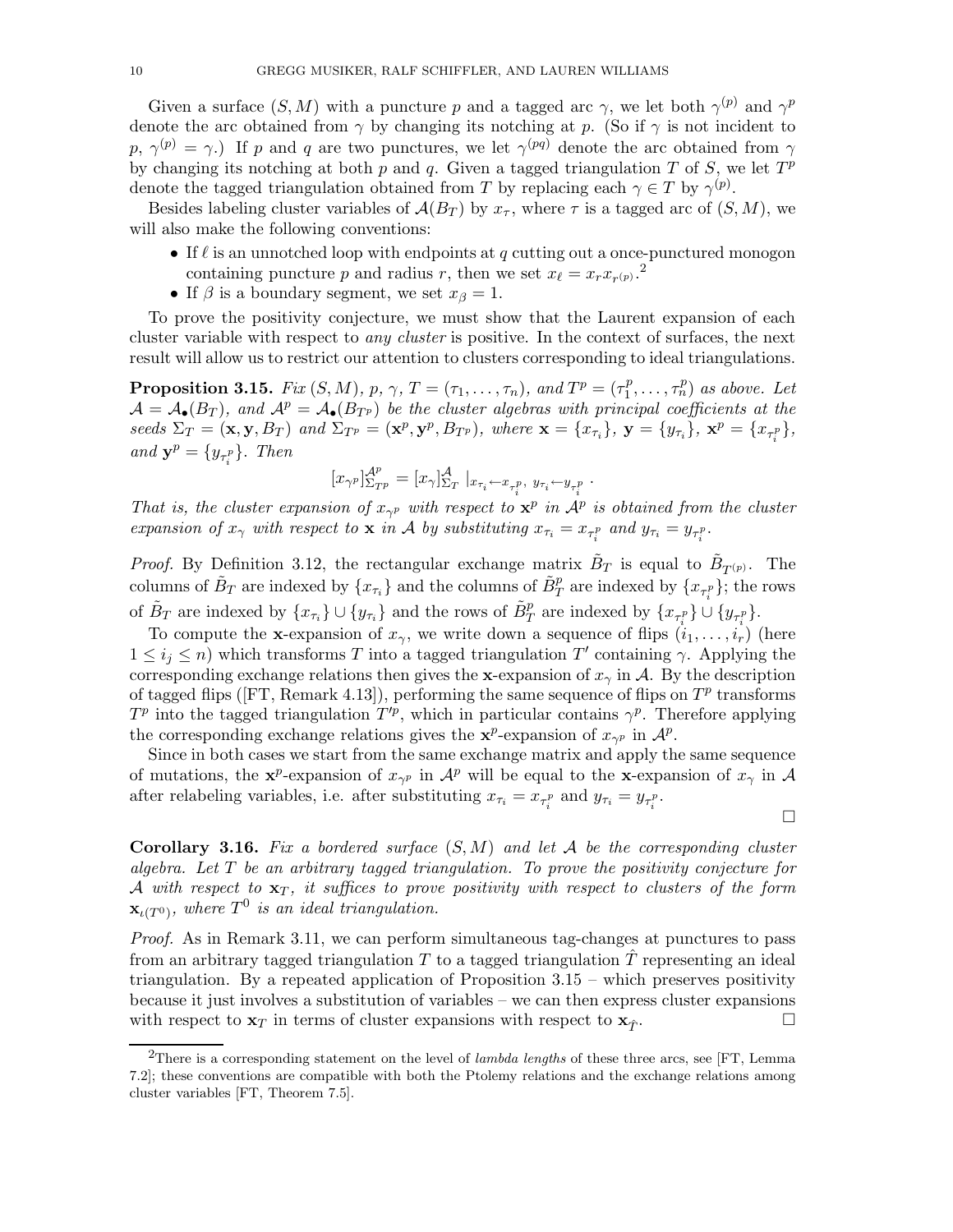

FIGURE 2. Illustrations for Proposition 3.17 and Definition 3.19

The exchange relation corresponding to a flip in an ideal triangulation is called a *gen*eralized Ptolemy relation. It can be described as follows.

**Proposition 3.17.** [FT] Let  $\alpha, \beta, \gamma, \delta$  be arcs (including loops) or boundary segments of  $(S, M)$  which cut out a quadrilateral; we assume that the sides of the quadrilateral, listed in cyclic order, are  $\alpha, \beta, \gamma, \delta$ . Let  $\eta$  and  $\theta$  be the two diagonals of this quadrilateral; see the left-hand-side of Figure 2. Then

$$
x_{\eta}x_{\theta} = Yx_{\alpha}x_{\gamma} + Y'x_{\beta}x_{\delta}
$$

for some coefficients  $Y$  and  $Y'$ .

Proof. This follows from the interpretation of cluster variables as *lambda lengths* and the Ptolemy relations for lambda lengths [FT, Theorem 7.5 and Proposition 6.5].

Note that some sides of the quadrilateral in Proposition 3.17 may be glued to each other, changing the appearance of the relation. There are also generalized Ptolemy relations for tagged triangulations, see [FT, Definition 7.4].

3.3. Keeping track of coefficients using laminations. So far we have not addressed the topic of coefficients for cluster algebras arising from bordered surfaces. It turns out that W. Thurston's theory of measured laminations gives a concrete way to think about coefficients, as described in [FT] (see also [FG3]).

**Definition 3.18** (Laminations). A lamination on a bordered surface  $(S, M)$  is a finite collection of non-self-intersecting and pairwise non-intersecting curves in  $S \setminus M$ , modulo isotopy relative to  $M$ , subject to the following restrictions. Each curve must be one of the following:

- a closed curve;
- a curve connecting two unmarked points on the boundary of  $S$ ;
- a curve starting at an unmarked point on the boundary and, at its other end, spiraling into a puncture (either clockwise or counterclockwise);
- a curve whose ends both spiral into punctures (not necessarily distinct).

Also, we forbid curves that bound an unpunctured or once-punctured disk, and curves with two endpoints on the boundary of S which are isotopic to a piece of boundary containing zero or one marked point.

In [FT, Definitions 12.1 and 12.3], the authors define shear coordinates and extended exchange matrices, with respect to a tagged triangulation. For our purposes, it will be enough to make these definitions with respect to an ideal triangulation.

**Definition 3.19** (*Shear coordinates*). Let L be a lamination, and let T be an ideal triangulation. For each arc  $\gamma \in T$ , the corresponding shear coordinate of L with respect to T, denoted by  $b_{\gamma}(T,L)$ , is defined as a sum of contributions from all intersections of curves in L with  $\gamma$ . Specifically, such an intersection contributes +1 (resp., -1) to  $b_{\gamma}(T,L)$  if the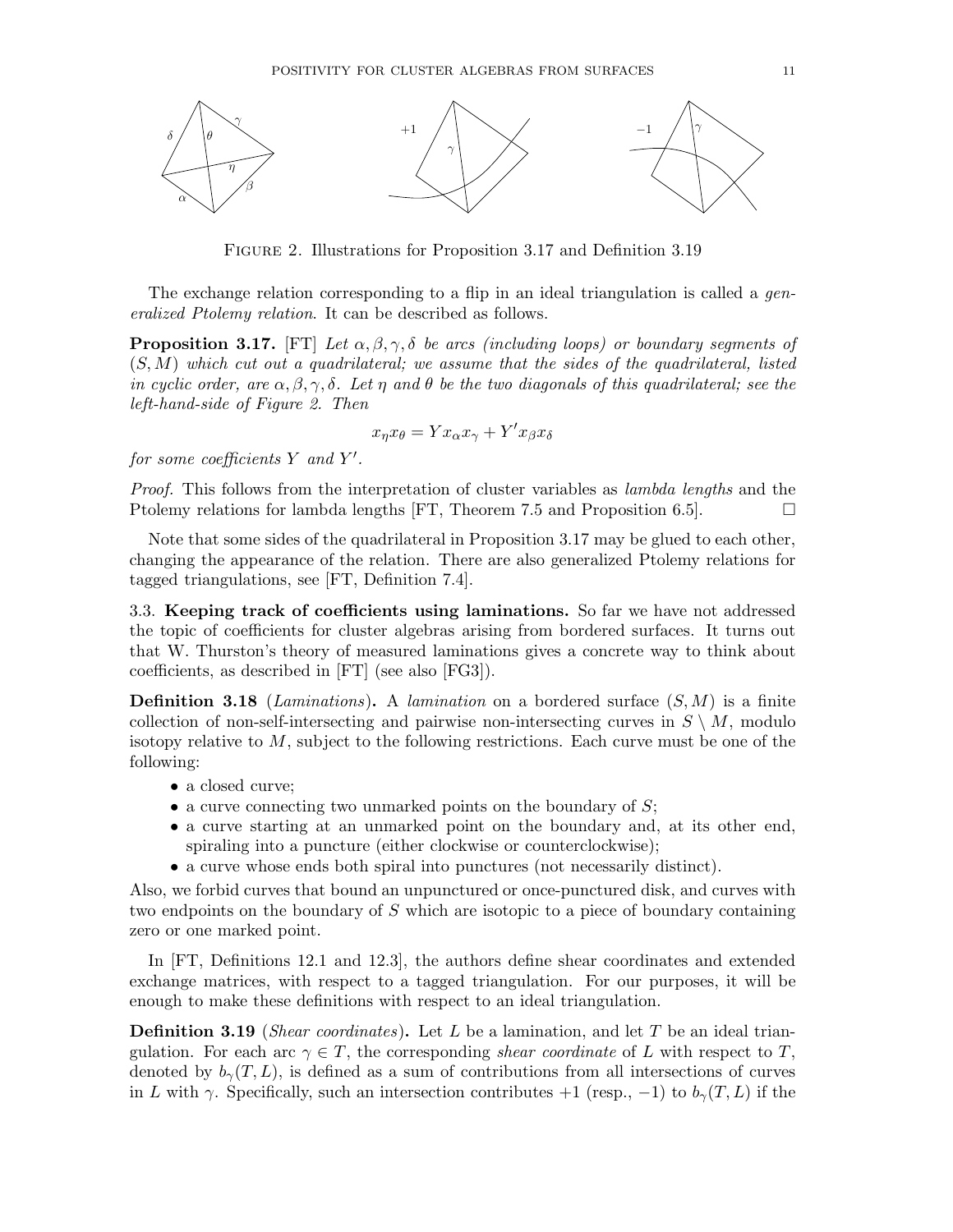

FIGURE 3. Examples of elementary laminations

corresponding segment of a curve in L cuts through the quadrilateral surrounding  $\gamma$  as shown in Figure 2 in the middle (resp., right).

Definition 3.20 (Multi-laminations and associated extended exchange matrices). A multilamination is a finite family of laminations. Fix a multi-lamination  $\mathbf{L} = (L_{n+1}, \ldots, L_{n+m}).$ For an ideal triangulation T of  $(S, M)$ , define the matrix  $B = B(T, L) = (b_{ij})$  as follows. The top  $n \times n$  part of B is the signed adjacency matrix  $B(T)$ , with rows and columns indexed by arcs  $\gamma \in T$  (or equivalently, by the tagged arcs  $\iota(\gamma) \in \iota(T)$ ). The bottom m rows are formed by the shear coordinates of the laminations  $L_i$  with respect to T:

$$
b_{n+i,\gamma} = b_{\gamma}(T, L_{n+i})
$$
 if  $1 \leq i \leq m$ .

By [FT, Theorem 11.6], the matrices  $\hat{B}(T)$  transform compatibly with mutation.

**Definition 3.21** (Elementary lamination associated with a tagged arc). Let  $\gamma$  be a tagged arc in  $(S, M)$ . Denote by  $L_{\gamma}$  a lamination consisting of a single curve defined as follows. The curve  $L_{\gamma}$  runs along  $\gamma$  within a small neighborhood of it. If  $\gamma$  has an endpoint a on a (circular) component C of the boundary of S, then  $L_{\gamma}$  begins at a point  $a' \in C$  located near a in the counterclockwise direction, and proceeds along  $\gamma$  as shown in Figure 3 on the left. If  $\gamma$  has an endpoint at a puncture, then  $L_{\gamma}$  spirals into a: counterclockwise if  $\gamma$  is tagged plain at a, and clockwise if it is notched.

The following result comes from [FT, Proposition 16.3].

**Proposition 3.22.** Let T be an ideal triangulation with a signed adjacency matrix  $B(T)$ . Recall that we can view T as a tagged triangulation  $\iota(T)$ . Let  $L_T = (L_\gamma)_{\gamma \in \iota(T)}$  be the multilamination consisting of elementary laminations associated with the tagged arcs in  $\iota(T)$ . Then the cluster algebra with principal coefficients  $\mathcal{A}_{\bullet}(B(T))$  is isomorphic to  $\mathcal{A}(B(T,L_T))$ .

#### 4. Main results: cluster expansion formulas

In this section we present cluster expansion formulas for cluster variables in a cluster algebra associated to a bordered surface, with respect to a seed corresponding to an ideal triangulation; by Proposition 3.15 and Corollary 3.16, this enables us to compute cluster expansion formulas with respect to an arbitrary seed by an appropriate substitution of variables. Since our formulas are given in the system of principal coefficients and are manifestly positive, this proves positivity for any cluster algebra of geometric type associated to a bordered surface.

We present three slightly different formulas, based on whether the cluster variable corresponds to a tagged arc with 0, 1, or 2 notched ends. More specifically, fix an ordinary arc  $\gamma$  and a tagged triangulation  $T = \iota(T^{\circ})$  of  $(S, M)$ , where  $T^{\circ}$  is an ideal triangulation. We recursively construct an edge-weighted graph  $G_{T^{\circ} \gamma}$  by glueing together tiles based on the local configuration of the intersections between  $\gamma$  and  $T^{\circ}$ . Our formula (Theorem 4.10) for  $x_{\gamma}$  with respect to  $\Sigma_T$  is given in terms of perfect matchings of  $G_{T^{\circ},\gamma}$ . This formula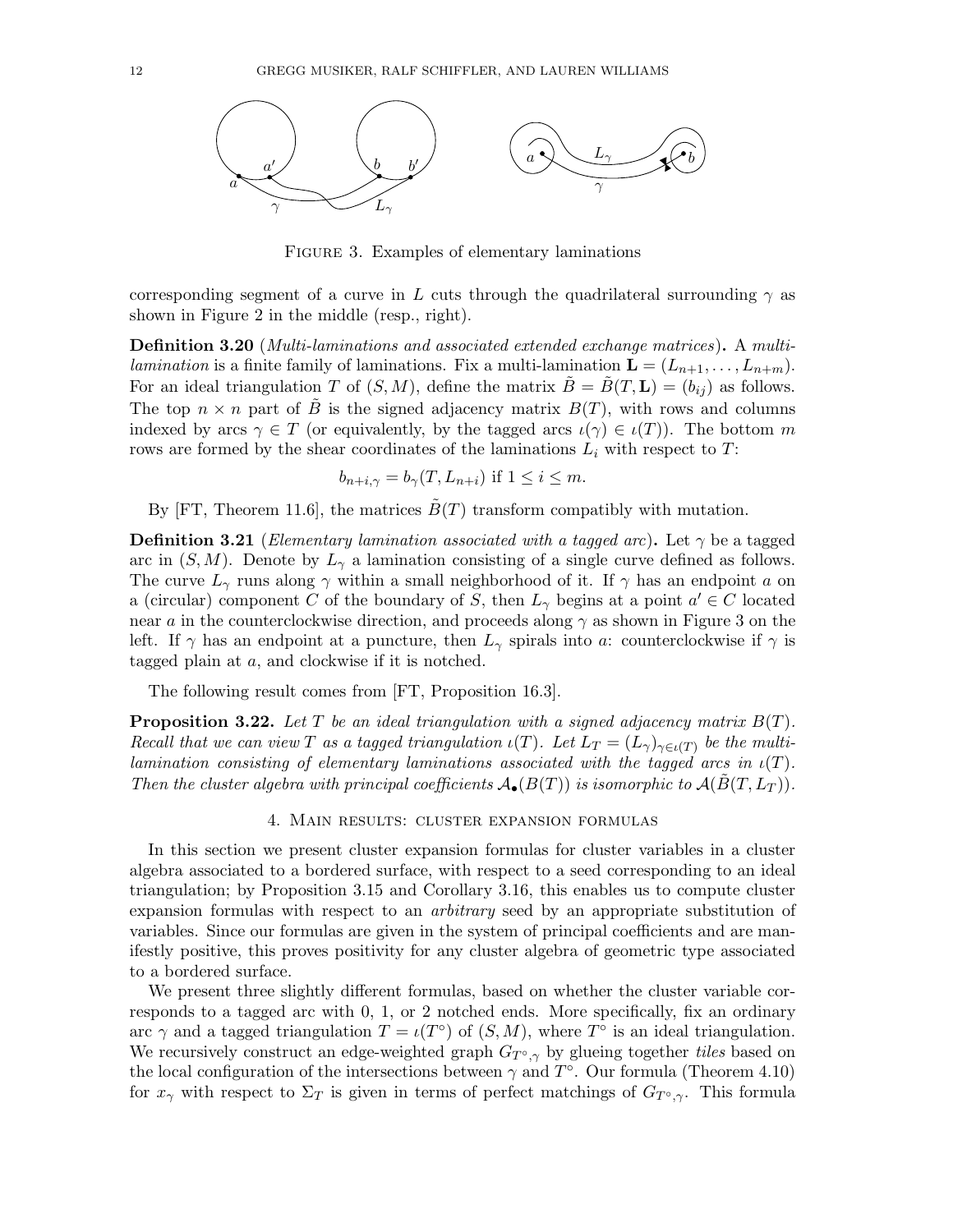

FIGURE 4. Possible tiles corresponding to crossing a radius of a bigon

also holds for the cluster algebra element  $x_{\ell} = x_r x_{r^{(p)}}$ , where  $\ell$  is a loop cutting out a once-punctured monogon enclosing the puncture p and radius r. In the case of  $\gamma^{(p)}$ , an arc between points p and q with a single notch at p, we build the graph  $G_{T^{\circ},\ell_p}$  associated to the loop  $\ell_p$  such that  $\iota(\ell_p) = \gamma^{(p)}$ . Our combinatorial formula (Theorem 4.17) for  $x_{\gamma^{(p)}}$  is then in terms of the so-called  $\gamma$ -symmetric matchings of  $G_{T^{\circ},\ell_p}$ . In the case of  $\gamma^{(pq)}$ , an arc between points p and q which is notched at both p and q, we build the two graphs  $G_{T^{\circ},\ell_p}$ and  $G_{T^{\circ}, \ell_q}$  associated to  $\ell_p$  and  $\ell_q$ . Our combinatorial formula (Theorem 4.20) for  $x_{\gamma^{(pq)}}$ is then in terms of the  $\gamma$ -compatible pairs of matchings of  $G_{T^{\circ},\ell_p}$  and  $G_{T^{\circ},\ell_q}$ .

4.1. Tiles. Let  $T^{\circ}$  be an ideal triangulation of a bordered surface  $(S, M)$  and let  $\gamma$  be an ordinary arc in  $(S, M)$  which is not in  $T^{\circ}$ . Choose an orientation on  $\gamma$ , let  $s \in M$  be its starting point, and let  $t \in M$  be its endpoint. We denote by  $s = p_0, p_1, p_2, \ldots, p_{d+1} = t$ the points of intersection of  $\gamma$  and  $T^{\circ}$  in order. Let  $\tau_{i_j}$  be the arc of  $T^{\circ}$  containing  $p_j$ , and let  $\Delta_{j-1}$  and  $\Delta_j$  be the two ideal triangles in  $T^{\circ}$  on either side of  $\tau_{i_j}$ .

To each  $p_i$  we associate a tile  $G_i$ , an edge-labeled triangulated quadrilateral (see the right-hand-side of Figure 4), which is defined to be the union of two edge-labeled triangles  $\Delta_1^j$  $\frac{j}{1}$  and  $\Delta_2^j$  glued at an edge labeled  $\tau_{i_j}$ . The triangles  $\Delta_1^j$  and  $\Delta_2^j$  are determined by  $\Delta_{j-1}$ and  $\Delta_j$  as follows.

If neither  $\Delta_{j-1}$  nor  $\Delta_j$  is self-folded, then they each have three distinct sides (though possibly fewer than three vertices), and we define  $\Delta_1^j$  and  $\Delta_2^j$  to be the ordinary triangles with edges labeled as in  $\Delta_{j-1}$  and  $\Delta_j$ . We glue  $\Delta_1^j$  and  $\Delta_2^j$  at the edge labeled  $\tau_{i_j}$ , so that the orientations of  $\Delta_1^j$  and  $\Delta_2^j$  both either agree or disagree with those of  $\Delta_{j-1}$  and  $\Delta_j$ ; this gives two possible planar embeddings of a graph  $G_j$  which we call an *ordinary tile*.

If one of  $\Delta_{j-1}$  or  $\Delta_j$  is self-folded, then in fact  $T^{\circ}$  must have a local configuration of a bigon (with sides a and b) containing a radius r incident to a puncture  $p$  inscribed inside a loop  $\ell$ , see Figure 5. Moreover,  $\gamma$  must either

- (1) start at the puncture p and intersect the loop  $\ell$ ,
- (2) intersect the loop  $\ell$  and terminate at the puncture p, or
- (3) intersect the loop  $\ell$ , radius r and then  $\ell$  again.

In cases (1) and (2), we associate to  $p_i$  (the intersection point with  $\ell$ ) an ordinary tile  $G_i$  consisting of a triangle with sides  $\{a,b,\ell\}$  which is glued along diagonal  $\ell$  to a triangle with sides  $\{\ell, r, r\}$ . As before there are two possible planar embeddings of  $G_i$ .

In case (3), we have a triple  $p_{k-1}, p_k, p_{k+1}$  of consecutive intersection points (the intersection with  $\ell$ , r, and  $\ell$  again), one of which is  $p_j$ . To this triple we associate a union of tiles  $G_{j-1} \cup G_j \cup G_{j+1}$ , which we call a *triple tile*, based on whether  $\gamma$  enters and exits through different sides of the bigon or through the same side. These graphs are defined by Figure 5 (each possibility is denoted in boldface within a concatenation of five tiles). Note that in each case there are two possible planar embeddings of the triple tile. We call the tiles  $G_{j-1}$  and  $G_{j+1}$  within the triple tile *ordinary tiles*.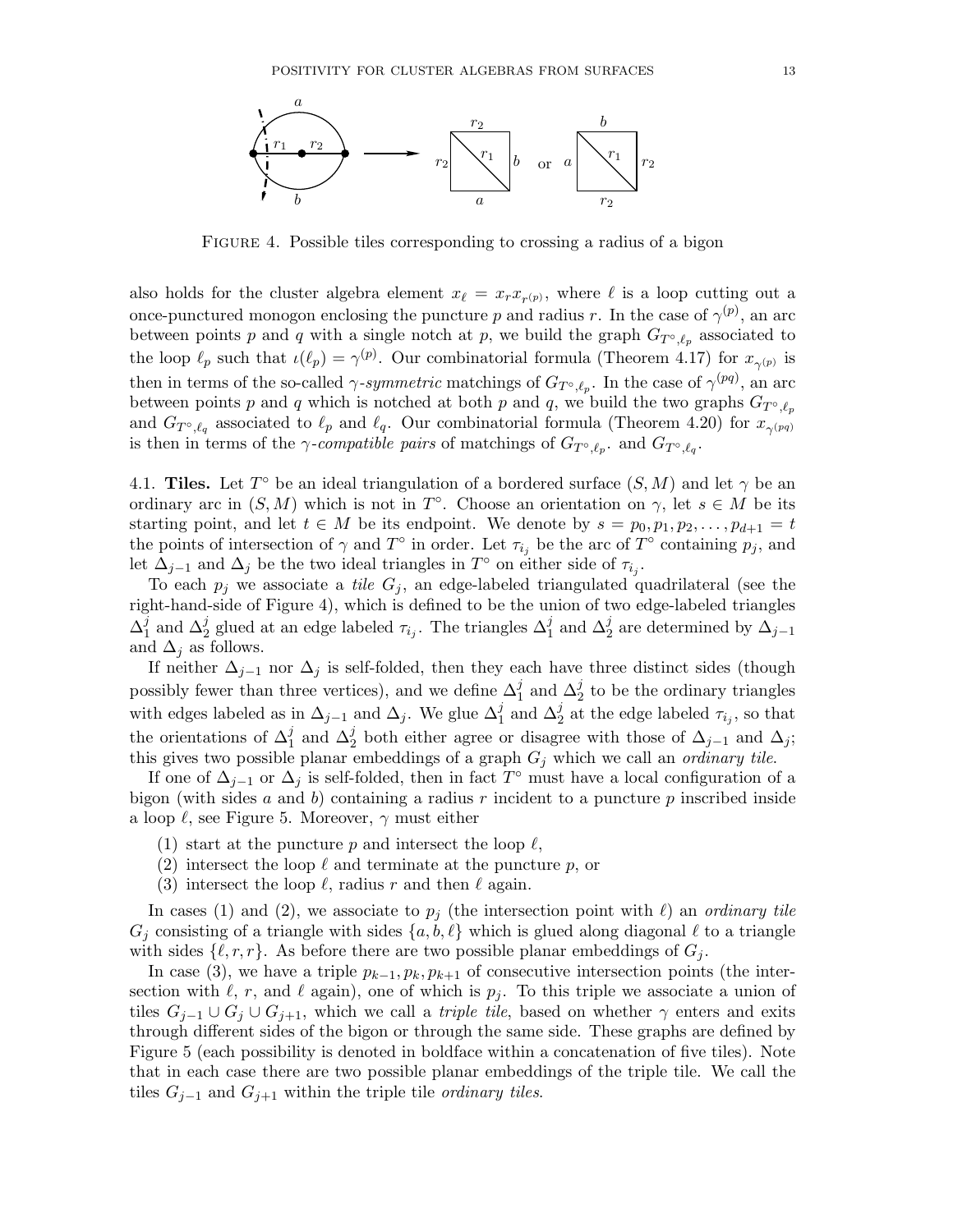

FIGURE 5. Possible triple tiles for crossing a self-folded triangle



FIGURE 6. Glueing tiles  $\tilde{G}_j$  and  $\tilde{G}_{j+1}$  along the edge labeled  $\tau_{[\gamma_j]}$ 

**Definition 4.1** (*Relative orientation*). Given a planar embedding  $\tilde{G}_j$  of an ordinary tile  $G_j$ , we define the *relative orientation* rel $(\tilde{G}_j, T^{\circ})$  of  $\tilde{G}_j$  with respect to  $T^{\circ}$  to be  $\pm 1$ , based on whether its triangles agree or disagree in orientation with those of  $T^{\circ}$ .

Note that in Figure 5, the southwest-most tile in each of the three graphs in the middle (respectively, rightmost) column has relative orientation  $+1$  (respectively,  $-1$ ). Also note that by construction, the planar embedding of a triple tile  $\tilde{G}_{j-1} \cup \tilde{G}_j \cup \tilde{G}_{j+1}$  satisfies  $\text{rel}(\tilde{G}_{j-1}, T^{\circ}) = \text{rel}(\tilde{G}_{j+1}, T^{\circ}).$ 

**Definition 4.2.** Using the notation above, the arcs  $\tau_{i_j}$  and  $\tau_{i_{j+1}}$  form two edges of a triangle  $\Delta_j$  in  $T^{\circ}$ . Define  $\tau_{[\gamma_j]}$  to be the third arc in this triangle if  $\Delta_j$  is not self-folded, and to be the radius in  $\Delta_i$  otherwise.

4.2. The graph  $G_{T^{\circ},\gamma}$ . We now build a graph by glueing together tiles  $G_1,\ldots,G_d$ . We start by choosing a planar embedding  $\tilde{G}_1$  of  $G_1$  (thus rel( $\tilde{G}_1$ ,  $T^{\circ}$ ) =  $\pm 1$ ), then recursively attach tiles  $G_2, \ldots, G_d$  in order from 2 to d, subject to the following conditions.

(1) Triple tiles must stay glued together as in Figure 5.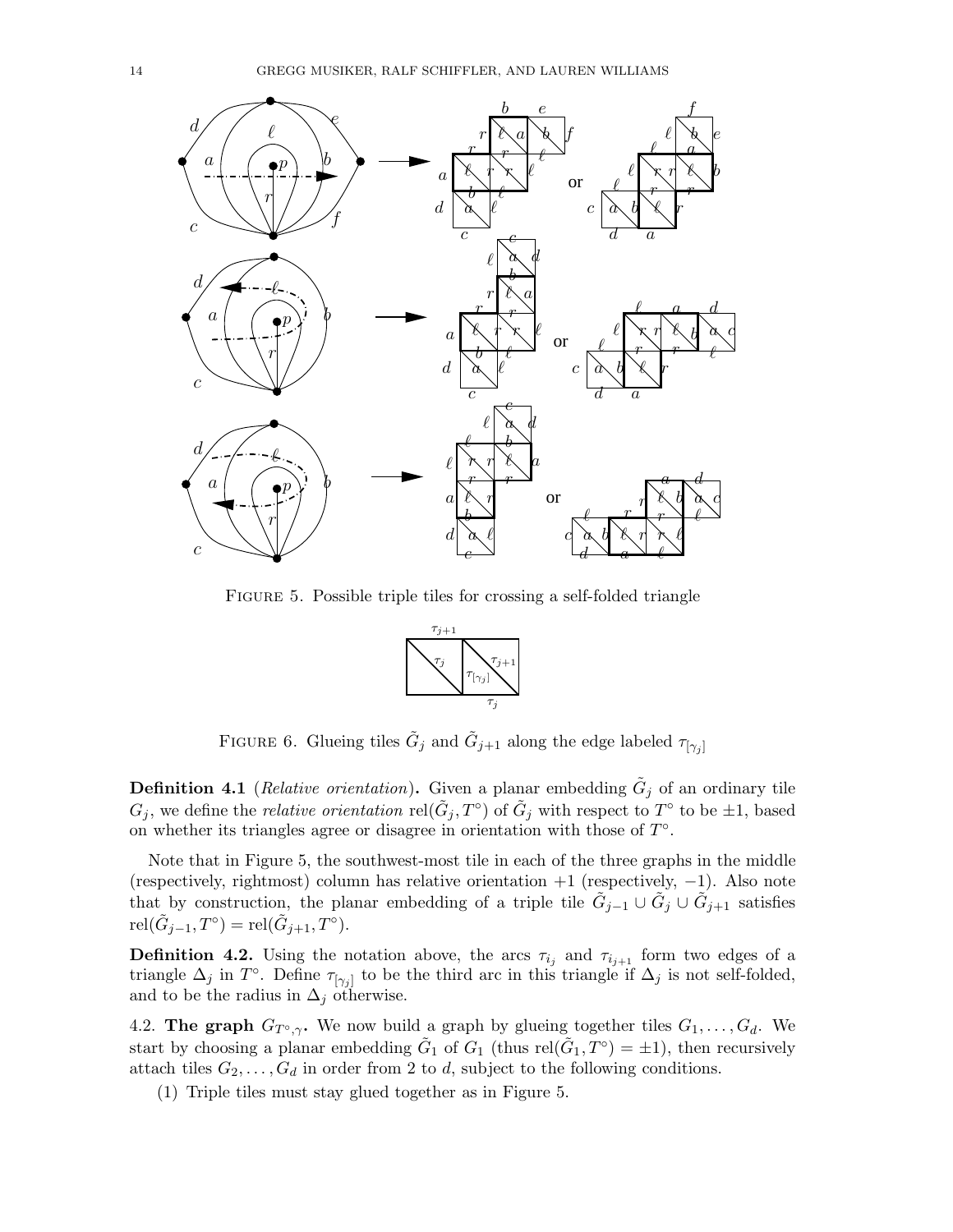(2) For two adjacent ordinary tiles, each of which may be an exterior tile of a triple tile, we glue  $G_{j+1}$  to  $\tilde{G}_j$  along the edges labeled  $\tau_{[\gamma_j]}$ , choosing a planar embedding  $\tilde{G}_{j+1}$  for  $G_{j+1}$  so that  $rel(\tilde{G}_{j+1},T^{\circ}) \neq rel(\tilde{G}_{j},T^{\circ})$ . See Figure 6.

After glueing together the  $d$  tiles, we obtain a graph (embedded in the plane), which we denote  $\overline{G}_{T^{\circ},\gamma}$ . Let  $G_{T^{\circ},\gamma}$  be the graph obtained from  $\overline{G}_{T^{\circ},\gamma}$  by removing the diagonal in each tile. Figure 5 gives examples of a dotted arc  $\gamma$  and the corresponding graph  $\overline{G}_{T^{\circ},\gamma}$ . Each  $\gamma$  intersects  $T^{\circ}$  five times, so each  $\overline{G}_{T^{\circ},\gamma}$  has five tiles.

Remark 4.3. Abusing notation, we will also use the word tile to refer to the graph obtained from a tile by deleting its diagonal.

Remark 4.4. Even if  $\gamma$  is a curve with self-intersections, our definition of  $\overline{G}_{T^{\circ},\gamma}$  makes sense. This is relevant to our formula for the doubly-notched loop, see Remark 4.22.

4.3. Cluster expansion formula for ordinary arcs. Recall that if  $\tau$  is a boundary segment then  $x_{\tau} = 1$ , and if  $\tau$  is a loop cutting out a once-punctured monogon with radius r and puncture p, then  $x_{\tau} = x_{r}x_{r(p)}$ . Also see Remark 3.14. Before giving the next result, we need to introduce some notation.

**Definition 4.5** (*Crossing Monomial*). If  $\gamma$  is an ordinary arc and  $\tau_{i_1}, \tau_{i_2}, \ldots, \tau_{i_d}$  is the sequence of arcs in  $T^{\circ}$  which  $\gamma$  crosses, we define the *crossing monomial* of  $\gamma$  with respect to  $T^{\circ}$  to be

$$
cross(T^{\circ}, \gamma) = \prod_{j=1}^{d} x_{\tau_{i_j}}.
$$

**Definition 4.6** (Perfect matchings and weights). A perfect matching of a graph  $G$  is a subset P of the edges of G such that each vertex of G is incident to exactly one edge of P. If the edges of a perfect matching P of  $G_{T^{\circ}, \gamma}$  are labeled  $\tau_{j_1}, \ldots, \tau_{j_r}$ , then we define the weight  $x(P)$  of P to be  $x_{\tau_{j_1}} \dots x_{\tau_{j_r}}$ .

**Definition 4.7** (*Minimal and Maximal Matchings*). By induction on the number of tiles it is easy to see that  $G_{T^{\circ} \gamma}$  has precisely two perfect matchings which we call the minimal matching  $P_+ = P_-(G_{T^{\circ},\gamma})$  and the maximal matching  $P_+ = P_+(G_{T^{\circ},\gamma})$ , which contain only boundary edges. To distinguish them, if  $rel(\tilde{G}_1, T^{\circ}) = 1$  (respectively, -1), we define  $e_1$  and  $e_2$  to be the two edges of  $\overline{G}_{T^{\circ},\gamma}$  which lie in the counterclockwise (respectively, clockwise) direction from the diagonal of  $\tilde{G}_1$ . Then  $P_-\$  is defined as the unique matching which contains only boundary edges and does not contain edges  $e_1$  or  $e_2$ .  $P_+$  is the other matching with only boundary edges.

For an arbitrary perfect matching P of  $G_{T^{\circ},\gamma}$ , we let  $P_{-}\oplus P$  denote the symmetric difference, defined as  $P_-\ominus P = (P_-\cup P) \setminus (P_-\cap P)$ .

**Lemma 4.8.** [MS, Theorem 5.1] The set  $P_{\perp} \oplus P$  is the set of boundary edges of a (possibly disconnected) subgraph  $G_P$  of  $G_{T^{\circ},\gamma}$ , which is a union of cycles. These cycles enclose a set of tiles  $\cup_{j\in J} G_{i_j}$ , where J is a finite index set.

We use this decomposition to define *height monomials* for perfect matchings. Note that the exponents in the height monomials defined below coincide with the definiton of height functions given in [Pr1] for perfect matchings of bipartite graphs, based on earlier work of [CL], [EKLP], and [Th] for domino tilings.

**Definition 4.9** (Height Monomial and Specialized Height Monomial). Let  $T^{\circ} = \{\tau_1, \tau_2, \ldots, \tau_n\}$ be an ideal triangulation of  $(S, M)$  and  $\gamma$  be an ordinary arc of  $(S, M)$ . By Lemma 4.8, for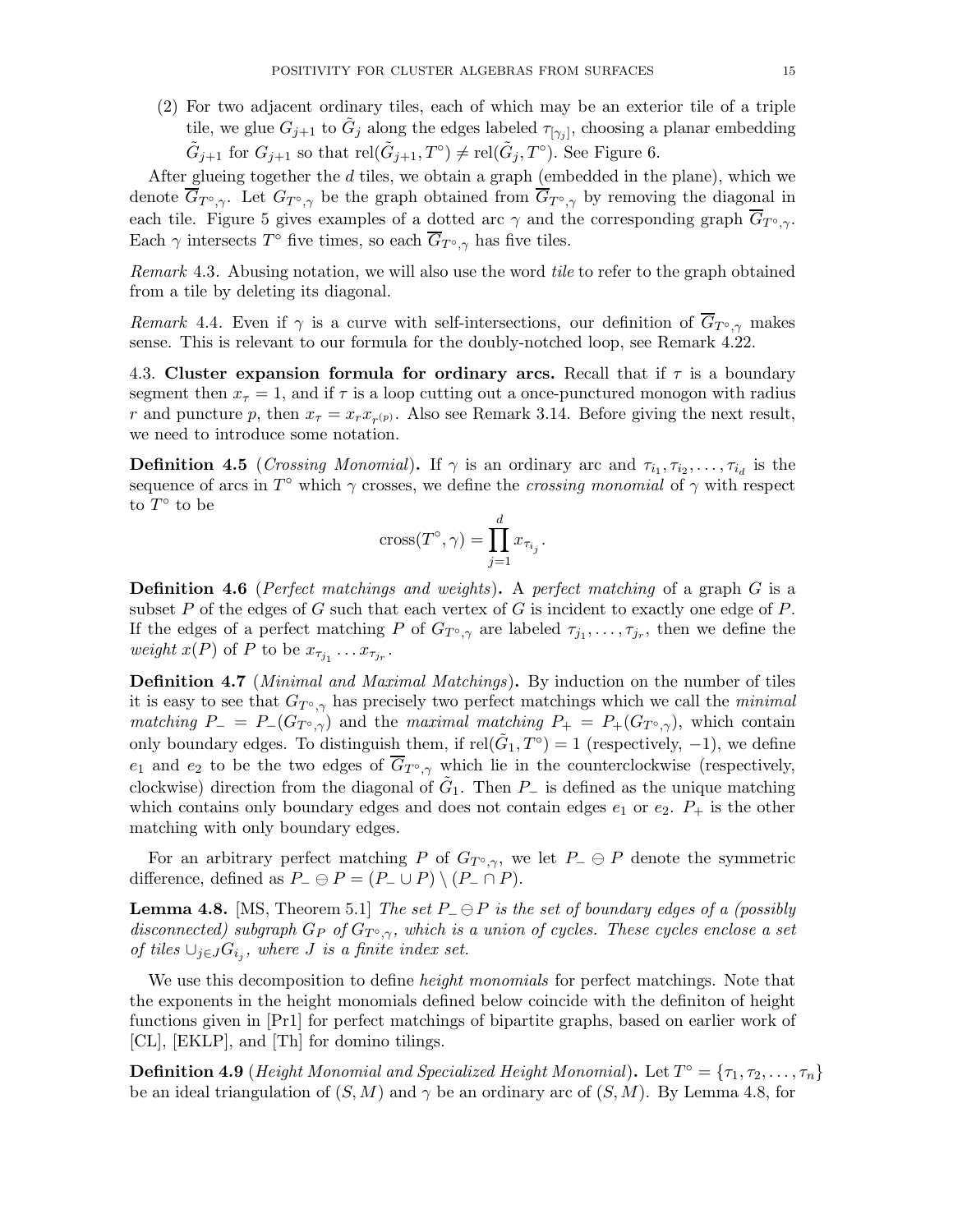any perfect matching P of  $G_{T^{\circ}, \gamma}$ ,  $P \ominus P_{-}$  encloses the union of tiles  $\cup_{j \in J} G_{i_j}$ . We define the *height monomial*  $h(P)$  of P by

$$
h(P) = \prod_{k=1}^n h_{\tau_k}^{m_k},
$$

where  $m_k$  is the number of tiles in  $\cup_{j\in J} G_{i_j}$  whose diagonal is labeled  $\tau_k$ .

We define the *specialized height monomial*  $y(P)$  of P to be the specialization  $\Phi(h(P))$ , where  $\Phi$  is defined below.

$$
\Phi(h_{\tau_i}) = \begin{cases} y_{\tau_i} & \text{if } \tau_i \text{ is not a side of a self-folded triangle;} \\ \frac{y_r}{y_{r^{(p)}}} & \text{if } \tau_i \text{ is a radius } r \text{ to puncture } p \text{ in a self-folded triangle;} \\ y_{r^{(p)}} & \text{if } \tau_i \text{ is a loop in a self-folded triangle with radius } r \text{ to puncture } p. \end{cases}
$$

**Theorem 4.10.** Let  $(S, M)$  be a bordered surface with an ideal triangulation  $T^{\circ}$ , and let  $T = {\tau_1, \tau_2, ..., \tau_n} = \iota(T^{\circ})$  be the corresponding tagged triangulation. Let A be the corresponding cluster algebra with principal coefficients with respect to  $\Sigma_T = (\mathbf{x}_T, \mathbf{y}_T, B_T)$ , and let  $\gamma$  be an ordinary arc in S (this may include a loop cutting out a once-punctured monogon). Let  $G_{T^{\circ},\gamma}$  be the graph constructed in Section 4.2. Then the Laurent expansion of  $x_{\gamma}$  with respect to  $\Sigma_T$  is given by

$$
[x_{\gamma}]_{\Sigma_T}^{\mathcal{A}} = \frac{1}{\text{cross}(T^{\circ}, \gamma)} \sum_{P} x(P)y(P),
$$

where the sum is over all perfect matchings P of  $G_{T^{\circ},\gamma}$ .

Sections 7 - 9 set up the auxiliary results which are used for the proof of Theorem 4.10, which is given in Section 10. See Section 6 for an outline of the proof.

Remark 4.11. This expansion as a Laurent polynomial does not necessarily yield a reduced fraction, which is why our denominators are defined in terms of crossing numbers as opposed to the intersection numbers  $(\alpha|\beta)$  defined in Section 8 of [FST].

4.4. Cluster expansion formulas for tagged arcs with notches. We now consider cluster variables of tagged arcs which have a notched end. The following remark shows that if we want to compute the Laurent expansion of a cluster variable associated to a tagged arc notched at  $p$ , with respect to a tagged triangulation  $T$ , there is no loss of generality in assuming that all arcs in  $T$  are tagged plain at  $p$ .

Remark 4.12. Fix a tagged triangulation T of  $(S, M)$  such that  $T = \iota(T^{\circ})$ , where  $T^{\circ}$  is an ideal triangulation. Let p and q (possibly  $p = q$ ) be two marked points, and let  $\gamma$  denote an ordinary arc between  $p$  and  $q$ . If  $p$  is a puncture and we are interested in computing the Laurent expansion of  $x_{\gamma^{(p)}}$  with respect to T, we may assume that no tagged arc in T is notched at p. Otherwise, by changing the tagging of T and  $\gamma^{(p)}$  at p, and applying Proposition 3.15, we could reduce the computation of the Laurent expansion of  $x_{\gamma^{(p)}}$  to our formula for cluster variables corresponding to ordinary arcs. Note that if there is no tagged arc in T which is notched at p, then there is no loop in  $T^{\circ}$  cutting out a once-punctured monogon around  $p$ . Similarly, if  $p$  and  $q$  are punctures and we are interested in computing the Laurent expansion of  $x_{\gamma^{(pq)}}$  with respect to T, we may assume that no tagged arc in T is notched at either p or q (equivalently, there are no loops in  $T^{\circ}$  cutting out once-punctured monogons around p or q). We will make these assumptions throughout this section.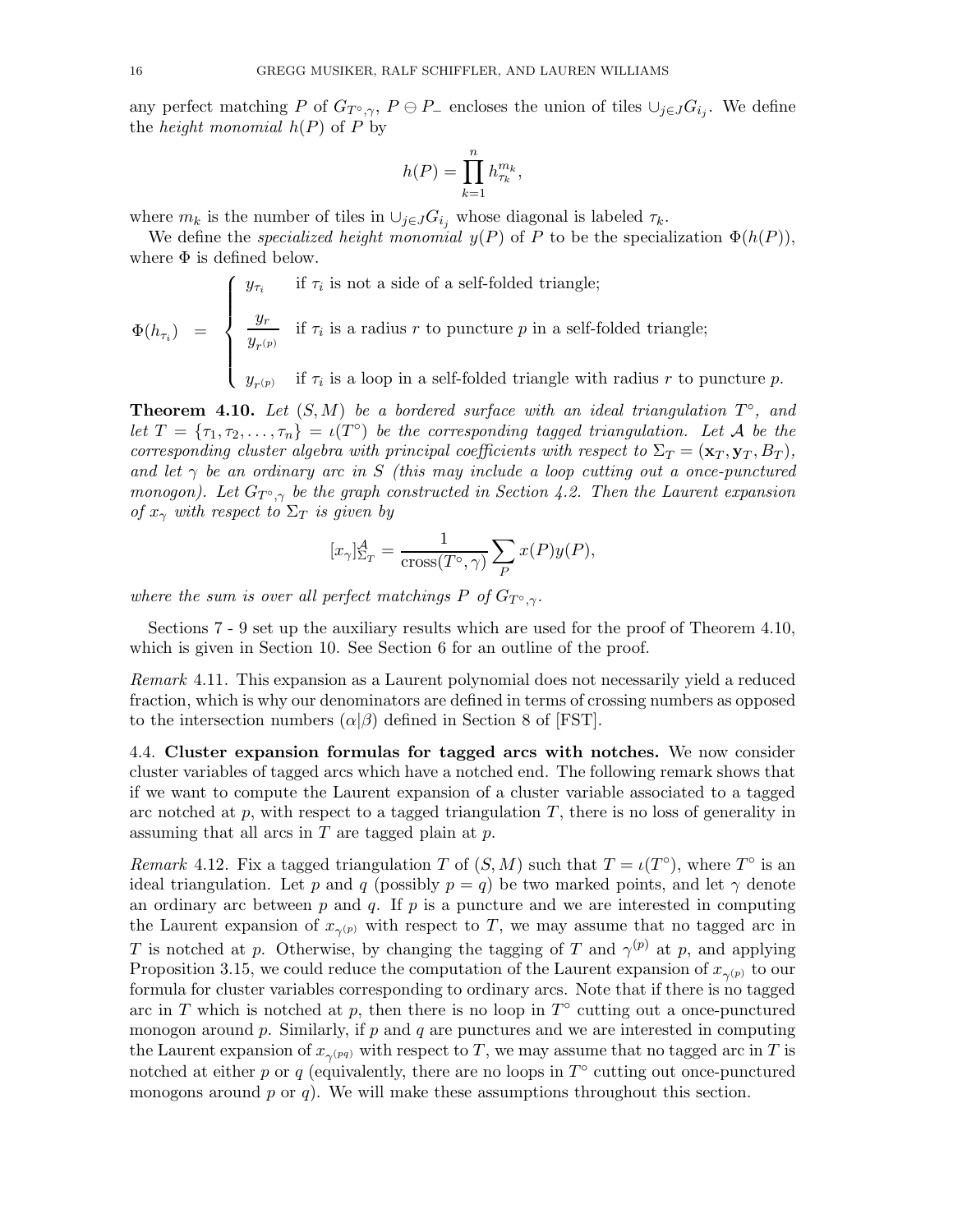Additionally, when we give our formulas for Laurent expansions for arcs  $\gamma^{(p)}$  and  $\gamma^{(pq)}$ with one or two notches, we will treat separately the case that  $\gamma \notin T^{\circ}$  and  $\gamma \in T^{\circ}$ . When  $\gamma \in T^{\circ}$ , so that  $x_{\gamma}$  is an initial cluster variable, the Laurent expansion for  $\gamma^{(p)}$  may be obtained from the formula  $x_{\ell_p} = x_\gamma x_{\gamma^{(p)}}$  and our Laurent expansion for  $x_{\ell_p}$ , noting that  $x_\gamma$ is an initial variable. And when  $\gamma \in T^{\circ}$ , the positivity of  $x_{\gamma^{(pq)}}$  will be treated separately in Proposition 4.21. Therefore the definitions and results which follow – with the exception of Proposition 4.21 – will assume that  $\gamma \notin T^{\circ}$ .

Before giving our formulas, we must introduce some notation.

**Definition 4.13** (Crossing monomials for tagged arcs with notches). Let  $\gamma$  be an ordinary arc, incident to a puncture p, and assume that  $\gamma \notin T^{\circ}$ . Let  $\gamma^{(p)}$  be the tagged arc obtained from  $\gamma$  by notching at p. We define the associated crossing monomial as

$$
cross(T^{\circ}, \gamma^{(p)}) = \frac{cross(T^{\circ}, \ell_p)}{cross(T^{\circ}, \gamma)} = cross(T^{\circ}, \gamma) \prod_{\tau} x_{\tau},
$$

where the product is over all ends of arcs  $\tau$  of  $T^{\circ}$  that are incident to p. If p and q are punctures and  $\gamma^{(pq)}$  is a tagged arc with a notch at p and q, we define the associated crossing monomial as

$$
cross(T^{\circ}, \gamma^{(pq)}) = \frac{cross(T^{\circ}, \ell_p) \cos(T^{\circ}, \ell_q)}{cross(T^{\circ}, \gamma)^3} = cross(T^{\circ}, \gamma) \prod_{\tau} x_{\tau},
$$

where the product is over all ends of arcs  $\tau$  that are incident to p or q.

Our formula computing the Laurent expansion of a cluster variable  $x_{\gamma^{(p)}}$  with exactly one notched end (at the puncture p) involves  $\gamma$ -symmetric matchings of the graph associated to the ideal arc  $\ell_p$  corresponding to  $\gamma^{(p)}$  (so  $\iota(\ell_p) = \gamma^{(p)}$ ). Note that  $\ell_p$  is a loop cutting out a once-punctured monogon around p.

Our goal now is to define  $\gamma$ -symmetric matchings. For an arc  $\tau \in T^{\circ}$  and a puncture p, let  $e_p(\tau)$  denote the number of ends of  $\tau$  incident to p (so if  $\tau$  is a loop with its ends at p,  $e_p(\tau) = 2$ ). We let  $e_p = e_p(T^{\circ}) = \sum_{\tau \in T^{\circ}} e_p(\tau)$ . Keeping the notation of Section 4.1, orient  $\gamma$  from q to p, let  $\tau_{i_1}, \tau_{i_2}, \ldots, \tau_{i_d}$  denote the arcs crossed by  $\gamma$  in order, and let  $\Delta_0,\ldots,\Delta_{d+1}$  be the sequence of ideal triangles in  $T^{\circ}$  which  $\gamma$  passes through. We let  $\zeta_1$ and  $\zeta_{e_p}$  denote the sides of triangle  $\Delta_{d+1}$  not crossed by  $\gamma$  (by Remark 4.12,  $\zeta_1 \neq \zeta_{e_p}$ ), so that  $\tau_{i_d}$  follows  $\zeta_{e_p}$  and  $\zeta_{e_p}$  follows  $\zeta_1$  in clockwise order around  $\Delta_{d+1}$ . Let  $\zeta_2$  through  $\zeta_{e_n-1}$  denote the labels of the other arcs incident to puncture p in order as we follow  $\ell_p$ clockwise around p. Note that if  $T^{\circ}$  contains a loop  $\tau$  based at p, then  $\tau$  appears twice in the multiset  $\{\zeta_1,\ldots,\zeta_{e_p}\}$ . Figure 7 shows some possible local configurations around a puncture.

**Definition 4.14** (Subgraphs  $G_{T^{\circ},\gamma,p,1}$ ,  $G_{T^{\circ},\gamma,p,2}$ ,  $H_{T^{\circ},\gamma,p,1}$ , and  $H_{T^{\circ},\gamma,p,2}$  of  $G_{T^{\circ},\ell_p}$ ). Since  $\ell_p$  is a loop cutting out a once-punctured monogon with radius  $\gamma$  and puncture p, the graph  $G_{T^{\circ}, \ell_p}$  contains two disjoint connected subgraphs, one on each end, both of which are isomorphic to  $G_{T^{\circ}, \gamma}$ . Therefore each subgraph consists of a union of tiles  $G_{\tau_{i_1}}$  through  $G_{\tau_{i_d}}$ ; we let  $G_{T^{\circ}, \gamma, p, 1}$  and  $G_{T^{\circ}, \gamma, p, 2}$  denote these two subgraphs.

Let  $v_1$  and  $v_2$  be the two vertices of tiles  $G_{\tau_{i_d}}$  in  $G_{T^{\circ},\ell_p}$  incident to the edges labeled  $\zeta_1$  and  $\zeta_{e_p}$ . For  $i \in \{1,2\}$ , we let  $H_{T^{\circ},\gamma,p,i}$  be the connected subgraph of  $G_{T^{\circ},\gamma,p,i}$  which is obtained by deleting  $v_i$  and the two edges incident to  $v_i$ . See Figure 8.

**Definition 4.15** ( $\gamma$ -symmetric matching). Having fixed an ideal triangulation  $T^{\circ}$  and an ordinary arc  $\gamma$  between p and q, we call a perfect matching P of  $G_{T^{\circ},\ell_{n}}$   $\gamma$ -symmetric if the restrictions of P to the two ends satisfy  $P|_{H_{T^{\circ}, \gamma, p, 1}} \cong P|_{H_{T^{\circ}, \gamma, p, 2}}$ .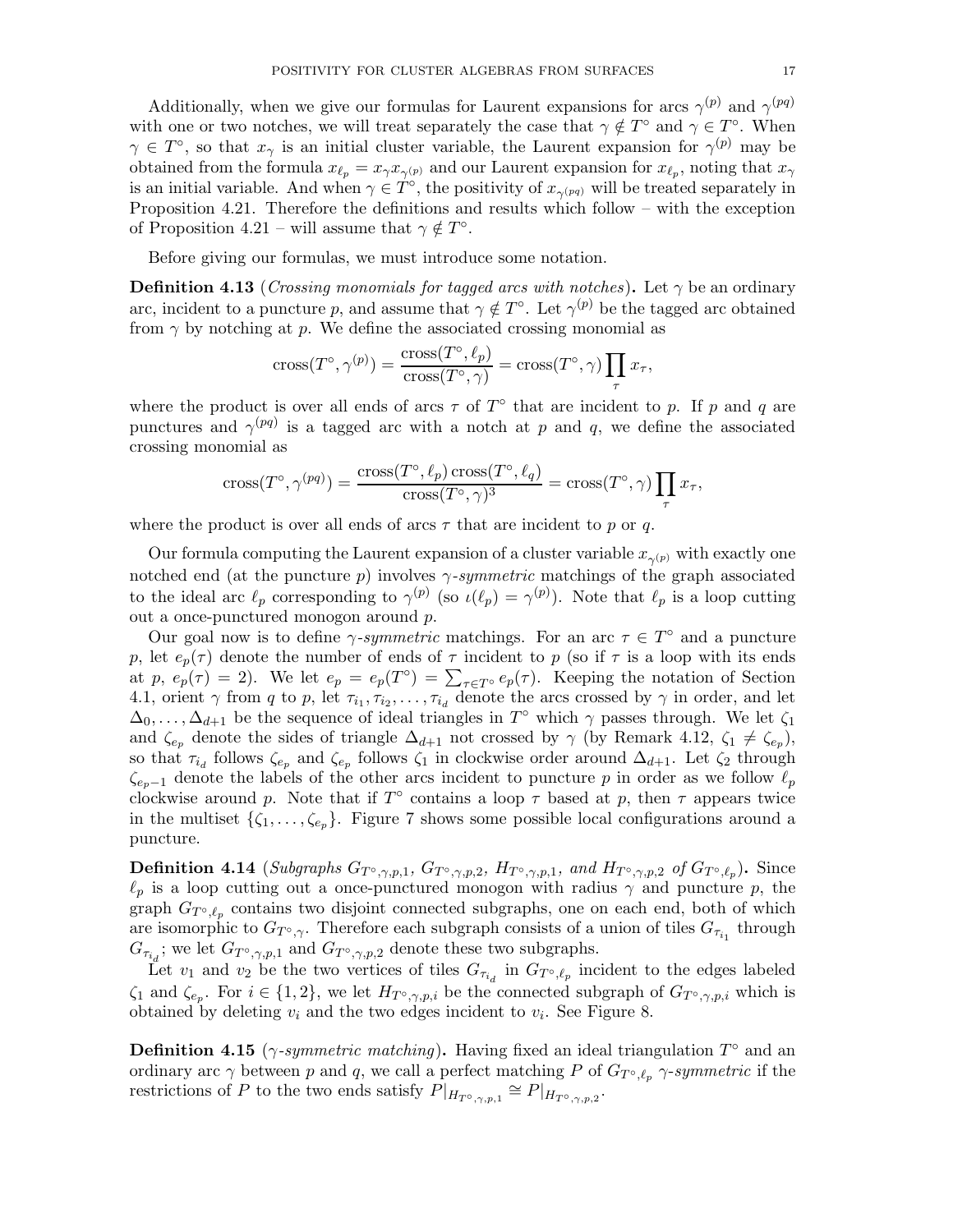

FIGURE 7. Possible local configurations around a puncture



FIGURE 8.  $\overline{G}_{T^{\circ},\ell_p}$ , with subgraphs  $G_{T^{\circ},\gamma,p,i}$  and  $H_{T^{\circ},\gamma,p,i}$  shaded as indicated

**Definition 4.16** (Weight and Height Monomials of a  $\gamma$ -symmetric matching). Fix a  $\gamma$ symmetric matching P of  $G_{T^{\circ},\ell_p}$ . By Lemma 12.4, P restricts to a perfect matching of (without loss of generality)  $G_{T^{\circ}, \gamma, p, 1}$ . Therefore the following definitions of weight and (specialized) height monomials  $\overline{x}(P)$  and  $\overline{y}(P)$  are well-defined:

.

$$
\overline{x}(P) = \frac{x(P)}{x(P|_{G_{T^{\circ},\gamma,1}})}, \ \overline{y}(P) = \frac{y(P)}{y(P|_{G_{T^{\circ},\gamma,1}})}
$$

We are now ready to state our result for tagged arcs with one notched end.

**Theorem 4.17.** Let  $(S, M)$  be a bordered surface with puncture p and tagged triangulation  $T = \{\tau_1, \tau_2, \ldots, \tau_n\} = \iota(T^{\circ})$  where  $T^{\circ}$  is an ideal triangulation. Let A be the corresponding cluster algebra with principal coefficients with respect to  $\Sigma_T$ . Let  $\gamma$  be an ordinary arc with one end incident to p, and let  $\ell_p$  be the ordinary arc corresponding to  $\gamma^{(p)}$  (so  $\iota(\ell_p) = \gamma^{(p)}$ ). Without loss of generality we can assume that T contains no arc notched at p and that  $\gamma \notin T$  (see Remark 4.12). Let  $G_{T^{\circ},\ell_p}$  be the graph constructed in Section 4.2. Then the Laurent expansion of  $x_{\gamma^{(p)}}$  with respect to  $\Sigma_T$  is given by

$$
[x_{\gamma^{(p)}}]_{\Sigma_T}^{\mathcal{A}} = \frac{1}{\text{cross}(T^{\circ}, \gamma^{(p)})} \sum_P \overline{x}(P) \overline{y}(P),
$$

where the sum is over all  $\gamma$ -symmetric matchings P of  $G_{T^{\circ},\ell_p}$ .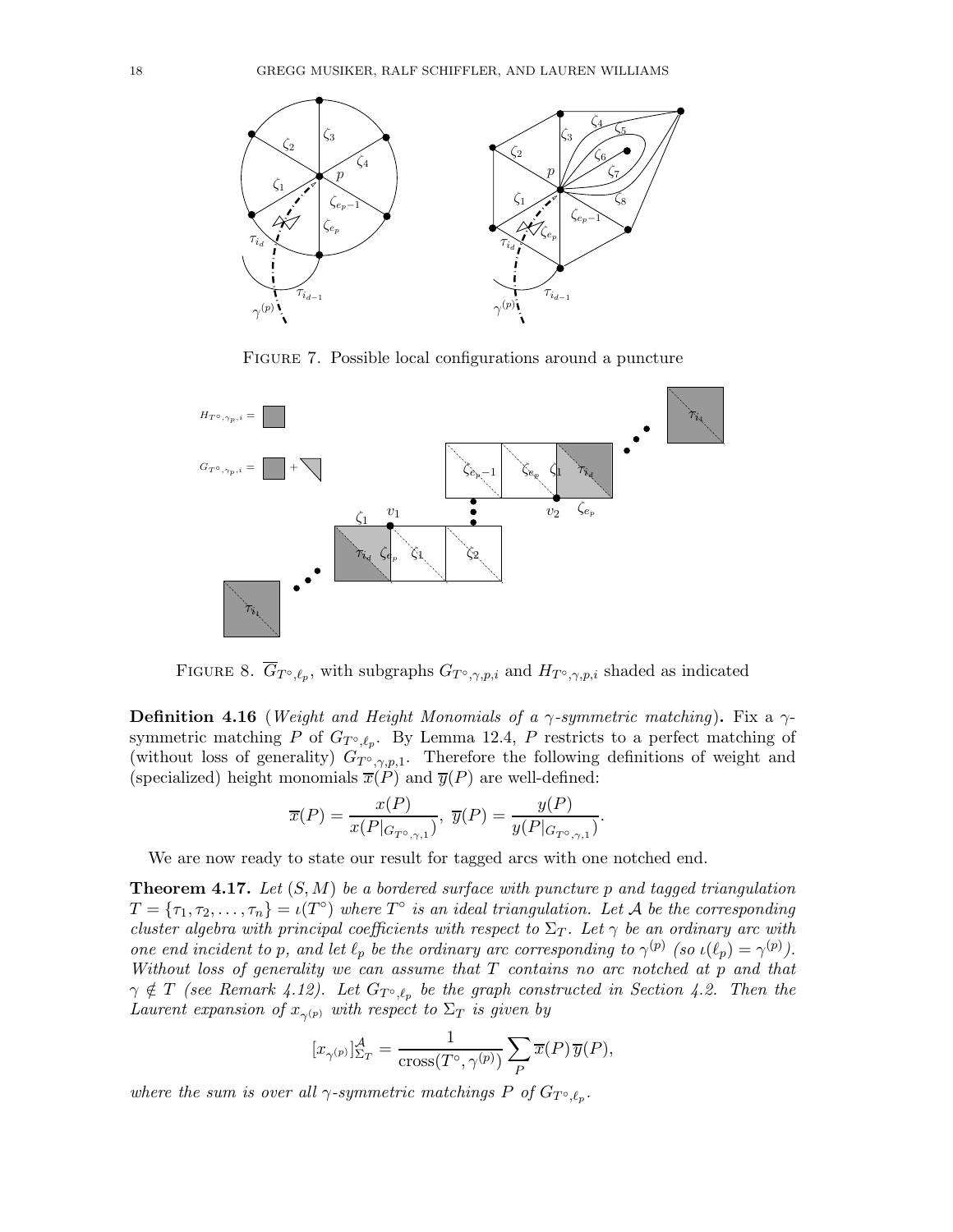

FIGURE 9. Analogues of  $\ell_p$  and  $\ell_q$  for a loop notched at its basepoint

We prove Theorem 4.17 in Section 12.1. For the case of a tagged arc with notches at both ends, we need two more definitions in the same spirit as the above notation.

**Definition 4.18** ( $\gamma$ -compatible pair of matchings). Assume that the tagged triangulation T does not contain either  $\gamma$ ,  $\gamma^{(p)}$ , or  $\gamma^{(q)}$ . Let  $P_p$  and  $P_q$  be  $\gamma$ -symmetric matchings of  $G_{T^{\circ},\ell_p}$  and  $G_{T^{\circ},\ell_q}$ , respectively. By Lemma 12.4, without loss of generality,  $P_p|_{G_{T^{\circ},\gamma,p,1}}$ and  $P_q|_{G_{T^{\circ},\gamma_q,1}}$  are perfect matchings. We say that  $(P_p, P_q)$  is a  $\gamma$ -compatible pair if the restrictions satisfy

$$
P_p|_{G_{T^{\circ},\gamma,p,1}} \cong P_q|_{G_{T^{\circ},\gamma_q,1}}.
$$

**Definition 4.19** (Weight and Height Monomials for  $\gamma$ -compatible matchings). Fix a  $\gamma$ compatible pair of matchings  $(P_p, P_q)$  of  $G_{T^{\circ}, \ell_p}$  and  $G_{T^{\circ}, \ell_q}$ . We define the weight and height monomial, respectively  $\overline{\overline{x}}(P_p,P_q)$  and  $\overline{\overline{y}}(P_p,P_q)$ , as

$$
\overline{\overline{x}}(P_p, P_q) = \frac{x(P_p) x(P_q)}{x(P_p|_{G_{T^{\circ}, \gamma, 1}})^3}, \overline{\overline{y}}(P_p, P_q) = \frac{y(P_p) y(P_q)}{y(P_p|_{G_{T^{\circ}, \gamma, 1}})^3}.
$$

For technical reasons, we require the  $(S, M)$  is not a closed surface with exactly 2 marked points for Theorem 4.20 and Proposition 5.3.

**Theorem 4.20.** Let  $(S, M)$  be a bordered surface with punctures p and q and tagged triangulation  $T = \{\tau_1, \tau_2, \ldots, \tau_n\} = \iota(T^{\circ})$  where  $T^{\circ}$  is an ideal triangulation. Let  $\gamma$  be an ordinary arc between p and q. Assume  $\gamma \notin T$ , and without loss of generality assume T does not contain an arc notched at p or q. Let A be the corresponding cluster algebra with principal coefficients with respect to  $\Sigma_T$ . Let  $\ell_p$  and  $\ell_q$  be the two ideal arcs corresponding to  $\gamma^{(p)}$  and  $\gamma^{(q)}$ . Let  $G_{T^{\circ},\ell_p}$  and  $G_{T^{\circ},\ell_q}$  be the graphs constructed in Section 4.2. Then the Laurent expansion of  $x_{\gamma^{(pq)}}$  with respect to  $\Sigma_T$  is given by

$$
[x_{\gamma(pq)}]_{\Sigma_T}^{\mathcal{A}} = \frac{1}{\text{cross}(T^{\circ}, \gamma^{(pq)})} \sum_{(P_p, P_q)} \overline{\overline{x}}(P_p, P_q) \overline{\overline{y}}(P_p, P_q),
$$

where the sum is over all  $\gamma$ -compatible pairs of matchings  $(P_p, P_q)$  of  $(G_{T^{\circ}, \ell_p}, G_{T^{\circ}, \ell_q})$ .

**Proposition 4.21.** Let  $(S, M)$ , p, q, T, A,  $\gamma$  be as in Theorem 4.20, except that we assume that  $\gamma \in T$ . Then  $[x_{\gamma^{(pq)}}]_{\Sigma_T}^{\mathcal{A}}$ , which can be expressed as

$$
\frac{x_\gamma^{(p)}x_\gamma^{(q)}y_\tau+(1-\prod_{\tau\in T}y_\tau^{e_p(\tau)})(1-\prod_{\tau\in T}y_\tau^{e_q(\tau)})}{x_\tau},
$$

is a positive Laurent polynomial.

We prove this theorem and proposition in Section 12.3.

Remark 4.22. If in Theorem 4.20 the two endpoints p and q of  $\gamma$  coincide, i.e.  $\gamma$  is a loop, then we let  $\ell_p$  and  $\ell_q$  denote the loops (with self-intersections) displayed in Figure 9 for the purpose of the formula for  $[x_{\gamma^{(pp)}}]_{\Sigma_T}^{\mathcal{A}}$ .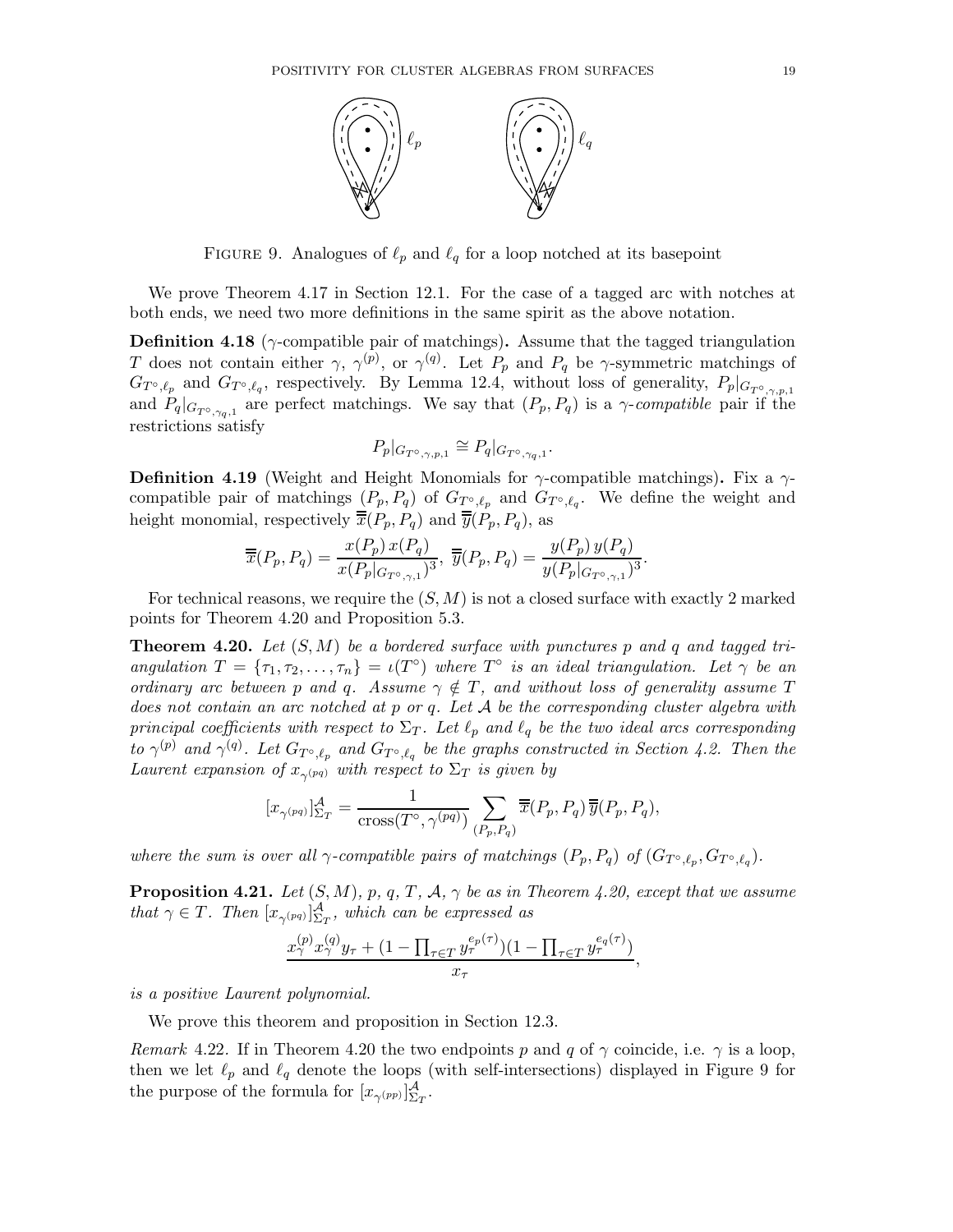

FIGURE 10. Ideal Triangulation  $T^{\circ}$  of  $(S, M)$ 



FIGURE 11. The graphs  $\overline{G}_{T^{\circ},\gamma_1}$  and  $\overline{G}_{T^{\circ},\ell_p}$ 

*Remark* 4.23. An analogous expression for  $x_{\gamma}^{(pq)}$ , as in Prop 4.21, holds even if  $\gamma \notin T$  or even if  $T$  includes arcs notched at  $p$  or  $q$ . See Theorems 12.9 and 12.10 for details.

# 5. Examples of results, and identities in the coefficient-free case

5.1. Example of a Laurent expansion for an ordinary arc. Consider the ideal triangulation in Figure 10. We have labeled the loop of the ideal triangulation  $T^{\circ}$  as  $\ell$  and the radius as  $r$ . The corresponding tagged triangulation has two arcs, both homotopic to r: we denote by  $\tau_1$  the one which is notched at the puncture, and by  $\tau_2$  the one which is tagged plain at the puncture. The graph  $G_{T^{\circ}, \gamma_1}$  corresponding to the arc  $\gamma_1$  is shown on the left of Figure 11. It is drawn so that the relative orientation of the first tile  $rel(G_{\ell}, T^{\circ})$ is equal to  $-1$ .  $G_{T^{\circ} \gamma_1}$  has 19 perfect matchings.

Applying Theorem 4.10, we make the specialization  $x_{\ell} = x_1 x_2, x_r = x_2, y_{\ell} = y_1$ ,  $y_r = y_2/y_1$ , and  $x_{11} = x_{12} = x_{13} = x_{14} = 1$ . We find that  $x_{\gamma_1}$  is equal to: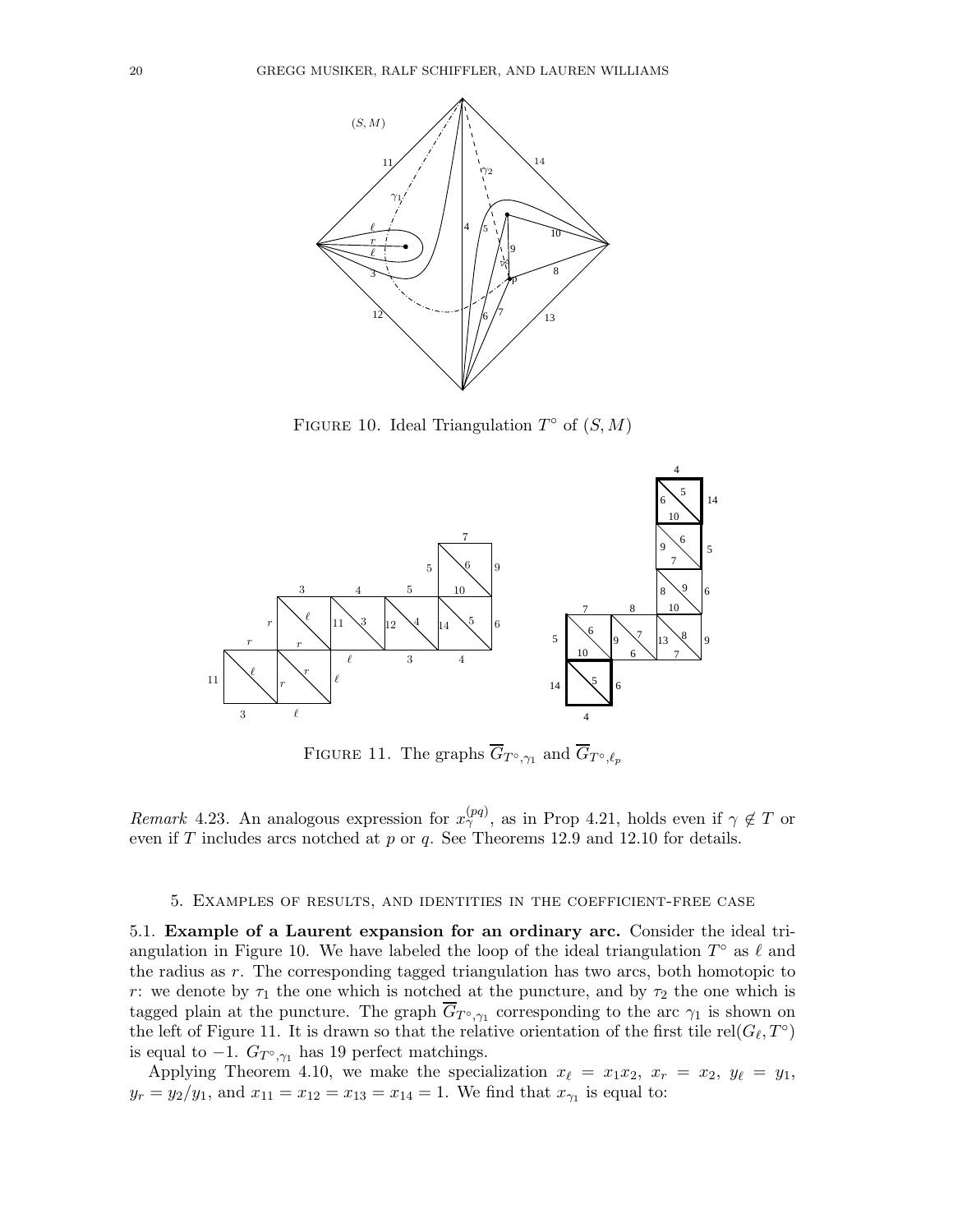

FIGURE 12. Ideal triangulation  $T^{\circ}$  and doubly-notched arc  $\gamma_3$ 

- 1  $x_1x_2x_3x_4x_5x_6$  $(x_1x_2x_4^2x_5x_9 + y_3 x_4x_5x_9 + y_6 x_1x_2x_4^2x_7 + y_1y_3 x_3x_4x_5x_9 + y_3y_6 x_4x_{10}x_7$
- $+$   $y_5y_6$   $x_1x_2x_4x_6x_7 + y_2y_3$   $x_3x_4x_5x_9 + y_1y_3y_6$   $x_3x_4x_{10}x_7 + y_3y_5y_6$   $x_6x_7 + y_1y_2y_3$   $x_3^2x_4x_5x_9$
- $+$   $y_2y_3y_6$   $x_3x_4x_{10}x_7 + y_1y_3y_5y_6$   $x_3x_6x_7 + y_3y_4y_5y_6$   $x_3x_5x_6x_7 + y_1y_2y_3y_6$   $x_3^2x_4x_{10}x_7$
- $+$   $y_2y_3y_5y_6$   $x_3x_6x_7 + y_1y_3y_4y_5y_6$   $x_3^2x_5x_6x_7 + y_1y_2y_3y_5y_6$   $x_3^2x_6x_7 + y_2y_3y_4y_5y_6$   $x_3^2x_5x_6x_7$
- $+$   $y_1 y_2 y_3 y_4 y_5 y_6 x_3^3 x_5 x_6 x_7$ .

5.2. Example of a Laurent expansion for a singly-notched arc. To compute the Laurent expansion of  $x_{\gamma_2}$  (the notched arc in Figure 10), we draw the graph  $G_{T^{\circ},\ell_p}$  associated to the loop  $\ell_p$ , where  $\ell_p$  is the ideal arc associated to  $\gamma_2$ . Figure 11 depicts this graph, embedded so that the relative orientation of the tiles with diagonals labeled  $5$  is  $+1$ . We need to enumerate  $\gamma$ -symmetric matchings of  $G_{T^{\circ},\ell_p}$ , i.e. those matchings which have isomorphic restrictions to the two bold subgraphs. Splitting up the set of  $\gamma$ -symmetric matchings into three classes, corresponding to the configuration of the perfect matching on the restriction to  $G_{\gamma}$ , we obtain

$$
\begin{array}{rcl}\n[x_{\gamma_2}]^{\mathcal{A}}_{\Sigma_T} & = & \frac{1}{x_5 x_6 x_7 x_8 x_9} \big( x_4 x_5 (x_9 x_6 x_8 + y_7 \ x_9 x_9 + y_7 y_8 \ x_9 x_7 x_{10} \big) \\
& & + & y_6 y_7 \ x_4 x_{10} (x_9 x_7 + y_8 \ x_7 x_{10} x_7 + y_8 y_9 \ x_7 x_8 x_6 \big) \\
& & + & y_5 y_6 y_7 \ x_6 (x_9 x_7 + y_8 \ x_7 x_{10} x_7 + y_8 y_9 \ x_7 x_8 x_6 \big)\big).\n\end{array}
$$

Since the initial variables appearing in this sum correspond to ordinary arcs, no specialization of variables was necessary in this case (except for the boundaries  $x_{13} = x_{14} = 1$ ).

5.3. Example of a Laurent expansion for a doubly-notched arc. We close with an example of a cluster expansion formula for a tagged arc with notches at both endpoints. We build two graphs associated to the doubly-notched arc  $\gamma_3$  in Figure 12: each graph corresponds to a loop  $\ell_p$  or  $\ell_q$  tracing out a once punctured monogon around an endpoint of  $\gamma_3$ . Note that in the planar embeddings of Figure 13, the relative orientations of the first tiles are both +1. So each minimal matching uses the lowest edge in  $G_{T^{\circ},\ell_p}$  and  $G_{T^{\circ},\ell_q}$ , respectively. To write down the Laurent expansion for  $x_{\gamma_3}$ , we need to enumerate the  $\gamma$ -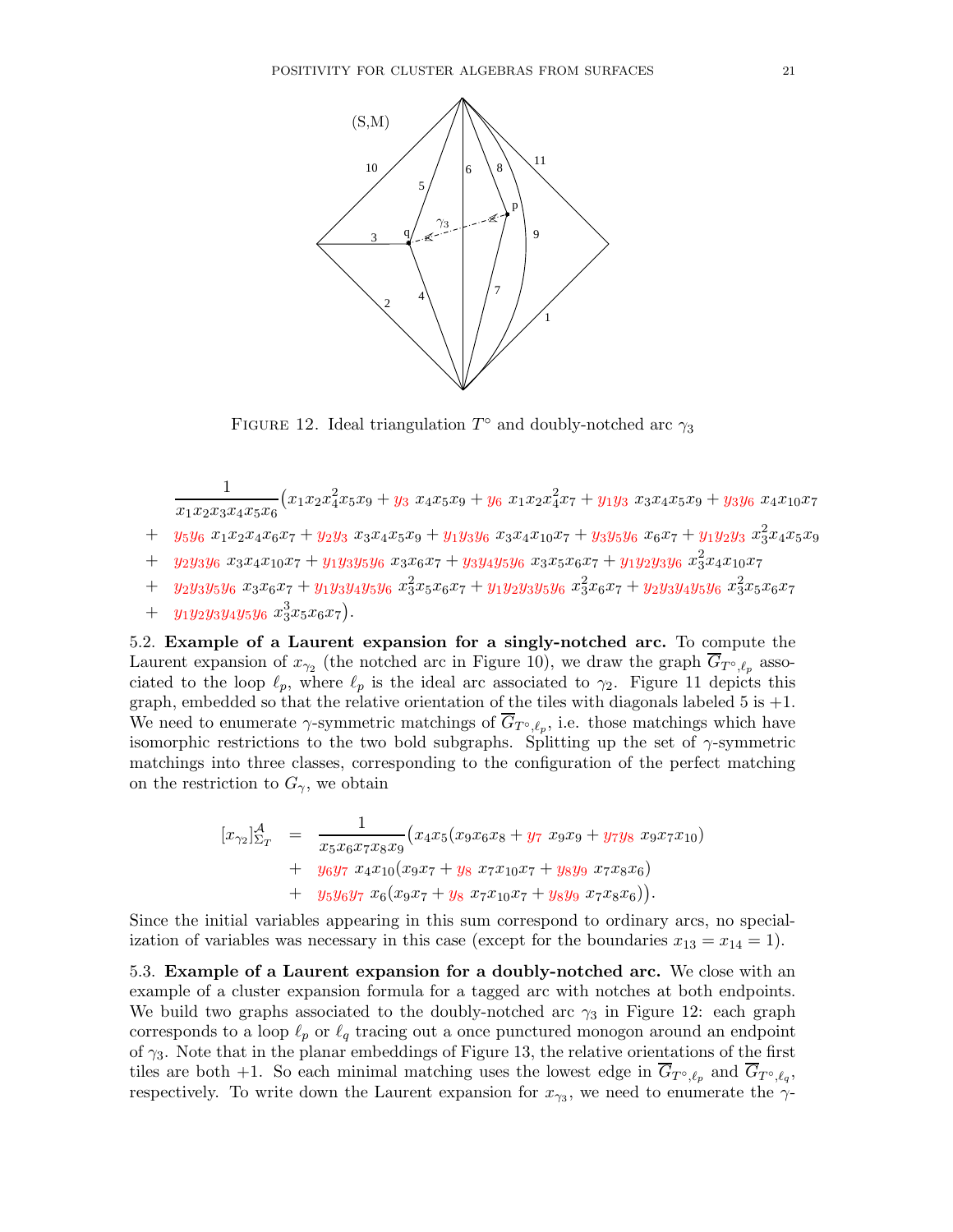

FIGURE 13. Graphs  $G_{T^{\circ},\ell_p}$  and  $G_{T^{\circ},\ell_q}$  corresponding to ideal arcs  $\ell_p$ ,  $\ell_q$ 

compatible pairs of perfect matchings of these graphs. There are 12 pairs of  $\gamma$ -compatible perfect matchings in all, yielding the 12 monomials in the expansion of  $x_{\gamma_3}$ :

$$
\begin{array}{rcl}\n[x_{\gamma 3}]_{\Sigma_{T}}^{A} & = & \frac{1}{x_{3}x_{4}x_{5}x_{6}x_{7}x_{8}}(x_{3}x_{4}x_{6}^{2}x_{8} + y_{5} x_{4}^{2}x_{6}x_{8} + y_{7} x_{3}x_{4}x_{6}x_{8}x_{9} \\
& & + & y_{3}y_{5} x_{2}x_{4}x_{5}x_{6}x_{8} + y_{5}y_{7} x_{4}^{2}x_{8}x_{9} + y_{3}y_{5}y_{7} x_{2}x_{4}x_{5}x_{8}x_{9} \\
& & + & y_{5}y_{6}y_{7} x_{4}x_{5}x_{7}x_{9} + y_{3}y_{5}y_{6}y_{7} x_{2}x_{5}^{2}x_{7}x_{9} + y_{5}y_{6}y_{7}y_{8} x_{4}x_{5}x_{6}x_{7} \\
& & + & y_{3}y_{4}y_{5}y_{6}y_{7} x_{3}x_{5}x_{6}x_{7}x_{9} + y_{3}y_{5}y_{6}y_{7}y_{8} x_{2}x_{5}^{2}x_{6}x_{7} + y_{3}y_{4}y_{5}y_{6}y_{7}y_{8} x_{3}x_{5}x_{6}^{2}x_{7}\n\end{array}
$$

.

#### 5.4. Identities for cluster variables in the coefficent-free case.

*Remark* 5.1. Note that if we set all the  $y_i$ 's equal to 1 in Section 5.2, then  $x_{\gamma_2}$  factors as

$$
\left(\frac{x_{10}x_7+x_6x_8+x_9}{x_7x_8x_9}\right)\left(\frac{x_6x_7+x_4x_7x_{10}+x_4x_5x_9}{x_5x_6}\right).
$$

The first term depends only on the local configuration around the puncture  $p$  (at which end  $\gamma_2$  is notched). The second term is exactly the coefficient-free cluster variable associated to the ordinary arc homotopic to  $\gamma_2$ .

Also, if we set all the  $y_i$ 's equal to 1 in Section 5.3, then  $x_{\gamma_3}$  factors as

$$
\big(\frac{x_3x_6+x_4+x_2x_5}{x_3x_4x_5}\big)\big(\frac{x_6+x_9}{x_7x_8}\big)\big(\frac{x_4x_8+x_5x_7}{x_6}\big).
$$

The first and second terms correspond to local configurations around the punctures q and  $p$ , respectively, and the third term is exactly the coefficient-free cluster variable associated to the ordinary arc homotopic to  $\gamma_3$ .

These examples hint at a general phenomenon in the coefficient-free case:

**Definition 5.2.** Fix a bordered surface  $(S, M)$  and a tagged triangulation  $T = \iota(T^{\circ})$  of S. For any puncture  $p$  we construct a Laurent polynomial with positive coefficients that only depends on the local neighborhood of p. Let  $\tau_1, \tau_2, \ldots, \tau_h$  denote the ideal arcs of  $T^{\circ}$ incident to p in clockwise order, assuming that  $h \geq 2$ . (If a loop is incident to p, it appears twice in this list, once for each end.) Let  $[\tau_i, \tau_{i+1}]$  denote the unique arc in an ideal triangle containing  $\tau_i$  and  $\tau_{i+1}$ , such that  $[\tau_i, \tau_{i+1}]$  is in the clockwise direction from  $\tau_i$ ; here the indices in  $[\tau_i, \tau_{i+1}]$  are considered modulo h. We set

$$
z_p = \frac{\sum_{i=0}^{h-1} \sigma^i(x_{[\tau_1, \tau_2]} x_{\tau_3} x_{\tau_4} \cdots x_{\tau_h})}{x_{\tau_1} x_{\tau_2} \cdots x_{\tau_h}},
$$

where  $\sigma$  is the cyclic permutation  $(1, 2, 3, \ldots, h)$  acting on subscripts.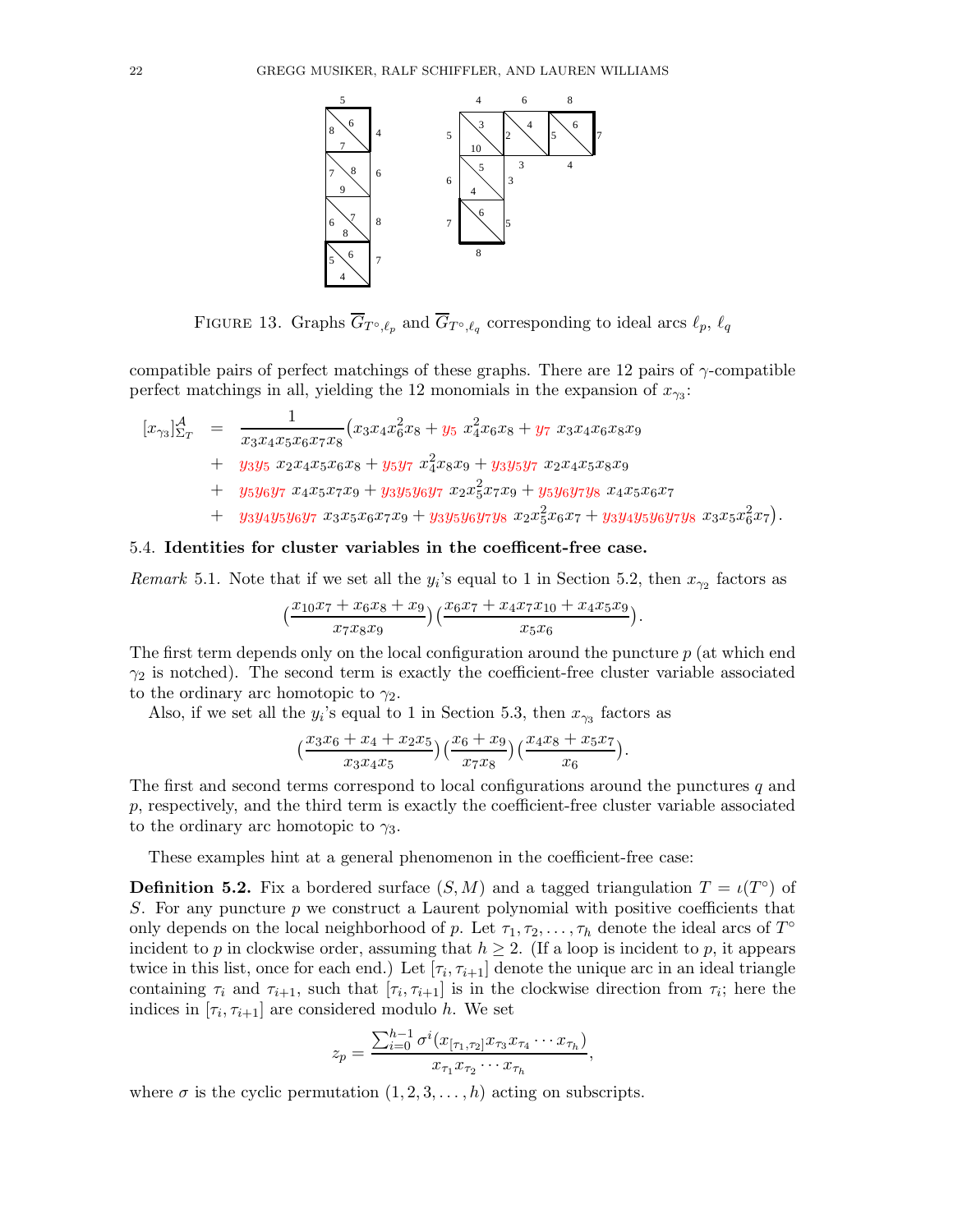$$
z_p = \frac{x_{r^{(p)}}}{x_r}.
$$

**Proposition 5.3.** Fix  $(S, M)$  and T as above, let A be the corresponding coefficient-free cluster algebra, and let  $\gamma$  be an ordinary arc between distinct marked points p and q, or a loop which does not cut out a once-punctured monogon. Then if  $p \neq q$  and p is a puncture,

$$
x_{\gamma^{(p)}} = z_p \cdot x_\gamma,
$$

and if both p and q are punctures,

$$
x_{\gamma^{(pq)}} = z_p z_q \cdot x_\gamma.
$$

Finally if  $\gamma$  is a loop so that  $p = q$  and  $\gamma^{(pp)}$  is a doubly-notched loop, then

$$
x_{\gamma^{(pp)}} = z_p^2 \cdot x_\gamma.
$$

We will prove Proposition 5.3 in Section 11.

#### 6. Outline of the proof of the cluster expansion formulas

As the proofs in this paper are rather involved, we present here a detailed outline.

- Step 1. Fix a bordered surface with marked points  $(S, M)$ . The seeds of  $\mathcal{A} = \mathcal{A}(S, M)$ are in bijection with tagged triangulations, so to prove the positivity conjecture for A, we must prove positivity with respect to every seed  $\Sigma_T$  where T is a tagged triangulation. By Proposition 3.16, it is enough to prove positivity with respect to every seed  $\Sigma_T$  where  $T = \iota(T^{\circ})$  for some ideal triangulation.
- Step 2. Fix an ideal triangulation  $T^{\circ} = (\tau_1, \ldots, \tau_n)$  of  $(S, M)$ , with boundary segments denoted  $\tau_{n+1},\ldots,\tau_{n+c}$ . Fix also an ordinary arc  $\gamma$ , which crosses T d times; we would like to understand the Laurent expansion of  $x_{\gamma}$  with respect to  $\Sigma_T$ . We build a triangulated polygon  $\widetilde{S}_{\gamma}$  which comes with a "lift"  $\widetilde{\gamma}$  of  $\gamma$ . The triangulation  $\widetilde{T}_{\gamma}$ of  $\widetilde{S}_{\gamma}$  has d internal arcs labeled  $\sigma_1,\ldots,\sigma_d$ , and  $d+3$  boundary segments labeled  $\sigma_{d+1},\ldots,\sigma_{2d+3}$ . We have a map  $\pi:\{\sigma_1,\ldots,\sigma_{2d+3}\}\to{\tau_1,\ldots,\tau_{n+c}}$ . This step will be addressed in Section 7.
- Step 3. We build a type  $A_d$  cluster algebra  $\widetilde{A}_{\gamma}$  associated to  $\widetilde{S}_{\gamma}$ , with a  $(3d+3) \times d$  extended exchange matrix. This is obtained from the  $(2d+3) \times d$  extended exchange matrix associated to  $(S_{\gamma}, T_{\gamma})$  (with rows indexed by interior arcs and boundary segments), and appending a  $d \times d$  identity matrix below. It is clear from the construction that the initial cluster is acyclic.
- Step 4. We construct a map  $\phi_{\gamma}$  from  $\widetilde{\mathcal{A}}_{\gamma}$  to the fraction field Frac( $\mathcal{A}$ ), such that for each  $\sigma \in T_{\gamma}, \phi_{\gamma}(x_{\sigma}) = x_{\pi(\sigma)}.$  We check that  $\phi_{\gamma}$  is a well-defined homomorphism, using the fact that  $\widetilde{\mathcal{A}}_{\gamma}$  is acyclic, and [BFZ, Corollary 1.21]. Steps 3 and 4 will be addressed in Section 8.
- Step 5. We identify a quadrilateral Q in S with simply-connected interior containing  $\gamma$  as a diagonal, whose other diagonal and sides (denoted  $\gamma', \alpha_1, \alpha_2, \alpha_3, \alpha_4$ ) cross T fewer times than  $\gamma$  does. To do so we use (a slight generalization of) a lemma of [ST], which will be stated and proved in Section 9.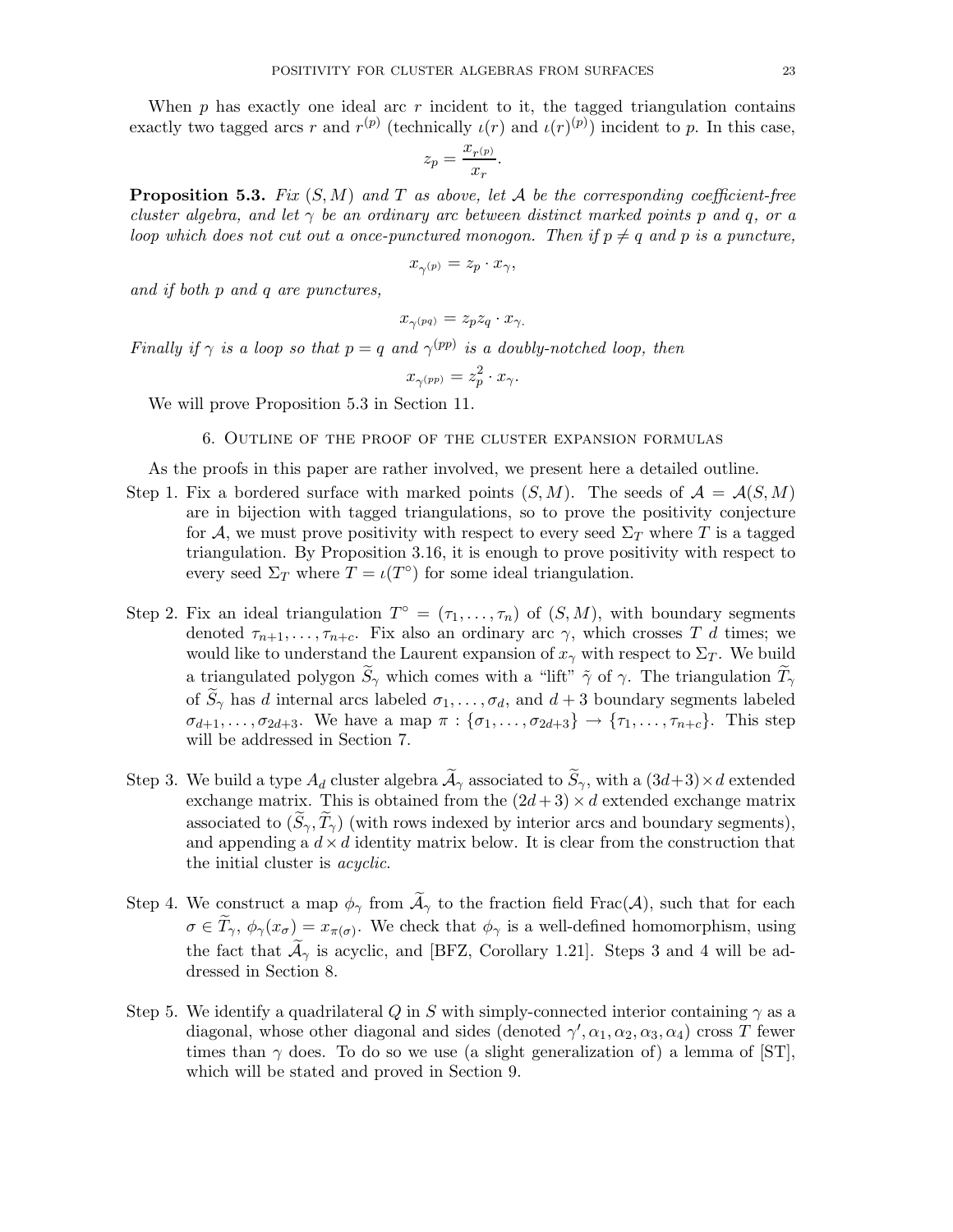- Step 6. We check that  $\phi_{\gamma}(x_{\tilde{\gamma}}) = x_{\gamma}$ , by induction on the number of crossings of  $\gamma$  and T. To do so, we use Step 5 to produce  $Q$ , which we lift to a quadrilateral  $\overline{Q}$  in a larger triangulated polygon  $\hat{S}$  containing  $\hat{S}_{\gamma}$ . By induction, the cluster expansions of each of  $x_{\gamma'}$ ,  $x_{\alpha_1}$ ,  $x_{\alpha_2}$ ,  $x_{\alpha_3}$ , and  $x_{\alpha_4}$  are given by matching formulas using the combinatorics of  $\hat{S}$ . By comparing the exchange relations corresponding to the flip in  $Q$ and the flip in Q, and using the fact that cluster expansion formulas are known in type A, we deduce that  $\phi_{\gamma}(x_{\tilde{\gamma}})=x_{\gamma}$ .
- Step 7. In type A, the matching formula giving the Laurent expansion of  $x_{\tilde{\gamma}}$  in  $\mathcal{A}_{\gamma}$  with respect to  $\Sigma_{\widetilde{T}_\gamma}$  is known. Since  $\phi_\gamma(x_{\widetilde{\gamma}})=x_\gamma$ , and  $\phi_\gamma$  is a homomorphism, we can compute the Laurent expansion of  $x_{\gamma}$  in terms of  $\Sigma_T$ . Here we use the fact that for every arc  $\sigma_i \in T_{\gamma}, \ \phi_{\gamma}(x_{\sigma_i}) = x_{\pi(\sigma_i)}$ . This proves our main theorem for cluster variables corresponding to ordinary arcs and loops  $\ell$  cutting out once-punctured monogons. Steps 6 and 7 will be addressed in Section 10.
- Step 8. We prove our combinatorial formula for a singly notched arc by using the identity  $x_{\ell} = x_r x_{r^{(p)}}$  (where  $\ell$  cuts out a once-punctured monogon with radius r and puncture p), and our now-proved combinatorial formula for  $x_{\ell}$  and  $x_{r}$ . For doublynotched arcs we use an analogous strategy, using a more complicated identity (Theorem 12.9). The proof for doubly-notched loops is the same as for doubly-notched arcs, but we need to make sense of the cluster algebra element corresponding to a singly-notched loop (see Definition 12.22). Step 8 is addressed in Section 12.

#### 7. Construction of a triangulated polygon and a lifted arc

Let  $T = {\tau_1, \tau_2, ..., \tau_{n+c}}$  be an ideal triangulation of  $(S, M)$ , where  $\tau_1, ..., \tau_n$  are arcs and  $\tau_{n+1},\ldots,\tau_{n+c}$  are boundary segments. Let  $\gamma$  be an ordinary arc in  $(S,M)$  that crosses T exactly d times. We now explain how to associate a triangulated polygon  $S_{\gamma}$  to  $\gamma$ , as well as a lift  $\tilde{\gamma}$  of  $\gamma$ , which we will use later to compute the cluster expansion of  $x_{\gamma}$ .

We fix an orientation for  $\gamma$  and we denote its starting point by s and its endpoint by t, with  $s, t \in M$ . Let  $s = p_0, p_1, \ldots, p_d, p_{d+1} = t$  be the intersection points of  $\gamma$  and T in order of occurrence on  $\gamma$ , hence  $p_0, p_{d+1} \in M$  and each  $p_i$  with  $1 \leq i \leq d$  lies in the interior of S. Let  $i_1, i_2, \ldots, i_d$  be such that  $p_k$  lies on the arc  $\tau_{i_k} \in T$ , for  $k = 1, 2, \ldots, d$ . Note that  $i_k$  may be equal to  $i_j$  even if  $k \neq j$ .

For  $k = 0, 1, \ldots, d$ , let  $\gamma_k$  denote the segment of the path  $\gamma$  from the point  $p_k$  to the point  $p_{k+1}$ . Each  $\gamma_k$  lies in exactly one ideal triangle  $\Delta_k$  in T. If  $1 \leq k \leq d-1$ , then the triangle  $\Delta_k$  is formed by the arcs  $\tau_{i_k}, \tau_{i_{k+1}}$  and a third arc that we denote by  $\tau_{[\gamma_k]}$ . If the triangle is self-folded then  $\tau_{[\gamma_k]}$  is equal to either  $\tau_{i_k}$  or  $\tau_{i_{k+1}}$ . Note however, that  $\tau_{i_k}$  can't be equal to  $\tau_{i_{k+1}}$ , since  $\gamma$  crosses them one after the other.

The idea now is to construct our triangulated polygon by glueing together triangles which are modeled after  $\Delta_0, \Delta_1, \ldots, \Delta_d$ . Moreover, the triangles will be glued so that they all have the same relative orientation (either +1 or -1). But some of  $\Delta_0, \Delta_1, \ldots, \Delta_d$  may be self-folded, and we do not want to have self-folded triangles in the polygon. So we will unfold the self-folded triangles in a precise way, before glueing them back together.

Let  $s_j$  denote the common endpoint of  $\tau_{i_j}$  and  $\tau_{i_{j+1}}$  such that the triangle with vertices  $s_j, p_j, p_{j+1}$  and with sides contained in  $\tau_{i_j}, \tau_{i_{j+1}},$  and  $\gamma_j$  has simply connected interior, see Figure 14. Let  $M(\gamma) = \{s_j \mid 1 \le j \le d-1\}.$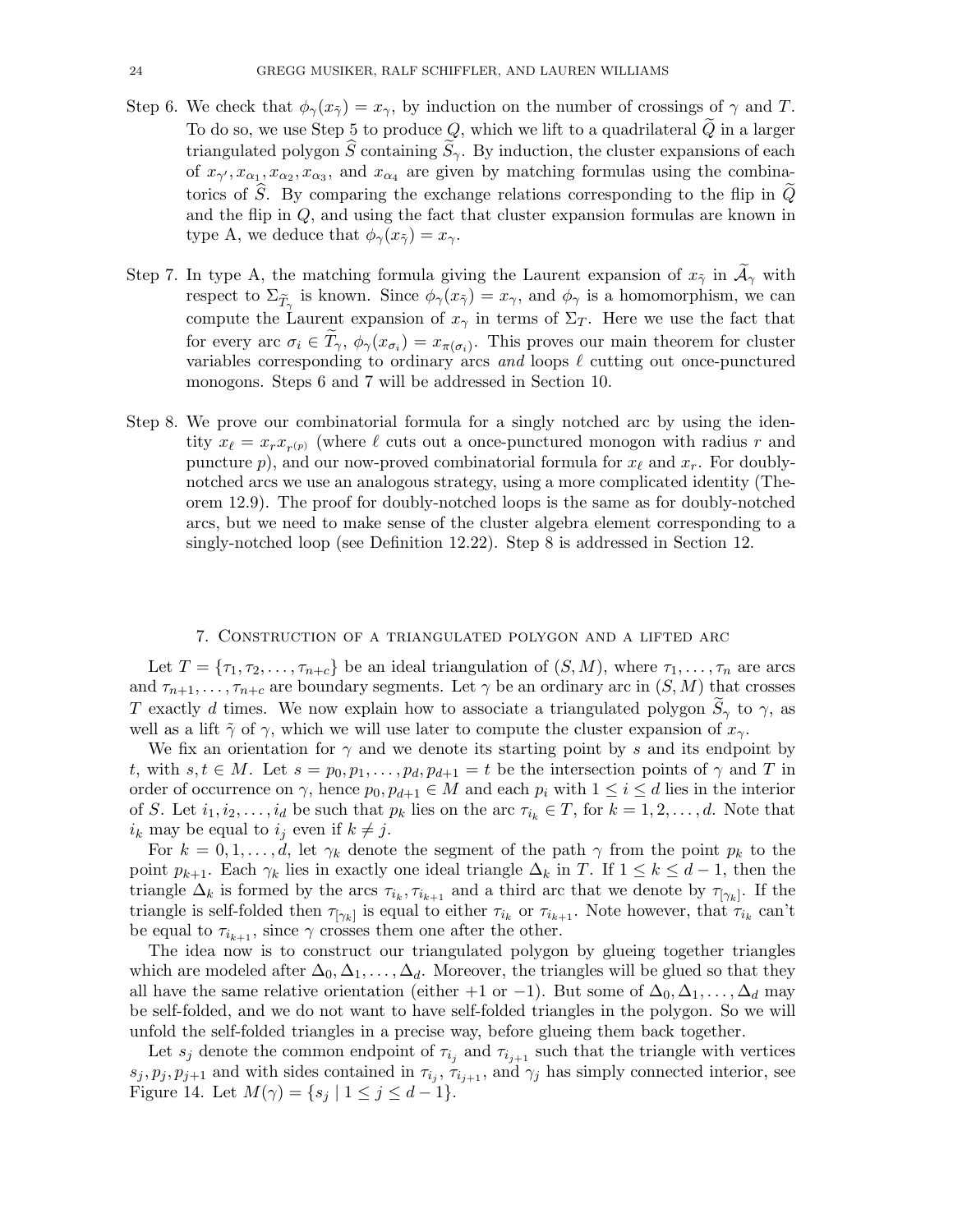

FIGURE 14. Definition of the point  $s_i$ 

We now partition the  $s_j$ 's into subsets of consecutive elements which coincide. That is, we define integers  $0 = a_0 < a_1 < \ldots < a_{\ell-1} < a_{\ell} = d - 1$ , by requiring that

| S <sub>1</sub> | $=$ $s_2$                                                                |  |  | $= \cdots = s_{a_1} \neq s_{a_1+1}$                |
|----------------|--------------------------------------------------------------------------|--|--|----------------------------------------------------|
| $s_{a_1+1}$    | $= s_{a_1+2}$                                                            |  |  | $= \cdots = s_{a_2} \neq s_{a_2+1}$                |
| 医手术 医心脏病       |                                                                          |  |  | $\mathbb{R}^2$ , $\mathbb{R}^2$ , $\mathbb{R}^2$ , |
|                | $s_{a_{\ell-1}+1} = s_{a_{\ell-1}+2} = \cdots = s_{a_{\ell}} = s_{d-1}.$ |  |  |                                                    |

In the example in Figure 15, we have

| $a_0$ | $a_1$ | $a_2$ | $a_3$ | $a_4$ | $a_5$ | $a_6$ | $a_7$ | $a_8$ |
|-------|-------|-------|-------|-------|-------|-------|-------|-------|
| 0     | 3     | 4     | 7     | 9     | 10    | 12    | 13    | 14.   |

We define  $t_1 = s_{a_1}, t_2 = s_{a_2}, \ldots, t_{\ell} = s_{d-1}$ . Note that  $M(\gamma) = \{t_1, t_2, \ldots, t_{\ell}\}$ , and that  $t_i$ may be equal to  $t_j$  even if  $i \neq j$ .

We now construct a triangulated polygon  $S_{\gamma}$  which is a union of fans  $F_1, \ldots, F_{\ell}$ , where each  $F_h$  consists of  $a_h - a_{h-1} + 2$  triangles that all share the vertex  $t_h$ . We will describe this precisely below; see Figure 15.

- Step 1: Plot a rectangle with vertices  $(0, 0), (0, 1), (d 1, 1), (d 1, 0)$ .
- Step 2: Label  $(0, 0)$ ,  $(1, 0)$ , and  $(0, 1)$  by s,  $t_1$ , and  $t_0$ , respectively. For  $a_{2h}+1 \leq k \leq a_{2h+1}$ , plot the points  $(k, 1)$  and label  $(a_{2h+1}, 1)$  by  $t_{2h+2}$ . For  $a_{2h+1} + 1 \leq k \leq a_{2h+2}$ , plot the points  $(k, 0)$ , and label  $(a_{2h+2}, 0)$  by  $t_{2h+3}$ .
- Step 3: Connect  $t_{2h}$  by a line segment with each plotted point  $(k, 0)$  that lies between (and including)  $t_{2h-1}$  and  $t_{2h+1}$ , for  $1 \leq h < \ell/2$ . Connect  $t_{2h+1}$  by a line segment with each plotted point  $(k, 1)$  that lies between  $t_{2h}$  and  $t_{2h+2}$ , for  $0 \leq h < (\ell - 1)/2$ .
- Step 4: If  $\ell$  is odd, label  $(d-1,0)$  by t and otherwise label  $(d-1,1)$  by t.
- Step 5: Label the interior arcs of the polygon by  $\sigma_1, \ldots, \sigma_d$ , in the order that a curve from s to t (which intersects each only once) would cross them. Set  $\pi(\sigma_1)$  =  $\tau_{i_1}, \ldots, \tau(\sigma_d) = \tau_{i_d}$ . This determines whether all triangles of the polygon have relative orientation +1 or all have relative orientation −1. Label the boundary segments of the polygon by  $\sigma_{d+1}, \ldots, \sigma_{2d+3}$ , starting at s and going counterclockwise around the boundary of  $S_{\gamma}$ .
- Step 6: Each boundary segment  $\sigma_i$  not incident to s or t is the side of a unique triangle in the polygon, whose other sides project via  $\pi$  to  $\tau_{i_k}, \tau_{i_{k+1}},$  for some k. If the ideal triangle  $\Delta_k$  has three distinct sides, set  $\pi(\sigma_j) = \tau_{[\gamma_k]}$ . Otherwise  $\Delta_k$  is self-folded: define  $\pi(\sigma_i)$  to be the label of the radius in  $\Delta_k$ .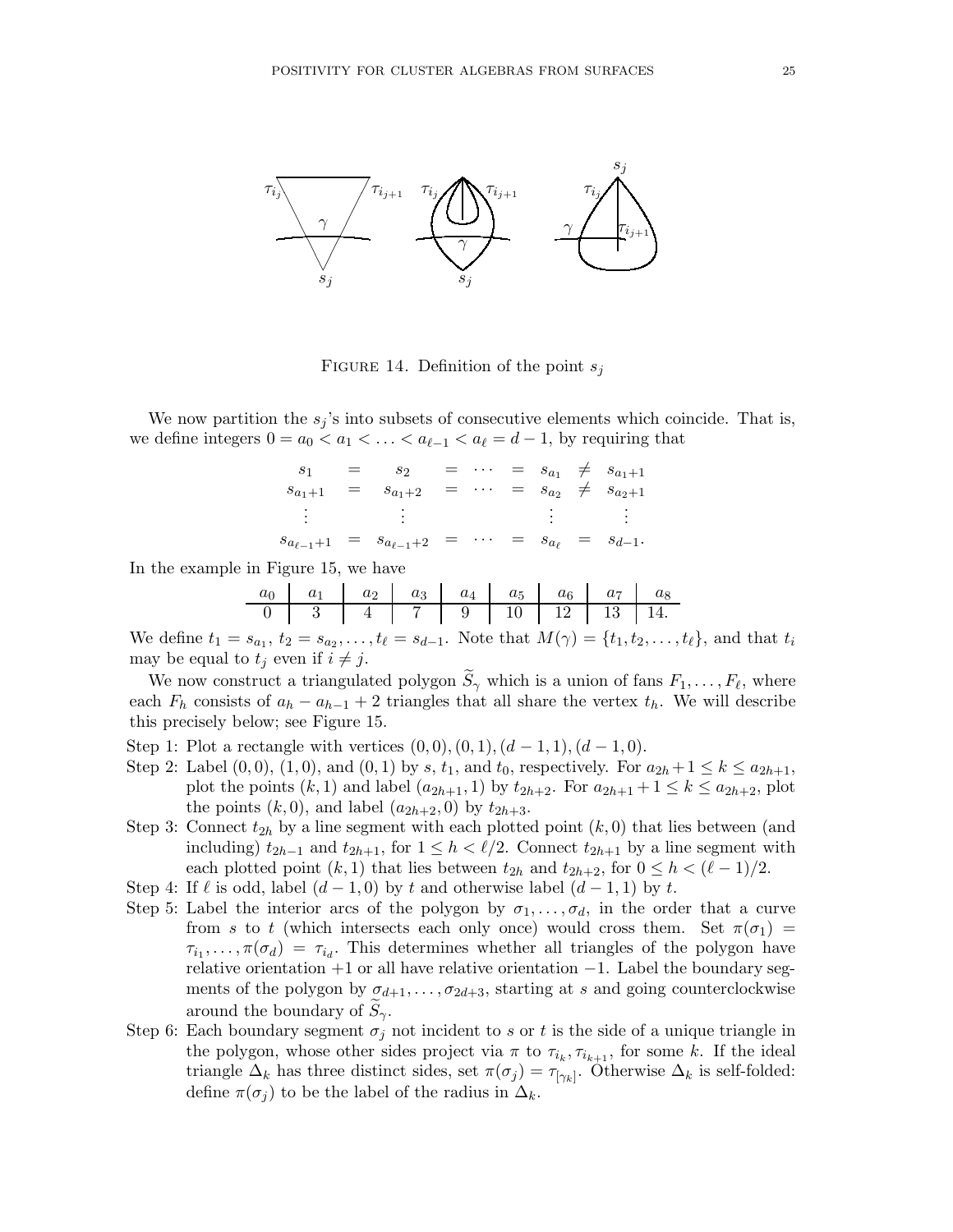

FIGURE 15. Construction of  $S_{\gamma}$  in a thrice-punctured square. The arcs of T are labeled 1 to 14, and the arcs of  $T_{\gamma}$  are labeled according to their images under  $\pi$ . The triangles of  $S_{\gamma}$  all have relative orientation +1. The arc  $\gamma$  is dotted. There are  $d = 15$  crossings between  $\gamma$  and  $T$ , and  $M(\gamma) =$  $\{t_1,\ldots,t_8\}$ , where  $t_1 = t_8, t_2 = t_7$  and  $t_3 = t_6$ .

- Step 7: If  $\sigma_j$  and  $\sigma_{j+1}$  are the two boundary segments incident to s in the polygon, then we define  $\pi(\sigma_i)$  and  $\pi(\sigma_{i+1})$  so that  $\{\pi(\sigma_i), \pi(\sigma_{i+1})\}$  is the set of labels of the two sides of  $\Delta_0$  which do not cross  $\gamma$ , and so that the relative orientation of the triangle with sides  $\sigma_j$  and  $\sigma_{j+1}$  agrees with the relative orientation of the other triangles in the polygon. If  $\Delta_0$  is self-folded with radius r, then set  $\pi(\sigma_i) = \pi(\sigma_{i+1}) = r$ .
- Step 8: If  $\sigma_i$  and  $\sigma_{i+1}$  are the two boundary segments incident to t in the polygon, then we define  $\pi(\sigma_i)$  and  $\pi(\sigma_{i+1})$  so that  $\{\pi(\sigma_i), \pi(\sigma_{i+1})\}$  is the set of labels of the two sides of  $\Delta_d$  which do not cross  $\gamma$ , and so that the relative orientation of the triangle with sides  $\sigma_j$  and  $\sigma_{j+1}$  agrees with the relative orientation of the other triangles in the polygon. If  $\Delta_d$  is self-folded with radius r, then set  $\pi(\sigma_i) = \pi(\sigma_{i+1}) = r$ .
- Step 9: Each of the triangles in this construction corresponds to an ideal triangle in T. If the ideal triangle is not self-folded, then the constructed triangle may have the same orientation as the ideal triangle or the opposite one, but if the orientations do not match for one such pair of triangles then it does not match for any such pair of triangles. In the latter case, we reflect the whole polygon at the horizontal axis. Step 10: We will use  $\tilde{\gamma}$  to denote the arc in  $\tilde{S}_{\gamma}$  from s to t; we call this the lift of  $\gamma$ .

The result is a polygon  $\widetilde{S}_{\gamma}$  with set of vertices  $\widetilde{M}$  and triangulation  $\widetilde{T}_{\gamma}$ . Its internal arcs are labeled  $\sigma_1,\ldots,\sigma_d$ , and the boundary segments are labeled  $\sigma_{d+1},\ldots,\sigma_{2d+3}$ . Moreover,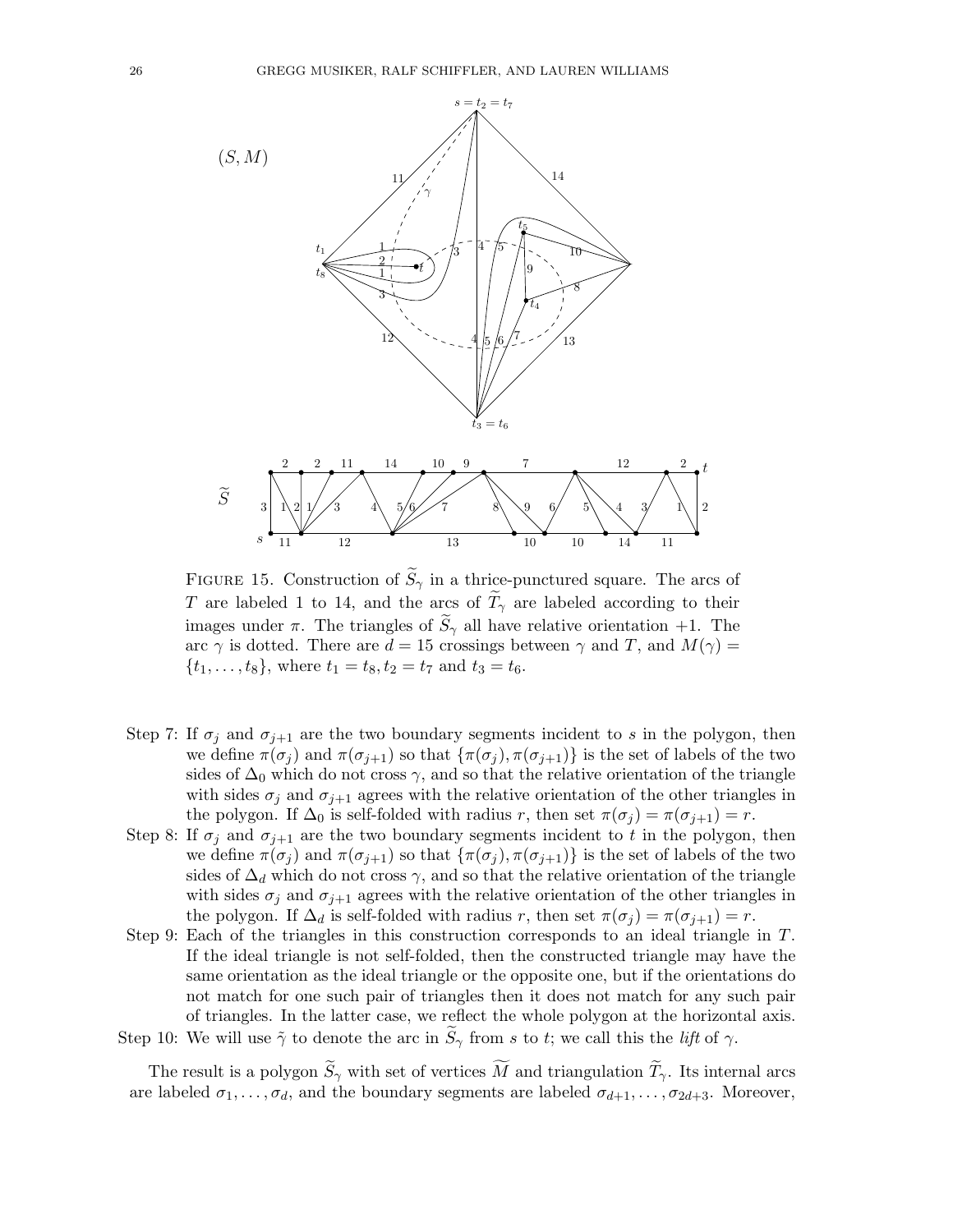each triangle  $\Delta_i$  in  $T_\gamma$  corresponds to an ideal triangle in T, and, if the ideal triangle is not self-folded, then the orientations of the two triangles match.

# 8. CONSTRUCTION OF  $\widetilde{\mathcal{A}}_{\gamma}$  and the map  $\phi_{\gamma}$

Let  $(S, M)$  be a bordered surface with marked points, fix an ideal triangulation T with internal arcs  $\{\tau_1,\ldots,\tau_n\}$  and boundary segments  $\{\tau_{n+1},\ldots,\tau_{n+c}\}\$ , and let A be the associated cluster algebra with principal coefficients. The initial cluster variables of  $A$  are  $\{x_{\tau_i} \mid 1 \leq i \leq n\}$ . Using the construction of  $S_{\gamma}$  and  $T_{\gamma}$  in Section 7, we will construct a related type A cluster algebra  $\tilde{\mathcal{A}}_{\gamma}$ , and define a homomorphism  $\phi_{\gamma}$  from  $\tilde{\mathcal{A}}_{\gamma}$  to Frac( $\mathcal{A}$ ).

8.1. Construction of a type A cluster algebra. To this end, let  $\widetilde{S}_{\gamma}$  be the polygon with triangulation  $\widetilde{T}_{\gamma}$  constructed in Section 7. Recall that its internal arcs are labeled  $\sigma_1,\ldots,\sigma_d$ , and its boundary segments are labeled  $\sigma_{d+1},\ldots,\sigma_{2d+3}$ .

We define a  $(3d+3) \times d$  exchange matrix  $\tilde{B}$  as follows. The first  $2d+3$  rows are the signed adjacency matrix of the triangulation  $T_{\gamma}$  together with its boundary segments. The bottom d rows are a copy of the  $d \times d$  identity matrix. We let  $\mathcal{A}_{\gamma} = \mathcal{A}(B)$ , and denote the initial cluster by  $\mathbf{x}_{\widetilde{T}_{\gamma}}$ . We denote the coefficient variables by  $\{x_{\sigma_{d+1}}, \ldots, x_{\sigma_{2d+3}}\} \cup \{y_{\sigma_1}, \ldots, y_{\sigma_d}\}.$ We let  $\mathbb{P} = \text{Top}(x_{\sigma_{d+1}}, \ldots, x_{\sigma_{2d+3}}, y_{\sigma_1}, \ldots, y_{\sigma_d})$  be the tropical semifield.

The following lemma is obvious.

**Lemma 8.1.** The 2d + 3 coefficient variables of  $\tilde{A}_{\gamma}$  are encoded by both the boundary segments of  $S_{\gamma}$  and elementary laminations associated to the internal arcs of  $S_{\gamma}$ .

For each  $k = 1, 2, \ldots, d$ , denote by  $x'_{\sigma_k}$  the cluster variable obtained by mutation from  $\mathbf{x}_{\widetilde{T}_{\gamma}}$  in direction k.

**Proposition 8.2.**  $\widetilde{A}_{\gamma}$  is a cluster algebra of type  $A_d$ , and its initial seed is acyclic. It follows that  $\mathcal{A}_{\gamma}$  is generated over  $\mathbb{Z}\mathbb{P}$  by the initial d cluster variables and their first mutations, that is, the set  $\{x_{\sigma_1}, \ldots, x_{\sigma_d}, x'_{\sigma_1}, \ldots, x'_{\sigma_d}\}$ . The ideal of relations among these variables is generated by the d exchange relations expressing  $x_{\sigma_i} x'_{\sigma_i}$  in terms of other cluster variables.

*Proof.*  $\widetilde{A}_{\gamma}$  is of type  $A_d$  with acyclic initial seed, because  $\widetilde{S}_{\gamma}$  is a polygon with  $d+3$  vertices, and each triangle in  $\widetilde{T}_{\gamma}$  has at least one side on the boundary of  $\widetilde{S}_{\gamma}$ . The last two statements now follow from [BFZ, Theorem 1.20 and Corollary 1.21]. now follow from [BFZ, Theorem 1.20 and Corollary 1.21].

8.2. The map  $\phi_{\gamma}$ . We now define a homomorphism  $\phi_{\gamma}$  of Z-algebras from the cluster algebra  $\mathcal{A}_{\gamma}$  to the field of fractions Frac( $\mathcal{A}$ ) of the cluster algebra  $\mathcal{A}$ . We define  $\phi_{\gamma}$  on a set of generators of  $\tilde{\mathcal{A}}_{\gamma}$  and then show that it is a well-defined homomorphism, by checking that the image of the d exchange relations from Proposition 8.2 are relations in Frac $(A)$ .

8.2.1. Definition of  $\phi_{\gamma}$  on the variables corresponding to arcs of  $\widetilde{T}_{\gamma}$ . If  $\sigma_j$  is an internal arc or boundary segment of  $\widetilde{T}_{\gamma}$  (so  $1 \leq j \leq 2d+3$ ), define

$$
\phi_{\gamma}(x_{\sigma_j}) = x_{\pi(\sigma_j)}.
$$

We make the convention that if  $\pi(\sigma_j)$  is a boundary segment of S, then  $x_{\pi(\sigma_j)} = 1$ . Also recall that if  $\pi(\sigma_j)$  is a loop in a self-folded triangle then the notation  $x_{\pi(\sigma_j)}$  stands for the product  $x_r x_{r^{(p)}}$ , where r is the radius and p is the puncture in the self-folded triangle.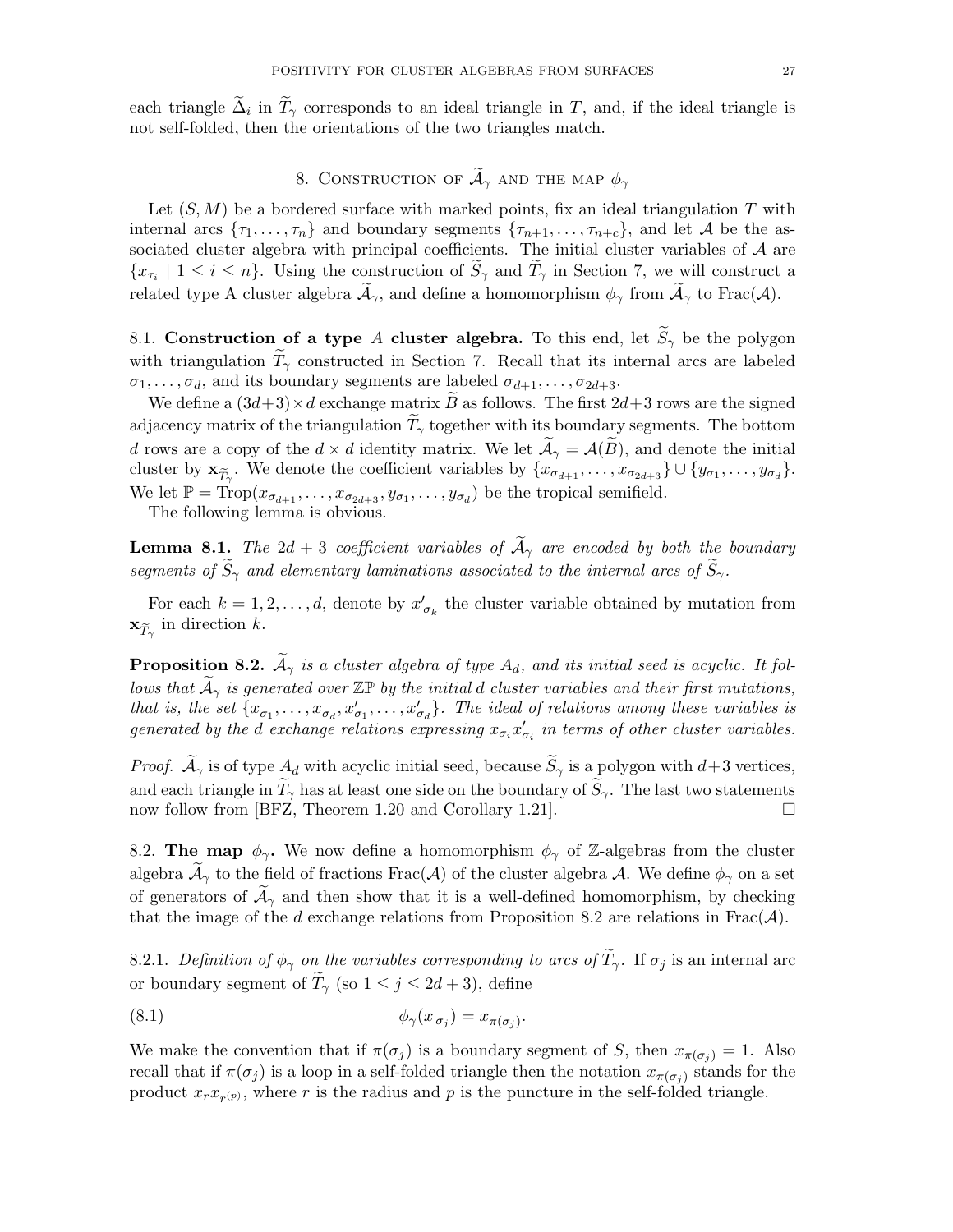

FIGURE 16. One possible local configuration for  $\gamma$  crossing through a quadrilateral

8.2.2. Definition of  $\phi_{\gamma}$  on the first mutations of the initial cluster variables. Define

(8.2)  
\n
$$
\phi_{\gamma}(x'_{\sigma_j}) = \begin{cases}\nx'_{\pi(\sigma_j)} & \text{if } \pi(\sigma_j) \text{ is not a loop or a radius;} \\
x_e & \text{if } \pi(\sigma_j) \text{ is a loop, where } e \text{ is obtained by flipping } \pi(\sigma_j); \\
\left(1 + \frac{y_r}{y_{r^{(p)}}}\right) x_r x_{r^{(p)}} & \text{if } \pi(\sigma_j) \text{ is a radius } r \text{ to a puncture } p.\n\end{cases}
$$

8.2.3. Definition of  $\phi_{\gamma}$  on the coefficients  $y_{\sigma_j}$ . Define

(8.3) 
$$
\phi_{\gamma}(y_{\sigma_j}) = \begin{cases} y_{\pi(\sigma_j)} & \text{if } \pi(\sigma_j) \text{ is not a loop or a radius;} \\ \frac{y_r}{y_{r^{(p)}}} & \text{if } \pi(\sigma_j) \text{ is a radius } r \text{ to a puncture } p; \\ y_{r^{(p)}} & \text{if } \pi(\sigma_j) \text{ is a loop enclosing the radius } r \text{ and puncture } p. \end{cases}
$$

8.2.4. Definition of  $\phi_{\gamma}$  on the whole cluster algebra. By Proposition 8.2, defining  $\phi_{\gamma}$  on the cluster variables and their first mutations, as well as on the generators of the coefficient group, is enough to define a homomorphism of Z-algebras  $\phi_{\gamma}$  from  $\mathcal{A}_{\gamma}$ , provided that  $\phi_{\gamma}$ is well-defined. Note that  $\phi_{\gamma}$  is a map from  $\tilde{\mathcal{A}}_{\gamma}$  to Frac( $\mathcal{A}$ ), rather than a map to  $\mathcal{A}$  itself.

**Proposition 8.3.** The map  $\phi_{\gamma}$  is a well-defined homomorphism of Z-algebras

$$
\phi_\gamma:\,\widetilde{\cal A}_\gamma\,\rightarrow {\rm Frac}({\cal A}).
$$

*Proof.* By Proposition 8.2, it suffices to show that  $\phi_{\gamma}$  maps the d exchange relations involving  $x_{\sigma_j} x'_{\sigma_j}$  to relations in A. We prove this by checking three cases:  $\pi(\sigma_j)$  is not a loop or radius;  $\pi(\sigma_j)$  is a loop enclosing a radius r; and  $\pi(\sigma_j)$  is a radius r.

In all cases, the exchange relation in  $\mathcal{A}_{\gamma}$  is determined by the quadrilateral in  $T_{\gamma}$  with diagonal  $\sigma_j$ , which projects via  $\pi$  to the quadrilateral in T with diagonal  $\pi(\sigma_j)$ . Note that in all cases, the exchange relation in  $\mathcal{A}_{\gamma}$  has the form

(8.4) 
$$
x_{\sigma_j} x'_{\sigma_j} = y_{\sigma_j} \prod_b x_b + \prod_c x_c,
$$

where b ranges over all arcs in T following  $\sigma_j$  in clockwise order, and c ranges over all arcs in T following  $\sigma_i$  in counterclockwise order.

In the first case (when  $\pi(\sigma_j)$  is not a loop or radius), the local configuration of the triangulation is either that of Figure 16 or Figure 17. The image of the exchange relation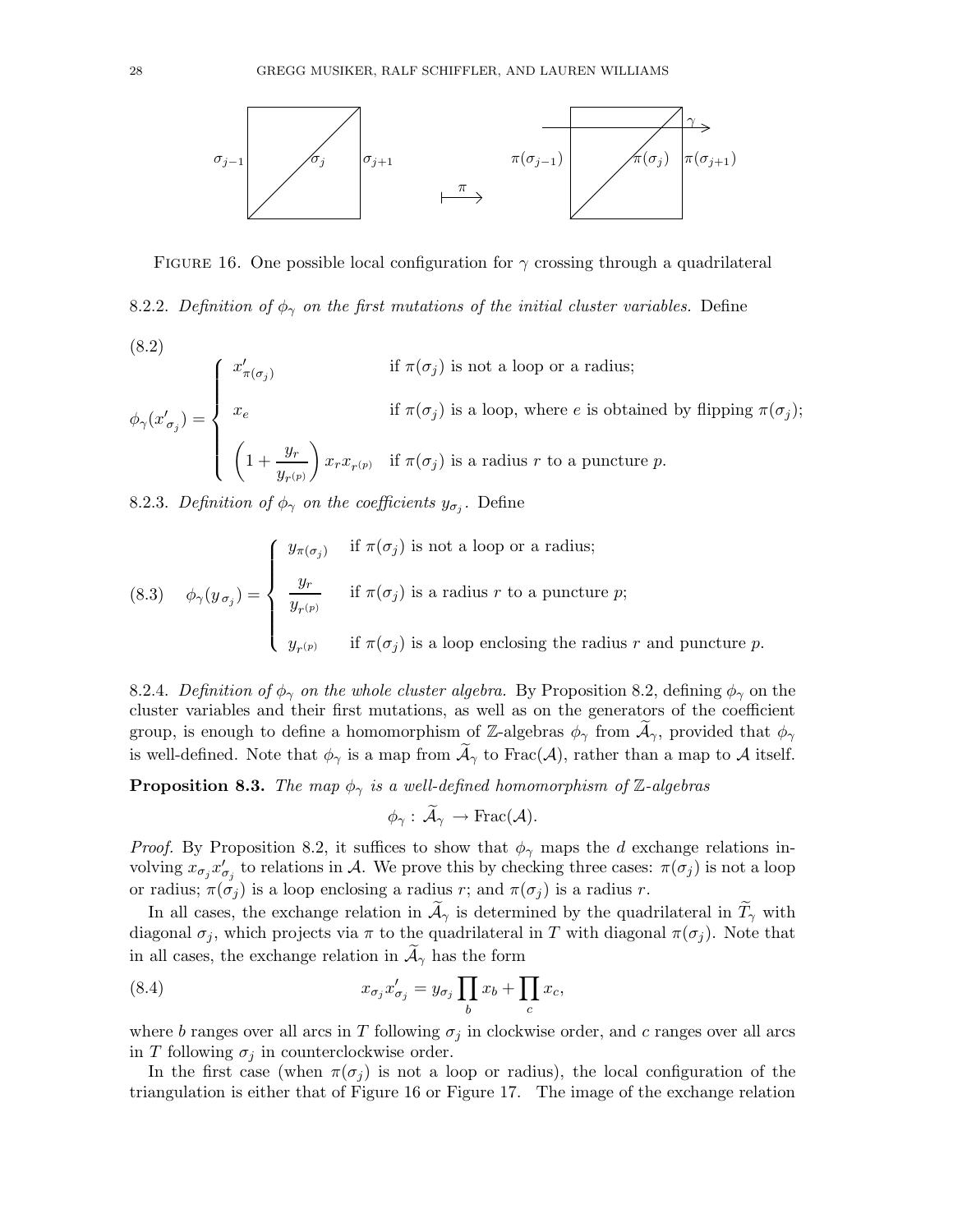

FIGURE 17. A second possible local configuration for  $\gamma$  crossing through a quadrilateral



FIGURE 18. A possible local configuration for  $\gamma$  crossing a bigon containing a self-folded triangle



FIGURE 19. A possible local configuration for  $\gamma$  crossing the loop of a selffolded triangle

under  $\phi_{\gamma}$  is

$$
x_{\pi(\sigma_j)} x'_{\pi(\sigma_j)} = y_{\pi(\sigma_j)} \prod_b x_{\pi(b)} + \prod_c x_{\pi(c)}.
$$

This is exactly the corresponding exchange relation ("Ptolemy relation") in  $\mathcal{A}$ .

Note that in theory we also need to consider configurations such as that in Figure 18, where one or both of the arcs  $\pi(\sigma_{j-1})$  and  $\pi(\sigma_{j+1})$  are loops cutting out once-punctured monogons with puncture p and radius r. If say  $\pi(\sigma_{j-1})$  is such a loop, then the image of the exchange relation in A contains  $x_{\pi(\sigma_{j-1})} = x_r x_r^{(p)}$ . However, the resulting relation will still be an exchange relation in  $A$  (a "generalized Ptolemy relation"), by [FT, Proposition 6.5, Lemma 7.2, and Definition 7.4].

Now suppose that  $\pi(\sigma_j)$  is a loop enclosing the radius r and puncture p. See Figure 19. Without loss of generality,  $\pi(\sigma_{j-1}) = \pi(\alpha_1) = r$ . In this case (8.4) is equal to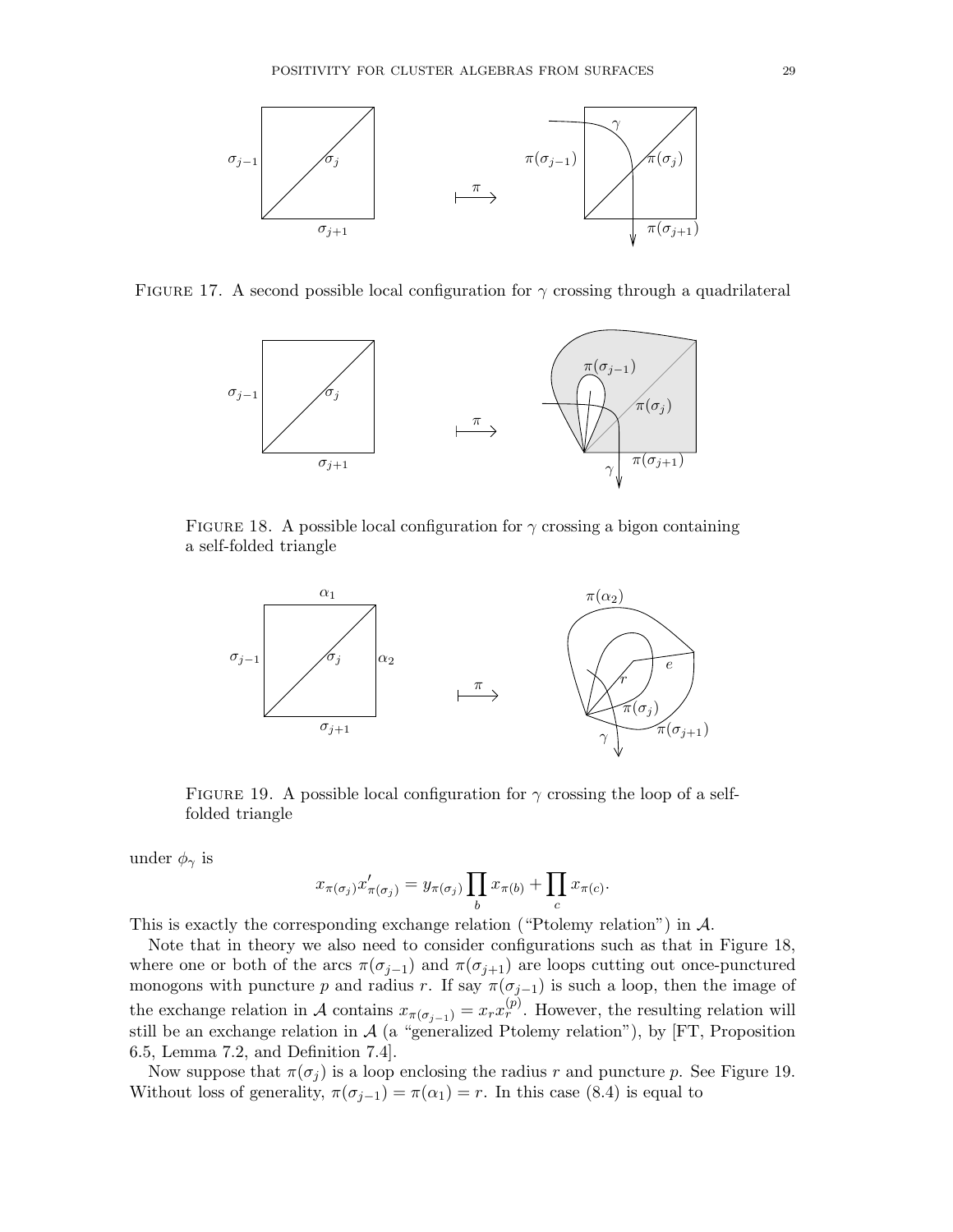

FIGURE 20. A possible local configuration for  $\gamma$  crossing the radius of a self-folded triangle

$$
x_{\sigma_j} x'_{\sigma_j} = y_{\sigma_j} x_{\sigma_{j-1}} x_{\alpha_2} + x_{\sigma_{j+1}} x_{\alpha_1}
$$

and its image under  $\phi_{\gamma}$  is

$$
x_{\pi(\sigma_j)} x_e = y_{r^{(p)}} x_r x_{\pi(\alpha_2)} + x_{\pi(\sigma_{j+1})} x_r,
$$

where *e* is the arc obtained by flipping  $\pi(\sigma_j)$ . Since  $x_{\pi(\sigma_j)} = x_r x_{r^{(p)}}$ , dividing by  $x_r$  yields exactly the exchange relation for  $x_{r(p)}x_e$  in A, see equation (7.1) of [FT].

Finally suppose that  $\pi(\sigma_i)$  is a radius r to a puncture p; let  $\ell$  denote the corresponding loop around the puncture, see Figure 20. Note that the two boundary segments on the left-hand-side of the figure project to  $\pi(\sigma_i)$ . In this case the image of (8.4) under  $\phi_\gamma$  is

$$
x_{\pi(\sigma_j)}(1+\frac{y_r}{y_{r^{(p)}}})x_rx_{r^{(p)}}=\frac{y_r}{y_{r^{(p)}}}x_{\ell}x_{\pi(\sigma_j)}+x_{\ell}x_{\pi(\sigma_j)}.
$$

Since  $x_{\ell} = x_r x_{r^{(p)}}$ , this is an identity. This completes the proof.

# 9. Quadrilateral lemma

**Lemma 9.1.** Let  $T = \{\tau_1, \ldots, \tau_{n+c}\}\$  be an ideal triangulation of  $(S, M)$ , and let  $\gamma$  be an arc in  $(S, M)$  which is not in T. Let  $e(\gamma, T)$  be the number of crossings between  $\gamma$  and T. Then there exist five, not necessarily distinct, arcs or boundary segments  $\alpha_1, \alpha_2, \alpha_3, \alpha_4$ and  $\gamma'$  in  $(S, M)$  such that

- (a) each of  $\alpha_1$ ,  $\alpha_2$ ,  $\alpha_3$ ,  $\alpha_4$  and  $\gamma'$  crosses T fewer than  $e(\gamma, T)$  times,
- (b)  $\alpha_1, \alpha_2, \alpha_3, \alpha_4$  are the sides of an ideal quadrilateral with simply connected interior in which  $\gamma$  and  $\gamma'$  are the diagonals.

*Proof.* Let  $k = e(\gamma, T)$ . If  $k = 1$ , let  $\gamma' \in T$  be the unique arc crossing  $\gamma$ . Then  $\gamma'$  is a side of exactly two triangles in  $T$ . We distinguish three cases according to how many of these triangles are self-folded, see Figure 21.

- (1) If neither triangle is self-folded, let  $\alpha_1, \alpha_2$  and  $\gamma'$ , and also  $\alpha_3, \alpha_4$  and  $\gamma'$  denote the three sides of the two triangles, such that  $\alpha_1$  and  $\alpha_3$  (and hence also  $\alpha_2$  and  $\alpha_4$ ) are opposite sides in the quadrilateral formed by the union of the two triangles. Then these arcs satisfy (a) and (b), see the left of Figure 21.
- (2) If one of the two triangles is self-folded, then let  $\alpha_4$  and  $\gamma'$  denote the two sides of the self-folded triangle, and let  $\alpha_1, \alpha_2$  and  $\gamma'$  denote the three sides of the other triangle. Since  $\gamma$  crosses  $\gamma'$  but not  $\alpha_4$ , it follows that  $\gamma'$  is the loop of the selffolded triangle and  $\alpha_4$  is its radius. Setting  $\alpha_3 = \alpha_4$ , we obtain five arcs that satisfy conditions (a) and (b), see the middle of Figure 21.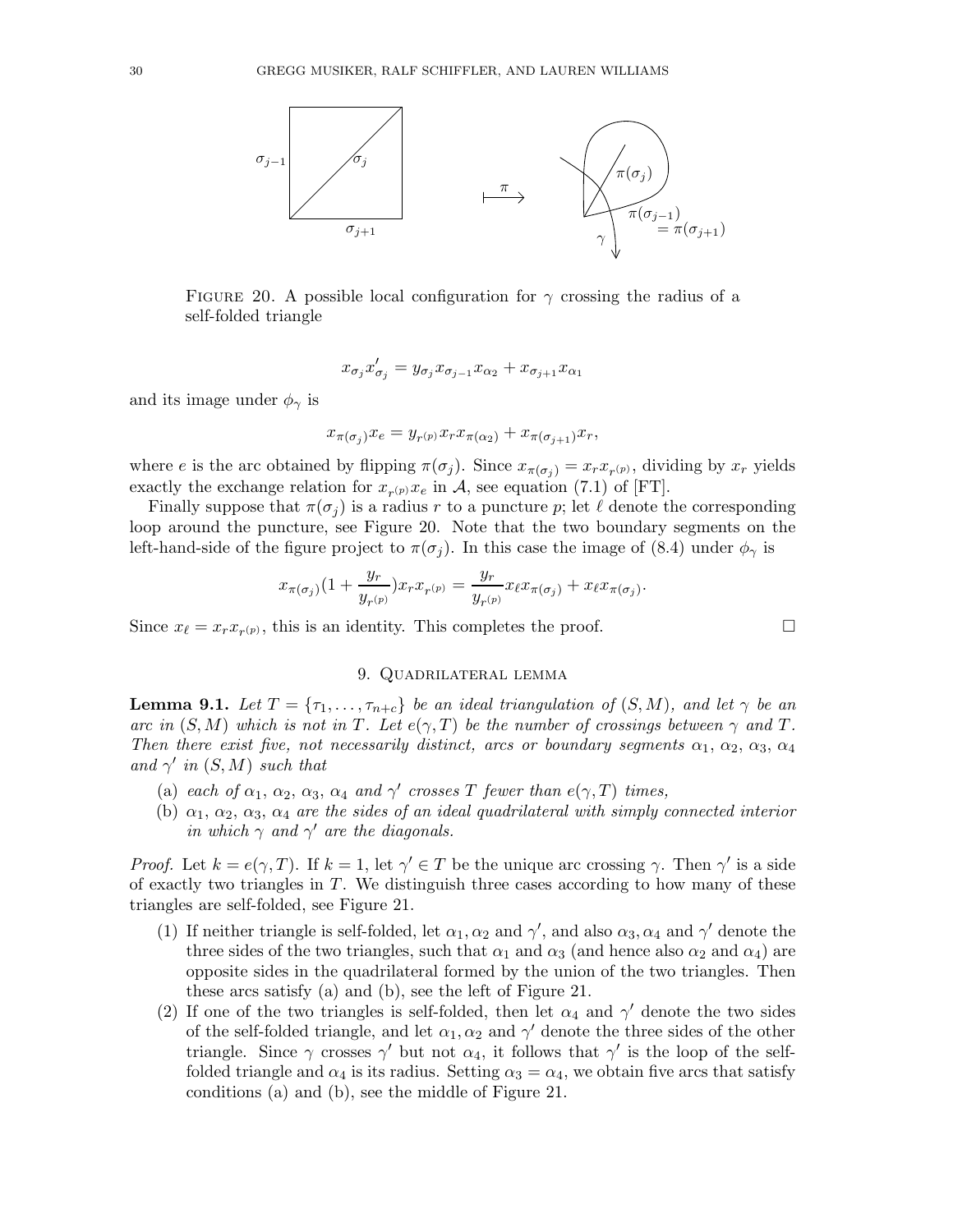

FIGURE 21. Configurations of the ideal triangles incident to  $\gamma'$ 



FIGURE 22. Labeling of the crossing points of  $\gamma$  and  $\tau$ . Here  $k = 12$  and  $j_{\ell} = j_2 = h = 6.$ 

(3) The case where both triangles are self-folded is actually impossible, because two self-folded triangles that share a side can only occur on the sphere with three punctures, but this surface is not allowed, see the right of Figure 21.

Suppose  $k \geq 2$ . Choose an orientation of  $\gamma$  and denote its starting and ending points by a and b (note that a and b may coincide). Label the k crossing points of  $\gamma$  and T by  $1, 2, \ldots, k$  according to their order on  $\gamma$ , such that point 1 is closest to a. Let h be the middle crossing point, more precisely, let  $h = \lceil k/2 \rceil$ . Denote by  $\tau$  the unique arc of the triangulation T that crosses  $\gamma$  at the point with label h, and let  $r = e(\tau, \gamma)$  be the number of crossings between  $\tau$  and  $\gamma$ . Choose an orientation of  $\tau$  and denote its starting point by c and its endpoint by d (note again that c and d may coincide). As before with  $\gamma$ , label the r crossing points of  $\tau$  and  $\gamma$  by  $j_1, j_2, \ldots, j_r$  according to their order on  $\tau$  (see Figure 22). Thus  $r \leq k$ ,  $\{j_1, j_2, \ldots, j_r\} \subset \{1, 2, \ldots, k\}$ . Note that  $s < t$  does not imply  $j_s < j_t$ . Choose  $\ell$  so that  $j_{\ell} = h$  is the middle crossing point.

We will use  $\tau$  and  $\gamma$  to construct the five arcs of the lemma. Let  $\gamma^-$  (resp.  $\tau^-$ ) denote the curve  $\gamma$  (resp.  $\tau$ ) with the opposite orientation. We will distinguish four cases:

(1)  $(\ell = 1 \text{ or } j_{\ell-1} < j_{\ell})$  and  $(\ell = r \text{ or } j_{\ell+1} > j_{\ell})$ . We define the arcs below, and we illustrate them as the dashed arcs in Figure 23, continuing the example of Figure 22. Suppose first that  $1 < \ell < r$ . Let

$$
\gamma' = (a, j_{\ell-1}, j_{\ell+1}, b \mid \gamma, \tau, \gamma)
$$

be the arc that starts at a and is homotopic to  $\gamma$  up to the crossing point  $j_{\ell-1}$ , then, from  $j_{\ell-1}$  to  $j_{\ell+1}$ ,  $\gamma'$  is homotopic to  $\tau$ , and from  $j_{\ell+1}$  to  $b$ ,  $\gamma'$  is homotopic to  $\gamma$ . Note that  $\gamma'$  and  $\gamma$  cross exactly once, namely at  $j_{\ell}$ .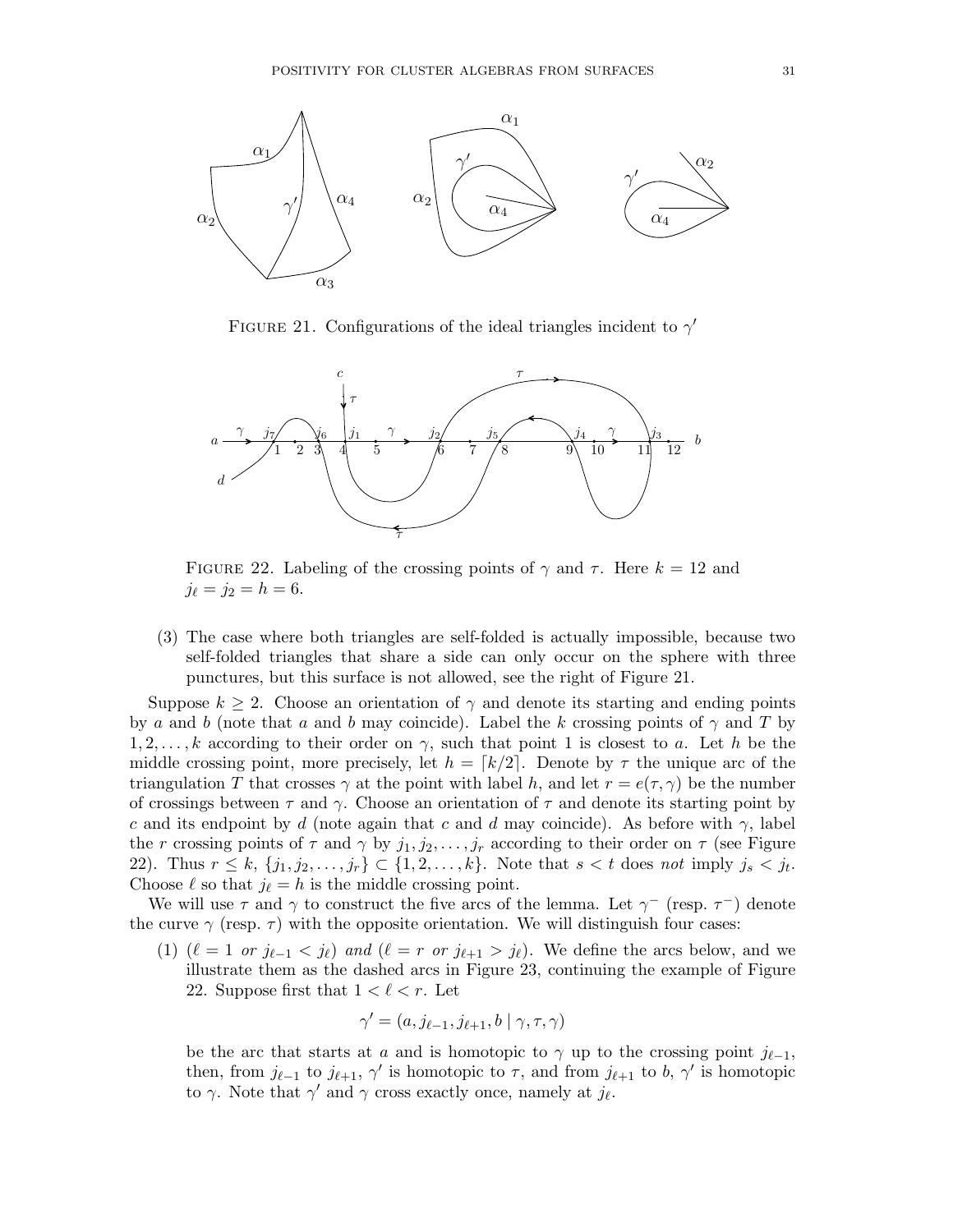

FIGURE 23. Construction of  $\gamma', \alpha_1, \alpha_2, \alpha_3$  and  $\alpha_4$  in case (1)

In a similar way, we define

$$
\begin{array}{ll}\n\alpha_1 = (a, j_{\ell-1}, j_{\ell}, a \mid \gamma, \tau, \gamma^-) & \alpha_3 = (b, j_{\ell+1}, j_{\ell}, b \mid \gamma^-, \tau^-, \gamma) \\
\alpha_2 = (a, j_{\ell}, j_{\ell+1}, b \mid \gamma, \tau, \gamma) & \alpha_4 = (b, j_{\ell}, j_{\ell-1}, a \mid \gamma^-, \tau^-, \gamma^-).\n\end{array}
$$

In the special case where  $\ell = 1$ , (respectively  $\ell = r$ ), we define

$$
\begin{array}{ll}\n\gamma' = (c, j_{\ell+1}, b \mid \tau, \gamma) & \text{(respectively } \gamma' = (a, j_{\ell-1}, d \mid \gamma, \tau) \\
\alpha_1 = (c, j_{\ell}, a \mid \tau, \gamma^-) & \text{(respectively } \alpha_3 = (d, j_{\ell}, b \mid \tau^-, \gamma) \\
\alpha_4 = (b, j_{\ell}, c \mid \gamma^-, \tau^-) & \text{(respectively } \alpha_2 = (a, j_{\ell}, d \mid \gamma, \tau),\n\end{array}
$$

where c and d are the starting and ending points of  $\tau$ . In particular, if  $\ell = r = 1$ then  $\gamma' = \tau$ .

Then  $\alpha_1, \alpha_2, \alpha_3, \alpha_4$  form a quadrilateral with simply connected interior such that  $\alpha_1$  and  $\alpha_3$  are opposite sides,  $\alpha_2$  and  $\alpha_4$  are opposite sides, and  $\gamma$  and  $\gamma'$  are the diagonals. The topological type of this quadrilateral is as in the left-hand-side of Figure 24. This shows (b).

It remains to show (a). By hypothesis, we have  $j_{\ell-1} < j_{\ell} = h$  and  $j_{\ell+1} > j_{\ell} = h$ . Moreover, since the crossing points  $j_{\ell-1}$ , and  $j_{\ell}$  both lie on the same arc  $\tau$  of the ideal triangulation, the arc  $\gamma$  must cross some other arc between the two crossings at  $j_{\ell-1}$  and  $j_{\ell}$ ; in other words,  $j_{\ell-1} < j_{\ell}-1 = h-1$ . Similarly  $j_{\ell+1} > j_{\ell}+1 = h+1$ . Also recall that  $k \leq 2h \leq k+1$ . Then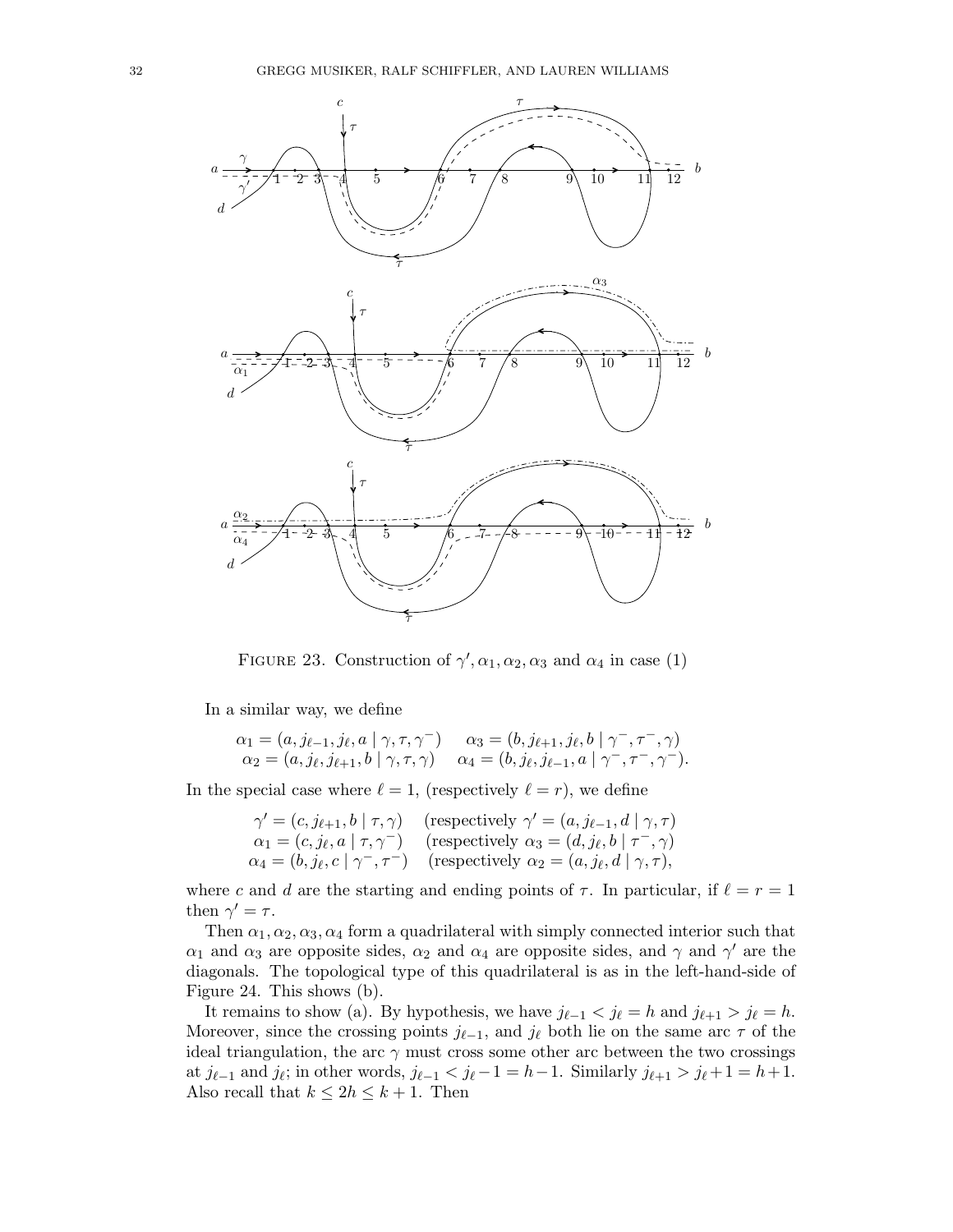

FIGURE 24. Different topological types of quadrilaterals

$$
e(\gamma',T) = (j_{\ell-1}-1) + (k-j_{\ell+1}+1) < h-2+h+1 \le k
$$
  
\n
$$
e(\alpha_1,T) = (j_{\ell-1}-1) + j_{\ell} < h-2+h \le k
$$
  
\n
$$
e(\alpha_3,T) = (k-j_{\ell+1}) + (k-j_{\ell}+1) < k-h-1+k-h+1 \le k
$$
  
\n
$$
e(\alpha_2,T) = (j_{\ell}-1) + (k-j_{\ell+1}) < h-1+k-h-1 \le k
$$
  
\n
$$
e(\alpha_4,T) = (k-j_{\ell}) + (j_{\ell-1}-1) < k-h+h-2 \le k.
$$

In the case where  $\ell = 1$ , we have

$$
\begin{array}{rcl}\ne(\gamma',T) & = & k - j_{\ell+1} < & k \\
e(\alpha_1,T) & = & j_{\ell} - 1 < & k \\
e(\alpha_4,T) & = & k - j_{\ell} < & k,\n\end{array}
$$

and in the case where  $\ell = r$ , we have

$$
e(\gamma', T) = j_{\ell-1} - 1 < k
$$
\n
$$
e(\alpha_3, T) = k - j_{\ell} < k
$$
\n
$$
e(\alpha_2, T) = j_{\ell} - 1 < k.
$$

This shows (a).

(2)  $(\ell = 1 \text{ or } j_{\ell-1} < j_{\ell})$  and  $(\ell = r \text{ or } j_{\ell+1} < j_{\ell})$ . This case is illustrated in Figure 25. Suppose first that  $1 < \ell < r$ .

Let  $\gamma' = (a, j_{\ell-1}, j_{\ell+1}, a \mid \gamma, \tau, \gamma^{-})$  be the arc that starts at at a and is homotopic to  $\gamma$  up to the crossing point  $j_{\ell-1}$ , then, from  $j_{\ell-1}$  to  $j_{\ell+1}$ ,  $\gamma'$  is homotopic to  $\tau$ , and from  $j_{\ell+1}$  to a,  $\gamma'$  is homotopic to  $\gamma^-$ . Note that  $\gamma'$  and  $\gamma$  cross exactly once, namely at the point  $j_{\ell}$ . In a similar way, let

$$
\alpha_1 = (a, j_{\ell}, j_{\ell-1}, a \mid \gamma, \tau^-, \gamma^-) \quad \alpha_3 = (b, j_{\ell}, j_{\ell+1}, a \mid \gamma^-, \tau, \gamma^-) \n\alpha_2 = (a, j_{\ell-1}, j_{\ell}, b \mid \gamma, \tau, \gamma) \quad \alpha_4 = (a, j_{\ell+1}, j_{\ell}, a \mid \gamma, \tau^-, \gamma^-)
$$

In the special case where  $\ell = 1$ , (respectively  $\ell = r$ ), we define

$$
\gamma' = (c, j_{\ell+1}, a \mid \tau, \gamma^{-})
$$
 (respectively 
$$
\gamma' = (a, j_{\ell-1}, d \mid \gamma, \tau)
$$
  
\n
$$
\alpha_1 = (a, j_{\ell}, c \mid \gamma, \tau^{-})
$$
 (respectively 
$$
\alpha_3 = (b, j_{\ell}, d \mid \gamma^{-}, \tau)
$$
  
\n
$$
\alpha_2 = (c, j_{\ell}, b \mid \tau, \gamma)
$$
 (respectively 
$$
\alpha_4 = (d, j_{\ell}, a \mid \tau^{-}, \gamma^{-}),
$$

where c is the starting point of  $\tau$  and d is its endpoint. Note again that  $\gamma' = \tau$  if  $\ell = r = 1.$ 

Then  $\alpha_1, \alpha_2, \alpha_3, \alpha_4$  form a quadrilateral with simply connected interior such that  $\alpha_1$  and  $\alpha_3$  are opposite sides,  $\alpha_2$  and  $\alpha_4$  are opposite sides, and  $\gamma$  and  $\gamma'$  are the diagonals. The topological type of this quadrilateral is as in the right-hand-side of Figure 24. This shows (b). It remains to show (a). By hypothesis, we have  $j_{\ell-1} < j_{\ell} = h$  and  $j_{\ell+1} < j_{\ell} = h$ . As in case (1), the crossing points  $j_{\ell-1}$ , and  $j_{\ell}$  both lie on the same arc  $\tau$  of the ideal triangulation, and thus the arc  $\gamma$ must cross some other arc between the two crossings at  $j_{\ell-1}$  and  $j_{\ell}$ ; in other words,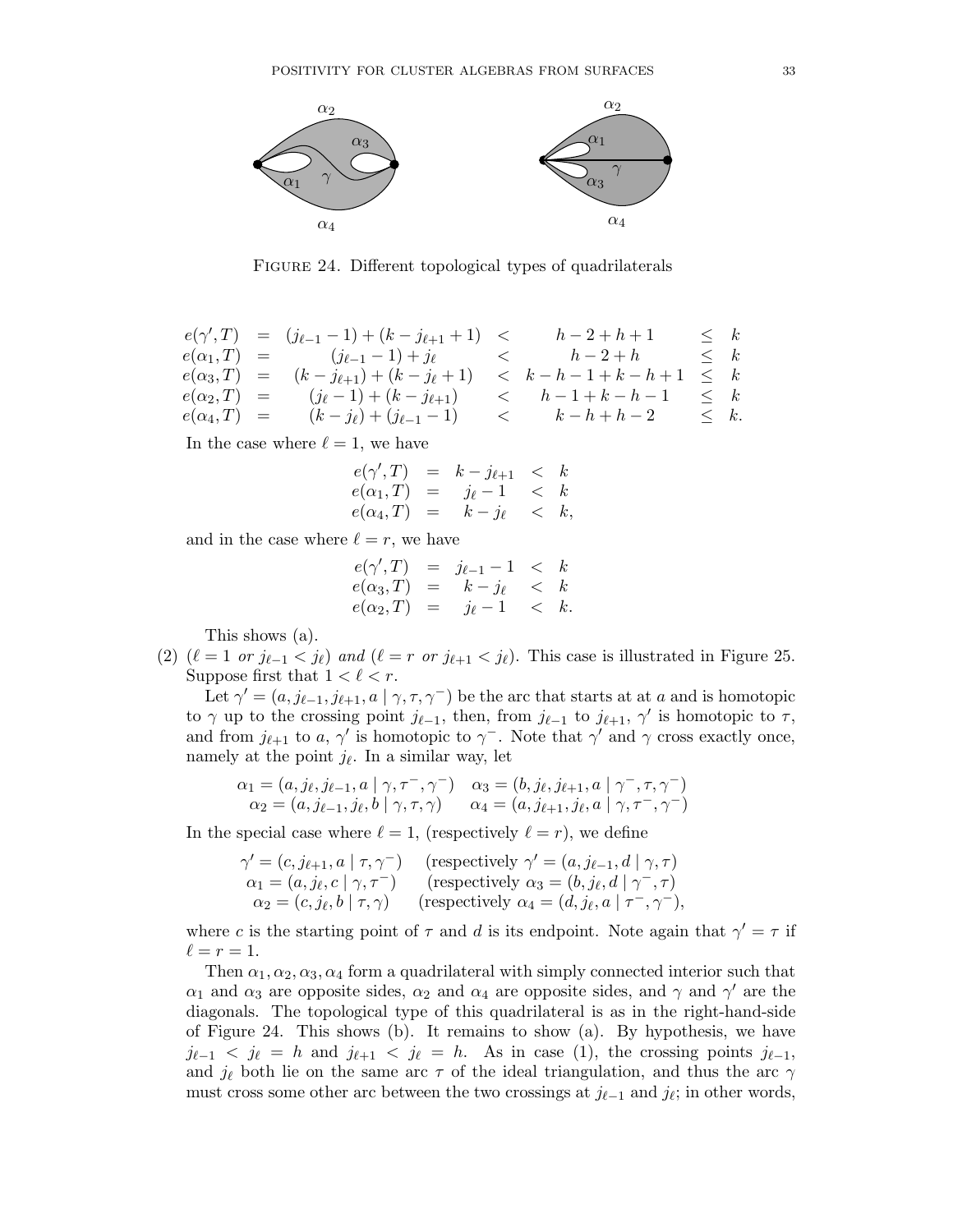

FIGURE 25. Construction of  $\gamma', \alpha_1, \alpha_2, \alpha_3$  and  $\alpha_4$  in case (2)

 $j_{\ell-1} < j_{\ell}-1 = h-1$ . Similarly  $j_{\ell+1} < j_{\ell}-1 = h-1$ . Also recall that  $k \leq 2h \leq k+1$ . Then

$$
e(\gamma', T) = (j_{\ell-1}-1) + (j_{\ell+1}-1) < h-2+h-2 \leq k
$$
  
\n
$$
e(\alpha_1, T) = (j_{\ell}-1) + j_{\ell-1} < h-1+h-1 \leq k
$$
  
\n
$$
e(\alpha_3, T) = (k-j_{\ell}) + (j_{\ell+1}-1) < k-h+h-2 \leq k
$$
  
\n
$$
e(\alpha_2, T) = (j_{\ell-1}-1) + (k-j_{\ell}) < h-2+k-h \leq k
$$
  
\n
$$
e(\alpha_4, T) = (j_{\ell+1}-1) + j_{\ell} < h-2+h \leq k.
$$

In the case where  $\ell = 1$ , we have

$$
e(\gamma',T) = j_{\ell+1} - 1 < k
$$
\n
$$
e(\alpha_1,T) = j_{\ell} - 1 < k
$$
\n
$$
e(\alpha_2,T) = k - j_{\ell} < k,
$$

and in the case where  $\ell = r$ , we have

$$
e(\gamma',T) = j_{\ell-1}-1 < k
$$
  
\n
$$
e(\alpha_3,T) = k - j_{\ell} < k
$$
  
\n
$$
e(\alpha_4,T) = j_{\ell}-1 < k.
$$

This shows (a).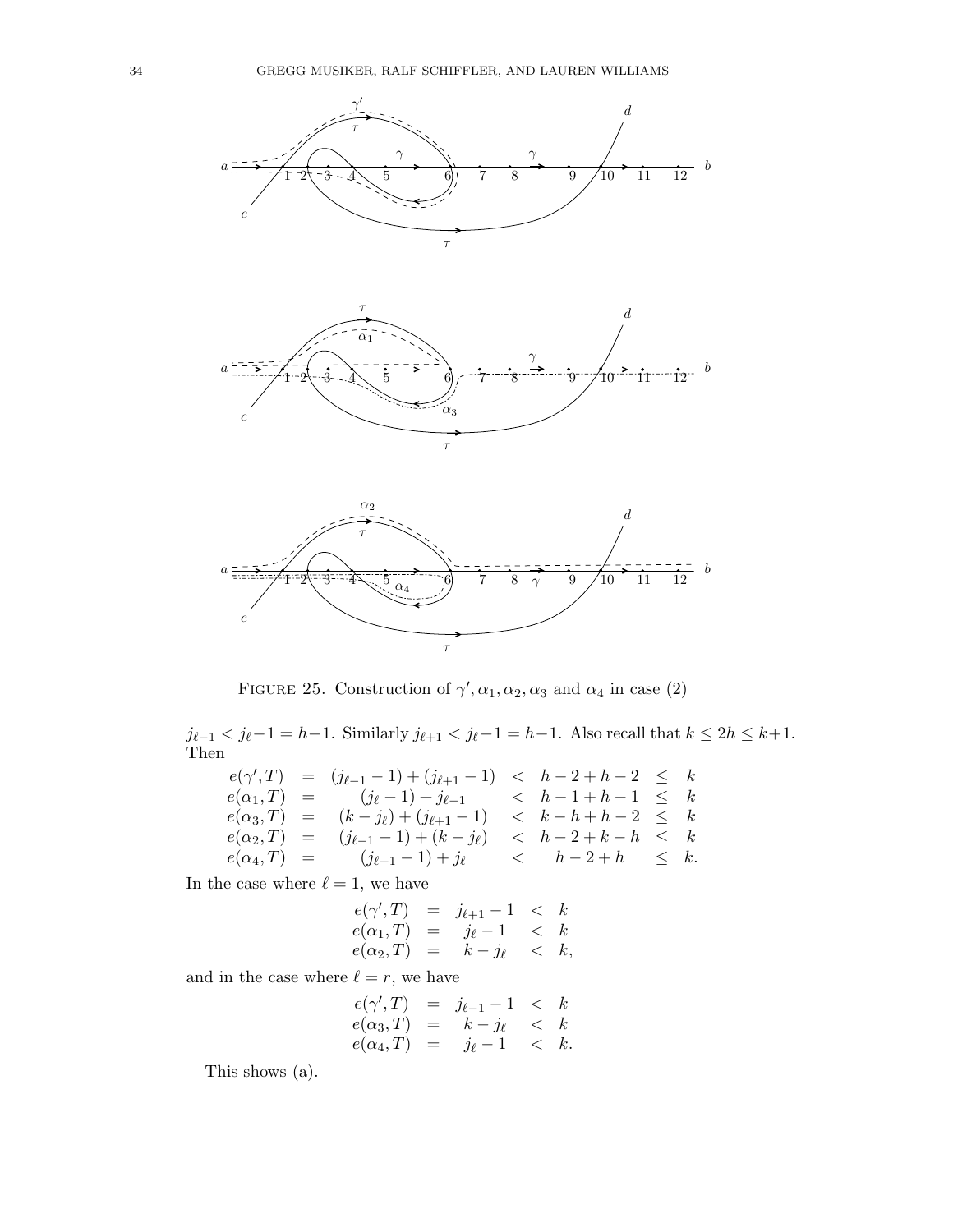

Figure 26. The picture at the left shows a surface, along with diagonals  $\gamma$  (bold) and  $\gamma'$  (dashed) of a quadrilateral  $\alpha_1, \ldots, \alpha_4$ . The pictures at the right show the triangulated polygons  $S_{\gamma}$  and  $S_{\gamma'}$ .

- (3)  $j_{\ell-1} > j_{\ell}$  and  $j_{\ell+1} < j_{\ell}$ . This case follows from the case (1) by symmetry.
- (4)  $j_{\ell-1} > j_{\ell}$  and  $j_{\ell+1} > j_{\ell}$ . This case follows from the case (2) by symmetry.

 $\Box$ 

# 10. The proof of the expansion formula for ordinary arcs

The main technical lemma we need in order to complete the proof of our expansion formula for ordinary arcs is that  $\phi_{\gamma}(x_{\tilde{\gamma}}) = x_{\gamma}$ . Once we have this, the proof of our expansion formula for ordinary arcs will follow easily.

10.1. The proof that  $\phi_{\gamma}(x_{\tilde{\gamma}})=x_{\gamma}$ . In this section we show that the constructions of  $\tilde{S}_{\gamma}$ and  $T_{\gamma}$  in Section 7 are compatible with the map  $\phi_{\gamma}$  defined in Section 8 in a sense which we make precise in Theorem 10.1.

Fix a bordered surface  $(S, M)$ , an ideal triangulation  $T = (\tau_1, \ldots, \tau_n)$ , and let A be the corresponding cluster algebra with principal coefficients with respect to  $T$ . Also fix an arc  $\gamma$  in  $\tilde{S}$ . This gives rise to a polygon  $\tilde{S}_{\gamma}$  with a triangulation  $\tilde{T}_{\gamma} = (\sigma_1^{\gamma})$  $\sigma_1^{\gamma}, \ldots, \sigma_d^{\gamma}$  $\tilde{d}$ ), a lift  $\tilde{\gamma}$  of  $\gamma$  in  $\widetilde{S}_{\gamma}$ , a cluster algebra  $\widetilde{\mathcal{A}}_{\gamma}$ , a map  $\pi : \widetilde{T}_{\gamma} \to T$ , and a homomorphism

$$
\phi_\gamma : \mathcal{A}_\gamma \to \text{Frac}(\mathcal{A}),
$$

such that  $\phi_{\gamma}(x_{\sigma_j^{\gamma}}) = x_{\pi(\sigma_j^{\gamma})}$ .

Theorem 10.1. Using the notation of the previous paragraph, we have that

$$
\phi_{\gamma}(x_{\tilde{\gamma}})=x_{\gamma}.
$$

*Proof.* We prove Theorem 10.1 by induction on the number of crossings of  $\gamma$  and T. When this number is zero, there is nothing to prove. Otherwise, by Lemma 9.1, there exists a quadrilateral Q in S with simply-connected interior, which has diagonals  $\gamma$  and  $\gamma'$ , and sides  $\alpha_1, \alpha_2, \alpha_3, \alpha_4$ . Moreover, each of  $\gamma'$  and the four sides crosses T fewer times than  $\gamma$ does. See Figure 26 for an example.

By the constructions of Sections 7 and 8, we have six triangulated polygons  $S_{\gamma}$ ,  $S_{\gamma'}$ ,  $\widetilde{S}_{\alpha_1},\ldots,\widetilde{S}_{\alpha_4}$ , six lifts  $\widetilde{\gamma},\ \widetilde{\gamma'},\ \widetilde{\alpha_1},\ldots,\widetilde{\alpha_4}$ , in the respective polygons, six associated cluster algebras, and six different homomorphisms  $\phi_{\gamma}, \phi_{\gamma'}, \phi_{\alpha_1}, \dots, \phi_{\alpha_4}$ .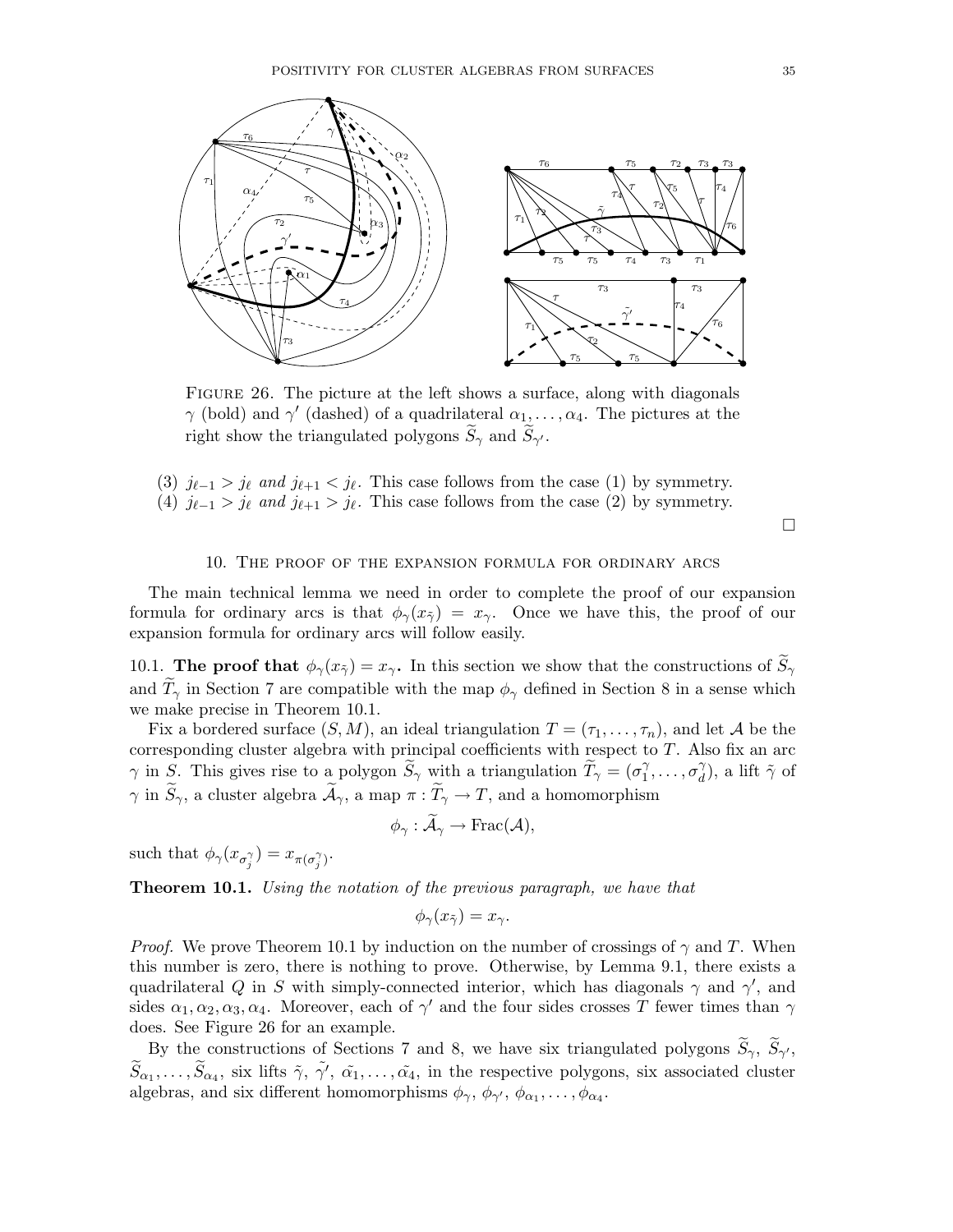

FIGURE 27. The polygon S obtained by glueing  $S_{\gamma}$  and  $S_{\gamma'}$  together

Because  $\gamma$  and  $\gamma'$  intersect (exactly once) in S, the local neighborhoods around the corresponding points in  $S_{\gamma}$  and  $S_{\gamma'}$  coincide (there are at least two triangles in common and perhaps more). Therefore we can glue  $(S_{\gamma}, T_{\gamma})$  and  $(S_{\gamma'}, T_{\gamma'})$  together along the common triangles, getting a larger polygon  $\widehat{S}$  with triangulation  $\widehat{T} = {\{\sigma_j\}_j}$ , and a map  $\widehat{T} \to T$ , which, abusing notation, we denote by  $\pi$ . See Figures 26 and Figure 27. Clearly we can view the triangulated polygons  $\tilde{S}_{\gamma}$ ,  $\tilde{S}_{\gamma'}$ , and  $\tilde{S}_{\alpha_i}$  and the arcs  $\tilde{\gamma}'$  and  $\tilde{\alpha}_i$  as sitting inside  $S$ . We can also view the six corresponding cluster algebras as sitting inside the cluster algebra  $\mathcal{A}_{\bullet}(S)$  of the larger polygon S. Then we can glue the homomorphisms  $\phi_{\gamma}$  and  $\phi_{\gamma'}$ to obtain a homomorphism  $\phi : \mathcal{A}_{\bullet}(\widehat{S}) \to \text{Frac}(\mathcal{A})$  that extends all the homomorphisms  $\phi_{\gamma}$ ,  $\phi_{\gamma'},\,\phi_{\alpha_1},\ldots,\phi_{\alpha_4}.$ 

Because  $\gamma$ ,  $\gamma'$  and the  $\alpha_i$  form a quadrilateral in S, we have a generalized Ptolemy relation in A of the form

(10.1) 
$$
x_{\gamma} x_{\gamma'} = Y_{+} x_{\alpha_{1}} x_{\alpha_{3}} + Y_{-} x_{\alpha_{2}} x_{\alpha_{4}},
$$

where  $Y_+$  and  $Y_-\$ can be computed using the elementary laminations associated to the arcs of the triangulation T. Note that (10.1) holds even if  $\gamma$  cuts out a once-punctured monogon.

On the other hand, since  $\tilde{\gamma}, \tilde{\gamma'}, \tilde{\alpha_i}$  form a quadrilateral in  $\hat{S}$ , we have a generalized Ptolemy relation in  $\mathcal{A}_{\bullet}(\widehat{S})$  of the form

(10.2) 
$$
x_{\tilde{\gamma}} x_{\tilde{\gamma'}} = \tilde{Y}_+ x_{\tilde{\alpha_1}} x_{\tilde{\alpha_3}} + \tilde{Y}_- x_{\tilde{\alpha_2}} x_{\tilde{\alpha_4}},
$$

where again  $\tilde{Y}_+$  and  $\tilde{Y}_-$  can be computed using the elementary laminations associated to the arcs of the triangulation  $T$ .

Applying  $\phi$  to (10.2) and using the inductive hypothesis, we get

(10.3) 
$$
\phi(x_{\tilde{\gamma}})x_{\gamma'} = \phi(\tilde{Y}_+)x_{\alpha_1}x_{\alpha_3} + \phi(\tilde{Y}_-)x_{\alpha_2}x_{\alpha_4}.
$$

From  $(10.1)$  and  $(10.3)$ , we see that the proof of Theorem 10.1 is a consequence of Lemma  $10.2$  below.

**Lemma 10.2.**  $\phi(\tilde{Y_+}) = Y_+$  and  $\phi(\tilde{Y_-}) = Y_-$ .

*Proof.* The monomials  $Y_{\pm}$  and  $Y_{\pm}$  are defined by equations (10.1) and (10.2) and are computed by analyzing how the laminations associated to the arcs of T and  $\widehat{T}$  cut across the quadrilaterals  $Q \subset S$  and  $\tilde{Q} \subset \widehat{S}$ .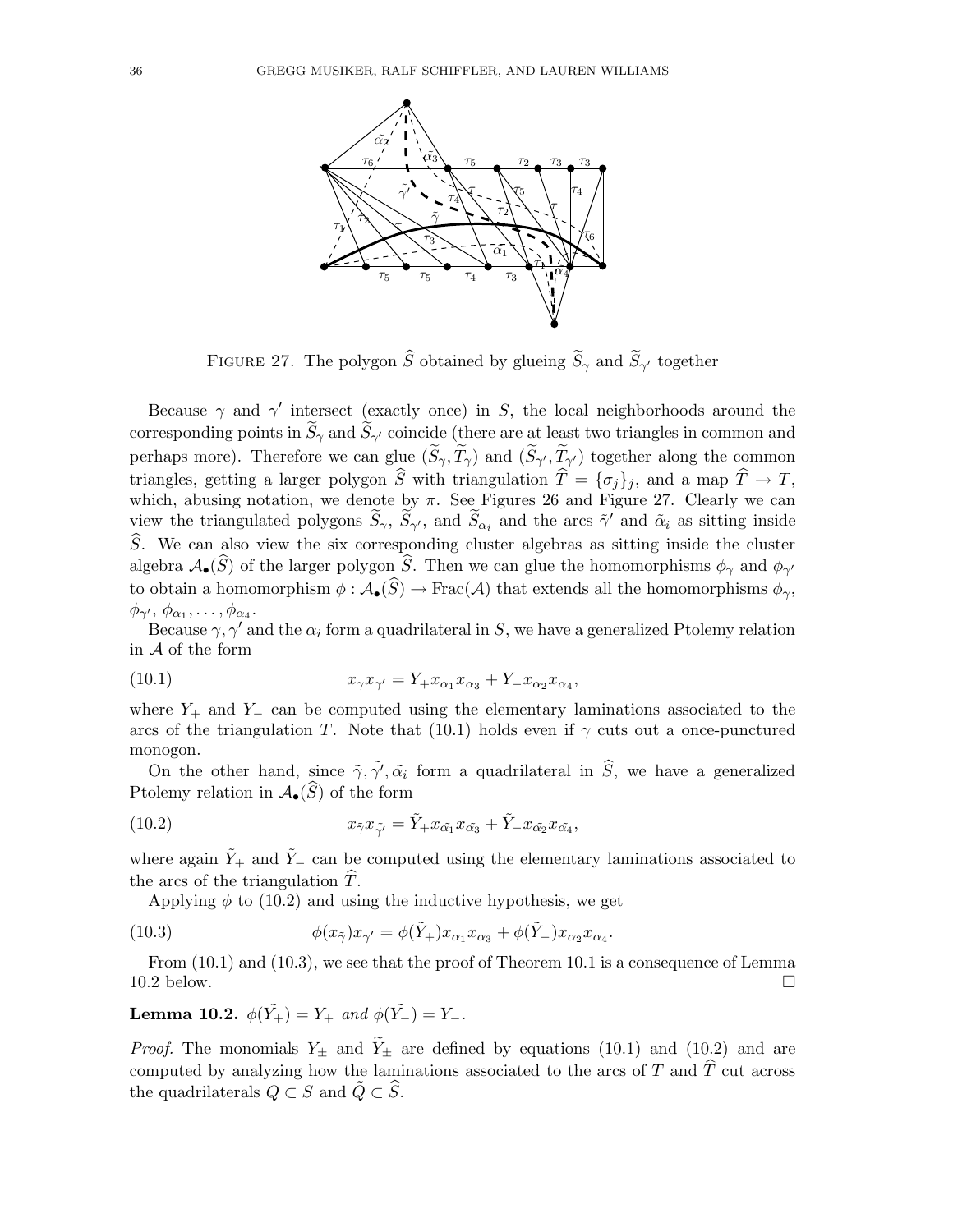

Figure 28. Comparing the shear coordinates from a self-folded triangle to that from spiraling laminations

By the definition of shear coordinate, the only laminations which can make a contribution to the Y's (respectively, Y's) are those intersecting  $\gamma$  and two opposite sides of Q (respectively,  $\tilde{\gamma}$  and two opposite sides of  $\tilde{Q}$ ). In particular, these laminations must be a subset of the laminations  $L_{\tau_{i_1}}, \ldots, L_{\tau_{i_d}}$  (respectively,  $L_{\sigma_1}, \ldots, L_{\sigma_d}$ , where  $\sigma_1, \ldots, \sigma_d$  are arcs of the triangulation of  $S_{\gamma} \subset S$ ).

We claim that for every such arc  $\tau_{i_k}$  in T which is not a loop or radius, the lamination  $L_{\tau_{i_k}}$  has the same local configuration in Q as  $L_{\sigma_k}$  does in Q. (Recall that  $\pi(\sigma_k) = \tau_{i_k}$ .) To see why this is true, recall that  $\widetilde{S}_{\gamma}$  is constructed by following  $\gamma$  in S, keeping track of which arcs it is crossing, and glueing together a sequence of triangles accordingly. In S, we can imagine applying an isotopy to  $\gamma'$ , so that it follows  $\gamma$  as long as possible without introducing unnecessary crossings with arcs of the triangulation, before leaving  $\gamma$  to travel along a different side of the quadrilateral. Recall that each elementary laminate  $L_{\tau_{i_k}}$  is obtained by taking the corresponding arc  $\tau_{i_k}$  and simply rotating its endpoints a tiny amount counterclockwise. So a laminate  $L_{\tau_{i_k}}$  will make a nonzero contribution to the shear coordinates if and only if it crosses a side of Q (say  $\alpha_2$ ), then  $\gamma$  and  $\gamma'$ , then the opposite side  $\alpha_4$  of Q, without crossing  $\alpha_1$  or  $\alpha_3$  in between. (The corresponding arc  $\tau_{i_k}$ will either have exactly the same crossings with  $Q$ , or it may have an endpoint coinciding with an endpoint of  $\alpha_2$ .) In this case the lift  $\sigma_k$  of  $\tau_{i_k}$  will be an arc of  $\widehat{S}$  which is an internal arc common to both  $S_{\gamma}$  and  $S_{\gamma}$ ; it is clear by inspection that it will cut across the two opposite sides  $\tilde{\alpha}_2$  and  $\tilde{\alpha}_4$  of Q, see Figure 27.

Therefore the corresponding contributions to the shear coordinates will be the same from both the arc  $\tau_{i_k}$  and its lift  $\sigma_k$ . Since  $\phi(y_{\sigma_j}) = y_{\pi(\sigma_j)}$  if  $\pi(\sigma_j)$  is not a loop or radius, we can henceforth ignore the contributions to the Y-monomials which come from such arcs  $\tau_{i_k}$  and their lifts  $\sigma_k$ .

It remains to analyze the contribution to the shear coordinates from a self-folded triangle in  $T$ , and the contributions to the shear coordinates from its lift in  $T$ . We will carefully analyze a representative example, and then explain what happens in the remaining cases.

The leftmost figure in Figure 28 shows the quadrilateral Q in  $S$ ;  $\gamma$  is the arc bisecting it. We've also displayed a self-folded triangle in T with a loop  $\tau_{i_1}$  and radius  $\tau_{i_2}$  to a puncture p. Just to the right of this is the same quadrilateral, and the elementary laminations  $L_{\tau_{i_1}}$ and  $L_{\tau_{i_2}}$ . To the right of that is the quadrilateral Q, bisected by the arc  $\tilde{\gamma}$ . Here,  $\sigma_1$ ,  $\sigma_2$ , and  $\sigma_3$  are the lifts of  $\tau_{i_1}$  and  $\tau_{i_2}$  in  $Q$ ;  $\pi(\sigma_1) = \pi(\sigma_3) = \tau_{i_1}$  and  $\pi(\sigma_2) = \tau_{i_2}$ . The rightmost figure in Figure 28 shows Q together with the elementary laminations  $L_{\sigma_1}$ ,  $L_{\sigma_2}$ , and  $L_{\sigma_3}$ .

Computing shear coordinates, we get  $b_{\gamma}(T, L_{\tau_{i_1}}) = b_{\gamma}(T, L_{\tau_{i_2}}) = -1$ , and also  $b_{\tilde{\gamma}}(T, L_{\sigma_1}) =$  $b_{\tilde{\gamma}}(T,L_{\sigma_2}) = b_{\tilde{\gamma}}(T,L_{\sigma_3}) = -1$ . Therefore the Y<sub>-</sub> monomial in R gets a contribution of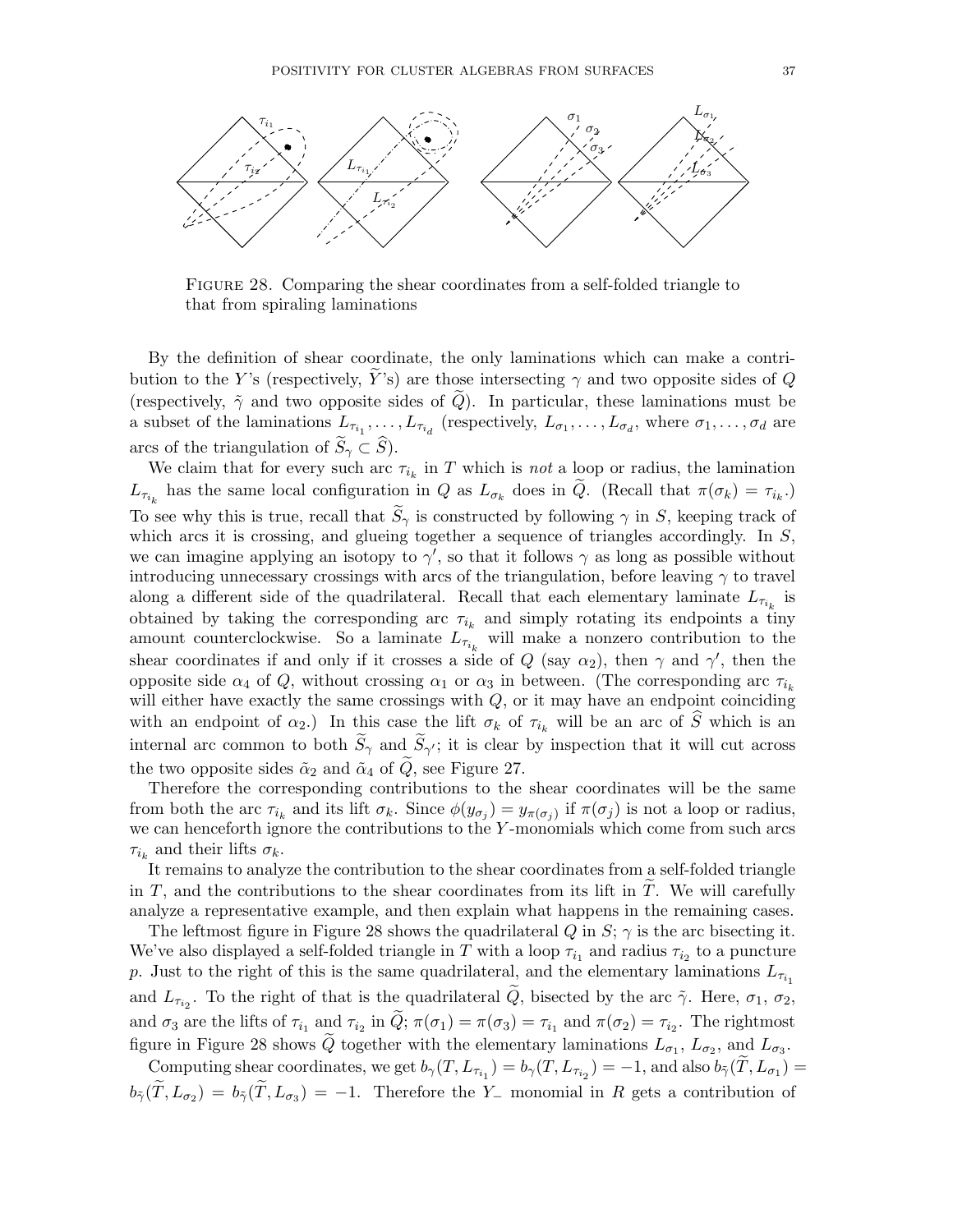

Figure 29. Other possible configurations involving laminations associated to a self-folded triangle

 $y_{\tau_{i_1}} y_{\tau_{i_2}} = y_{\tau_{i_2}^{(p)}} y_{\tau_{i_2}}$ , and the Y<sub>-</sub> monomial in R gets a contribution of  $y_{\sigma_1} y_{\sigma_2} y_{\sigma_3}$ . Applying  $\phi$  to this gives  $\phi(y_{\sigma_1}y_{\sigma_2}y_{\sigma_3})=y_{\sigma}^2$  $\tau_{i_2}^{(p)}$  $\frac{y_{\tau_{i_2}}}{y_{\tau_{i_2}}(p)}} = y_{\tau_{i_2}} y_{\tau_{i_2}^{(p)}}$ , as desired.

Figure 29 shows two more ways that a self-folded triangle from T might interact with the quadrilateral Q. Each row of the figure displays the self-folded triangle and the corresponding elementary laminations, and the lift of the self-folded triangle in  $T$  and the corresponding elementary laminations. In the example of the top row, we have  $b_{\gamma}(T, L_{\tau_{i_1}}) = 0$ ,  $b_{\gamma}(T, L_{\tau_{i_2}}) = -1, b_{\tilde{\gamma}}(T, L_{\sigma_1}) = 0, b_{\tilde{\gamma}}(T, L_{\sigma_2}) = -1, \text{ and } b_{\tilde{\gamma}}(T, L_{\sigma_3}) = -1.$  In the example of the second row, we have  $b_{\gamma}(T, L_{\tau_{i_1}}) = -1$ ,  $b_{\gamma}(T, L_{\tau_{i_2}}) = 0$ ,  $b_{\tilde{\gamma}}(T, L_{\sigma_1}) = -1$ ,  $b_{\tilde{\gamma}}(T, L_{\sigma_2}) = 0$ , and  $b_{\tilde{\gamma}}(T, L_{\sigma_3}) = 0.$ 

All other configurations of a self-folded triangle from  $T$  either make no contribution to the shear coordinates indexed by  $\gamma$  (in which case the same is true for the lift of that selffolded triangle), or come from either rotating or reflecting one of the configurations from Figure 29. We leave it as an exercise for the reader to check that just as in the example of Figure 28, the monomials corresponding to the shear coordinate  $b_{\tilde{\gamma}}(T, L_{\sigma_1} \cup L_{\sigma_2} \cup L_{\sigma_3})$ map via  $\phi$  to the monomials corresponding to the shear coordinate  $b_{\gamma}(T, L_{\tau_{i_1}} \cup L_{\tau_{i_2}})$ .

It may seem that our arguments and figures rely on the assumption that the quadrilateral Q has four distinct edges and four distinct vertices. However, one can always slightly deform a quadrilateral with some identified vertices or edges to get a quadrilateral with four distinct edges and vertices; see Figure 30. It is not hard to see that the shear coordinates of a lamination with respect to a given arc are unchanged if we work instead with this deformation, so our arguments extend to this situation.

This completes the proof of the claim, and hence the theorem.  $\Box$ 

We are now ready to prove Theorem 4.10.

*Proof.* We have fixed  $(S, M)$ , an ordinary arc  $\gamma$ , and an ideal triangulation T with internal arcs  $\tau_1, \ldots, \tau_n$  and boundary segments  $\tau_{n+1}, \ldots, \tau_{n+c}$ . This determines a cluster algebra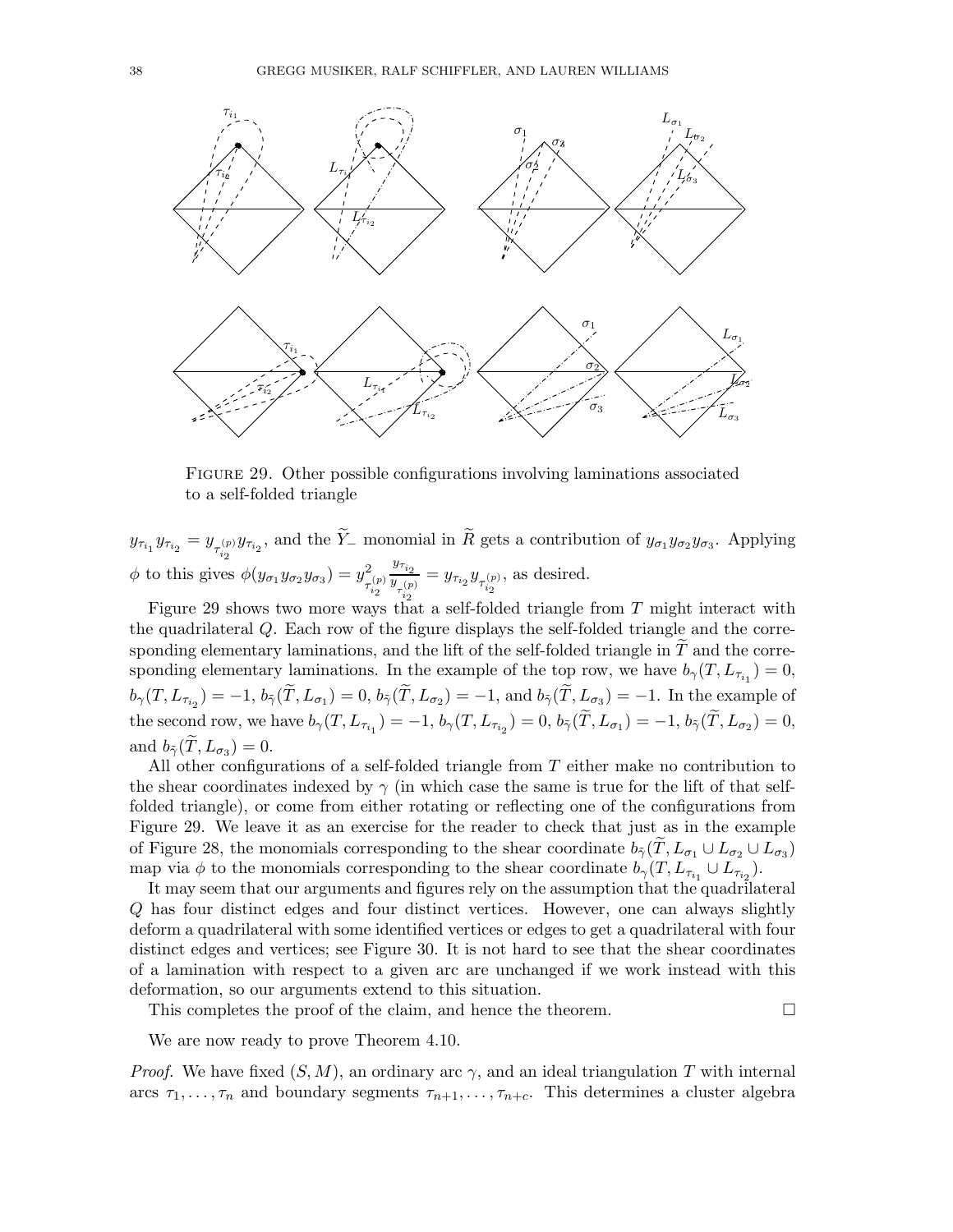

Figure 30. Opening up a radius does not change contributions from shear coordinates

A with principal coefficients with respect to  $\Sigma_T$ . From  $(S, M)$ , T, and  $\gamma$  we have built a polygon  $\widetilde{S}_{\gamma}$  with a "lift"  $\widetilde{\gamma}$  of  $\gamma$ , together with a triangulation  $\widetilde{T}_{\gamma}$  with internal arcs  $\sigma_1,\ldots,\sigma_d$  and boundary segments  $\sigma_{d+1},\ldots,\sigma_{2d+3}$ . We have a map  $\pi:\{\sigma_1,\ldots,\sigma_{2d+3}\}\to$  ${\tau_1,\ldots,\tau_{n+c}}$ . Furthermore, we have associated a type  $A_d$  cluster algebra  $\widetilde{A}_{\gamma}$  to  $\widetilde{S}_{\gamma}$ , and a homomorphism  $\phi_{\gamma}$  from  $\mathcal{A}_{\gamma}$  to Frac( $\mathcal{A}$ ). This map has the property that for each  $\sigma_i \in \{\sigma_1, \ldots, \sigma_{2d+3}\}, \ \phi_\gamma(x_{\sigma_i}) = x_{\pi(\sigma_i)}$ . Additionally, by Theorem 10.1,  $\phi_\gamma(x_{\tilde{\gamma}}) = x_\gamma$ .

Since  $\widetilde{\mathcal{A}}_{\gamma}$  is a type A cluster algebra, we can compute the Laurent expansion of  $x_{\tilde{\gamma}}$  with respect to  $\Sigma_{\widetilde{T}_{\gamma}}$ . More specifically, [MS] proved Theorem 4.10 for unpunctured surfaces, which in particular includes polygons. At this point the reader may worry that Theorem 4.10 cannot be applied to  $A_{\gamma}$ , as  $A_{\gamma}$  is not simply a cluster algebra with principal coefficients associated to a triangulation – it has extra coefficient variables corresponding to the boundary segments of  $\tilde{T}_{\gamma}$ . However, consider the triangulated polygon  $(\tilde{S}'_{\gamma}, \tilde{T}'_{\gamma})$  that we obtain from  $(\widetilde{S}_{\gamma}, \widetilde{T}_{\gamma})$  by adding c triangles around the boundary, each one with an edge at a boundary segment, and consider the corresponding cluster algebra  $\widetilde{\mathcal{A}}'_{\gamma}$  with principal coefficients. This is still a type A cluster algebra so we can use the result of [MS] to apply Theorem 4.10 to expand the cluster variable corresponding to  $\tilde{\gamma}$  with respect to  $\Sigma_{\widetilde{T}'_{\gamma}}$  in  $\mathcal{A}'_{\gamma}$ . Clearly the formula giving the Laurent expansion of  $x_{\tilde{\gamma}}$  with respect to  $\Sigma_{\widetilde{T}_{\gamma}}$  in  $\mathcal{A}_{\gamma}$  is identical to the formula giving the Laurent expansion of the cluster variable corresponding to  $\tilde{\gamma}$  with respect to  $\Sigma_{\widetilde{T}'_{\gamma}}$  in  $\widetilde{\mathcal{A}}'_{\gamma}$ .

Therefore we can apply Theorem 4.10 to get the cluster expansion of  $x_{\tilde{\gamma}}$  with respect to  $\Sigma_{\widetilde{T}_\gamma}$  in  $\mathcal{A}_\gamma$ : in other words, we build a graph  $G_{\widetilde{T}_\gamma,\tilde{\gamma}}$ , and the cluster expansion is given as a generating function for perfect matchings of this graph. The variables in the expansion are  $x_{\sigma_1}, \ldots, x_{\sigma_{2d+3}}$  and  $y_{\sigma_1}, \ldots, y_{\sigma_d}$ . Therefore, since  $\phi_\gamma$  is a homomorphism such that  $\phi_{\gamma}(x_{\sigma_i}) = x_{\pi(\sigma_i)}$  for  $1 \leq i \leq 2d+3$ , and  $\phi_{\gamma}(x_{\sigma}) = x_{\pi(\sigma)}$ , computing the Laurent expansion for  $x_{\gamma}$  with respect to T in A amounts to applying a specialization of variables to the generating function for matchings in  $G_{\widetilde{T}_{\gamma}}$ .

It follows from the construction in Section 7 that the unlabeled graph  $G_{\widetilde{T}_{\gamma},\tilde{\gamma}}$  is equal to the unlabeled graph  $G_{T,\gamma}$ : this is because the triangulated polygon  $(\widetilde{S}_{\gamma}, \widetilde{T}_{\gamma})$  is built so that the local configuration of triangles that  $\tilde{\gamma}$  passes through is the same as the local configuration of triangles that  $\gamma$  passes through in T. Additionally, an edge of  $G_{\widetilde T_\gamma,\tilde\gamma}$  labeled  $\sigma_i$  corresponds to an edge of  $G_{T,\gamma}$  labeled  $\pi(\sigma_i)$ .

Comparing the definition of  $\phi_{\gamma}$  on the coefficients  $y_{\sigma_j}$  (Equation 8.3) to the definition of the specialized height monomial (Definition 4.9), we see now that applying  $\phi_{\gamma}$  to the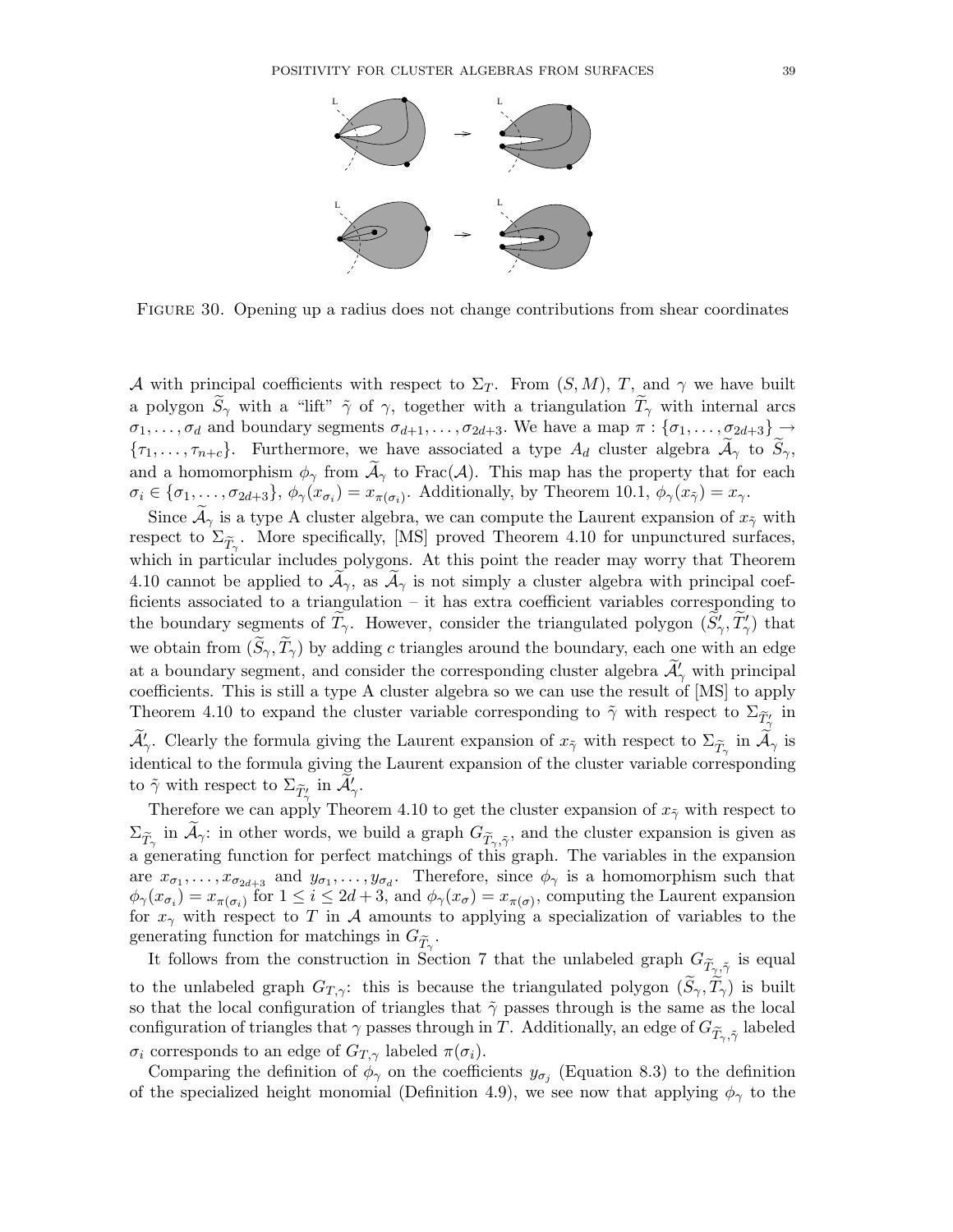

FIGURE 31. Illustrations for proof of Proposition 5.3

generating function for matchings in  $G_{\widetilde{T}_{\gamma},\tilde{\gamma}}$  yields exactly the formula of Theorem 4.10 applied to S, T, and  $\gamma$ . This completes the proof of the theorem.

#### 11. Positivity for notched arcs in the coefficient-free case

In this section we will use Proposition 5.3 together with our positivity result for ordinary arcs to prove the positivity result for notched arcs (in the coefficient-free case).

*Proof of Proposition 5.3.* Fix a bordered surface  $(S, M)$  and an ideal triangulation  $T^{\circ}$  of S. Let  $A$  be the associated coefficient-free cluster algebra. Consider a puncture  $p$ , a different marked point q, and an ordinary arc  $\gamma$  between p and q. Consider a third marked point s and an ordinary arc  $\rho$  between p and s. Let  $\alpha$  and  $\beta$  be the two ordinary arcs between q and s which are sides of a bigon so that the triangles with sides  $\alpha, \gamma, \rho$  and  $\beta, \gamma, \rho$  have simply-connected interior. See the left-hand-side of Figure 31.

Then in A,  $x_{\gamma} x_{\rho^{(p)}} = x_{\alpha} + x_{\beta} = x_{\gamma^{(p)}} x_{\rho}$ , which implies that  $\frac{x_{\gamma^{(p)}}}{x_{\gamma}}$  $\frac{\gamma(p)}{x_\gamma} = \frac{x_{\rho}(p)}{x_{\rho}}$  $\frac{\rho^{(p)}}{x_{\rho}}$ . In other words, the ratio  $\frac{x_{\gamma(p)}}{x_p}$  $\frac{\gamma^{(p)}}{x_{\gamma}}$  is an invariant which we will call  $z_p$ , which depends only on p, and not the choice of ordinary arc  $\gamma$  incident to p. If we take the same bigon with sides  $\alpha$  and  $\beta$  and notch all three arcs emanating from q, we get  $x_{\gamma(pq)}x_{\rho} = x_{\alpha(q)} + x_{\beta(q)} = z_qx_{\alpha} + z_qx_{\beta} =$  $z_q(x_{\gamma^{(p)}}x_\rho)$ . Therefore  $x_{\gamma^{(pq)}} = z_qx_{\gamma^{(p)}} = z_pz_qx_\gamma$ .

So far we have treated the case where  $\gamma$  has two distinct endpoints. Now suppose that  $\gamma$  is an ordinary loop based at p which does not cut out a once-punctured monogon. Then we can find two marked points q and s, two ordinary arcs  $\alpha_1$  and  $\alpha_2$  between p and s, and two ordinary arcs  $\alpha_3$  and  $\alpha_4$  between p and q, such that the four arcs form a quadrilateral with diagonal  $\gamma$ . See the right-hand-side of Figure 31. Then  $x_{\gamma}x_{\rho} = x_{\alpha_1}x_{\alpha_3} + x_{\alpha_2}x_{\alpha_4}$  and  $x_{\gamma^{(pp)}} x_{\rho} = x_{\alpha_1^{(p)}} x_{\alpha_3^{(p)}} + x_{\alpha_2^{(p)}} x_{\alpha_4^{(p)}}$ , where  $x_{\alpha_i^{(p)}} = z_p x_{\alpha_i}$ . It follows that  $x_{\gamma^{(pp)}} = z_p^2 x_{\gamma}$ .

What remains is to give an explicit expression for the quantity  $z_p$ . For  $\gamma$  an ordinary arc with distinct endpoints, we know that  $z_p = \frac{x_{\gamma(p)}}{x_p}$  $\frac{\gamma^{(\nu)}}{x_{\gamma}}$  does not depend on the choice of  $\gamma$ , so we make the simplest possible choice. Choose  $\tau_1$  to be any arc of  $T^{\circ}$  which is incident to p, so that  $x_{\tau_1}$  is in the initial cluster associated to  $T^{\circ}$ . Let q denote the other endpoint of  $\tau_1$ , and let  $\ell_p$  be the loop based at q cutting out a once-punctured monogon around p. Then  $x_{\ell_p} = x_{\tau_1} x_{\tau_1^{(p)}},$  so  $z_p =$  $\frac{x_{\tau_1^{(p)}}}{x_{\tau_1}} = \frac{x_{\ell_p}}{x_{\tau_1}^2}$  $\frac{x_{\ell p}}{x_{\tau_1}^2}$ . The variable  $x_{\tau_1}$  is an initial cluster variable and we can compute the Laurent expansion of  $x_{\ell_n}$  using Theorem 4.10.

It is easy to see that the graph  $G_{T^{\circ},\ell_p}$  consists of  $h-1$  tiles with diagonals  $\tau_2,\ldots,\tau_h$ , where  $\tau_1, \tau_2, \ldots, \tau_h$  are the arcs of  $T^{\circ}$  emanating from p (say in clockwise order around p). The tiles are glued in an alternating fashion so as to form a "zig-zag" shape, see Figure 32. Also,  $\tau_1$  is the label of the two outer edges of  $G_{T^{\circ},\ell_p}$ . Now a straightforward induction on h shows that applying Theorem 4.10 to  $\ell_p$  gives

$$
x_{\ell_p} = \frac{x_{\tau_1} \sum_{i=0}^{h-1} \sigma^i(x_{[\tau_1, \tau_2]} x_{\tau_3} x_{\tau_4} \cdots x_{\tau_h})}{x_{\tau_2} \cdots x_{\tau_h}},
$$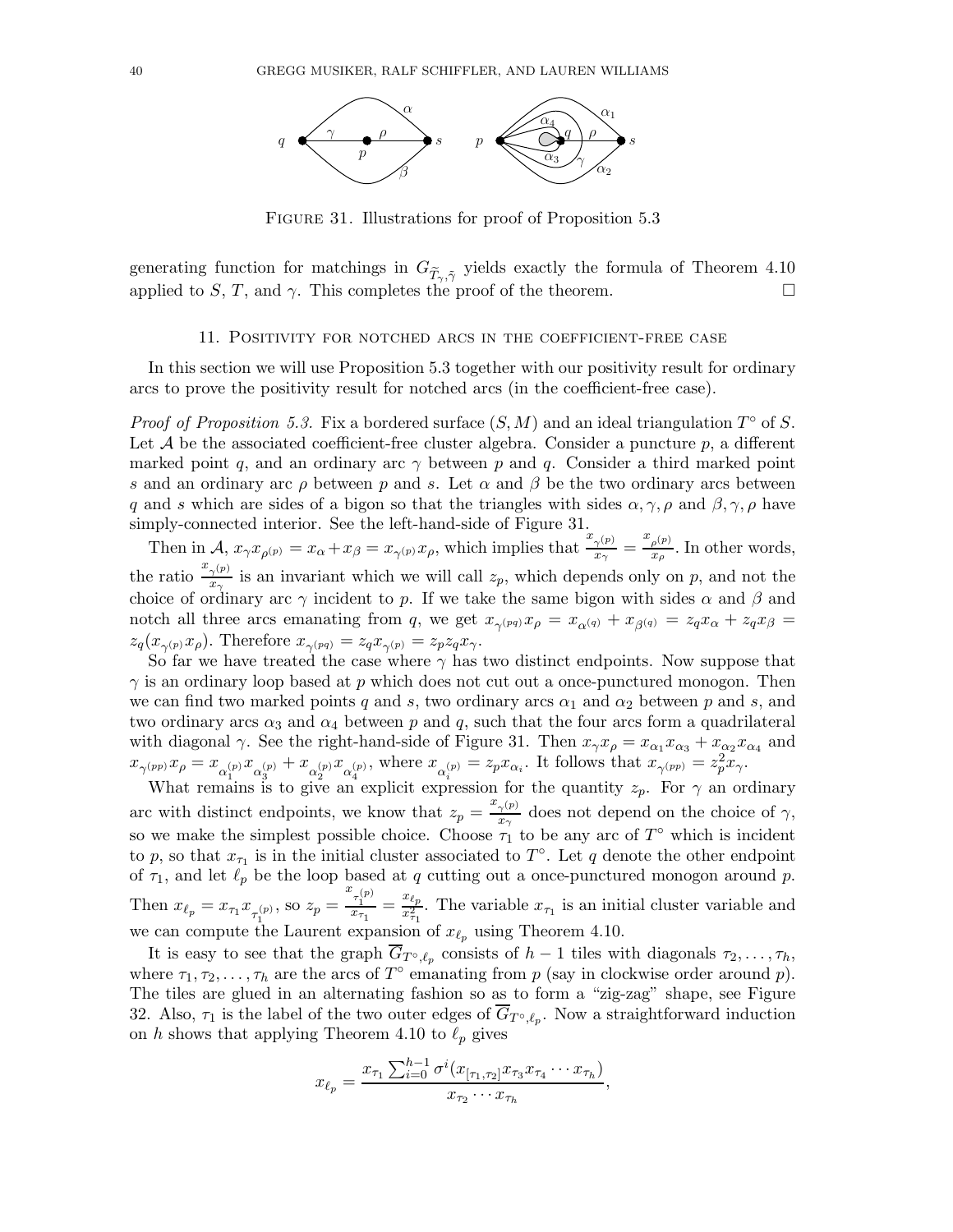

FIGURE 32. Graph  $\overline{G}_{T^{\circ},\ell_p}$  corresponding to arc  $\ell_p$  enclosing radius  $\tau_1$ 

where  $\sigma$  is the cyclic permutation  $(1, 2, 3, \ldots, h)$  acting on subscripts. Dividing this expression by  $x_{\tau_1}^2$  gives the desired expression for  $z_p$ . This completes the proof.

**Corollary 11.1.** Fix a bordered surface  $(S, M)$ , a tagged triangulation T of the form  $\iota(T^{\circ})$ where  $T^{\circ}$  is an ideal triangulation, and let A be the corresponding coefficient-free cluster algebra. Then the Laurent expansion of a cluster variable corresponding to a notched arc with respect to  $\Sigma_T$  is positive.

Proof. This follows immediately from our positivity result for cluster variables corresponding to ordinary arcs, together with Proposition 5.3.  $\Box$ 

#### 12. The proofs of the expansion formulas for notched arcs

In this section, we prove the results of Section 4.4, giving cluster expansion formulas for cluster variables corresponding to tagged arcs. We use algebraic identities for cluster variables to reduce the proofs of Theorem 4.17 and Theorem 4.20 to combinatorial statements about perfect matchings,  $\gamma$ -symmetric matchings, and  $\gamma$ -compatible pairs of matchings.

In particular, for the case of a tagged arc  $\gamma^{(p)}$  with a single notch at puncture p (Theorem 4.17), we use the equation  $x_{\ell_p} = x_{\gamma} x_{\gamma^{(p)}}$  and the fact that Theorem 4.10 gives us matching formulas for two out of three of these terms. For the case of a tagged arc  $\gamma^{(pq)}$  with a notch at both ends, punctures  $p$  and  $q$  (Theorem 4.20), we use an identity (described in Section 12.2) involving  $x_{\gamma^{(pq)}}$  and three other cluster variables, where all other terms except  $x_{\gamma^{(pq)}}$  have matching formulas from Theorems 4.10 and 4.17. In both of these cases, the fact that the desired matching formulas for  $x_{\gamma^{(p)}}$  and  $x_{\gamma^{(pq)}}$  satisfy combinatorial identities analogous to the algebraic identities coming from the cluster algebra completes the proofs of Theorems 4.17 and 4.20. Before giving these proofs, we introduce some notation and auxiliary lemmas. We begin by describing the shape of the graph  $G_{T^{\circ},\ell_p}$  in more detail.

**Definition 12.1.** Let  $H_{\zeta}$  be the connected subgraph of  $G_{T^{\circ}, \ell_p}$  consisting of the union of the tiles  $G_{\zeta_1}$  through  $G_{\zeta_{e_p}}$  (see the notation of Section 4.4 and Figure 8).

*Remark* 12.2. It follows from the construction of  $G_{T^{\circ}, \ell_p}$  in Section 4.2 and the fact that  $\zeta_1$ through  $\zeta_{e_p}$  all share a single endpoint, that  $H_{\zeta}$  contains no consecutive triple of tiles all of which lie in the same row or column.

Remark 12.3. Since the arcs  $\tau_{i_d}, \zeta_1, \zeta_{e_p}$  are the sides of a triangle in  $T^{\circ}$ , and  $\tau_{i_{d-1}}$  and  $\tau_{i_d}$ share a vertex, it follows that in the graph  $G_{T^{\circ},\ell_p}$  either the three tiles  $G_{\tau_{i_{d-1}}},G_{\tau_{i_d}},$  and  $G_{\zeta_1}$  or the three tiles  $G_{\tau_{i_{d-1}}}, G_{\tau_{i_d}}$  and  $G_{\zeta_{e_p}}$  lie in a single row or column. Thus, we may assume without loss of generality that tiles  $G_{\tau_{i_{d-1}}}$ ,  $G_{\tau_{i_d}}$ , and  $G_{\zeta_1}$  lie in a single row and tiles  $G_{\tau_{i_{d-1}}}, G_{\tau_{i_d}}$ , and  $G_{\zeta_{e_p}}$  do not. See Figure 33.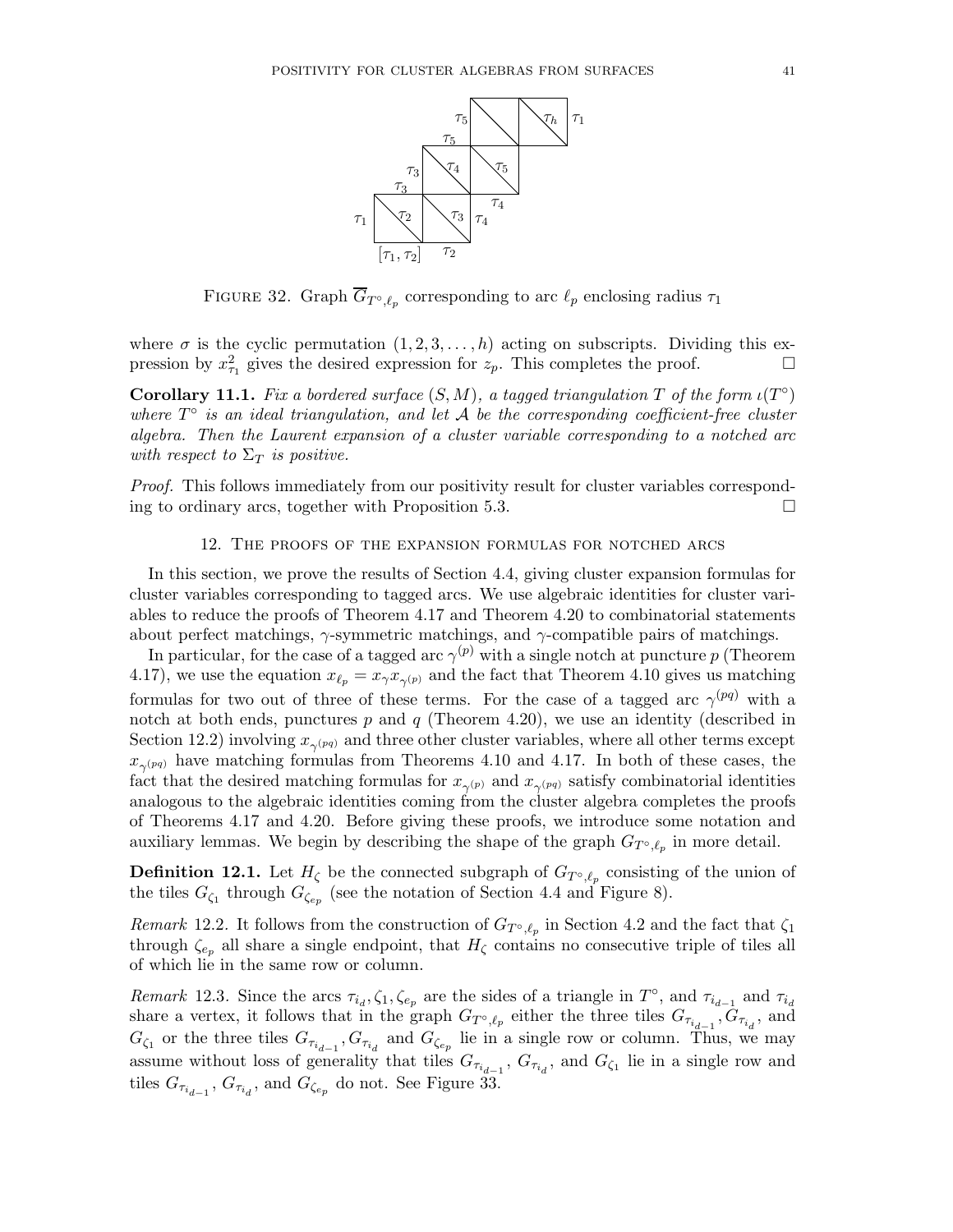

FIGURE 33. The graph  $G_{T^{\circ},\ell_p}$ . There exists no perfect matching of  $G_{T^{\circ},\ell_p}$ containing the highlighted edges. Here  $e_p$  is even.

**Lemma 12.4.** If P is a perfect matching of  $G_{T^{\circ},\ell_p}$  then P restricts to a perfect matching on at least one of its two ends. More precisely,  $P|_{G_{T^{\circ}, \gamma, p, 1}}$  is a perfect matching of  $G_{T^{\circ}, \gamma, p, 1}$ , or the analogous condition must hold for  $P|_{G_{T^{\circ}, \gamma, p, 2}}$ .

*Proof.* See Figure 33. We let  $w_1$  (respectively  $w_2$ ) denote the other vertex of the edge labeled  $\zeta_{e_p}$  (respectively  $\zeta_1$ ) incident to  $v_1$  (respectively  $v_2$ ). Suppose that P is a perfect matching of  $G_{T^{\circ}, \ell_p}$  whose restriction to each of the subgraphs  $G_{T^{\circ}, \gamma, p,i}$  is not a perfect matching. The restriction of P to  $G_{T^{\circ}, \gamma, p, 1}$  is not a perfect matching if and only if P contains the edge labeled  $\zeta_2$  incident to vertex  $v_1$ . Then P must also contain the edge labeled  $\tau_{i_d}$  on the same tile because otherwise the vertex  $w_1$  could only be covered by the edge labeled  $\tau_{i_{d-1}}$  and this would leave a connected component with an odd number of vertices to match together.

Similarly, the restriction of P to  $G_{T^{\circ}, \gamma, p, 2}$  is not a perfect matching if and only if P contains the edge labeled  $\zeta_{e_p-1}$  incident to vertex  $v_2$ . Then P must also contain the edge labeled  $\tau_{i_d}$  incident to  $w_2$  on this same tile. However, no perfect matching P can contain all four of these edges since by Remark 12.2,  $H_{\zeta}$  contains no consecutive triple of tiles lying in a single row or column. Thus we have a contradiction.

12.1. Proof of the expansion formula for arcs with a single notch. For the proof of Theorem 4.17, we also need the following fact.

**Lemma 12.5.** The minimal matching  $P_$  of  $G_{T^{\circ},\ell_p}$  is a  $\gamma$ -symmetric matching.

*Proof.* Since P<sub>-</sub> and P<sub>+</sub> are the unique perfect matchings of  $G_{T^{\circ}, \ell_p}$  using only boundary edges, it follows that exactly one out of  $\{P_-, P_+\}$ , say  $P_{\epsilon}$ , contains the edge labeled  $\tau_{i_{d-1}}$ on the tile  $G_{\tau_{i_d}}$  containing  $v_1$ . The perfect matching  $P_\epsilon$  cannot contain the edge labeled  $\tau_{i_d}$ on the adjacent tiles. As shown in Figure 34, the perfect matching  $P_{\epsilon}$  contains other edges on the boundary in an alternating fashion. Since the two ends of  $G_{T^{\circ},\ell_p}$  are isomorphic, continuing along the boundary in an alternating pattern, we obtain that  $P_{\epsilon}$  is  $\gamma$ -symmetric. Its complement must also be  $\gamma$ -symmetric, so both  $P_-\$  and  $P_+$  are  $\gamma$ -symmetric.

We need to introduce a few more definitions before proving Theorem 4.17.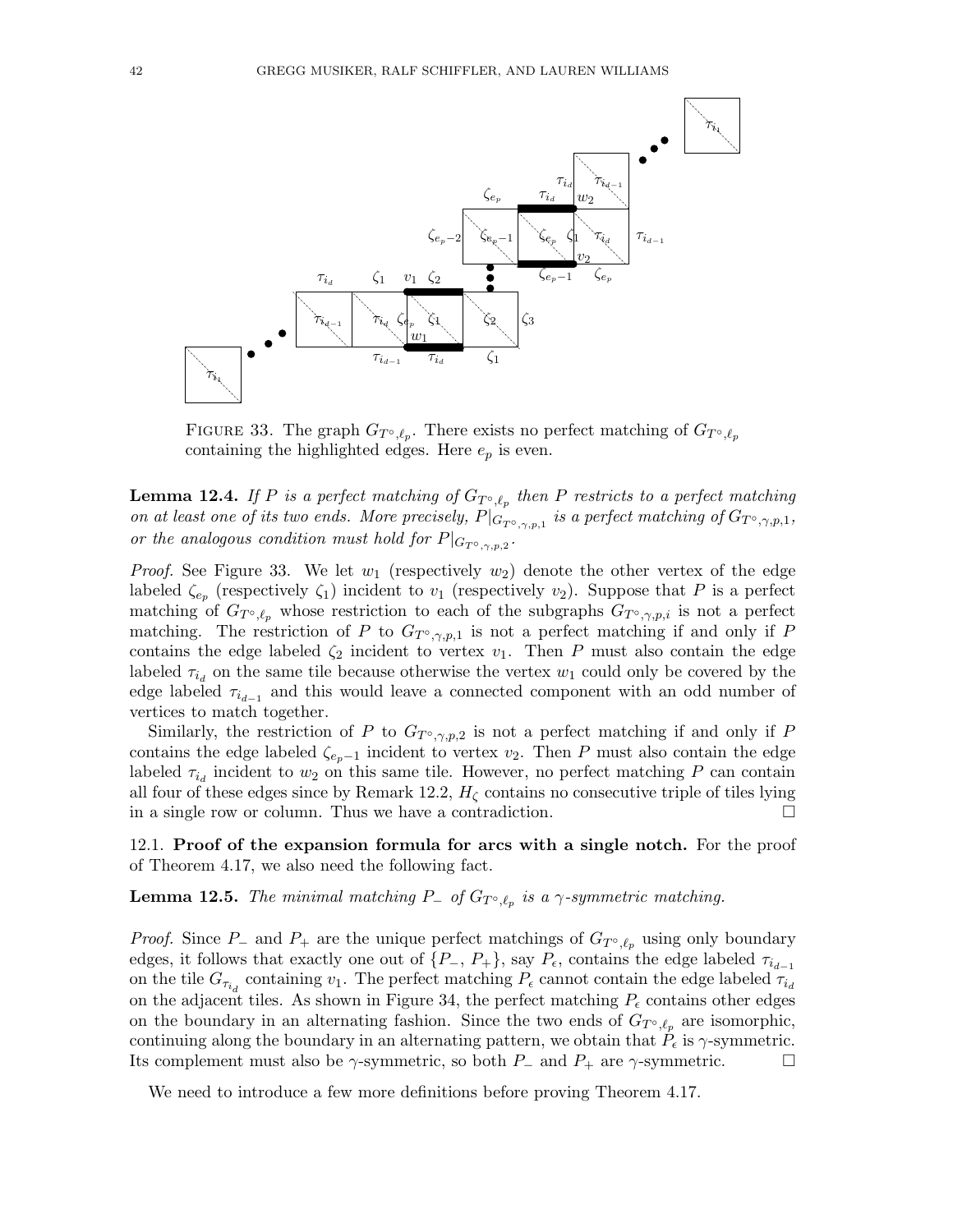

FIGURE 34. One of the matchings  $P_-\$  and  $P_+$  of  $G_{T^{\circ},\ell_p}$  must contain the highlighted edges and is therefore  $\gamma$ -symmetric. Here  $e_p$  is odd.

Definition 12.6. Let  $H^{(i)}_{\epsilon}$  $\zeta^{(i)}$  denote the induced subgraph obtained after deleting the vertices  $v_i, w_i$  of  $H_\zeta$  and all edges incident to those vertices. Let  $G_\zeta^{(1)}$  $\zeta^{(1)}$  (resp.  $G_{\zeta}^{(2)}$  $\zeta^{(2)}$  denote the subgraph of  $G_{T^{\circ},\ell_p}$  which is the union  $H_{\zeta}^{(1)} \cup G_{T^{\circ},\gamma,p,2}$  (resp.  $G_{T^{\circ},\gamma,p,1} \cup H_{\zeta}^{(2)}$  $\zeta^{(2)}$ ). That is, we use a superscript  $(i)$  to denote the removal of the *i*th side of a graph.

**Definition 12.7** (Symmetric completion). Fix a perfect matching P of  $G_{T^{\circ},\ell_p}$ , and by Lemma 12.4, assume without loss of generality that  $P$  restricts to a perfect matching on  $G_{T^{\circ}, \gamma, p, 1}$ . Therefore P also restricts to a perfect matching on the complement, graph  $G_{\zeta}^{(1)}$ ζ . We define the *symmetric completion*  $P = P|_{G_{\zeta}^{(1)}}$  of  $P|_{G_{\zeta}^{(1)}}$  to be the unique extension of  $P|_{G_{\zeta}^{(1)}}$  to  $G_{T^{\circ},\ell_p}$  such that  $\overline{P}|_{H_{T^{\circ},\gamma,p,1}} \cong \overline{P}|_{H_{T^{\circ},\gamma,p,2}}$ . (Note that after adding edges to  $H_{T^{\circ},\gamma,p,1}$ , only vertex  $v_1$  is not covered. We add an edge incident to  $v_1$  based on whether the edge incident to  $w_1$  labeled  $\tau_{i_{d-1}}$  is included so far.) It follows from this construction that the restriction  $P|_{G_{T^{\circ}, \gamma, p, 1}}$  is a perfect matching.

**Definition 12.8** (Sets  $\mathcal{P}(\gamma)$  and  $\mathcal{SP}(\gamma^{(p)}))$ ). For an ordinary arc  $\gamma$  (including loops cutting out once-punctured monogons) we let  $\mathcal{P}(\gamma)$  denote the set of perfect matchings of  $G_{T^{\circ},\gamma}$ , and let  $\mathcal{SP}(\gamma^{(p)})$  denote the set of  $\gamma$ -symmetric matchings of  $G_{T^{\circ}, \ell_p}$ .

We now prove Theorem 4.17 by constructing a bijection  $\psi$  between pairs  $(P_1, P_2)$  in  $\mathcal{P}(\gamma) \times \mathcal{SP}(\gamma^{(p)})$  and perfect matchings  $P_3$  in  $\mathcal{P}(\ell_p)$ . This bijection will be weight-preserving and height-preserving, in the sense that if  $\psi(P_1, P_2) = P_3$ , then  $x(P_1)\overline{x}(P_2) = x(P_3)$  and  $h(P_1)\overline{h}(P_2) = h(P_3)$ . This gives

(12.1) 
$$
\sum_{P_3 \in \mathcal{P}(\ell_p)} x(P_3)h(P_3) = \left(\sum_{P_1 \in \mathcal{P}(\gamma)} x(P_1)h(P_1)\right) \left(\sum_{P_2 \in \mathcal{SP}(\gamma^{(p)})} \overline{x}(P_2)\overline{h}(P_2)\right).
$$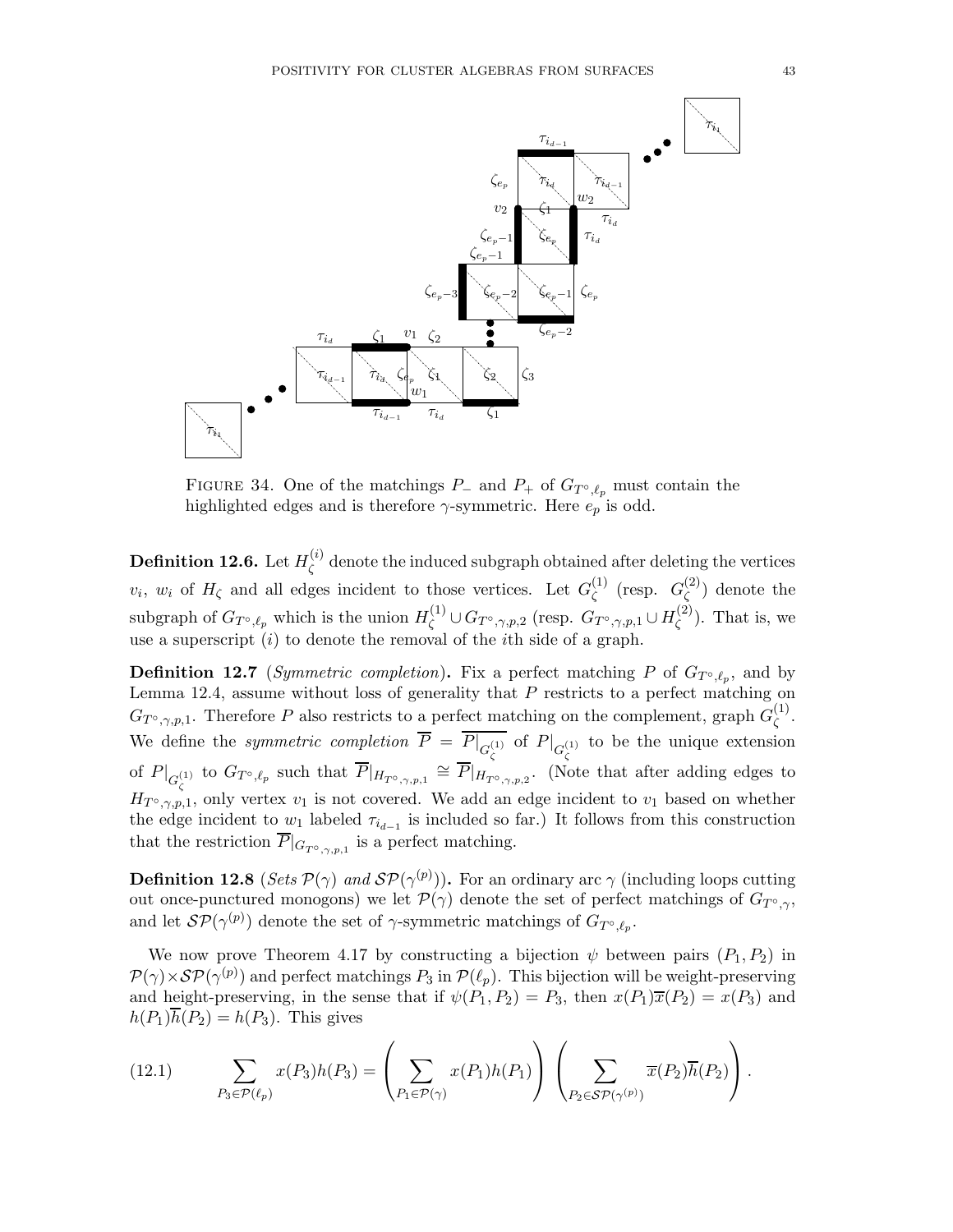After applying  $\Phi$ , the left-hand-side and first term on the right are the numerators for  $x_{\ell_p}$  and  $x_{\gamma}$  given by Theorem 4.10, which allows us to express  $x_{\gamma^{(p)}} = \frac{x_{\ell_p}}{x_{\gamma}}$  $rac{v_{\ell p}}{x_{\gamma}}$  in terms of  $\sum_{P_2\in \mathcal{SP}(\gamma^{(p)})}\overline{x}(P_2)\overline{h}(P_2).$ 

Proof of Theorem 4.17. As indicated above, we define a map

$$
\psi : \mathcal{P}(\gamma) \times \mathcal{SP}(\gamma^{(p)}) \to \mathcal{P}(\ell_p) \text{ by}
$$

$$
\psi(P_1, P_2) = \begin{cases} P_1 \cup P_2|_{G_{\zeta}^{(1)}} \text{ if } P_2|_{G_{T^{\circ}, \gamma, p, 1}} \text{ is a perfect matching} \\ P_2|_{G_{\zeta}^{(2)}} \cup P_1 \text{ otherwise} \end{cases}
$$

where the edges of  $P_1$  are placed on the subgraph  $G_{T^{\circ}, \gamma, p, 1}$  or  $G_{T^{\circ}, \gamma, p, 2}$ , respectively. In words,  $\psi$  removes all of the edges from one of the two ends of the  $\gamma$ -symmetric matching  $P_2$ , and replaces those edges with edges from the perfect matching  $P_1$ , thereby constructing a perfect matching  $P_3$  of  $\mathcal{P}(\ell_p)$  that it is not necessarily  $\gamma$ -symmetric. By Lemma 12.4, either  $P_2|_{G_{T^{\circ},\gamma,p,1}}$  or  $P_2|_{G_{T^{\circ},\gamma,p,2}}$  is a perfect matching and so  $\psi$  is well-defined. Thus  $\psi(P_1,P_2)$  is a perfect matching of  $\mathcal{P}(\ell_p)$ .

We show that  $\psi$  is a bijection by exhibiting its inverse. For  $P_3 \in \mathcal{P}(\ell_p)$ , define

$$
\varphi(P_3) = \begin{cases} (P_3|_{G_{T^{\circ},\gamma,p,1}} \text{ , } \overline{P_3|_{G_{\zeta}^{(1)}}}) \text{ if } P_3|_{G_{T^{\circ},\gamma,p,1}} \text{ is a perfect matching,} \\ (P_3|_{G_{T^{\circ},\gamma,p,2}} \text{ , } \overline{P_3|_{G_{\zeta}^{(2)}}}) \text{ otherwise.} \end{cases}
$$

A little thought shows that these two maps are inverses.

We now show that the bijection  $\psi$  is weight-preserving. Without loss of generality,  $P_2|_{G_{T^{\circ},\gamma,p,1}}$  is a perfect matching. If  $\psi(P_1,P_2)=P_3$ , then  $P_3=P_1 \cup P_2|_{G_{\zeta}}^{(1)}$ . We obtain

$$
x(P_3) = x(P_1) x(P_2|_{G_{\zeta}}^{(1)}) = x(P_1) \frac{x(P_2)}{x(P_2|_{G_{T^{\circ}, \gamma, p, 1}})}.
$$

Since  $\overline{x}(P_2)$  is defined to be  $\frac{x(P_2)}{x(P_2|_{G_{T^o, \gamma, p, 1}})}$ , we conclude that  $\psi$  is weight-preserving.

To see that  $\psi$  is height-preserving, we use Lemma 12.5, which states that  $P_{-}(G_{T^{\circ},\ell_{p}})$ is a  $\gamma$ -symmetric matching. Consequently, using the same partitioning that showed that  $\psi$  was weight-preserving, we can consider the following equation describing the symmetric difference of  $P_3$  and  $P_-(G_{T^{\circ},\ell_p})$ :

$$
P_3\ominus P_-(G_{T^\circ,\ell_p})=(P_1\ominus P_-(G_{T^\circ,\gamma}))\cup (P_2\ominus P_-(G_{T^\circ,\ell_p})|_{G_{\zeta}^{(1)}}).
$$

Since the cycles appearing in the symmetric difference determine the height monomials, this decomposition implies that

$$
h(P_3) = h(P_1) h(P_2|_{G_{\zeta}^{(1)}}) = h(P_1) \frac{h(P_2)}{h(P_2|_{G_{T^{\circ}, \gamma, p, 1}})} = h(P_1) \overline{h}(P_2),
$$

hence  $\psi$  is height-preserving.

Because  $\phi$  is weight- and height-preserving, we have (12.1). Applying  $\Phi$  gives

(12.2) 
$$
\sum_{P \in \mathcal{P}(\ell_p)} x(P)y(P) = \left( \sum_{P_1 \in \mathcal{P}(\gamma)} x(P_1)y(P_1) \right) \left( \sum_{P_2 \in \mathcal{SP}(\gamma^{(p)})} \overline{x}(P_2)\overline{y}(P_2) \right).
$$

We now use the identity  $x_{\ell_p} = x_{\gamma} x_{\gamma^{(p)}}$  and obtain

(12.3) 
$$
x_{\gamma^{(p)}} = \frac{\text{cross}(T^{\circ}, \gamma) \sum_{P \in \mathcal{P}(\ell_p)} x(P)y(P)}{\text{cross}(T^{\circ}, \ell_p) \sum_{P \in \mathcal{P}(\gamma)} x(P)y(P)}.
$$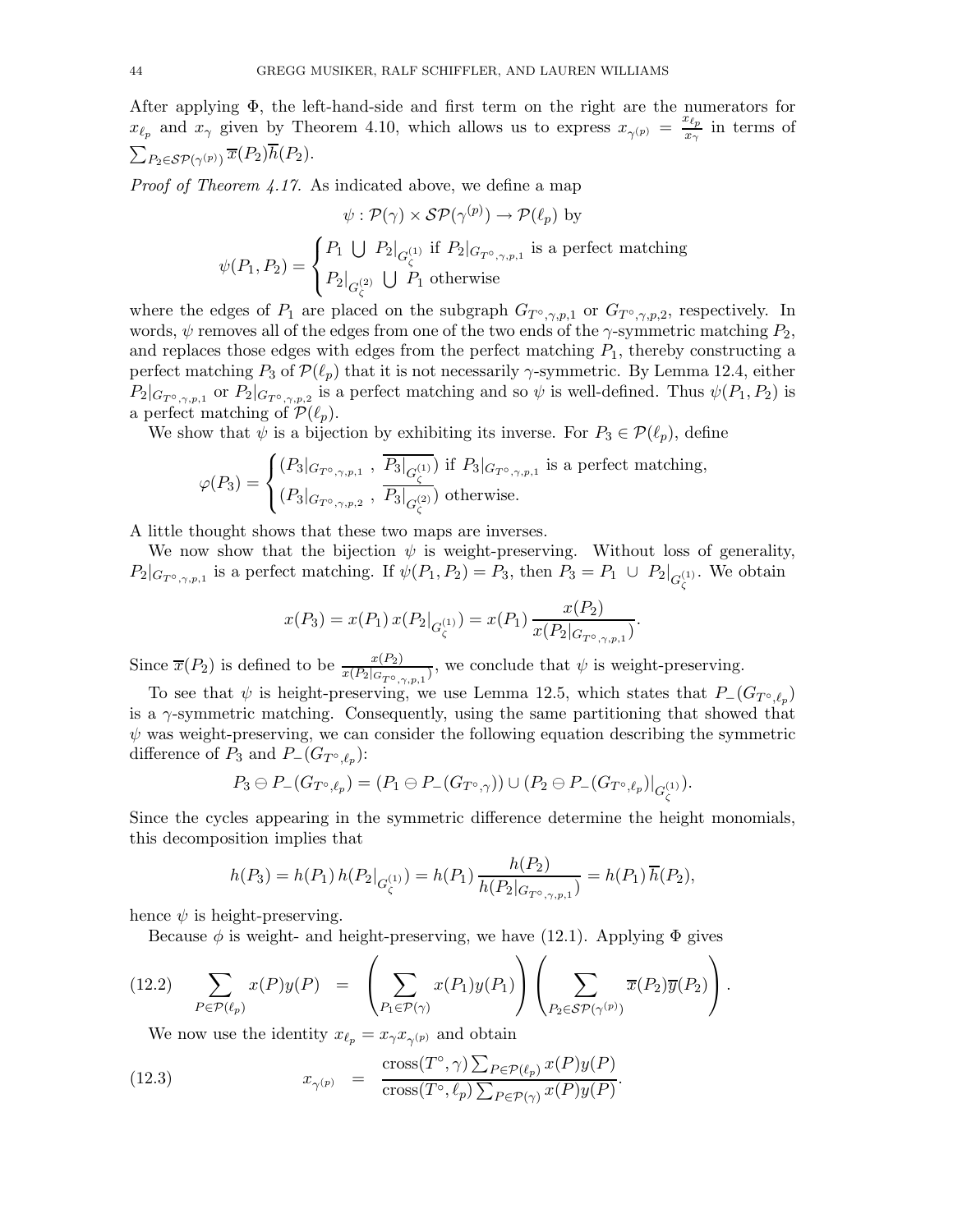

FIGURE 35. The lamination  $L_\rho$  corresponding to diagonal  $\rho$  of a quadrilateral

Comparing  $(12.3)$  and  $(12.2)$  yields the desired formula.

12.2. An algebraic identity for arcs with two notches. We now give the algebraic portion of the proof of Theorem 4.20. For the purpose of computing the Laurent expansion of  $x_{\rho^{(pq)}}$  with respect to T, we can assume that no tagged arc in T is notched at either p or q, see Remark 4.12. In the statement below, the notation  $\chi$  indicates 1 or 0, based on whether it's argument is true or false.

**Theorem 12.9.** Fix a tagged triangulation T of  $(S, M)$  which comes from an ideal trianqulation, and let A be the cluster algebra associated to  $(S, M)$  with principal coefficients with respect to T. Let p and q be punctures in S, and let  $\rho$  be an ordinary arc between p and q. Assume that no tagged arc in  $T$  is notched at either  $p$  or  $q$ . Then

$$
x_{\rho} x_{\rho^{(pq)}} - x_{\rho^{(p)}} x_{\rho^{(q)}} y_{\rho}^{\chi(\rho \in T)} = (1 - \prod_{\tau \in T} y_{\tau}^{e_p(\tau)}) (1 - \prod_{\tau \in T} y_{\tau}^{e_q(\tau)}) \prod_{\tau \in T} y_{\tau}^{e(\tau,\rho)}.
$$

*Proof.* For simplicity, we assume that  $\rho \notin T$ . (Later we will lift the assumption.) Choose a quadrilateral in S with simply connected interior such that one of its diagonals is  $\rho$ . (This involves the choice of two more marked points, say v and w.) Label the arcs of the quadrilateral by  $\alpha, \beta, \gamma, \delta$  and the other diagonal by  $\rho'$ , see Figure 35. Note that there are four ways of changing the taggings around  $p$  and  $q$ , and for each we get a Ptolemy relation.

(12.4) 
$$
x_{\rho} x_{\rho'} = Y^{+} Y_{q}^{+} Y_{p}^{+} x_{\beta} x_{\delta} + Y^{-} x_{\alpha} x_{\gamma}
$$

(12.5) 
$$
x_{\rho^{(p)}} x_{\rho'} = Y^+ Y_q^+ x_{\beta} x_{\delta^{(p)}} + Y^- Y_p^- x_{\alpha^{(p)}} x_{\gamma}
$$

(12.6) 
$$
x_{\rho^{(q)}} x_{\rho'} = Y^+ Y_p^+ x_{\beta^{(q)}} x_{\delta} + Y^- Y_q^- x_{\alpha} x_{\gamma^{(q)}}
$$

(12.7) 
$$
x_{\rho^{(pq)}} x_{\rho'} = Y^+ x_{\beta^{(q)}} x_{\delta^{(p)}} + Y^- Y^-_q Y^-_p x_{\alpha^{(p)}} x_{\gamma^{(q)}}
$$

Here,  $Y^+$  (respectively  $Y^-$ ) is the monomial (in coefficient variables) coming from all laminations which do not spiral into p or q and which give a shear coordinate of 1 (respectively  $-1$ ) with  $\rho$ , as in Figure 39. We use Definition 12.1 of [FT] to compute shear coordinates with respect to tagged arcs  $\rho^{(p)}$ ,  $\rho^{(q)}$ , and  $\rho^{(pq)}$ .

 $Y^{\pm}_p$  and  $Y^{\pm}_q$  are monomials coming from laminations which spiral into either the puncture p or q, respectively. Since we assumed that T does not contain arcs with a notch at p or q, all laminates which spiral into p or q spiral counterclockwise.  $Y_p^+$  is the monomial coming from laminations that spiral into p giving a shear coordinate of 1 to  $\rho$  (equivalently, a shear coordinate of 1 to  $\rho^{(q)}$ ).  $Y_q^+$  is the monomial coming from laminations that spiral into q giving a shear coordinate of 1 to  $\rho$  (equivalently, a shear coordinate of 1 to  $\rho^{(p)}$ ).  $Y_p^-$  is the monomial coming from laminations that spiral into p giving a shear coordinate of  $-1$ to  $\rho^{(p)}$  (equivalently, to  $\rho^{(pq)}$ ). Finally,  $Y_q^-$  is the monomial coming from laminations that spiral into q giving a shear coordinate of  $-1$  to  $\rho^{(q)}$  (equivalently, to  $\rho^{(pq)}$ ). See Figure 36.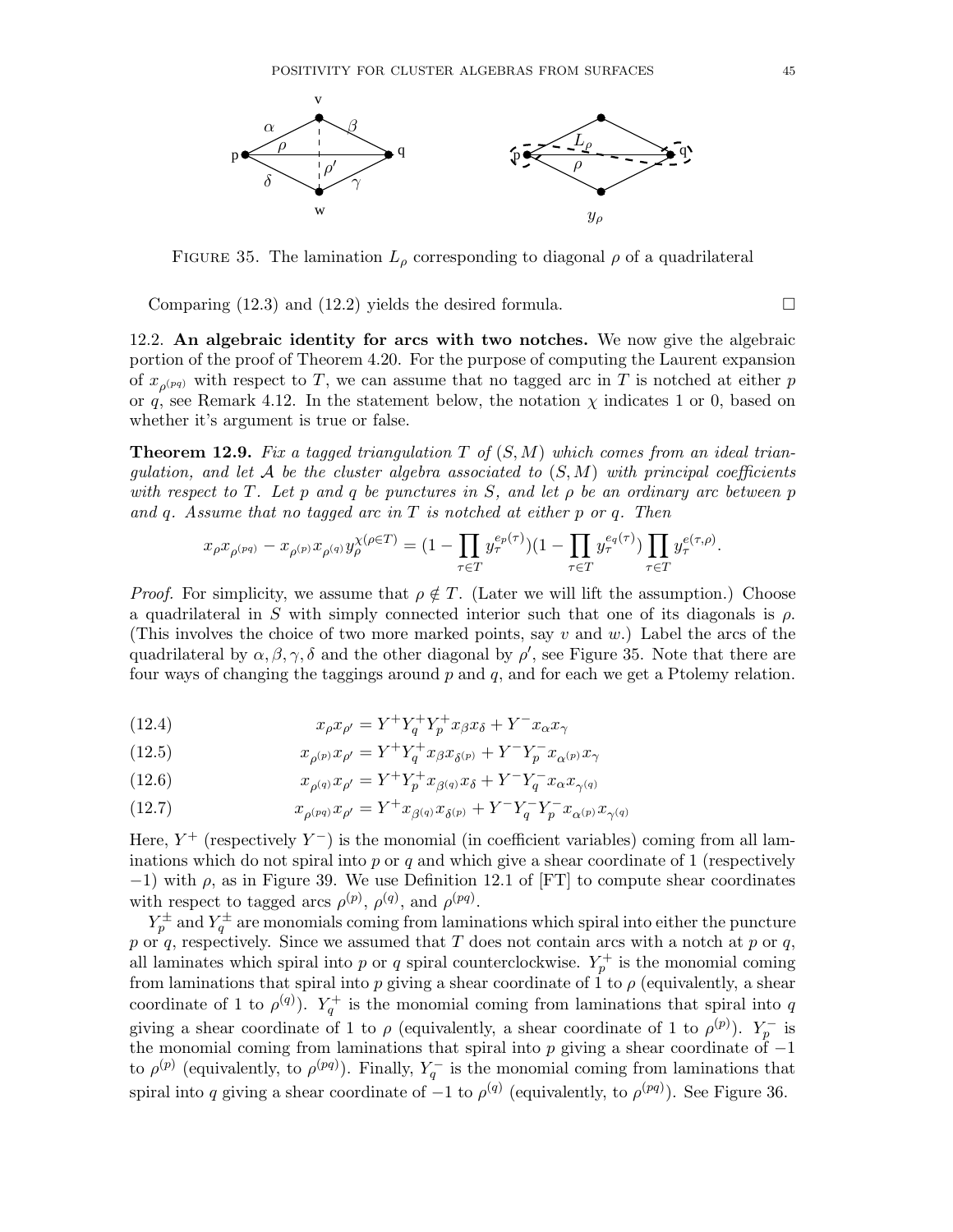

FIGURE 36. Laminations incident to punctures  $p$  and  $q$ 



FIGURE 37. The local configurations used in the proof of Theorem 12.9



FIGURE 38. Shear coordinates associated to the bigon around puncture  $p$ 

When we multiply equations  $(12.4)$  and  $(12.7)$  and subtract the product of  $(12.5)$  and (12.6), some terms cancel. Factoring the remaining terms, we find that

$$
(x_{\rho'})^2(x_{\rho}x_{\rho^{(pq)}} - x_{\rho^{(p)}}x_{\rho^{(q)}}) = Y^+Y^-(Y_p^+Y_p^- x_{\alpha^{(p)}}x_{\delta} - x_{\alpha}x_{\delta^{(p)}})(Y_q^+Y_q^- x_{\gamma^{(q)}}x_{\beta} - x_{\beta^{(q)}}x_{\gamma}).
$$

We now want to interpret each of the terms  $x_{\alpha^{(p)}}x_{\delta}$ ,  $x_{\alpha}x_{\delta^{(p)}}, x_{\gamma^{(q)}}x_{\beta}$ , and  $x_{\beta^{(q)}}x_{\gamma}$  as the left-hand-side of a Ptolemy relation. To this end, let  $\epsilon$  be the arc between v and w which is homotopic to the concatenation of  $\alpha$  and  $\delta$ , so that  $\epsilon$  and  $\rho'$  are opposite sides of a bigon with vertices  $v$  and  $w$  and internal vertex  $p$ . See Figure 37.

The Ptolemy relations concerning this bigon are

 $x_{\alpha}x_{\delta^{(p)}} = Y_2Y_4x_{\epsilon} + Y_1x_{\rho'}$  and  $x_{\delta}x_{\alpha^{(p)}} = Y_1Y_3x_{\rho'} + Y_2x_{\epsilon}$ .

Here  $Y_1, Y_2, Y_3$ , and  $Y_4$  are monomials coming from laminations that intersect  $\alpha$  and  $\delta$ as in Figure 38. (See also [FT, Figure 32].) Note that by our assumptions on  $T$ , we do not have to worry about laminations that spiral clockwise into p.

A laminate crossing  $\rho'$  and spiraling to p must cross  $\rho$ , so  $Y_p^+Y_p^- = Y_4$ . Therefore

$$
Y_p^+ Y_p^- x_{\alpha^{(p)}} x_{\delta} - x_{\alpha} x_{\delta^{(p)}} = Y_4 (Y_1 Y_3 x_{\rho'} + Y_2 x_{\epsilon}) - (Y_2 Y_4 x_{\epsilon} + Y_1 x_{\rho'})
$$
  
= 
$$
Y_1 x_{\rho'} (Y_3 Y_4 - 1) = Y_1 x_{\rho'} (\prod_{\tau \in T} y_{\tau}^{e_p(\tau)} - 1),
$$

since laminates spiraling to  $p$  correspond to tagged arcs incident to  $p$ .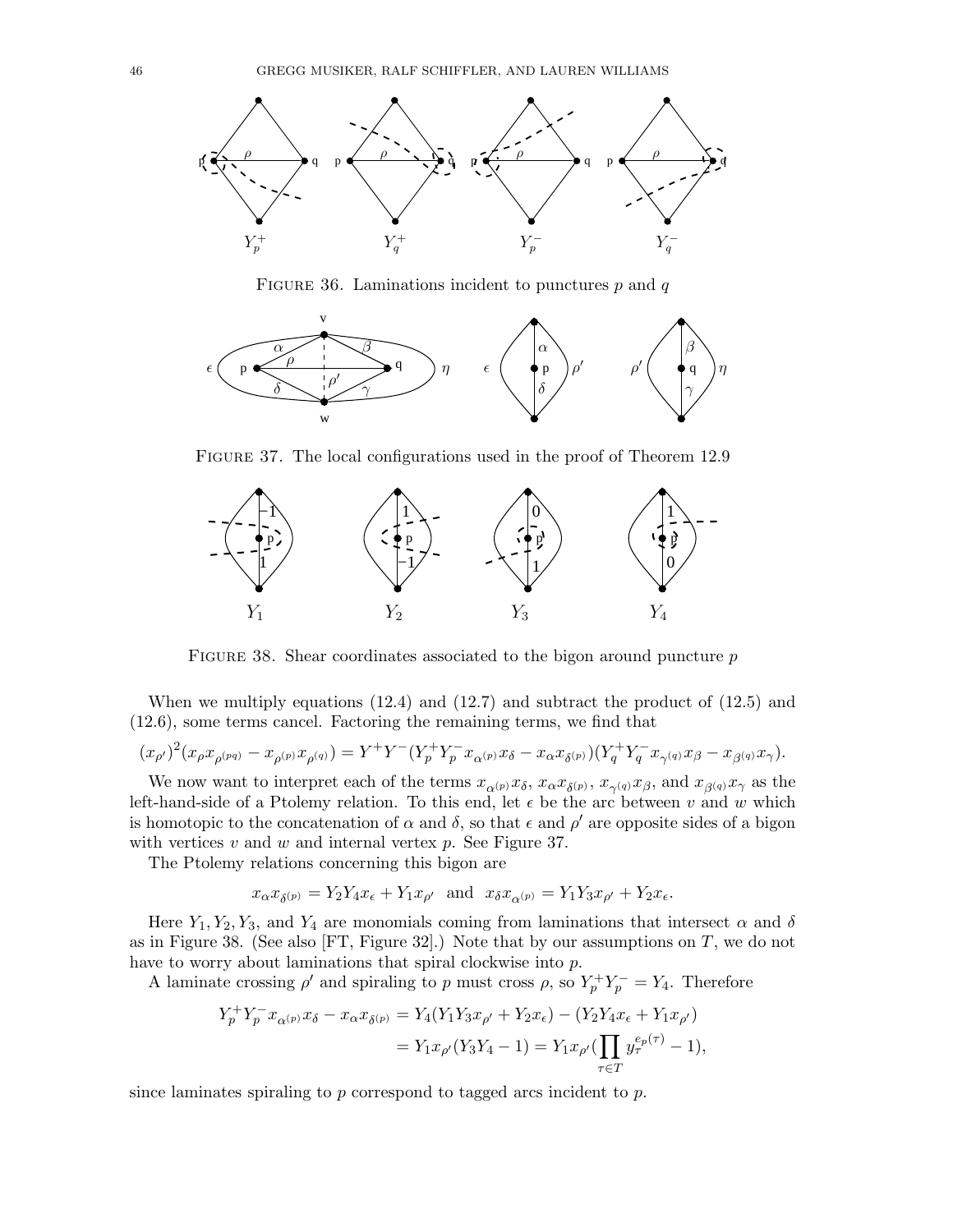

Figure 39. Shear coordinates associated to the quadrilateral containing punctures  $p$  and  $q$  as vertices

Similarly, letting  $\eta$  be the arc between v and w homotopic to the concatenation of  $\beta$ and  $\gamma$ , so that  $\rho'$  and  $\eta$  are opposite sides of a bigon with the interior point q, we get the following Ptolemy relations:

$$
x_{\beta}x_{\gamma^{(q)}} = Y_2'Y_4'x_{\rho'} + Y_1'x_{\eta} \text{ and } x_{\gamma}x_{\beta^{(q)}} = Y_1'Y_3'x_{\eta} + Y_2'x_{\rho'}.
$$

Here,  $Y'_1, Y'_2, Y'_3, Y'_4$  are defined just as  $Y_1, Y_2, Y_3, Y_4$  were, with q replacing p. Similar to above,  $Y_q^+ Y_q^- = Y_3'$ , and

$$
Y_q^+ Y_q^- x_{\gamma^{(q)}} x_{\beta} - x_{\beta^{(q)}} x_{\gamma} = Y_2' x_{\rho'} (\prod_{\tau \in T} y_{\tau}^{e_q(\tau)} - 1).
$$

We now have that

$$
(x_{\rho'})^2 (x_{\rho} x_{\rho^{(pq)}} - x_{\rho^{(p)}} x_{\rho^{(q)}}) = Y^+ Y^- Y_1 x_{\rho'} (\prod_{\tau \in T} y_{\tau}^{e_p(\tau)} - 1) Y_2' x_{\rho'} (\prod_{\tau \in T} y_{\tau}^{e_q(\tau)} - 1), \text{ so}
$$
  

$$
x_{\rho} x_{\rho^{(pq)}} - x_{\rho^{(p)}} x_{\rho^{(q)}} = Y^+ Y^- Y_1 Y_2' (\prod_{\tau \in T} y_{\tau}^{e_p(\tau)} - 1) (\prod_{\tau \in T} y_{\tau}^{e_q(\tau)} - 1).
$$

Since the monomials  $Y^{\pm}$ ,  $Y_1$  and  $Y_2'$  are defined by laminates crossing the quadrilateral as in Figure 39 (which in turn come from tagged arcs of  $T$  that have the same local configuration), it follows that

$$
Y^+Y^-Y_1Y_2' = \prod_{\tau \in T} y_\tau^{e(\tau,\rho)}.
$$

This completes the proof when  $\rho \notin T$ .

If  $\rho \in T$ , the proof is nearly the same. In this case, one gets a contribution to the shear coordinates from the laminate  $L_{\rho}$  associated to  $\rho$ , see Figure 35. Equations (12.5) and (12.6) remain the same, and equations (12.4) and (12.7) become

(12.8) 
$$
x_{\rho}x_{\rho'} = Y^+Y_q^+Y_p^+y_{\rho}x_{\beta}x_{\delta} + Y^-x_{\alpha}x_{\gamma}
$$

(12.9) 
$$
x_{\rho^{(pq)}} x_{\rho'} = Y^+ x_{\beta^{(q)}} x_{\delta^{(p)}} + Y^- Y^-_q Y^-_p y_{\rho} x_{\alpha^{(p)}} x_{\gamma^{(q)}}.
$$

Using the four Ptolemy relations, i.e.  $(12.8)(12.9) - y<sub>\rho</sub>(12.5)(12.6)$ , we get

$$
x_{\rho'}^2(x_{\rho}x_{\rho^{(pq)}} - y_{\rho}x_{\rho^{(p)}}x_{\rho^{(q)}}) = Y^+Y^-(y_{\rho}Y_p^+Y_p^-x_{\alpha^{(p)}}x_{\delta} - x_{\alpha}x_{\delta^{(p)}})(y_{\rho}Y_q^+Y_q^-x_{\gamma^{(q)}}x_{\beta} - x_{\beta^{(q)}}x_{\gamma}).
$$
  
In this case  $y_{\rho}Y_p^+Y_p^- = Y_4$  and  $y_{\rho}Y_q^+Y_q^- = Y_3'$ , and the proof continues as before.

There is a version of Theorem 12.9 which makes no assumptions on the notching of arcs in  $T$  at  $p$  or  $q$ . Although we won't use it later, we record the statement.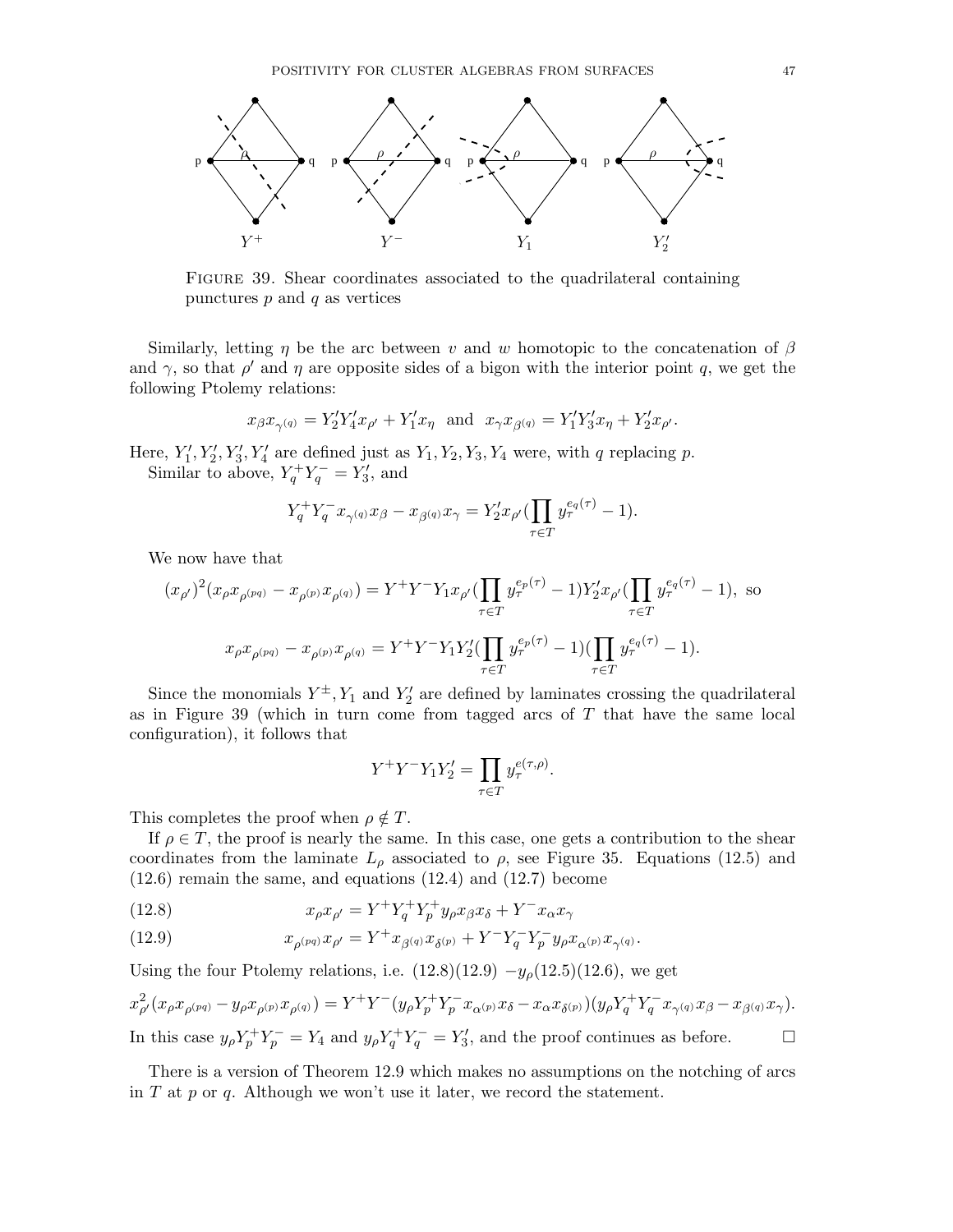

Figure 40. Illustration for Remark 12.11

**Theorem 12.10.** Fix a tagged triangulation T of  $(S, M)$  which comes from an ideal triangulation, and let A be the cluster algebra associated to  $(S, M)$  with principal coefficients with respect to T. Let p and q be punctures in S, and let  $\rho$  be an ordinary arc between p and q. Then

$$
x_{\rho} x_{\rho^{(pq)}} y_{\rho^{(p)}}^{\chi(\rho^{(p)} \in T)} y_{\rho^{(q)}}^{\chi(\rho^{(q)} \in T)} - x_{\rho^{(p)}} x_{\rho^{(q)}} y_{\rho}^{\chi(\rho \in T)} y_{\rho^{(pq)}}^{\chi(\rho^{(pq)} \in T)}
$$

is equal to

$$
\prod_{\tau \in T} y_\tau^{e(\tau,\rho)}(\prod_{\tau \in T} y_\tau^{e_p^{\bowtie}(\tau)} - \prod_{\tau \in T} y_\tau^{e_p(\tau)})(\prod_{\tau \in T} y_\tau^{e_q^{\bowtie}(\tau)} - \prod_{\tau \in T} y_\tau^{e_q(\tau)}),
$$

where  $e_p(\tau)$  (respectively,  $e_p^{\bowtie}(\tau)$ ) is the number of ends of  $\tau$  that are incident to the puncture p with an ordinary (respectively, notched) tagging.

*Remark* 12.11. In the degenerate case of a bordered surface with two punctures  $p$  and  $q$ and only one other marked point v, Theorem 12.9 still holds and the proof is analogous. Here we let  $\rho'$  be a loop based at v crossing  $\rho$  exactly once, and define  $\alpha, \beta = \gamma$ , and  $\delta$ as in Figure 40. Note that we can view  $\alpha, \beta, \gamma$ , and  $\delta$  as the four sides of a degenerate quadrilateral with diagonals  $\rho$  and  $\rho'$ . We then obtain the analogues of equations (12.4)-(12.9), replacing all instances of vertex w with v,  $\gamma$  with  $\beta$ ,  $x_{\beta}x_{\beta(p)}$  with  $x_{\rho'}$ ,  $Y'_2$  with 1, and  $Y_q^+ Y_q^-$  with  $\prod_{\tau \in T} y_{\tau}^{e_q(\tau)}$ .

Remark 12.12. In the degenerate case when  $p = q$ , Theorem 12.9 also holds, but we need to make sense of notation such as  $x_{\rho^{(p)}}$  when  $\rho$  is a loop. See Section 12.4.

12.3. Combinatorial identities satisfied by  $\gamma$ -compatible pairs of matchings. We now use Theorem 12.9 to prove Proposition 4.21, where  $\gamma \in T^{\circ}$ , and then Theorem 4.20, where  $\gamma \notin T^{\circ}$ . In both proofs, we will use Theorems 4.10 and 4.17 to replace appearances of cluster variables  $x_{\gamma}$ ,  $x_{\gamma^{(p)}}$ , and  $x_{\gamma^{(q)}}$  with generating functions of perfect (and  $\gamma$ -symmetric) matchings of graphs  $G_{T^{\circ},\gamma}$ ,  $G_{T^{\circ},\ell_p}$  and  $G_{T^{\circ},\ell_q}$ . We are then reduced to proving combinatorial identities concerning these sets of matchings.

**Lemma 12.13.** Assume that the ideal triangulation  $T^{\circ}$  contains the arc  $\gamma$  between the punctures q and p ( $p \neq q$ ). Let  $\ell_p$  denote the loop based at puncture q enclosing the arc  $\gamma$ and puncture p, but no other marked points. Let  $P_{-}(\ell_p)$  and  $P_{+}(\ell_p)$  denote the minimal and maximal matchings of  $G_{T^{\circ}, \ell_p}$ , respectively. Define  $\ell_q$ ,  $P_{-}(\ell_q)$ , and  $P_{+}(\ell_q)$  analogously. Assume the local configuration around arc  $\gamma$  and punctures p and q is as in Figure 41. Let  $\zeta_1 = \gamma$  and  $\zeta_2$  through  $\zeta_{e_p}$  label the arcs that  $\ell_p$  crosses as we follow it clockwise around puncture p. Analogously, let  $\eta_1 = \gamma$  and  $\eta_2$  through  $\eta_{e_q}$  label the arcs that  $\ell_q$  crosses as we follow it clockwise around puncture q. Then we have the following.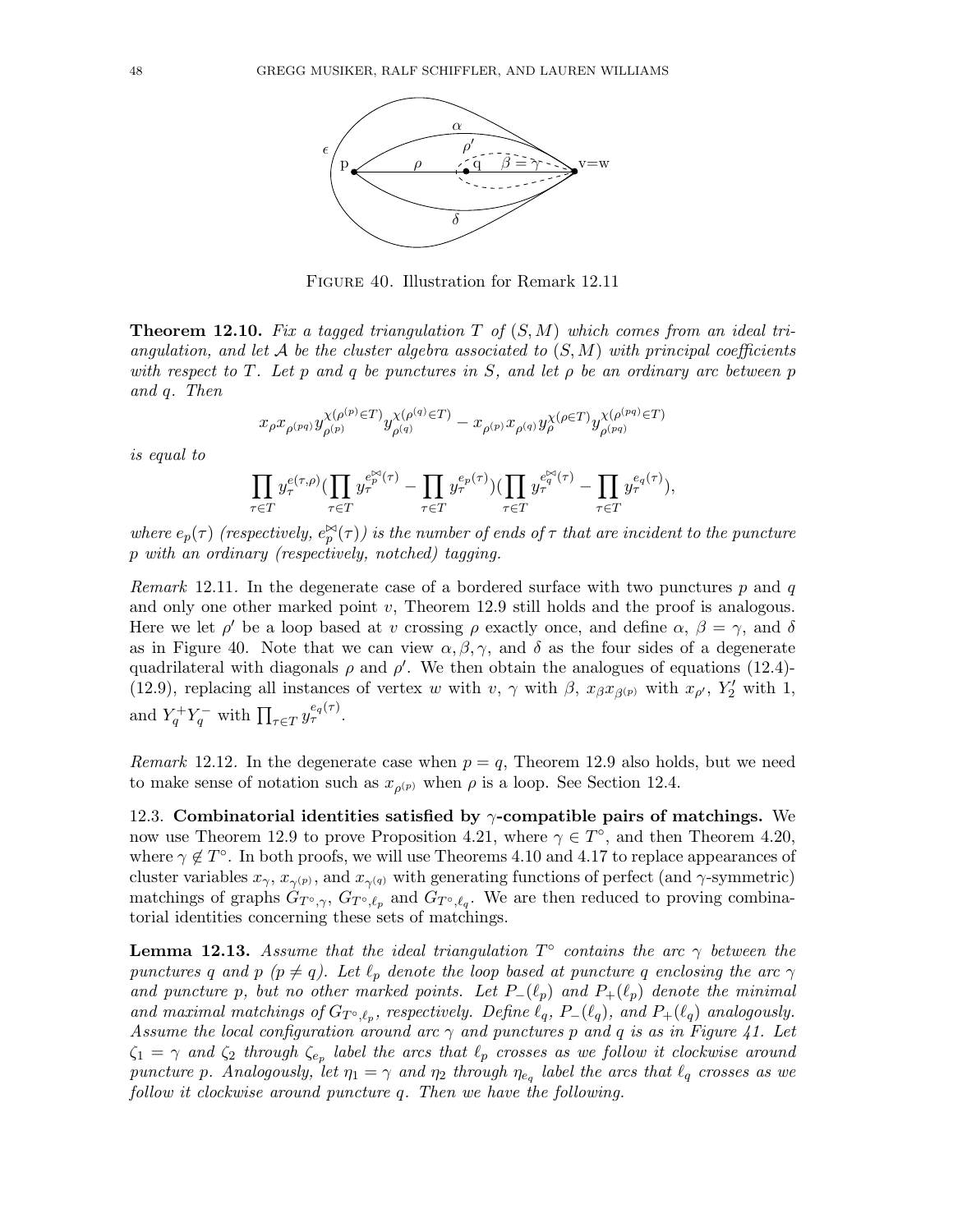

FIGURE 41. The local configuration around arc  $\gamma$  between p and q



FIGURE 42. The graph  $G_{T^{\circ}, \ell_p}$  with the minimal matching  $P_{-}(\ell_p)$  highlighted

(12.10) 
$$
x(P_{-}(\ell_{p})) h(P_{-}(\ell_{p})) = x_{\gamma} \left( \prod_{j=2}^{e_{p}-1} x_{\zeta_{j}} \right) x_{\eta_{2}},
$$

(12.11) 
$$
x(P_{+}(\ell_{p})) h(P_{+}(\ell_{p})) = x_{\eta_{e_{q}}} \left( \prod_{j=3}^{e_{p}} x_{\zeta_{j}} \right) x_{\gamma} \left( \prod_{j=2}^{e_{p}} h_{\zeta_{j}} \right).
$$

# Analogous identies for  $\ell_q$  are obtained by replacing p with q and switching the  $\eta$ 's and  $\zeta$ 's.

Proof. The minimal and maximal matchings are precisely those that contain only boundary edges. We distinguish between the two based on the fact that arcs  $\zeta_{e_p}$ ,  $\gamma$ , and  $\zeta_2$  are assumed to be given in clockwise order, as are  $\eta_{e_q}$ ,  $\gamma$ , and  $\eta_2$ . The edges of the minimal and maximal matchings both have a regular alternating pattern on the interior of  $H_{\zeta}$  (resp.  $H_{\eta}$ ). See Figure 42 for the verification of (12.10). The weights in the other equation are analogous.

The height monomial of a minimal matching is 1, and the height monomial of a maximal matching of a graph is the product of  $h_{\tau_i}$ 's, one for each label of a tile in the graph. Looking at the diagonals (i.e. labels) of the tiles in  $G_{T^{\circ}, \ell_p}$  and  $G_{T^{\circ}, \ell_q}$  completes the proof.

*Proof of Proposition 4.21.* We define  $\zeta_1$  through  $\zeta_{e_p}$  and  $\eta_1$  through  $\eta_{e_q}$  as in Lemma 12.13. Based on Lemma 12.13, it follows that

$$
x(P_{-}(\ell_{q})) h(P_{-}(\ell_{q})) x(P_{+}(\ell_{p})) h(P_{+}(\ell_{p})) h_{\gamma} = x_{\gamma}^{2} h_{\gamma} \prod_{j=2}^{e_{p}} (x_{\zeta_{j}} h_{\zeta_{j}}) \prod_{j=2}^{e_{q}} x_{\eta_{j}} \quad \text{and}
$$
  

$$
x(P_{-}(\ell_{p})) h(P_{-}(\ell_{p})) x(P_{+}(\ell_{q})) h(P_{+}(\ell_{q})) h_{\gamma} = x_{\gamma}^{2} h_{\gamma} \prod_{j=2}^{e_{p}} x_{\zeta_{j}} \prod_{j=2}^{e_{q}} (x_{\eta_{j}} h_{\eta_{j}}).
$$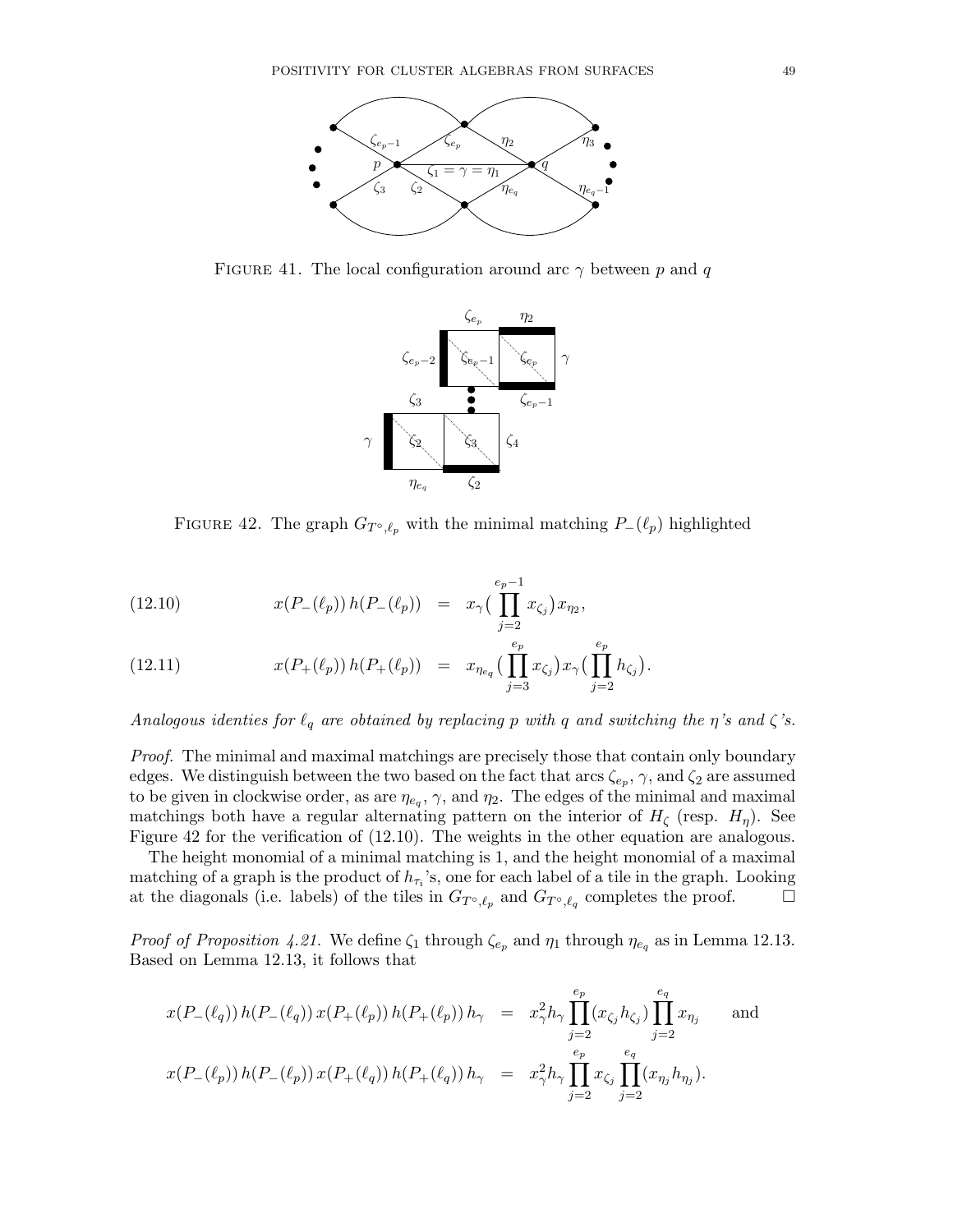50 GREGG MUSIKER, RALF SCHIFFLER, AND LAUREN WILLIAMS

(12.12) Therefore 
$$
\frac{\sum_{P_p \in \mathcal{P}(\ell_p)} x(P_p) h(P_p)}{x_{\gamma} x_{\zeta_2} x_{\zeta_3} \cdots x_{\zeta_{e_p}} \cdot \frac{\sum_{P_q \in \mathcal{P}(\ell_q)} x(P_q) h(P_q)}{x_{\gamma} x_{\eta_2} x_{\eta_3} \cdots x_{\eta_{e_q}}}
$$

$$
- h_{\gamma} \Big( \prod_{j=2}^{e_p} h_{\zeta_j} \Big) - h_{\gamma} \Big( \prod_{j=2}^{e_q} h_{\eta_j} \Big) + 1 + h_{\gamma}^2 \Big( \prod_{j=2}^{e_p} h_{\zeta_j} \Big) \Big( \prod_{j=2}^{e_q} h_{\eta_j} \Big)
$$

is positive, since  $P_{\pm}(\ell_p) \in \mathcal{P}(\ell_p)$ ,  $P_{\pm}(\ell_q) \in \mathcal{P}(\ell_q)$ , and thus the two negative terms cancel with terms coming from the product of Laurent polynomials.

Since we assumed that  $T$  does not contain any arcs with notches at  $p$  or  $q$ , it follows that  $\Phi(h_{\gamma}) = y_{\gamma}$ ,  $\Phi(h(P_p)) = y(P_p)$ ,  $\prod_{j=2}^{e_p} \Phi(h_{\zeta_j}) = \prod_{\tau \in T} y_{\tau}^{e_p(\tau)}$ , and  $\prod_{j=2}^{e_q} \Phi(h_{\eta_j}) =$  $\prod_{\tau \in T} y_{\tau}^{e_q(\tau)}$ . Applying  $\Phi$  to (12.12), we obtain that

$$
(12.13) \frac{\sum_{P_p \in \mathcal{P}(\ell_p)} x(P_p) y(P_p)}{x_{\gamma} x_{\zeta_2} x_{\zeta_3} \cdots x_{\zeta_{e_p}}} \cdot \frac{\sum_{P_q \in \mathcal{P}(\ell_q)} x(P_q) y(P_q)}{x_{\gamma} x_{\eta_2} x_{\eta_3} \cdots x_{\eta_{e_q}}} \cdot y_{\gamma} + (1 - \prod_{\tau \in T} y_{\tau}^{e_p(\tau)}) (1 - \prod_{\tau \in T} y_{\tau}^{e_q(\tau)})
$$

is positive. Since  $\gamma \in T$ ,  $x_{\gamma}$  is an initial cluster variable and the left-hand-side of (12.13) can be rewritten using Remark 4.12. Theorem 12.9 then gives

$$
x_{\gamma^{(pq)}} = \frac{x_{\gamma^{(p)}} x_{\gamma^{(q)}} y_\gamma + \left(1 - \prod_{\tau \in T} y_\tau^{e_p(\tau)}\right) \left(1 - \prod_{\tau \in T} y_\tau^{e_q(\tau)}\right)}{x_\gamma}.
$$

It follows that the cluster expansion of  $x_{\gamma(pq)}$  is positive.

For the remainder of this section, we assume that  $\gamma$  (as well as  $\gamma^{(p)}, \gamma^{(q)}$  and  $\gamma^{(pq)}$ ) is not in the tagged triangulation T. We use the notation of Definition 12.8, and additionally we let  $\mathcal{CP}(\gamma^{(pq)})$  denote the set of pairs of  $\gamma$ -compatible matchings  $(P_p, P_q)$  of  $G_{T^{\circ}, \ell_p} \sqcup G_{T^{\circ}, \ell_q}$ , and let  $\mathcal{P}(\zeta)$  (resp.  $\mathcal{P}(\zeta^{(i)})$ ,  $\mathcal{P}(\eta)$ , and  $\mathcal{P}(\eta^{(i)})$ ) denote the set of perfect matchings of  $H_{\zeta}$ (resp.  $H_{\zeta}^{(i)}$  $\chi^{(i)}_j$ ,  $H_{\eta}$ , and  $H_{\eta}^{(i)}$ ). Following Section 4.4, we label the tiles of  $G_{T^{\circ},\ell_p}$  so that they match the labels of the arcs crossed as we travel along  $\ell_p$  in clockwise order:

 $G_{\tau_{i_1}}, G_{\tau_{i_2}}, \ldots, G_{\tau_{i_d}}, G_{\zeta_1}, G_{\zeta_2}, \ldots, G_{\zeta_{e_p-1}}, G_{\zeta_{e_p}}, G_{\tau_{i_d}}, G_{\tau_{i_{d-1}}}, \ldots, G_{\tau_{i_2}}, G_{\tau_{i_1}}.$ 

See Figure 8. Analogously, the tiles of  $G_{T^{\circ},\ell_q}$  are labeled so that they match the arcs crossed as we travel along  $\ell_q$  in clockwise order:

$$
G_{\tau_{i_d}}, G_{\tau_{i_{d-1}}}, \ldots, G_{\tau_{i_1}}, G_{\eta_1}, G_{\eta_2}, \ldots, G_{\eta_{e_q-1}}, G_{\eta_{e_q}}, G_{\tau_{i_1}}, G_{\tau_{i_2}}, \ldots, G_{\tau_{i_{d-1}}}, G_{\tau_{i_d}}.
$$

It follows that the tiles  $G_{\tau_{i_d}}$  in both  $G_{T^{\circ}, \ell_p}$  and  $G_{T^{\circ}, \ell_q}$  have two adjacent sides labeled  $\zeta_1$ and  $\zeta_{e_p}$ , and the tiles  $G_{\tau_{i_1}}$  contain two adjacent sides labeled  $\eta_1$  and  $\eta_{e_q}$ .

We let  $J_{T^{\circ},\gamma,p,i}$  denote the induced subgraph obtained from  $G_{T^{\circ},\gamma,p,i}$  by deleting vertices  $v_i$  and  $w_i$ , and all edges incident to either of these two vertices.

**Lemma 12.14.** If P is a  $\gamma$ -symmetric matching of  $G_{T^{\circ},\ell_p}$  then P can be partitioned into three perfect matchings of subgraphs in exactly one of the two following ways:

$$
(1) \ P = P|_{G_{T^{\circ}, \gamma, p, 1}} \sqcup P|_{H_{\zeta}^{(1)}} \sqcup P|_{J_{T^{\circ}, \gamma, p, 2}}, \text{ or}
$$
  

$$
(2) \ P = P|_{J_{T^{\circ}, \gamma, p, 1}} \sqcup P|_{H_{\zeta}^{(2)}} \sqcup P|_{G_{T^{\circ}, \gamma, p, 2}}.
$$

*Proof.* See Figures 33 and 34. We will divide the set of  $\gamma$ -symmetric matchings of  $G_{T^{\circ},\ell_p}$ into two classes, depending on whether or not they contain one of the edges labeled  $\tau_{i_{d-1}}$  on the tiles containing vertex  $v_1$  and  $v_2$ . By definition, a  $\gamma$ -symmetric matching must contain both of these edges or neither.

(1) If P contains the specified edges, then P must also contain the edge labeled  $\zeta_1$  that is incident to vertex  $v_1$ . (Otherwise,  $v_1$  could only be covered by the edge labeled  $\zeta_2$  and this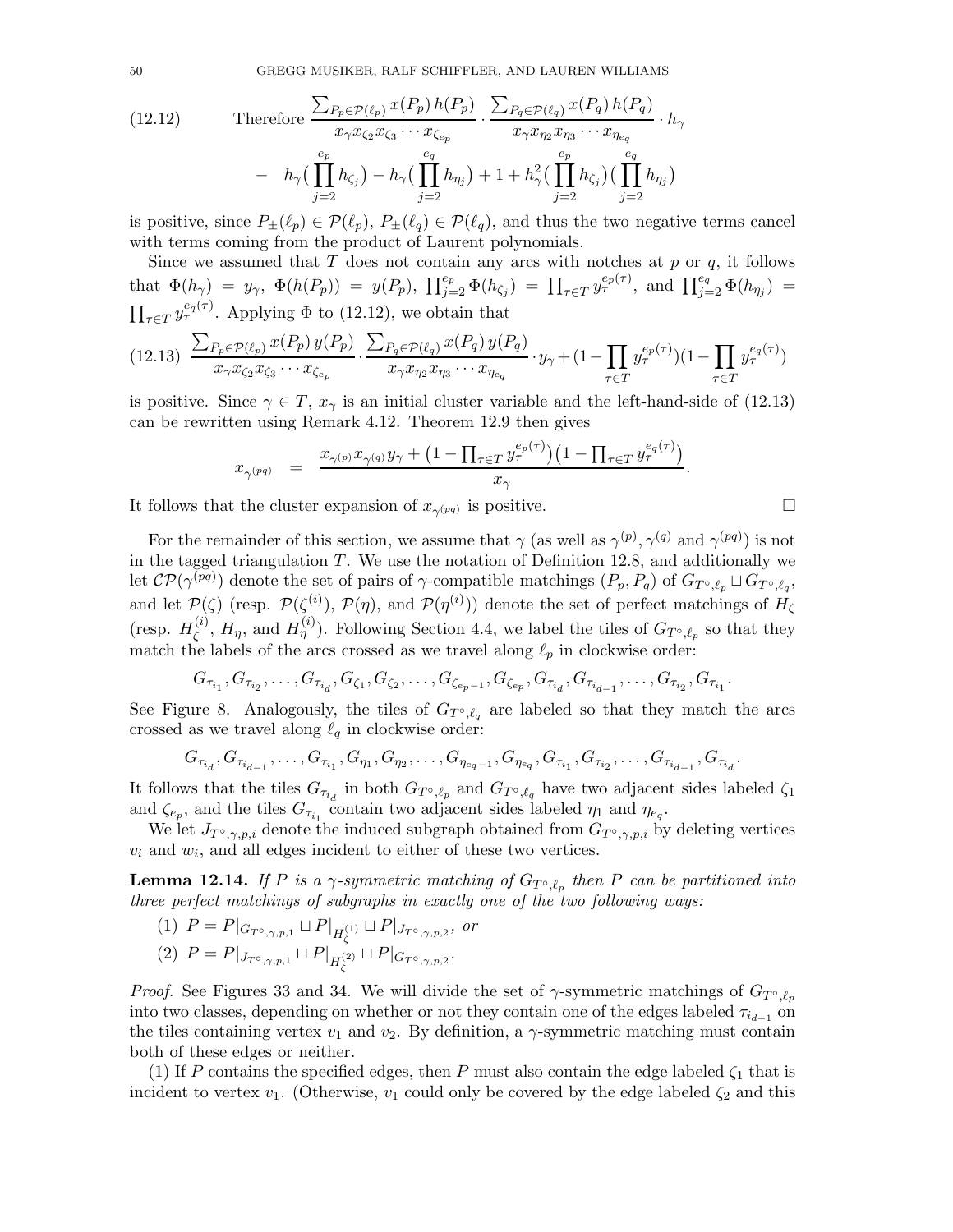would leave a connected component with an odd number of vertices to match together.) Filling in the rest of the edges on tiles  $G_{\tau_{i_1}}$  through  $G_{\tau_{i_{d-1}}}$ , we see that  $P|_{G_{T^{\circ},\gamma,p,1}}$  is a perfect matching. Such a P does not contain the edge labeled  $\tau_{i_d}$  on the tile  $G_{\tau_{i_{d-1}}}$  since that would also leave a connected component with an odd number of vertices. Consequently, vertices  $v_2$  and  $w_2$  must be covered by edges from  $G_{\zeta_{e_p}}$ . We conclude that the remainder of the set P can be decomposed disjointly as the perfect matchings  $P|_{H_{\zeta}^{(1)}}$  and  $P|_{J_{T^{\circ}, \gamma, p, 2}}$ .

(2) If P does not contain the specified edges, then P must contain the edge labeled  $\zeta_{e_p}$ that is incident to v<sub>2</sub>. (Otherwise the vertex where edges labeled  $\zeta_{e_p}$  and  $\tau_{i_{d-1}}$  meet on that tile would not be covered by an edge of  $P$ .) Filling in the rest of  $P$ , we see that it restricts to a perfect matching on  $G_{T^{\circ}, \gamma, p, 2}$ . Since the edge labeled  $\tau_{i_{d-1}}$  incident to  $w_1$  is not in P, the edge  $\zeta_1$  incident to  $v_1$  cannot be contained in P. (Otherwise vertex  $w_1$  could only be covered by the edge labeled  $\tau_{i_d}$  and this also leaves an odd number of vertices to match together.) We conclude that the rest of the set  $P$  can be decomposed disjointly as the perfect matchings  $P|_{J_{T^{\circ}, \gamma, p, 1}}$  and  $P|_{H_{\zeta}^{(2)}}$ .

As P either contains or does not contain the specified edges, the proof is complete.  $\Box$ 

*Remark* 12.15. By Lemma 12.14, it is impossible for both the edge labeled  $\zeta_1$  incident to  $v_1$  (resp.  $v_2$ ) and the edge labeled  $\zeta_{e_p}$  incident to  $v_2$  (resp.  $v_1$ ) to appear in a  $\gamma$ -symmetric matching of  $G_{T^{\circ}, \ell_p}$ . Furthermore Case (1) of Lemma 12.14 corresponds to the case where P contains one edge labeled  $\zeta_1$  incident to  $v_1$  or  $v_2$ , but does not contain either edge labeled  $\zeta_{e_p}$  incident to  $v_1$  or  $v_2$ . Case (2) is the reverse, and analogous statements hold for edges labeled  $\eta_1$  and  $\eta_{e_q}$  in  $G_{T^{\circ}, \ell_q}$ .

We use this observation to partition various sets of matchings into disjoint sets.

**Definition 12.16**  $(\mathcal{P}_{a,b}(\gamma), \, \mathcal{SP}_{a,b}(\gamma^{(p)}), \text{ and } \mathcal{CP}_{a,b}(\gamma^{(pq)})).$  For  $a \in \{1, e_p\}$  and  $b \in \{1, e_q\},$ let  $\mathcal{P}_{a,b}(\gamma)$  (resp.  $\mathcal{SP}_{a,b}(\gamma^{(p)})$  and  $\mathcal{CP}_{a,b}(\gamma^{(pq)})$ ) denote the set of matchings in  $\mathcal{P}(\gamma)$  (resp.  $\mathcal{SP}(\gamma^{(p)})$  and  $\mathcal{CP}(\gamma^{(pq)}))$  that contains at least one edge labeled  $\zeta_a$  and at least one edge labeled  $\eta_b$ .

By Remark 12.15, we have the following.

(12.14) 
$$
\mathcal{P}(\gamma) = \mathcal{P}_{1,1}(\gamma) \sqcup \mathcal{P}_{1,e_q}(\gamma) \sqcup \mathcal{P}_{e_p,1}(\gamma) \sqcup \mathcal{P}_{e_p,e_q}(\gamma),
$$

$$
(12.15) \qquad \mathcal{SP}(\gamma^{(p)}) = \mathcal{SP}_{1,1}(\gamma^{(p)}) \sqcup \mathcal{SP}_{1,e_q}(\gamma^{(p)}) \sqcup \mathcal{SP}_{e_p,1}(\gamma^{(p)}) \sqcup \mathcal{SP}_{e_p,e_q}(\gamma^{(p)}),
$$

$$
(12.16) \qquad \mathcal{CP}(\gamma^{(pq)}) = \mathcal{CP}_{1,1}(\gamma^{(pq)}) \sqcup \mathcal{CP}_{1,e_q}(\gamma^{(pq)}) \sqcup \mathcal{CP}_{e_p,1}(\gamma^{(pq)}) \sqcup \mathcal{CP}_{e_p,e_q}(\gamma^{(pq)}).
$$

We let  $\mathcal{P}_1(\zeta)$  (resp.  $\mathcal{P}_{e_p}(\zeta)$ ) denote the subset of perfect matchings of  $H_{\zeta}$  that contains the edge labeled  $\zeta_1$  (resp.  $\zeta_{e_p}$ ) on the tile  $G_{\zeta_{e_p}}$  (resp.  $G_{\zeta_1}$ ). We define  $\mathcal{P}_b(\eta)$ ,  $\mathcal{P}_a(\zeta^{(i)})$ , and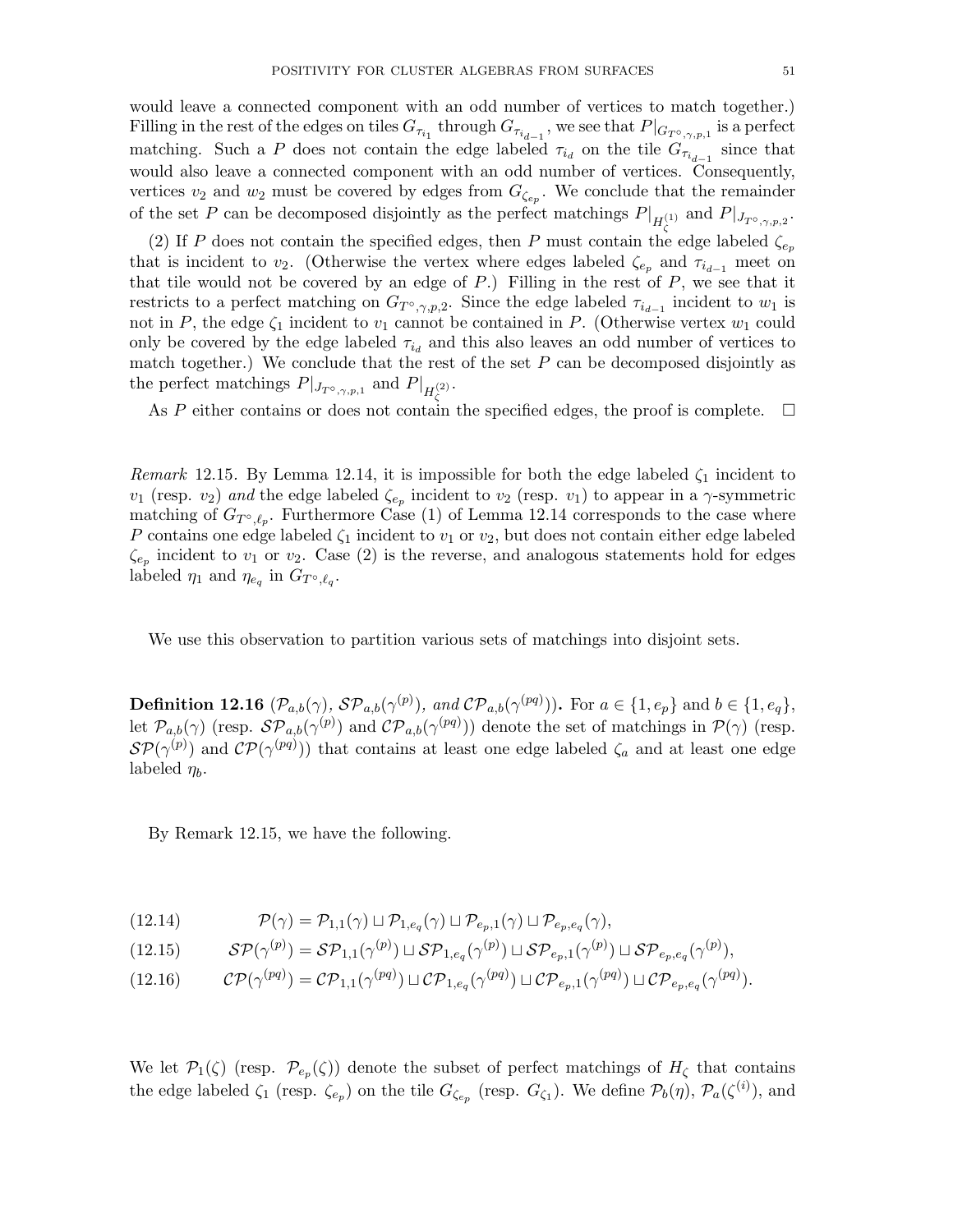$\mathcal{P}_b(\eta^{(i)})$  analogously for graphs  $H_\eta$ ,  $H_c^{(i)}$  $\chi_{\zeta}^{(i)}$ , and  $H_{\eta}^{(i)}$ . We also define the following.

(12.17) 
$$
\mathcal{M}_{a,b}(\gamma) = \sum_{P \in \mathcal{P}_{a,b}(\gamma)} x(P)h(P),
$$

(12.18) 
$$
\mathcal{M}(\gamma) = \sum_{P \in \mathcal{P}(\gamma)} x(P)h(P),
$$

(12.19) 
$$
\mathcal{SM}(\gamma^{(p)}) = \sum_{P_p \in \mathcal{SP}(\gamma^{(p)})} \overline{x}(P_p) \overline{h}(P_p),
$$

(12.20) 
$$
\mathcal{CM}(\gamma^{(pq)}) = \sum_{(P_p, P_q) \in \mathcal{CP}(\gamma^{(pq)})} \overline{\overline{x}}(P_p, P_q) \overline{\overline{h}}(P_p, P_q),
$$

(12.21) 
$$
\mathcal{M}_a(\zeta) = \sum_{P \in \mathcal{P}_a(\zeta)} x(P)h(P),
$$

(12.22) 
$$
\mathcal{M}(\zeta^{(1)}) = \frac{\sum_{P \in \mathcal{P}(\zeta)} x(P)h(P)}{x_{\zeta_1}}, \text{ and}
$$

(12.23) 
$$
\mathcal{M}(\zeta^{(2)}) = \frac{h_{\zeta_{e_p}} \sum_{P \in \mathcal{P}(\zeta)} x(P)h(P)}{x_{\zeta_{e_p}}}.
$$

We define  $\mathcal{M}_b(\eta)$ ,  $\mathcal{M}(\eta^{(1)})$ , and  $\mathcal{M}(\eta^{(2)})$  analogously. In equations (12.21)-(12.23),  $h(P)$ is the height monomial with respect to the relevant subgraph.

Lemma 12.17. By Remark 12.3, we can assume without loss of generality that the tiles  $G_{\tau_{i_{d-1}}},G_{\tau_{i_d}},$  and  $G_{\zeta_1}$  (resp.  $G_{\tau_{i_2}},G_{\tau_{i_1}},$  and  $G_{\eta_1})$  all lie in a single row or column, while the tiles  $G_{\zeta_{e_p}}, G_{\tau_{i_d}},$  and  $G_{\tau_{i_{d-1}}}$  (resp.  $G_{\eta_{e_q}}, G_{\tau_{i_1}},$  and  $G_{\tau_{i_2}}$ ) do not. Then

$$
\mathcal{M}(\gamma) = \mathcal{M}_{1,1}(\gamma) + \mathcal{M}_{1,e_q}(\gamma) + \mathcal{M}_{e_p,1}(\gamma) + \mathcal{M}_{e_p,e_q}(\gamma);
$$
\n
$$
\mathcal{SM}(\gamma^{(p)}) = (\mathcal{M}_{1,1}(\gamma) + \mathcal{M}_{1,e_q}(\gamma))\mathcal{M}(\zeta^{(1)}) + (\mathcal{M}_{e_p,1}(\gamma) + \mathcal{M}_{e_p,e_q}(\gamma))\mathcal{M}(\zeta^{(2)});
$$
\n
$$
\mathcal{SM}(\gamma^{(q)}) = (\mathcal{M}_{1,1}(\gamma) + \mathcal{M}_{e_p,1}(\gamma))\mathcal{M}(\eta^{(1)}) + (\mathcal{M}_{1,e_q}(\gamma) + \mathcal{M}_{e_p,e_q}(\gamma))\mathcal{M}(\eta^{(2)});
$$
\n
$$
\mathcal{CM}(\gamma^{(pq)}) = \mathcal{M}_{1,1}(\gamma)\mathcal{M}(\zeta^{(1)})\mathcal{M}(\eta^{(1)}) + \mathcal{M}_{1,e_q}(\gamma)\mathcal{M}(\zeta^{(1)})\mathcal{M}(\eta^{(2)}) + \mathcal{M}_{e_p,1}(\gamma)\mathcal{M}(\zeta^{(2)})\mathcal{M}(\eta^{(1)}) + \mathcal{M}_{e_p,e_q}(\gamma)\mathcal{M}(\zeta^{(2)})\mathcal{M}(\eta^{(2)}).
$$

*Proof.* The identity for  $\mathcal{M}(\gamma)$  follows directly from (12.14). We use (12.15) to get

(12.24) 
$$
\mathcal{SM}(\gamma^{(p)}) = \sum_{P_p \in \mathcal{SP}_{1,1}(\gamma^{(p)})} \overline{x}(P_p) \overline{h}(P_p) + \sum_{P_p \in \mathcal{SP}_{ep,1}(\gamma^{(p)})} \overline{x}(P_p) \overline{h}(P_p) + \sum_{P_p \in \mathcal{SP}_{ep,1}(\gamma^{(p)})} \overline{x}(P_p) \overline{h}(P_p) + \sum_{P_p \in \mathcal{SP}_{ep,eq}(\gamma^{(p)})} \overline{x}(P_p) \overline{h}(P_p).
$$

By Lemma 12.14, a  $\gamma$ -symmetric matching  $P_p$  of  $G_{T^{\circ},\ell_p}$  restricts to the disjoint union of perfect matchings of

$$
G_{T^{\circ},\gamma,p,1} \sqcup H_{\zeta}^{(1)} \sqcup J_{T^{\circ},\gamma,p,2} \quad \text{ or } \quad J_{T^{\circ},\gamma,p,1} \sqcup H_{\zeta}^{(2)} \sqcup G_{T^{\circ},\gamma,p,2},
$$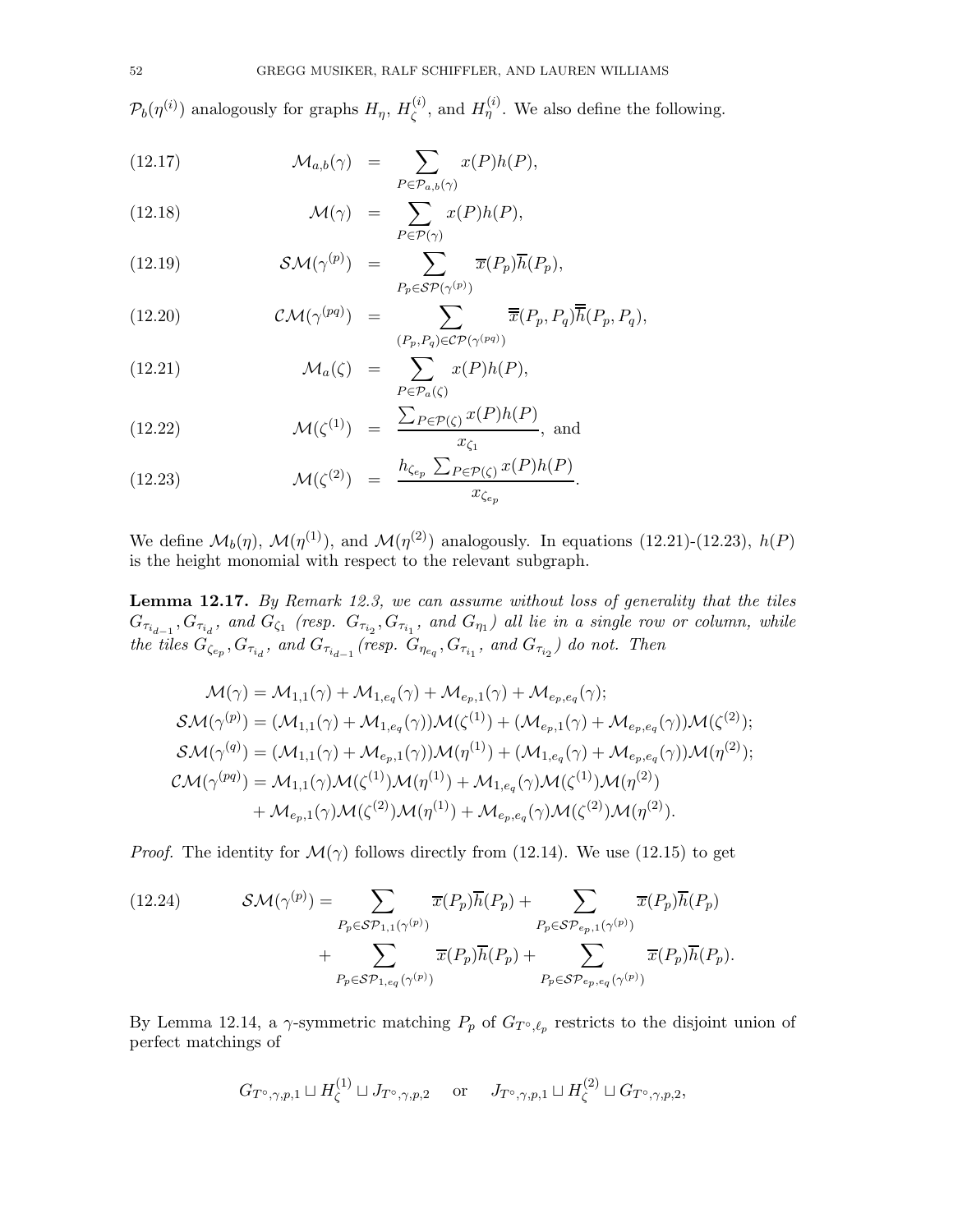based on whether  $P_p$  contains an edge labeled  $\zeta_1$  or  $\zeta_{e_p}$ , respectively. Thus we obtain

$$
\overline{x}(P_p) = \frac{x(P_p)}{x(P_p|_{G_{T^{\circ}\gamma,p,1}})} = x(P_p|_{H_{\zeta}^{(1)}}) x(P_p|_{J_{T^{\circ}\gamma,p,2}}) = x(P_p|_{H_{\zeta}^{(1)}}) \frac{x(P_p|_{G_{T^{\circ}\gamma,p,2}})}{x_{\zeta_1}} \quad \text{or}
$$
\n
$$
= \frac{x(P_p)}{x(P_p|_{G_{T^{\circ}\gamma,p,2}})} = x(P_p|_{H_{\zeta}^{(2)}}) x(P_p|_{J_{T^{\circ}\gamma,p,1}}) = x(P_p|_{H_{\zeta}^{(2)}}) \frac{x(P_p|_{G_{T^{\circ}\gamma,p,2}})}{x_{\zeta_{e_p}}},
$$

respectively. To calculate the height, note that the minimal matching  $P_-(\ell_p)$  appears in the subset  $\mathcal{SP}_{1,1}(\ell_p) \sqcup \mathcal{SP}_{1,e_q}(\ell_p)$ , so

$$
\overline{h}(P_p) = \frac{h(P_p)}{h(P_p|_{G_{T^{\circ},\gamma,p,1}})} = h(P_p|_{H_{\zeta}^{(1)}}) h(P_p|_{J_{T^{\circ},\gamma,p,2}}) = h(P_p|_{H_{\zeta}^{(1)}}) h(P_p|_{G_{T^{\circ},\gamma,p,2}})
$$

in the case that  $P_p \in \mathcal{SP}_{1,1}(\ell_p) \sqcup \mathcal{SP}_{1,e_q}(\ell_p)$ . On the other hand, any  $\gamma$ -symmetric matching in  $\mathcal{SP}_{e_p,1}(\gamma^{(p)})\sqcup \mathcal{SP}_{e_p,e_q}(\gamma^{(p)})$  has a height monomial scaled by a factor of  $h_{\zeta_{e_p}}$ . Thus

$$
\overline{h}(P_p) = \frac{h(P_p)}{h(P_p|_{G_{T^{\circ},\gamma,p,2}})} = h(P_p|_{H_{\zeta}^{(2)}})h(P_p|_{J_{T^{\circ},\gamma,p,1}}) = h_{\zeta_{e_p}}h(P_p|_{H_{\zeta}^{(2)}})h(P_p|_{G_{T^{\circ},\gamma,p,1}})
$$

in the case that  $P_p \in \mathcal{SP}_{e_p,1}(\ell_p) \sqcup \mathcal{SP}_{e_p,e_q}(\ell_p)$ . We thus can rewrite (12.24) as

(12.25) 
$$
\mathcal{SM}(\gamma^{(p)}) = \sum_{P_1 \in \mathcal{P}_{1,1}(\gamma) \sqcup \mathcal{P}_{1,e_q}(\gamma)} \sum_{P_2 \in \mathcal{P}_1(\zeta^{(1)})} \frac{x(P_1)}{x_{\zeta_1}} h(P_1) x(P_2) h(P_2) + \sum_{P_1 \in \mathcal{P}_{e_p,1}(\gamma) \sqcup \mathcal{P}_{e_p,e_q}(\gamma)} \sum_{P_2 \in \mathcal{P}_{e_p}(\zeta^{(2)})} \frac{x(P_1)}{x_{\zeta_{e_p}}} h(P_1) x(P_2) h(P_2) h_{\zeta_{e_p}},
$$

thus showing the identity for  $\mathcal{SM}(\gamma^{(p)})$  (and  $\mathcal{SM}(\gamma^{(q)}))$ .

The formula for  $\mathcal{CM}(\gamma^{(pq)})$  follows by similar logic since specifying the four ends of a  $\gamma$ -compatible pair of matchings of  $G_{T^{\circ}, \ell_p}$  and  $G_{T^{\circ}, \ell_q}$  also specifies which of the two cases of Lemma 12.14 we are in for both  $G_{T^{\circ}, \ell_p}$  and  $G_{T^{\circ}, \ell_q}$ . — Первый процесс в последник производительность и производительность и производительность и производительно<br>В 1990 году в 1990 году в 1990 году в 1990 году в 1990 году в 1990 году в 1990 году в 1990 году в 1990 году в<br>П

Lemma 12.17 immediately implies the following.

**Lemma 12.18.** The expression 
$$
\mathcal{CM}(\gamma^{(pq)})\mathcal{M}(\gamma) - \mathcal{SM}(\gamma^{(p)})\mathcal{SM}(\gamma^{(q)})
$$
 equals  $\left(\mathcal{M}_{1,1}(\gamma)\mathcal{M}_{e_p,e_q}(\gamma) - \mathcal{M}_{1,e_q}(\gamma)\mathcal{M}_{e_p,1}(\gamma)\right)\left(\mathcal{M}(\zeta^{(1)}) - \mathcal{M}(\zeta^{(2)})\right)\left(\mathcal{M}(\eta^{(1)}) - \mathcal{M}(\eta^{(2)})\right).$ 

The next two results describe how to simplify the three factors in (12.18).

Lemma 12.19. We have (12.26)

$$
\Phi(\mathcal{M}_{1,1}(\gamma)\mathcal{M}_{e_p,e_q}(\gamma) - \mathcal{M}_{1,e_q}(\gamma)\mathcal{M}_{e_p,1}(\gamma)) = x_{\tau_{i_1}} x_{\tau_{i_d}} x_{\zeta_1} x_{\zeta_{e_p}} x_{\eta_1} x_{\eta_{e_q}} \prod_{j=2}^{d-1} x_{\tau_{i_j}}^2 \prod_{\tau \in T} y_{\tau}^{e(\tau,\gamma)}.
$$

Proof. The idea is that a superposition of two matchings corresponding to the first term on the left-hand-side of (12.26) can be decomposed into a superposition of two matchings corresponding to the second term on the left-hand-side of (12.26) in all cases except one. This case corresponds to the right-hand-side of  $(12.26)$ . Let  $P_1 + P_2$  be the multigraph given by the superposition of  $P_1$  and  $P_2$ , let  $P_1$  be an element of  $\mathcal{P}_{1,1}(\gamma)$ , and let  $P_2$  be an element of  $\mathcal{P}_{e_p,e_q}(\gamma)$ . Since  $G_{T^{\circ},\gamma}$  is bipartite,  $P_1+P_2$  consists of a disjoint union of cycles of even length (including doubled edges which we treat as cycles of length two).

By definition,  $P_1$  contains the edge labeled  $\zeta_1$  on the tile  $G_{\tau_{i_d}}$  while  $P_2$  contains the edge labeled  $\zeta_{e_p}$  on  $G_{\tau_{i_d}}$ . Similarly,  $P_1$  contains the edge labeled  $\eta_1$  on  $G_{\tau_{i_1}}$  while  $P_2$  contains the edge labeled  $\eta_{e_q}$  on  $G_{\tau_{i_1}}$ . Consequently, the superposition  $P_1 + P_2$  contains at least one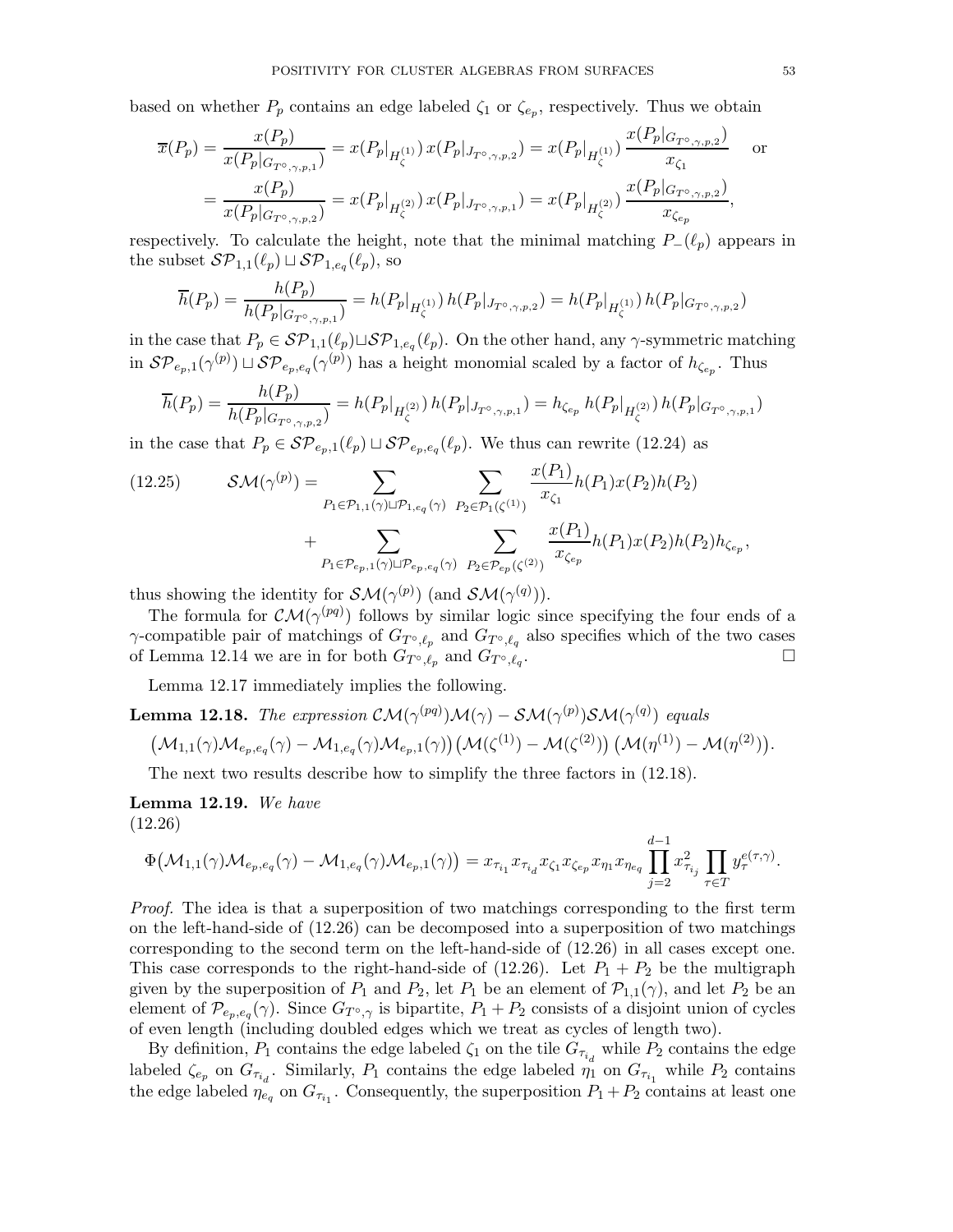cycle of length greater than two, and one such cycle must contain the edges labeled  $\zeta_1$  and  $\zeta_{e_p}$  on the tile  $G_{\tau_{i_d}}$ , and one must contain the edges labeled  $\eta_1$  and  $\eta_{e_q}$  on the tile  $G_{\tau_{i_1}}$ .

Let k be the number of cycles in  $P_1 + P_2$  of length greater than 2 which do not involve edges on tiles  $G_{\tau_{i_d}}$  or  $G_{\tau_{i_1}}$ . Then there are  $2^k$  ways of decomposing  $P_1 + P_2$  into the superposition of two matchings, one from  $\mathcal{P}_{1,1}(\gamma)$  and one from  $\mathcal{P}_{e_p,e_q}(\gamma)$ . When  $P_1 + P_2$ has at least two cycles of length greater than 2, there are also  $2^k$  ways to decompose  $P_1+P_2$ into the superposition of two matchings with one from each of  $\mathcal{P}_{e_p,1}(\gamma)$  and  $\mathcal{P}_{1,e_q}(\gamma)$ . Thus we have a weight-preserving and height-preserving bijection between such superpositions.

The superposition of the minimal matching  $P_-(\gamma) \in \mathcal{P}_{1,1}(\gamma)$  and the maximal matching  $P_+(\gamma) \in \mathcal{P}_{e_p,e_q}(\gamma)$  is of the form  $P_1 + P_2$ , but consists of a single cycle including all edges on the boundary of  $G_{T^{\circ},\gamma}$ . Recall that the sets  $\mathcal{P}_{1,1}(\gamma), \mathcal{P}_{e_p,1}(\gamma), \mathcal{P}_{1,e_q}(\gamma)$ , and  $\mathcal{P}_{e_p,e_q}(\gamma)$  are disjoint. Accordingly, a single cycle cannot decompose into a superposition of an element of  $\mathcal{P}_{e_p,1}(\gamma)$  and an element of  $\mathcal{P}_{1,e_q}(\gamma)$  because  $P_-(\gamma)$  and  $P_+(\gamma)$  are the unique two perfect matchings of a single cycle including all edges on the boundary of  $G_{T^{\circ},\gamma}$ . It follows that any superposition of an element in  $\mathcal{P}_{e_p,1}(\gamma)$  and an element in  $\mathcal{P}_{1,e_q}(\gamma)$  must contain at least two cycles, and is also of the form  $P_1 + P_2$ , with  $P_1 \in \mathcal{P}_{1,1}(\gamma)$  and  $P_2 \in \mathcal{P}_{e_p,e_q}(\gamma)$ .

In conclusion, the only monomial not canceled on the left-hand-side of  $(12.26)$  corresponds to the superposition of  $P_-(\gamma)$  and  $P_+(\gamma)$ , which includes all edges on the boundary. To calculate the weight, note that on each tile  $G_{\tau_{i_j}}$  for  $2 \leq j \leq d-1$ , there are exactly two adjacent tiles that include edges on the boundary with weight  $x_{\tau_{i_j}}$ , see Figure 6. On the other hand,  $G_{\tau_{i_1}}$  and  $G_{\tau_{i_d}}$  only have one adjacent tile each with an edge on the boundary with weight  $x_{\tau_{i_1}}$  (resp.  $x_{\tau_{i_d}}$ ). The remaining two boundary edges of  $G_{\tau_{i_1}}$  have weights  $x_{\eta_1}$ and  $x_{\eta_{e_q}}$ , while those of  $G_{\tau_{i_d}}$  have weights  $x_{\zeta_1}$  and  $x_{\zeta_{e_p}}$ . The product of heights is  $\prod_{j=1}^d h_{\tau_{i_j}}$ , the height monomial for the minimal matching multiplied by the height monomial for the maximal matching. This specializes to  $\prod_{\tau \in T} y_{\tau}^{e(\tau,\gamma)}$  under the map  $\Phi$ .

Lemma 12.20. We have the following two identities:

$$
\Phi(\mathcal{M}(\zeta^{(1)}) - \mathcal{M}(\zeta^{(2)})) = x_{\tau_{i_d}} \Big( \prod_{j=2}^{e_p - 1} x_{\zeta_j} \Big) \big( 1 - \prod_{\tau \in T} y_{\tau}^{e_p(\tau)} \big) \text{ and}
$$

$$
\Phi(\mathcal{M}(\eta^{(1)}) - \mathcal{M}(\eta^{(2)})\big) = x_{\tau_{i_1}} \Big( \prod_{j=2}^{e_q - 1} x_{\eta_j} \Big) \big( 1 - \prod_{\tau \in T} y_{\tau}^{e_q(\tau)} \big).
$$

Proof. It suffices to prove the first identity. The idea is to show that almost all terms on the left-hand-side cancel except for two, which correspond to the two monomials on the right. Recall the notation preceding Lemma 12.17.

The union of a perfect matching of  $H_c^{(1)}$  $\zeta^{(1)}$  (resp.  $H_{\zeta}^{(2)}$  $\zeta^{(2)}$  and the edge labeled  $\zeta_{e_p}$  (resp.  $\zeta_1$ ) on  $G_{\zeta_1}$  (resp.  $G_{\zeta_{e_p}}$ ) is an element of the set  $\mathcal{P}_1(\zeta)$  (resp.  $\mathcal{P}_{e_p}(\zeta)$ ). The minimal height of a matching in  $\mathcal{P}_1(\zeta)$  is  $h_{\zeta_{e_p}}$  while subset  $\mathcal{P}_{e_p}(\zeta)$  contains the perfect matching of  $H_{\zeta}$  with a height monomial of 1. We accordingly obtain the identities

$$
\mathcal{M}_1(\zeta) = x_{\zeta_1}(x_{\zeta_{e_p}}\mathcal{M}(\zeta^{(2)})) \text{ and } \mathcal{M}_{e_p}(\zeta) = x_{\zeta_{e_p}}(x_{\zeta_1}\mathcal{M}(\zeta^{(1)})), \text{ and so}
$$

(12.27) 
$$
\Phi\left(\mathcal{M}(\zeta^{(1)}) - \mathcal{M}(\zeta^{(2)})\right) = \frac{\Phi\left(\mathcal{M}_{e_p}(\zeta) - \mathcal{M}_1(\zeta)\right)}{x_{\zeta_1}x_{\zeta_{e_p}}} = \frac{\Phi\left(\sum_{P} x(P)h(P)\right)}{x_{\zeta_1}x_{\zeta_{e_p}}},
$$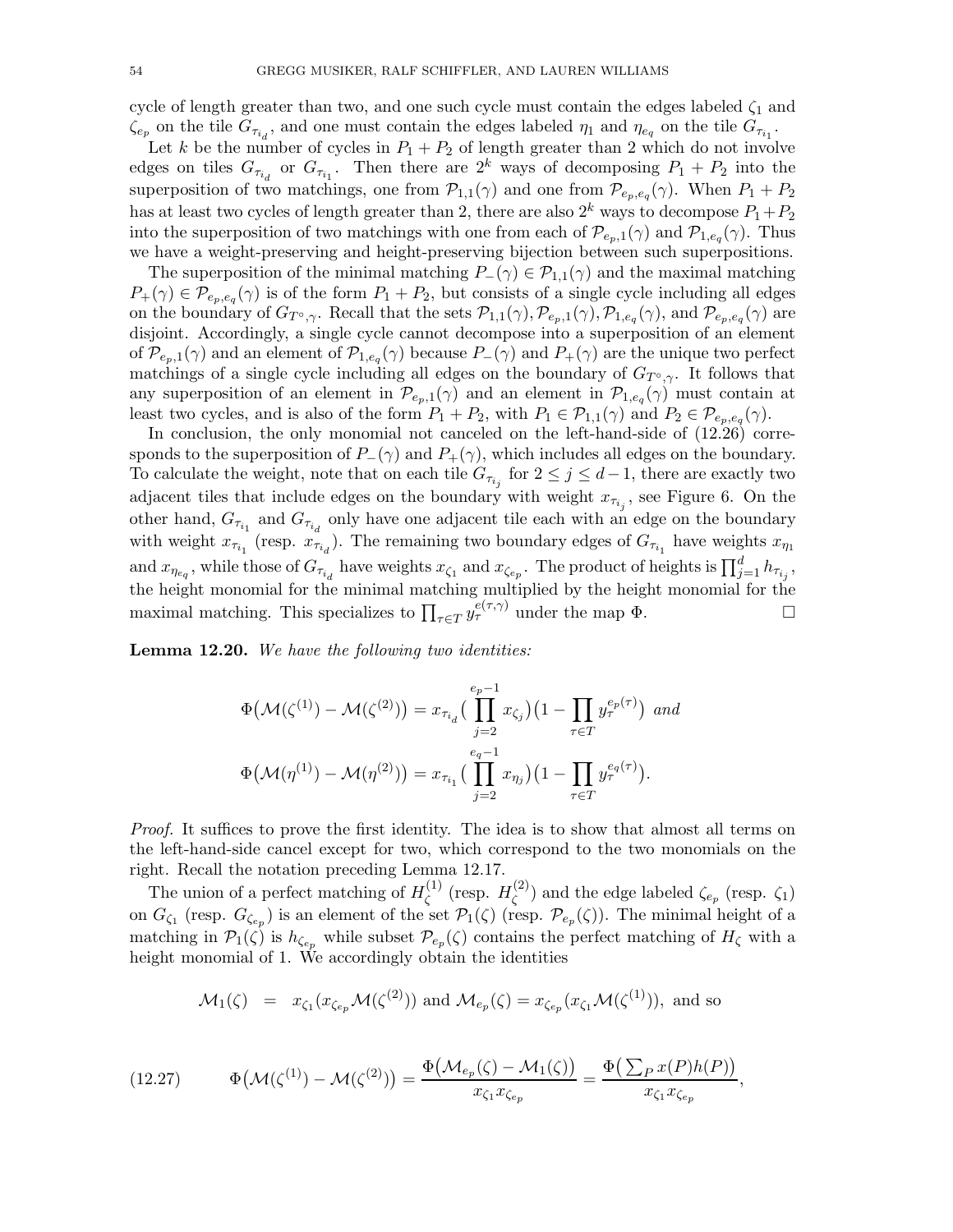where the sum is over  $P \in (\mathcal{P}_1(\zeta) \cup \mathcal{P}_{e_p}(\zeta)) \setminus (\mathcal{P}_1(\zeta) \cap \mathcal{P}_{e_p}(\zeta))$ . There are exactly two perfect matchings of  $H_{\zeta}$  not in this intersection, therefore (12.27) equals

$$
\frac{x(P_{-}(H_{\zeta}))y(P_{-}(H_{\zeta}))-x(P_{+}(H_{\zeta}))y(P_{+}(H_{\zeta}))}{x_{\zeta_1}x_{\zeta_{e_p}}}.
$$

By inspection (see the central subgraphs of Figures 33 and 34),  $x(P_{-}(H_{\zeta})) = x(P_{+}(H_{\zeta}))$  $x_{\tau_{i_d}}(\prod_{j=1}^{e_p} x_{\zeta_j}), y(P_-(H_\zeta)) = 1$ , and  $y(P_+(H_\zeta)) = \prod_{\tau \in T} y_{\tau}^{e_p(\tau)}$ .

We can now prove Theorem 4.20.

Proof of Theorem 4.20. We conclude from Lemmas 12.18, 12.19, and 12.20 that

(12.28) 
$$
\Phi\left(\mathcal{CM}(\gamma^{(pq)})\mathcal{M}(\gamma) - \mathcal{SM}(\gamma^{(p)})\mathcal{SM}(\gamma^{(q)})\right) =
$$

$$
\left(\prod_{j=1}^d x_{\tau_{i_j}}^2\right)\left(\prod_{j=1}^{e_p} x_{\zeta_j}\right)\left(\prod_{j=1}^{e_q} x_{\eta_j}\right)\left(\prod_{\tau \in T} y_{\tau}^{e(\tau,\gamma)}\right)\left(1 - \prod_{\tau \in T} y_{\tau}^{e_p(\tau)}\right)\left(1 - \prod_{\tau \in T} y_{\tau}^{e_q(\tau)}\right).
$$

Using Theorem 4.17, we have that  $x_{\gamma} = \frac{\Phi(\mathcal{M}(\gamma))}{\prod_{j=1}^d x_{\tau_{i_j}}}$  and  $x_{\gamma^{(p)}} x_{\gamma^{(q)}}$  is equal to

$$
\frac{\Phi(\mathcal{SM}(\gamma^{(p)}))}{\prod_{\tau\in T}x_{\tau}^{e(\gamma,\tau)+e_p(\tau)}}\cdot\frac{\Phi(\mathcal{SM}(\gamma^{(q)}))}{\prod_{\tau\in T}x_{\tau}^{e(\gamma,\tau)+e_q(\tau)}}=\frac{\Phi(\mathcal{SM}(\gamma^{(p)}))}{\prod_{j=1}^dx_{\tau_{i_j}}\prod_{j=1}^{e_p}x_{\zeta_j}}\cdot\frac{\Phi(\mathcal{SM}(\gamma^{(q)}))}{\prod_{j=1}^dx_{\tau_{i_j}}\prod_{j=1}^{e_q}x_{\eta_j}}.
$$

Using (12.28), we obtain

$$
\frac{\Phi(\mathcal{CM}(\gamma^{(pq)})) \Phi(\mathcal{M}(\gamma))}{\prod_{j=1}^d x_{\tau_{i_j}}^2 \prod_{j=1}^{e_p} x_{\zeta_j} \prod_{j=1}^{e_q} x_{\eta_j}} - x_{\gamma^{(p)}} x_{\gamma^{(q)}} = (1 - \prod_{\tau \in T} y_{\tau}^{e_p(\tau)}) (1 - \prod_{\tau \in T} y_{\tau}^{e_q(\tau)}) \prod_{\tau \in T} y_{\tau}^{e(\tau,\gamma)}.
$$

Comparing this to Theorem 12.9 and using  $x_{\gamma} = \frac{\Phi(\mathcal{M}(\gamma))}{\prod_{j=1}^{d} x_{\tau_{i_j}}}$  yields

$$
x_{\gamma^{(pq)}} = \frac{\Phi(\mathcal{CM}(\gamma^{(pq)}))}{\prod_{j=1}^d x_{\tau_{i_j}} \prod_{j=1}^{e_p} x_{\zeta_j} \prod_{j=1}^{e_q} x_{\eta_j}}.
$$

 $\Box$ 

12.4. The case of a doubly-notched loop. Section 12.3 proved our formula for cluster variables corresponding to doubly-notched arcs between two distinct punctures  $p$  and  $q$ . It remains to understand the cluster variables corresponding to doubly-notched loops.

We will use the same strategy for doubly-notched loops as we used for doubly-notched arcs between two punctures, namely, we will show that our combinatorial formula for doubly-notched loops satisfies the identity of Theorem 12.9. However, we need to explain how to interpret Theorem 12.9 when  $\rho$  is a loop, namely an arc between points p and q where  $p$  and  $q$  happen to coincide. In this case it is not immediately clear how to interpret the symbols  $x_{\rho^{(p)}}$  and  $x_{\rho^{(q)}}$ ; a "singly-notched loop" does not represent a cluster variable.

Before defining the symbol  $x_{\rho^{(p)}},$  we need to introduce an operation we call *augmentation*.

**Definition 12.21** (*Augmentation*). Fix a bordered surface  $(S, M)$ , an ideal triangulation T<sup>o</sup> of S, a puncture p, and a loop  $\rho$  based at p with a choice of orientation. Let  $\Delta$  be the first triangle of  $T^{\circ}$  which  $\rho$  crosses. We assume that  $\Delta$  is not self-folded, so we can denote the arcs of  $\Delta$  by a, b and c (in clockwise order), with a and c incident to p, a and b incident to a marked point  $u$ , and  $b$  and  $c$  incident to a marked point  $v$ . We then define the *augmented bordered surface*  $(\widehat{S}, \widehat{M})$  by adding a single puncture q to  $(S, M)$ , placing it inside  $\Delta$ . And we construct the *augmented triangulation*  $\widehat{T}^{\circ}$  from  $T^{\circ}$  by adding three new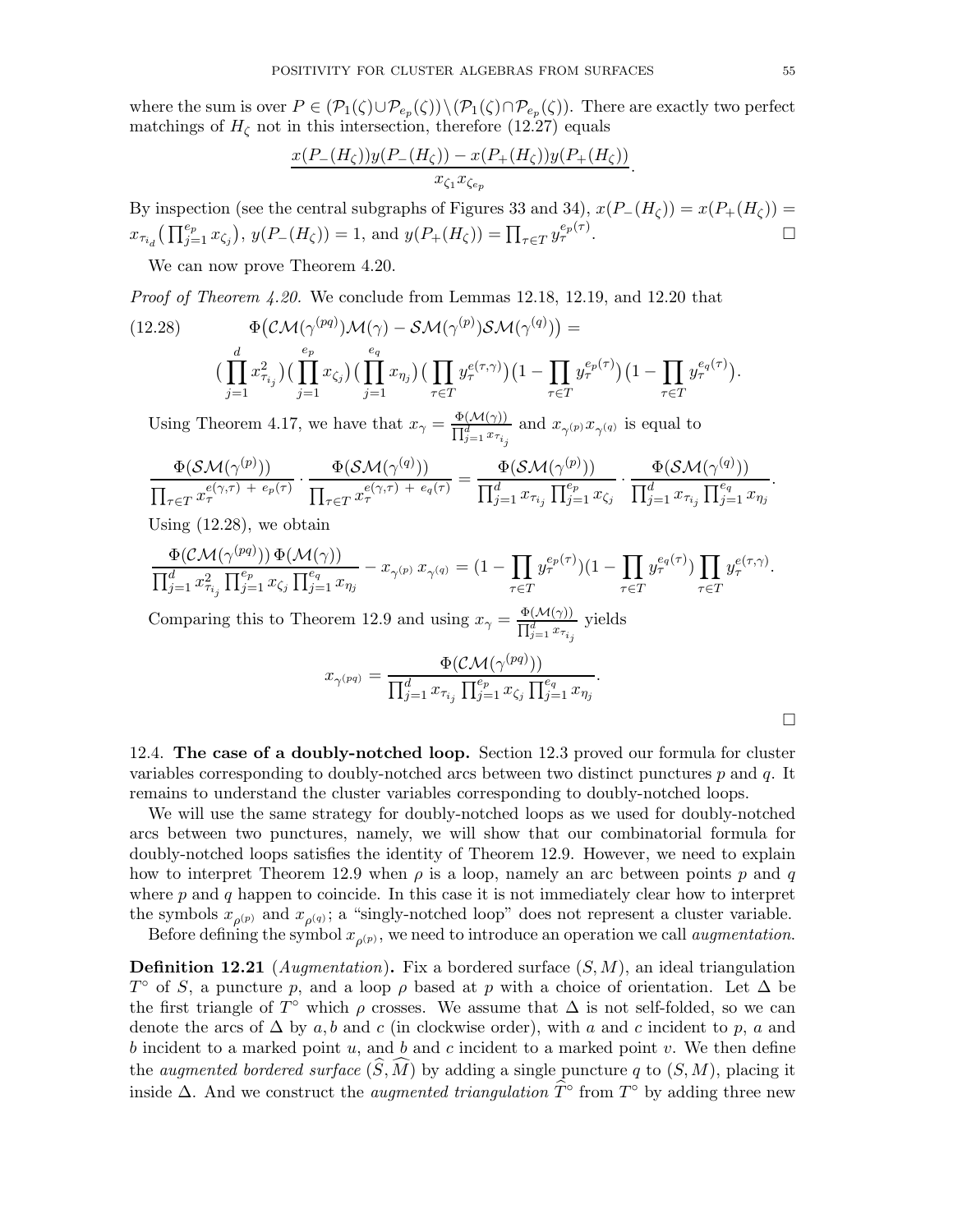

FIGURE 43. Augmenting a bordered surface and triangulation

arcs inside  $\Delta$ : an arc  $\hat{a}$  from q to u, an arc  $\hat{c}$  from q to v, and an arc  $\hat{b}$  from u to v (so that b and b form a bigon with the puncture q inside). See Figure 43.

**Definition 12.22** (The Laurent polynomial corresponding to a singly-notched loop). Fix a bordered surface  $(S, M)$  and a tagged triangulation  $T = \iota(T^{\circ})$  corresponding to an ideal triangulation  $T^{\circ}$ , and let  $\mathcal A$  be the corresponding cluster algebra with principal coefficients with respect to T. Let  $\rho$  be an ordinary loop based at p, with a choice of orientation, and let  $\rho^{(p)}$  denote the "tagged arc" obtained from  $\rho$  by notching at the final end of  $\rho$ . We represent this "tagged arc" by the curve (with a self-intersection)  $\ell_p$  obtained by following the loop  $\rho$  along its orientation, but then looping around the puncture p and doubling back, again following  $\rho$ . See Figure 9. Let  $G_{T^{\circ}, \ell_p}$  be the graph associated to  $\ell_p$  in Section 4.2. Then we define  $x_{\rho^{(p)}}$  to be

$$
\frac{1}{\mathrm{cross}(T^\circ,\rho^{(p)})}\sum_{P}\overline{x}(P)\,\overline{y}(P),
$$

where the sum is over all  $\rho$ -symmetric matchings P of  $G_{T^{\circ}, \ell_p}$ .

**Proposition 12.23.** Using the notation of Definition 12.22, let  $\widehat{T}^\circ$  denote the augmented triangulation corresponding to  $T^{\circ}$  and  $\rho$ , and let  $\hat{\rho}$  denote the arc in  $\hat{T}^{\circ}$  from q to p which is equal to  $\rho$  after identification of  $p$  and  $q$ . We set  $x_{\hat{a}} = x_a$ ,  $x_{\hat{b}} = x_b$ ,  $x_{\hat{c}} = x_c$ ,  $y_{\hat{a}} = y_a$ ,  $y_{\hat{b}} = y_b$ , and  $y_{\hat{c}} = y_c$ . Let  $\hat{\ell}_p$  denote the loop which is the ideal arc representing  $\hat{\rho}^{(p)}$ . Then  $x_{\rho^{(p)}}$  is equal to

$$
\frac{1}{\text{cross}(\widehat{T}^{\circ}, \widehat{\rho}^{(p)})} \sum_{P} \overline{x}(P) \, \overline{y}(P),
$$

where the sum is over all  $\hat{\rho}$ -symmetric matchings P of  $G_{\widehat{T}^{\circ}, \widehat{\ell}_p}$ .

*Remark* 12.24. In other words,  $x_{\rho^{(p)}}$  can be obtained by taking the formula for  $x_{\hat{\rho}^{(p)}}$  given by Theorem 4.17, and making a simple substitution of variables.

*Proof.* By Remark 4.12, we can assume that the first triangle which  $\ell_p$  crosses is not selffolded; therefore we can augment  $T^{\circ}$ . We defined  $\widehat{T}^{\circ}$  so that the sequence of diagonals crossed by the loop  $\hat{\ell}_p$  in  $\hat{S}$  is identical to the sequence of diagonals crossed by the curve  $\ell_p$ in S. Moreover, the local configurations of all triangles crossed is the same for both  $\hat{\ell}_p$  and  $\ell_p$ , and after the substitution  $\hat{a} = a$ ,  $\hat{b} = b$ , and  $\hat{c} = c$ , even their labels coincide. (Note that it was essential for us to define  $\widehat{T}^{\circ}$  so that in the neighborhoods around p in both S and  $\hat{S}$ , the two triangulations coincide.) Therefore, after this substitution, the labeled graphs  $G_{\hat{T}^{\circ}, \hat{\ell}_p}$  and  $G_{T^{\circ}, \ell_p}$  are equal. Additionally, the notions of  $\hat{\rho}$ -symmetric and  $\rho$ -symmetric matchings coincide, as do the crossing monomials. This proves the proposition.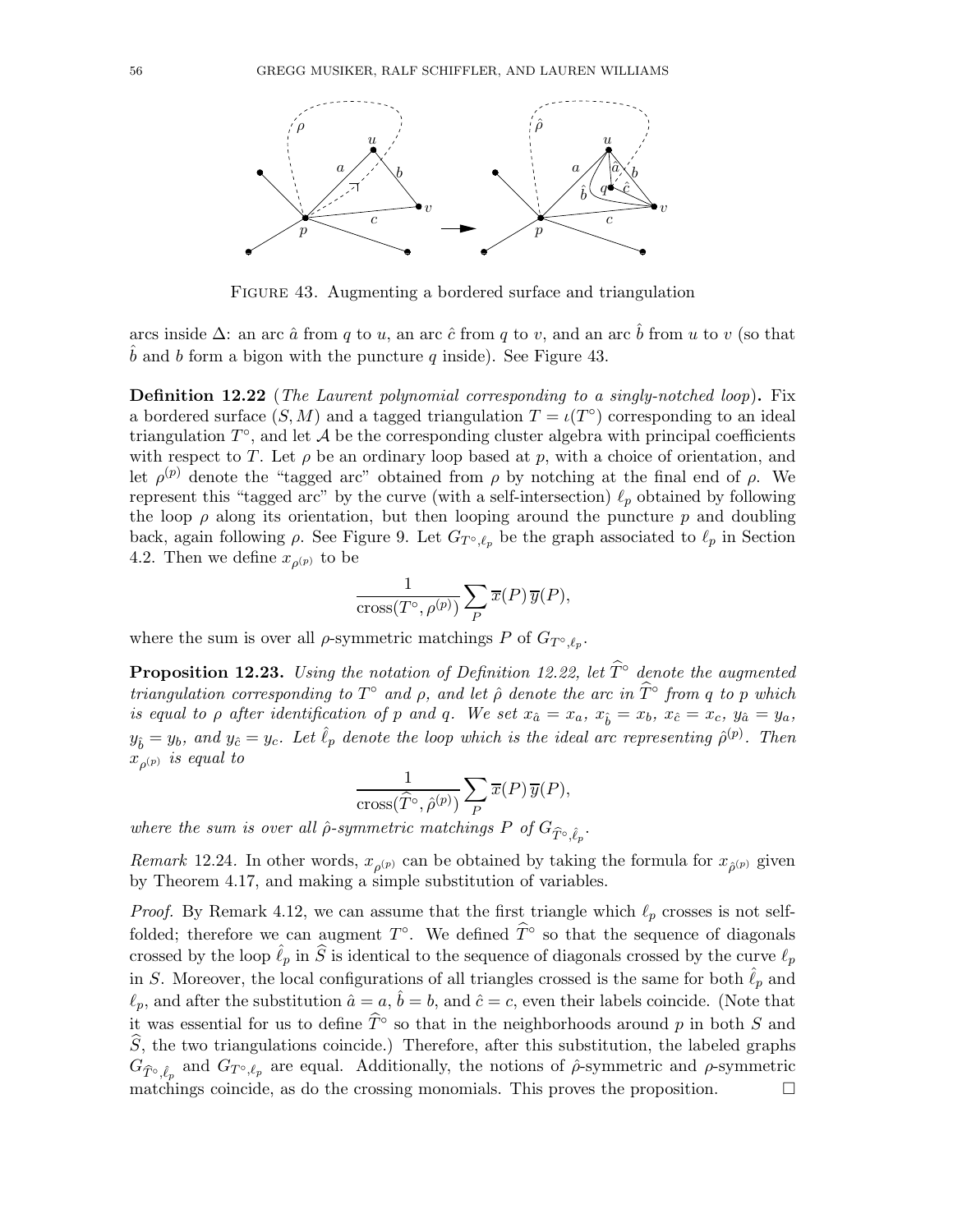

FIGURE 44. Laminations for a quadrilateral in a bigon



Figure 45. Opening the quadrilateral in the bigon

**Proposition 12.25.** Fix a bordered surface  $(S, M)$  and a tagged triangulation  $T = \iota(T^{\circ})$ , and let A be the corresponding cluster algebra. Let  $\rho$  be a loop based at a puncture p in S. Choose two market points w and v, arcs  $\alpha$  and  $\beta$  between p and v, and arcs  $\gamma$  and  $\delta$  between p and w, so that  $\alpha, \beta, \gamma$ , and  $\delta$  are the four sides (in clockwise order) of a quadrilateral with simply-connected interior. Let  $\rho'$  denote the arc between v and w so that  $\rho'$  and  $\rho$  are the two diagonals of this quadrilateral. Choose the orientation for  $\rho$  which starts at the corner of the quadrilateral between  $\beta$  and  $\gamma$ , and ends at the corner between  $\alpha$  and  $\delta$ , and define  $x_{\rho^{(p)}}$  as in Definition 12.22. Define  $x_{\rho^{(q)}}$  in the same way, but using the opposite orientation for  $\rho$ . Let  $Y_q^{\pm}$ ,  $Y_p^{\pm}$ , and  $Y^{\pm}$  be the monomials of shear coordinates coming from laminations as in Figure 44 (which shows a degeneration of Figure 36 and 39). Then we have (12.5) and (12.6).

*Proof.* It suffices to prove (12.5). We augment S and  $T^{\circ}$ , and define arcs  $\hat{\alpha}, \hat{\beta}, \hat{\gamma}, \hat{\delta}, \hat{\rho}$ , and  $\hat{\rho}'$  in  $\widehat{S}$ , so that they are the same as the corresponding arcs in S except that the endpoints of  $\hat{\beta}, \hat{\gamma}$  and  $\hat{\rho}$  are moved from p to q. See Figure 45. The underlying triangulations are indicated by thin lines, and the sides of the quadrilateral are bold.

By Proposition 12.23, after a simple specialization of variables (obtained by equating  $\hat{a}, \hat{b}, \hat{c}$  with a, b, c),  $x_{\rho^{(p)}}$  is equal to  $x_{\hat{\rho}}$ . Similarly,  $x_{\rho'} = x_{\hat{\rho'}}, x_{\beta} = x_{\hat{\beta}}, x_{\delta^{(p)}} = x_{\hat{\delta}^{(p)}},$  $x_{\alpha^{(p)}} = x_{\hat{\alpha}^{(p)}},$  and  $x_{\gamma} = x_{\hat{\gamma}}$ . Note that we are using the fact that the augmentation  $\hat{T}^{\circ}$ of  $T^{\circ}$  preserves the neighborhood around the puncture p. Finally, we know that in  $\hat{S}$  the equation (12.5) holds, so after the simple specialization above, the proposition holds.  $\Box$ 

The proof of Theorem 4.20 for doubly-notched arcs can now be extended to loops.

*Proof.* We've now defined  $x_{\rho^{(p)}}$  and  $x_{\rho^{(q)}}$ , so the statement of Theorem 12.9 makes sense. (Here  $e_p(\tau) = e_q(\tau)$  is the number of ends of arcs of  $T^{\circ}$  which are incident to p.) Moreover by Proposition 12.25, (12.5) and (12.6) hold, and the proof of Theorem 12.9 works with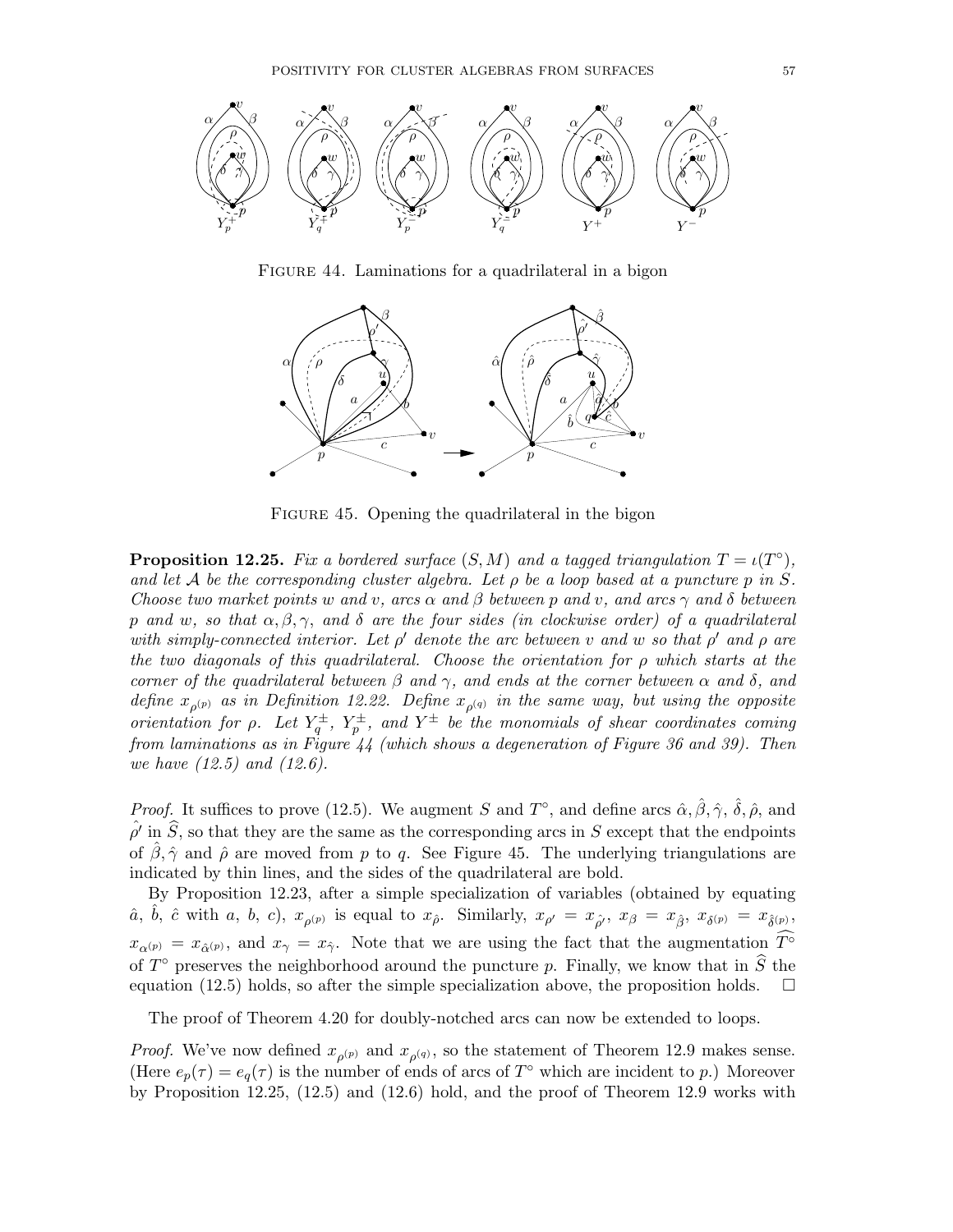minimal modifications. We now have an algebraic counterpart for a singly-notched loop given by Proposition 12.22, which is analogous to our formula for singly-notched loops. Using this, the proofs of Section 12.3 now hold for doubly-notched loops, with no changes necessary. This proves our combinatorial formula for cluster variables of doubly-notched loops as sums over  $\gamma$ -compatible pairs of matchings.

**Question 12.26.** When  $\rho$  is a loop, is  $x_{\rho^{(p)}}$  an element of A, or just Frac(A)?

# 13. Applications to F-polynomials, g-vectors, Euler characteristics

13.1. F-polynomials and g-vectors. Fomin and Zelevinsky showed  $[{\rm FZ4}]$  that the Laurent expansions of cluster variables can be computed from the somewhat simpler Fpolynomials and g-vectors. In this section we invert this line of thought and compute the F-polynomials and g-vectors from our Laurent expansion formulas. F-polynomials are obtained from Laurent expansions of cluster variables with principal coefficients by setting all cluster variables equal to 1. Thus the F-polynomial  $F_{\gamma}$  of a tagged arc  $\gamma$  is obtained from Theorems 4.10, 4.17 and 4.20 by deleting the weight and crossing monomials, and summing up only the specialized height monomials. E.g. if  $\gamma$  is an ordinary arc then

$$
F_{\gamma} = \sum_{P} y(P),
$$

where the sum is over all perfect matchings of  $G_{T^{\circ},\gamma}$ .

Note that this shows that F-polynomials have constant term 1, since the minimal matching  $P_$  is the only matching with  $y(P_)=1$ .

It has been shown [FZ4] that the Laurent expansion of any cluster variable with respect to a seed  $(x, y, B)$  is homogeneous with respect to the grading given by  $deg(x_i) = e_i$  and  $deg(y_i) = B\mathbf{e}_i$ , where  $\mathbf{e}_i = (0,\ldots,0,1,0,\ldots,0) \in \mathbb{Z}^n$  with 1 at position *i*. The *g-vector*  $g_{\gamma}$ of a cluster variable  $x_{\gamma}$  is the degree of its Laurent expansion with respect to this grading. Since  $y(P_)=1$ , Theorem 4.10 implies that the g-vector is given by

$$
g_\gamma = \deg\left(\frac{x(P_-)}{\mathrm{cross}(T^\circ,\gamma)}\right),
$$

if  $\gamma$  is an ordinary arc. The same formula works for arcs with one or two notches, replacing  $x(P_+)$  by  $\overline{x}(P_-)$  or  $\overline{\overline{x}}(P_-)$ , respectively.

13.2. Euler-Poincaré characteristics. In this section we combine our cluster expansion formula with results of [DWZ]. Let  $\mathcal{A} = \mathcal{A}(x, y, B)$  be a rank n cluster algebra with principal coefficients associated to a surface. Associate to  $B = (b_{ij})$  a quiver  $Q(B)$  without loops or oriented 2-cycles, with vertices  $\{1, 2, ..., n\}$  and with  $b_{ij}$  arrows from i to j if and only if  $b_{ij} > 0$ . Let S be a potential on  $Q(B)$ , and consider the corresponding Jacobian algebra: it is the quotient of the complete path algebra of  $Q(B)$  by the Jacobian ideal, which is the closure of the ideal generated by the partial cyclic derivatives of the potential. In [DWZ], the authors associate to any cluster variable  $x_{\gamma}$  in A a finite-dimensional module  $M_{\gamma}$  over the Jacobian algebra (thus  $M_{\gamma}$  is a representation of the quiver  $Q(B)$  whose maps satisfy the relations given by the Jacobian ideal). Furthermore, they prove that the  $F$ polynomial of  $x_{\gamma}$  is given by the formula

$$
F_{\gamma} = \sum_{e} \chi(Gr_e(M_{\gamma})) \prod_{i=1}^{n} y_i^{e_i},
$$

where the sum is over all dimension vectors  $e = (e_1, e_2, \ldots, e_n)$ ,  $\chi$  is the Euler-Poincaré characteristic, and  $Gr_e(M_\gamma)$  is the e-Grassmannian of  $M_\gamma$ , i.e. the variety of subrepresentations of dimension vector e. Comparing this to our formulas for  $F_{\gamma}$ , we get the following.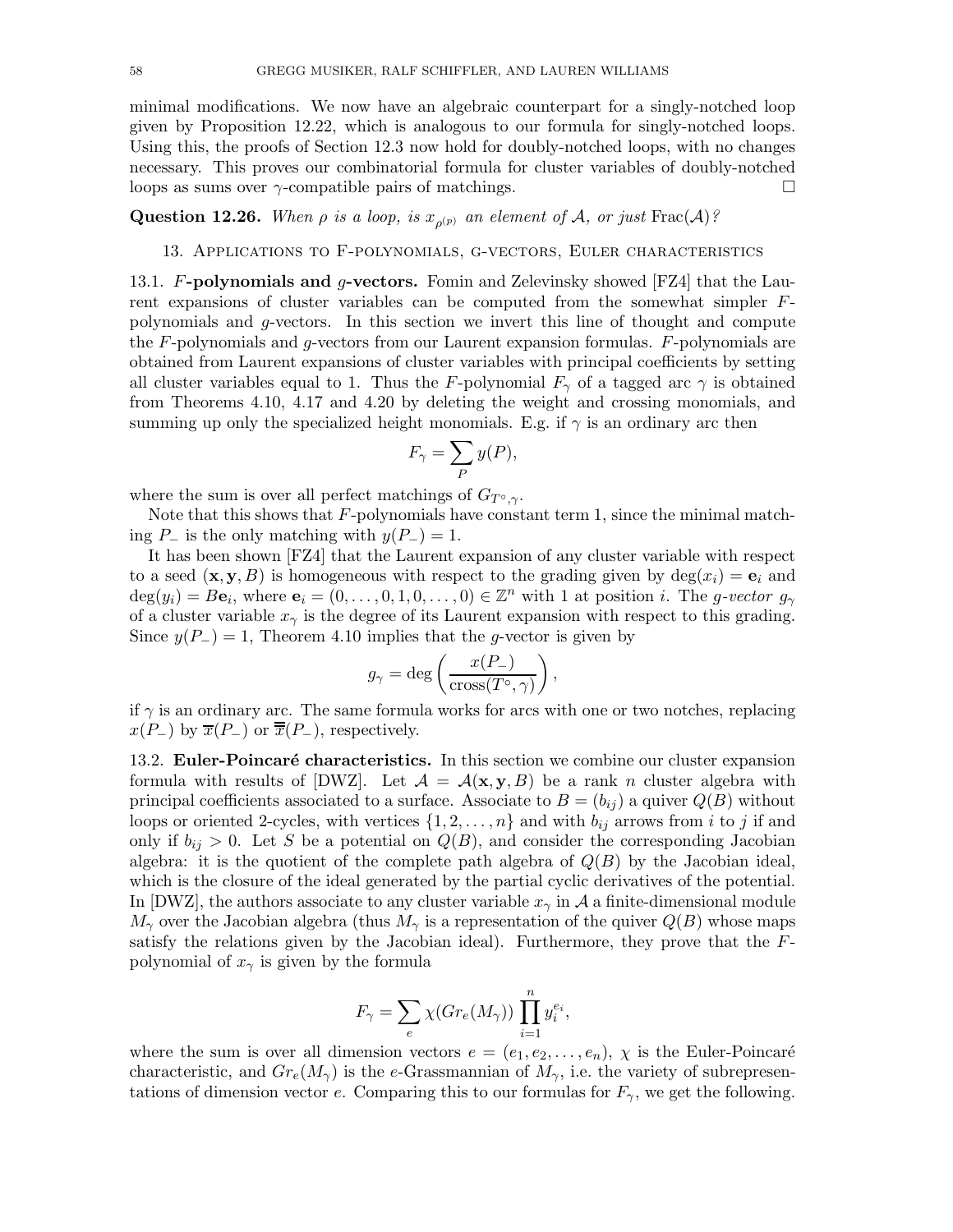- **Theorem 13.1.** (1) For an ordinary arc  $\gamma$ ,  $\chi(Gr_e(M_\gamma))$  is the number of perfect matchings P of  $G_{T^{\circ}, \gamma}$  such that  $y(P)$  is equal to  $\prod_{i=1}^{n} y_i^{e_i}$ .
	- (2) For an arc  $\gamma = \gamma^{(p)}$  with one notched end,  $\chi(Gr_e(M_\gamma))$  is the number of  $\gamma$ symmetric matchings P of  $G_{T^{\circ},\ell_p}$  such that  $\overline{y}(P) = \prod_{i=1}^{n} y_i^{\epsilon_i}$ .
	- (3) For an arc  $\gamma = \gamma^{(pq)}$  with two notched ends,  $\chi(Gr_e(M_\gamma))$  is the number of  $\gamma$ compatible pairs  $(P_1, P_2)$  of  $G_{T^{\circ}, \ell_p} \sqcup G_{T^{\circ}, \ell_q}$  such that  $\overline{\overline{y}}(P_1, P_2) = \prod_{i=1}^n y_i^{e_i}$ .

**Corollary 13.2.** For any cluster variable  $x<sub>γ</sub>$  in a cluster algebra associated to a surface, the Euler-Poincaré characteristic  $\chi(Gr_e(M_\gamma))$  is a non-negative integer.

Remark 13.3. In the case where  $Q(B)$  has no oriented cycles, Corollary 13.2 was already proved in [CR], and for unpunctured surfaces in [S2].

#### **REFERENCES**

- [A] C. Amiot, Cluster categories for algebras of global dimension 2 and quivers with potential, Ann. Inst. Fourier 59 (2009), no. 6, 2525-2590.
- [ABCP] I. Assem, T. Brüstle, G. Charbonneau-Jodoin, and P.G. Plamondon, Gentle algebras arising from surface triangulations, Algebra Number Theory 4 (2010), no. 2, 201-229.
- [BFZ] A. Berenstein, S. Fomin, and A. Zelevinsky, Cluster algebras III: Upper bounds and double Bruhat cells, Duke Math. J. 126 (2005), no. 1, 1–52.
- [BMRRT] A. Buan, R. Marsh, M. Reineke, I. Reiten and G. Todorov, Tilting theory and cluster combinatorics, Adv. Math. 204 (2006), 572-612.
- [CC] P. Caldero and F. Chapoton, Cluster algebras as Hall algebras of quiver representations, Comment. Math. Helv. 81 (2006), 595-616.
- [CCS1] P. Caldero and F. Chapoton and R. Schiffler, Quivers with relations arising from clusters  $(A_n \csc A)$ , Trans. Amer. Math. Soc. 358 (2006), no. 3, 1347-1364.
- [CK] P. Caldero and B. Keller, From triangulated categories to cluster algebras, Invent. Math. 172 (2008), 169–211.
- [CK2] P. Caldero and B. Keller, From triangulated categories to cluster algebras II, Ann. Sci. École Norm. Sup. (4) **39** (2006), no. 6, 983-1009.
- [CR] P. Caldero and M. Reineke, On the quiver Grassmannian in the acyclic case, Journ. Pure Appl. Alg. 212 (11), 2369–2380, 2008.
- [CZ] P. Caldero and A. Zelevinsky, Laurent expansions in cluster algebras via quiver representations, Mosc. Math. J. 6 (2006), no. 3, 411–429,
- [CP] G. Carroll and G. Price, Two new combinatorial models for the Ptolemy recurrence, unpublished memo (2003).
- [CL] J. Conway and J. Lagarias, Tiling with polyominoes and combinatorial group theory, J. Combin. Theory Ser. A 53 (1990), no. 2, 183–208.
- [DWZ] H. Derksen, J. Weyman and A. Zelevinsky, Quivers with potentials and their representations II: Applications to cluster algebras, J. Amer. Math. Soc. 23 (2010), no. 3, 749-790.
- [Dup] G. Dupont, Positivity in coefficient-free rank two cluster algebras, Electron. J. Combin. 16 (2009), no. 1, Research Paper 98, 11 pp.
- [EKLP] N. Elkies, G. Kuperberg, M. Larsen, and J. Propp, Alternating-sign matrices and domino tilings I, J. Algebraic Combin. 1 (1992), no. 2, 111-132.
- [FeShTu] A. Felikson, M. Shapiro, and P. Tumarkin. Skew-symmetric cluster algebras of finite mutation type, preprint, arXiv:0811.1703.
- [FG1] V. Fock and A. Goncharov, Moduli spaces of local systems and higher Teichmüller theory. Publ. *Math. Inst. Hautes Études Sci.* No. 103 (2006), 1–211.
- [FG2] V. Fock and A. Goncharov, Cluster ensembles, quantization and the dilogarithm, Ann. Sci. École Norm. Sup. (4) **42** (2009), no. 6, 865-930.
- [FG3] V. Fock and A. Goncharov, Dual Teichmüller and lamination spaces. Handbook of Teichmüller theory. Vol. I, 647–684, IRMA Lect. Math. Theor. Phys., 11, Eur. Math. Soc., Zürich, 2007.
- [FST] S. Fomin, M. Shapiro, and D. Thurston, Cluster algebras and triangulated surfaces. Part I: Cluster complexes, Acta Math. 201 (2008), 83-146.
- [FT] S. Fomin and D. Thurston, Cluster algebras and triangulated surfaces. Part II: Lambda Lengths, preprint (2008),
- [FZ1] S. Fomin and A. Zelevinsky, Cluster algebras I: Foundations, J. Amer. Math. Soc. 15 (2002), 497-529.